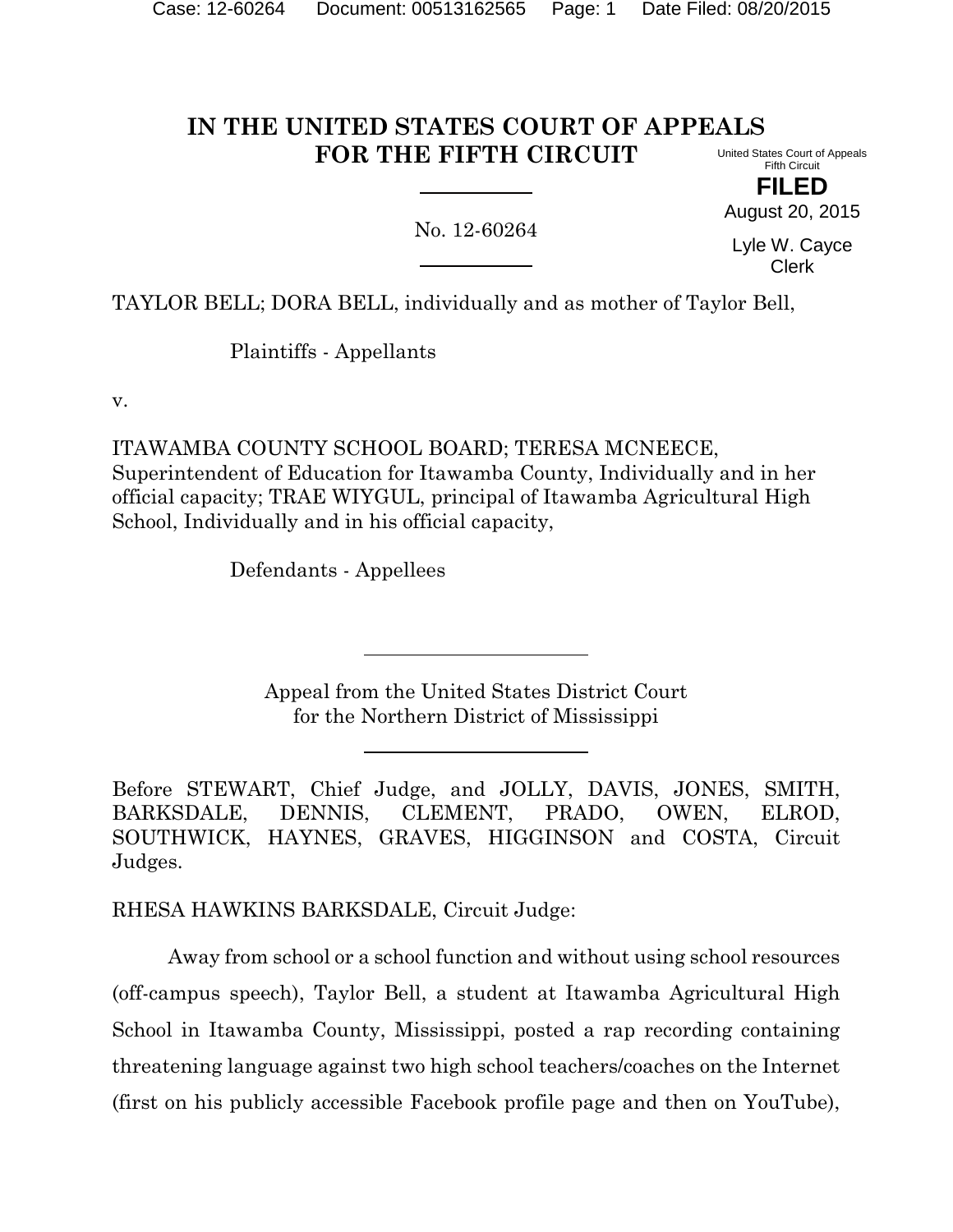intending it to reach the school community. In the recording, Bell names the two teachers and describes violent acts to be carried out against them. Interpreting the language as threatening, harassing, and intimidating the teachers, the Itawamba County School Board took disciplinary action against Bell.

Bell claims being disciplined violated his First Amendment right to free speech. On cross-motions for summary judgment, the district court ruled, *inter alia*: the school board, as well as the school-district superintendent, Teresa McNeece, and the school principal, Trae Wiygul, acting in their official capacities (the school board), acted reasonably as a matter of law. *Bell v. Itawamba Cnty. Sch. Bd.*, 859 F. Supp. 2d 834 (N.D. Miss. 2012).

Primarily at issue is whether, consistent with the requirements of the First Amendment, off-campus speech directed intentionally at the school community and reasonably understood by school officials to be threatening, harassing, and intimidating to a teacher satisfies the almost 50-year-old standard for restricting student speech, based on a reasonable forecast of a substantial disruption. *See Tinker v. Des Moines Indep. Cmty. Sch. Dist.*, 393 U.S. 503, 514 (1969) (infringing otherwise-protected school speech requires "facts which might reasonably have led school authorities to forecast substantial disruption of or material interference with school activities"). Because that standard is satisfied in this instance, the summary judgment is **AFFIRMED.**

I.

On Wednesday, 5 January 2011, Bell, a high-school senior, posted a rap recording on his public Facebook profile page (and later on YouTube), using what appears to be a representation of a Native American as the rap recording's cover image. (His high-school mascot is a Native American.) The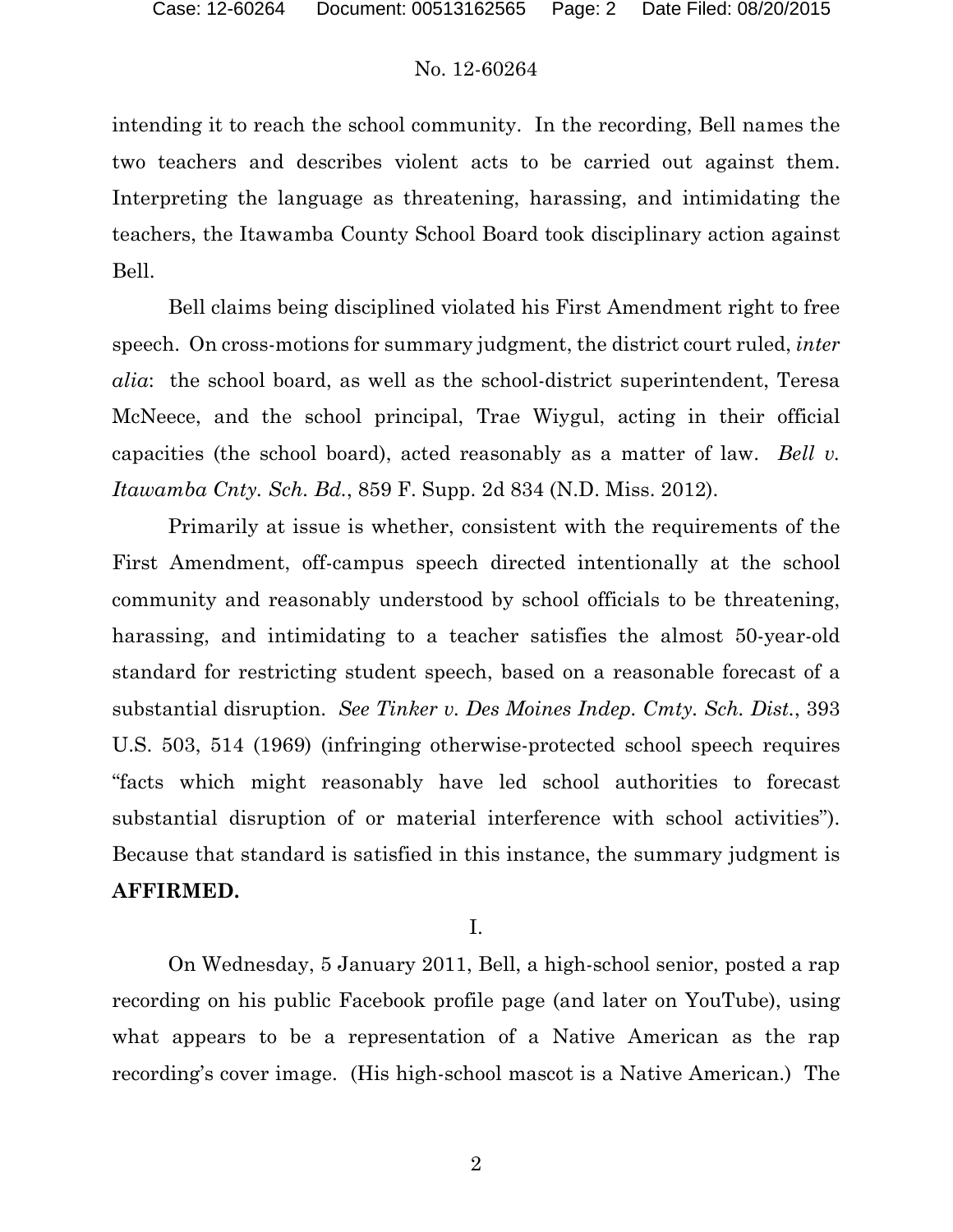recording, in part, alleges misconduct against female students by Coaches W. and R.

Although there are three different versions of the transcribed rap recording in the summary-judgment record, the school board stipulated, at the preliminary-injunction hearing for this action, to the accuracy of the following version provided by Bell, who refers to himself in the recording as "T-Bizzle". (Accordingly, except for deleting part of both coaches' names, the numerous spelling and grammatical errors in the following version are not noted.)

> Let me tell you a little story about these Itawamba coaches / dirty ass niggas like some fucking coacha roaches / started fucking with the white and know they fucking with the blacks / that pussy ass nigga W[.] got me turned up the fucking max /

> Fucking with the students and he just had a baby / ever since I met that cracker I knew that he was crazy / always talking shit cause he know I'm from daw-city / the reason he fucking around cause his wife ain't got no tidies /

> This niggha telling students that they sexy, *betta watch your back / I'm a serve this nigga, like I serve the junkies with some crack* / Quit the damn basketball team / the coach a pervert / can't stand the truth so to you these lyrics going to hurt

> What the hell was they thinking when they hired Mr. R[.] / dreadlock Bobby Hill the second / He the same see / Talking about you could have went pro to the NFL / Now you just another pervert coach, fat as hell / Talking about you gangsta / drive your mama's PT Cruiser / *Run up on T-Bizzle / I'm going to hit you with my rueger*

> Think you got some game / cuz you fucking with some juveniles / you know this shit the truth so don't you try to hide it now / Rubbing on the black girls ears in the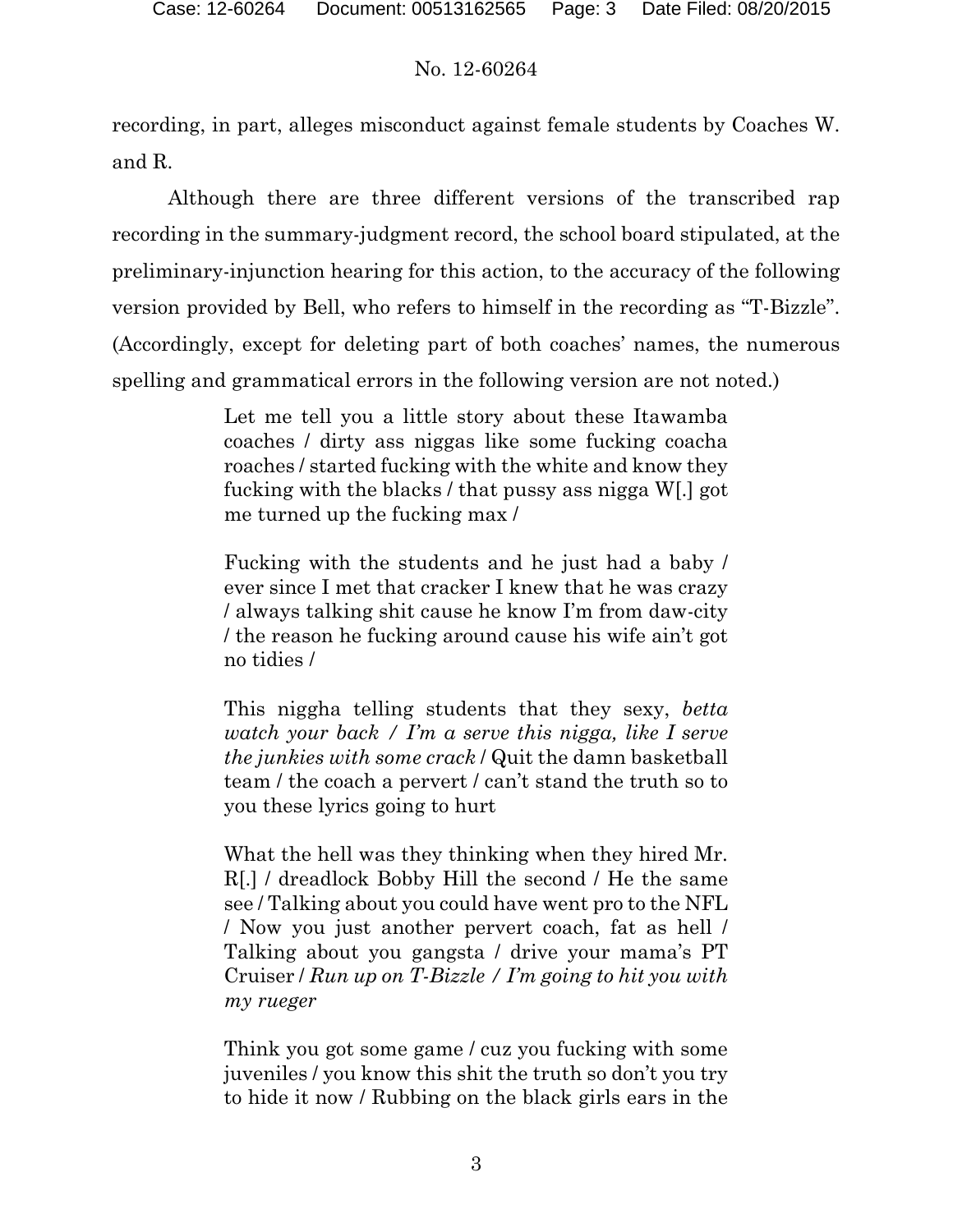gym / white hoes, change your voice when you talk to them / I'm a dope runner, spot a junkie a mile away / came to football practice high / remember that day / I do / to me you a fool / 30 years old fucking with students at the school

Hahahah / You's a lame / and it's a dam shame / instead you was lame / eat shit, the whole school got a ring mutherfucker

Heard you textin number 25 / you want to get it on / white dude, guess you got a thing for them yellow bones / looking down girls shirts / drool running down your mouth / *you fucking with the wrong one / going to get a pistol down your mouth / Boww*

OMG / Took some girls in the locker room in PE / Cut off the lights / you motherfucking freak / Fucking with the youngins / because your pimpin game weak / How he get the head coach / I don't really fucking know / But I still got a lot of love for my nigga Joe / And my nigga Makaveli / and my nigga codie / W[.] talk shit bitch don't even know me

Middle fingers up if you hate that nigga / Middle fingers up if you can't stand that nigga / *middle fingers up if you want to cap that nigga* / *middle fingers up / he get no mercy nigga*

(Emphasis added.)

At the very least, this incredibly profane and vulgar rap recording had at least four instances of threatening, harassing, and intimidating language against the two coaches:

- 1. "betta watch your back / I'm a serve this nigga, like I serve the junkies with some crack";
- 2. "Run up on T-Bizzle / I'm going to hit you with my rueger";
- 3. "you fucking with the wrong one / going to get a pistol down your mouth / Boww"; and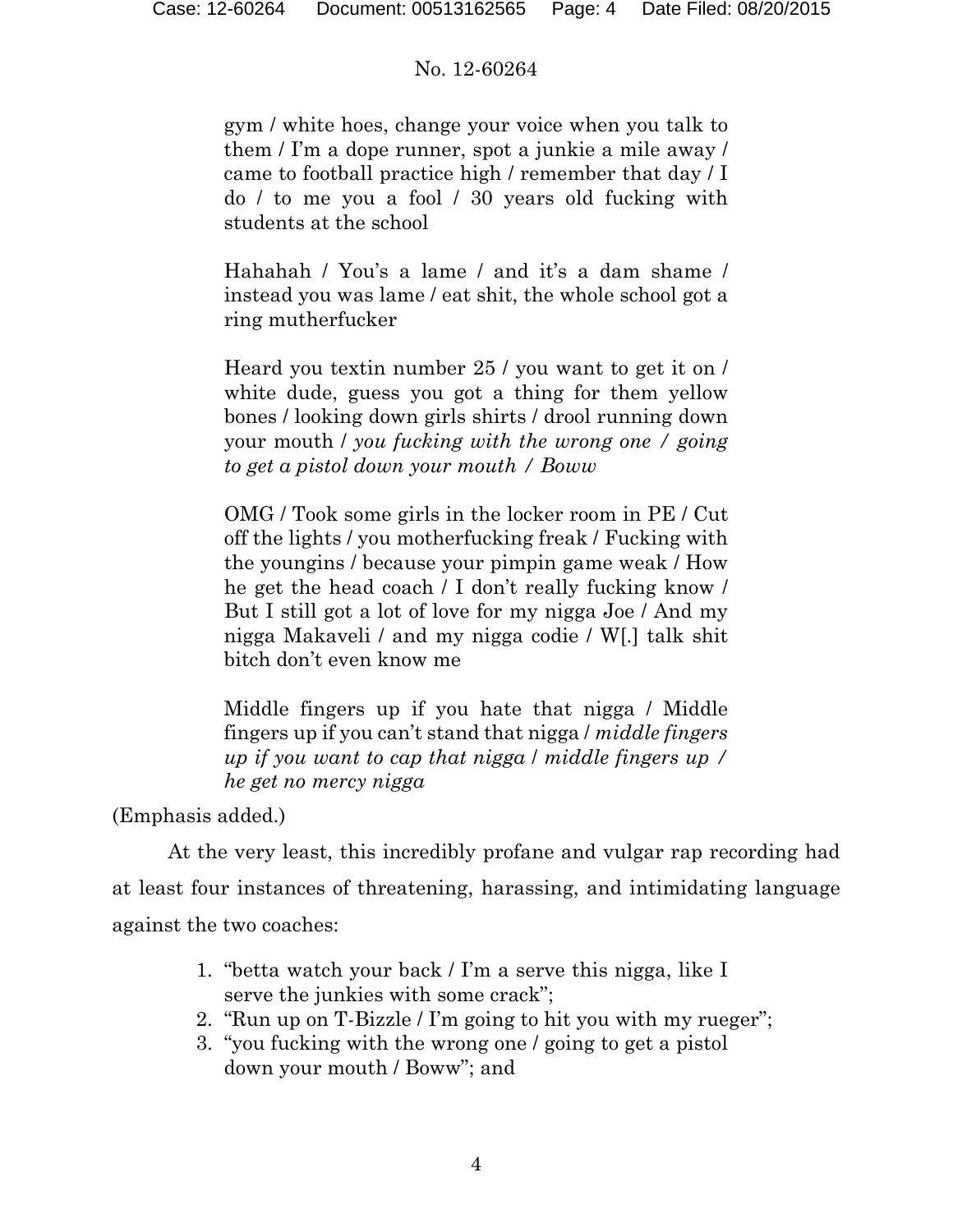4. "middle fingers up if you want to cap that nigga / middle fingers up / he get no mercy nigga".

Bell's use of "rueger" [sic] references a firearm manufactured by Sturm, Ruger & Co.; to "cap" someone is slang for "shoot".

A screenshot of Bell's Facebook profile page, taken approximately 16 hours after he posted the rap recording, shows his profile, including the rap recording, was open to, and viewable by, the public.In other words, anyone could listen to it.

On Thursday, 6 January, the day after the recording was posted, Coach W. received a text message from his wife, informing him about the recording; she had learned about it from a friend. After asking a student about the recording, the coach listened to it at school on the student's smartphone (providing access to the Internet). The coach immediately reported the rap recording to the school's principal, Wiygul, who informed the school-district superintendent, McNeece.

The next day, Friday, 7 January, Wiygul, McNeece, and the school-board attorney, Floyd, questioned Bell about the rap recording, including the veracity of the allegations, the extent of the alleged misconduct, and the identity of the students involved. Bell was then sent home for the remainder of the day.

Because of inclement weather, the school was closed through Thursday, 13 January. During Bell's resulting time away from school, and despite his having spoken with school officials about his rap recording, including the accusations against the two coaches, Bell created a finalized version of the recording (adding commentary and a picture slideshow), and uploaded it to YouTube for public viewing.

Bell returned to school when it reopened on Friday, 14 January; he was removed from class midday by the assistant principal and told he was suspended, pending a disciplinary-committee hearing. (He was permitted to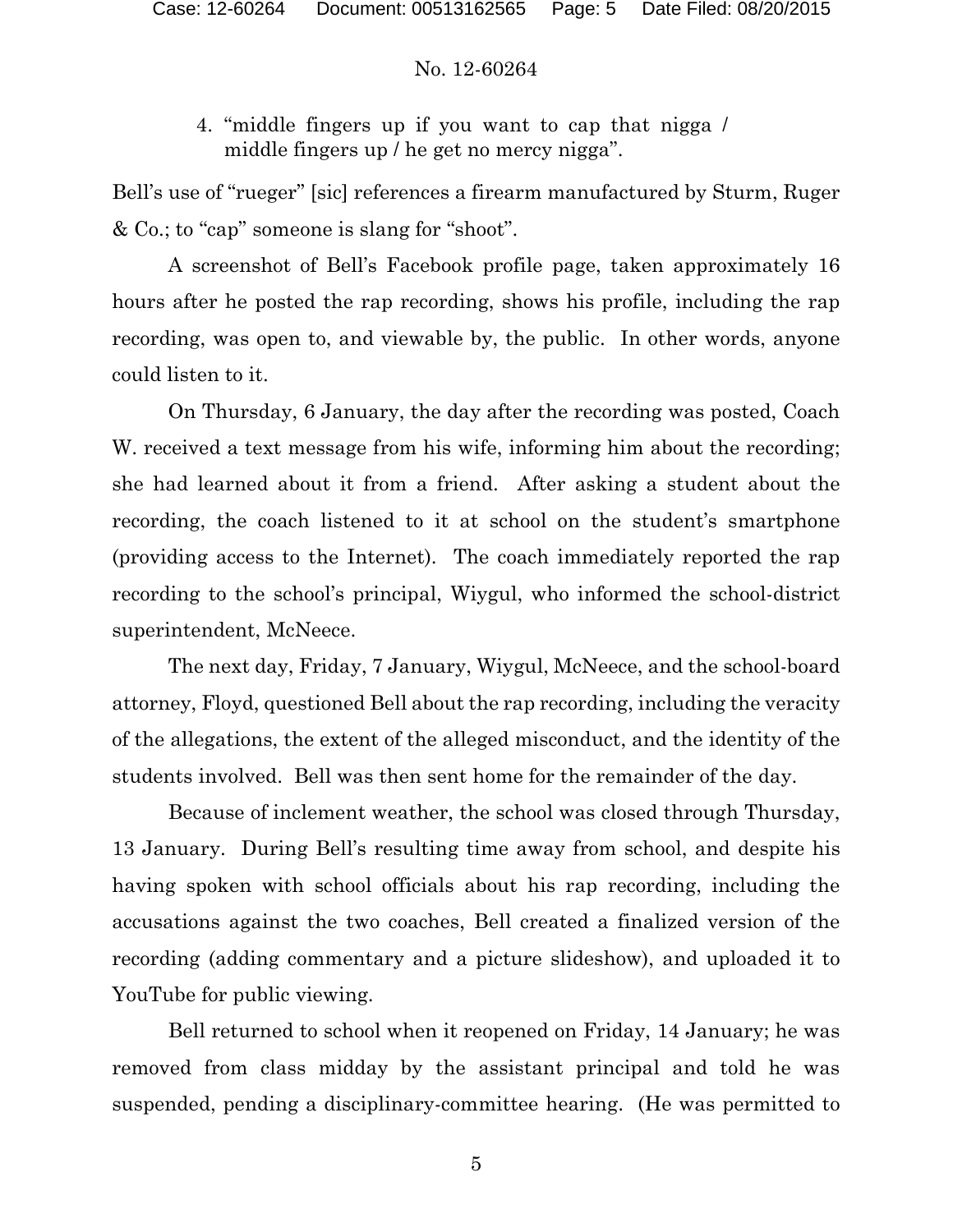remain in the school commons until the school bus he rode arrived at the end of the day.) By letter that day to Bell's mother, the superintendent informed her: Bell's suspension would continue until further notification; and a hearing would be held to consider disciplinary action for Bell's "alleged threatening intimidation and/or harassment of one or more school teachers". The listed, possible basis for such action was consistent with the school district's administrative disciplinary policy, which lists "[h]arassment, intimidation, or threatening other students and/or teachers" as a severe disruption.

The disciplinary-committee hearing, originally scheduled for Wednesday, 19 January, was delayed at Bell's mother's request; it was held on Wednesday, 26 January.Although there is no transcript of the hearing, it was recorded; that recording is in the summary-judgment record. The hearing was facilitated by the school-board attorney, Floyd; three disciplinarycommittee members were present, as well as the school principal and Bell, his mother, and their attorney.

The hearing began with the principal's providing a summary of events, after which the YouTube version of the rap recording was played. Among the disciplinary-committee members' questions, one member asked Bell whether he had reported the alleged misconduct to school officials.Bell explained he had not done so because he believed they would ignore his complaints. Instead, he made the rap recording because he knew people were "gonna listen to it, somebody's gonna listen to it", acknowledging several times during the hearing that he posted the recording to Facebook because he knew it would be viewed and heard by students. Moreover, he explained that at least 2,000 people had contacted him about the rap recording in response to the Facebook and YouTube postings.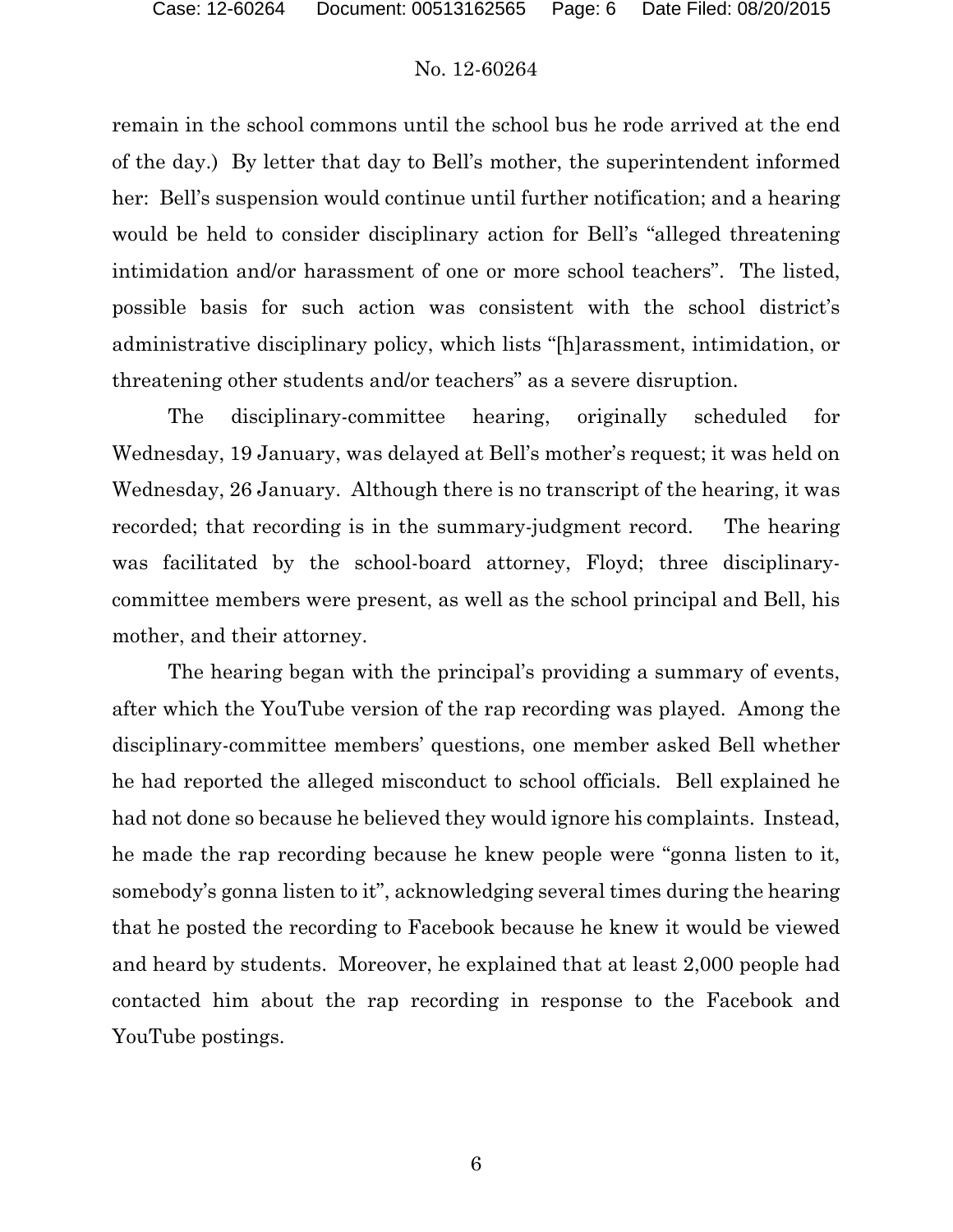One of the committee members asked Bell why he had posted a new version of the rap recording on YouTube, after school officials had discussed with him his posting it on Facebook. Bell gave a few (and somewhat conflicting) explanations: the Facebook version was a raw copy, so he wanted a finalized version on YouTube; the Facebook version was for his friends and "people locally" to hear, whereas the YouTube version was for music labels to hear; and he posted the YouTube version with a slideshow of pictures to help better explain the subject matter of the recording (his Facebook version only included a brief explanation of the backstory in the caption to the rap recording).

Although Bell's attorney, at one point, attempted to discuss the misconduct of the coaches alleged in the rap recording, the school-board attorney redirected the proceeding to its purpose: to resolve whether Bell threatened, harassed, and intimidated the teachers; and, to decide whether his suspension should be upheld. In numerous instances, the school-board attorney emphasized this purpose, noting Bell's "comments made [in the recording that] 'you've f—ed with the wrong one / going to get a pistol down your mouth / POW'[,] those are threats to a teacher".

Bell contested the school-board attorney's interpretation, responding: "Well that ain't really what I said"; and then provided what he described as the written "original copy" of what had been recorded. (It is unclear from the disciplinary-committee-hearing recording, or other parts of the summaryjudgment record, which copy Bell provided.) Bell explained he did not mean *he* was going to shoot anyone, but that he was only "*foreshadowing* something that might happen".(Emphasis added.)But, he agreed that individuals "outside the school setting" had made "certain statements" to his mother that "" put a pistol down your mouth", that is a direct threat".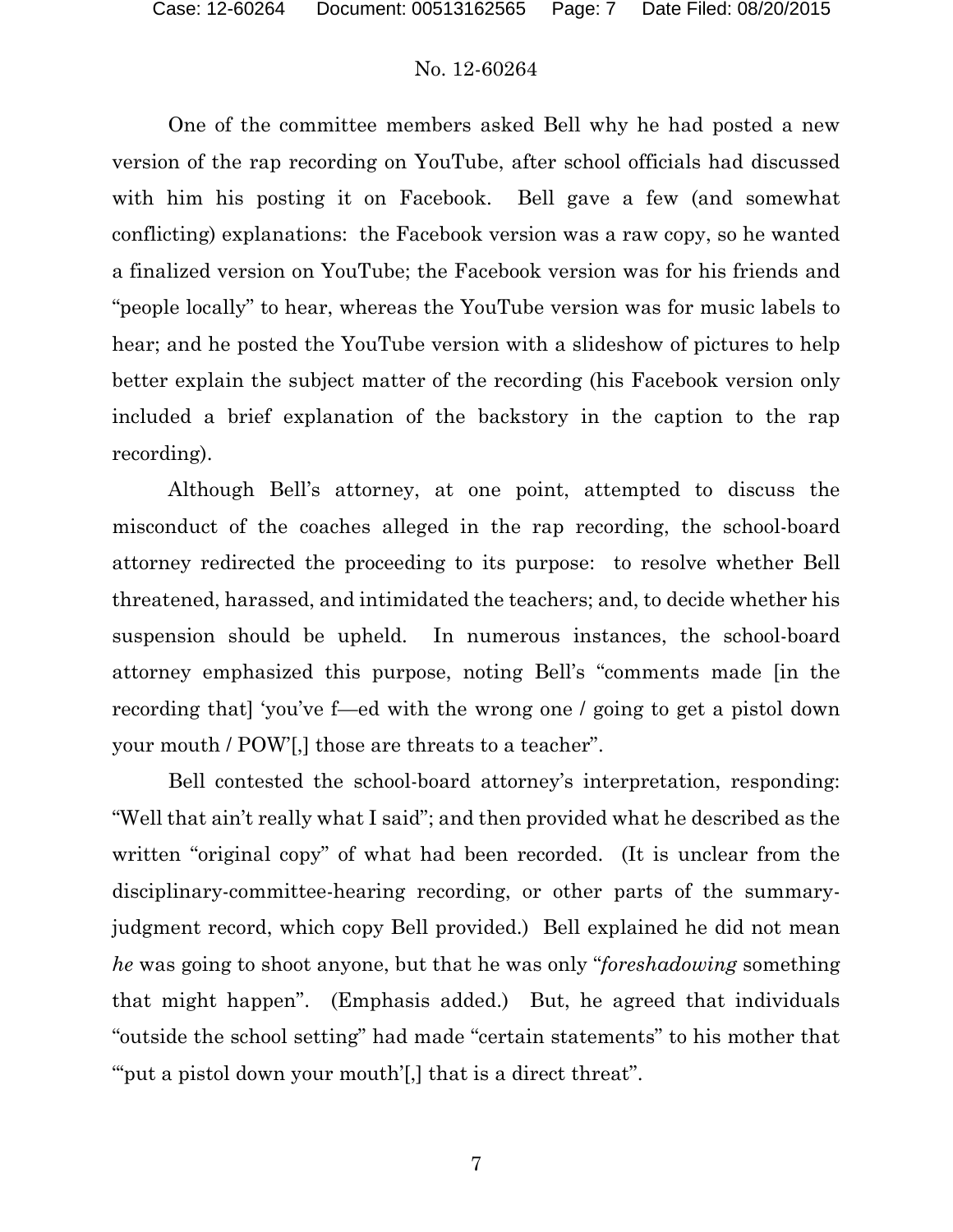Near the end of the disciplinary-committee hearing, Bell explained again: he put the recording on Facebook and YouTube knowing it was *open to public viewing*; part of his motivation was to "increase awareness of the situation"; and, although he did not think the coaches would hear the recording and did not intend it to be a threat, he knew students would listen to it, later stating "students all have Facebook".

On 27 January, the day after the hearing, the school-board attorney informed Bell's mother by letter that: the disciplinary committee had determined "the issue of whether or not lyrics published by Taylor Bell constituted threats to school district teachers was vague", but that the publication of the recording constituted harassment and intimidation of two teachers, in violation of school-district policy and state law; as a result, the disciplinary committee recommended to the school board that Bell's seven-day suspension be upheld and that he be placed in the county's alternative school for the remainder of the nine-week grading period (approximately six weeks); Bell would not be "allowed to attend any school functions and [would] be subject to all rules imposed by the Alternative School"; and "[he would] be given time to make up any work missed while suspended or otherwise receive a 0, pursuant to Board policy".

After being informed of the disciplinary-committee's recommendation, Bell's attorney informed the school-board attorney, by 31 January telephone call, that: Bell wished to appeal to the school board the disciplinarycommittee's recommendation; and, although Bell and his mother were expected to appear at the board meeting on 7 February, they would be without counsel because he was unable to attend due to a scheduling conflict.

On 7 February, the school board, after being presented with a recitation of the recording, unanimously found: Bell "threatened, harassed and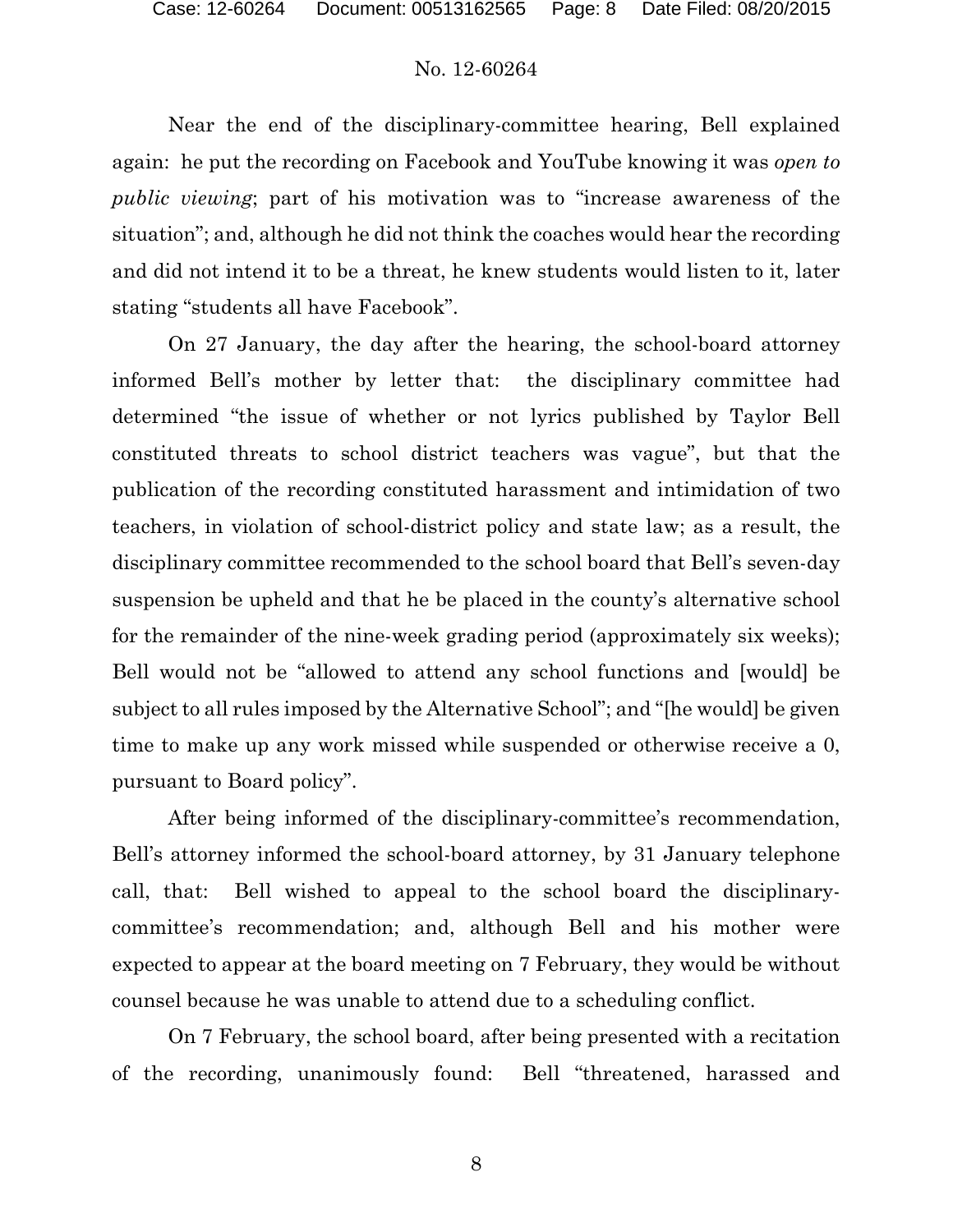intimidated school employees". (The only document in the record from the school-board meeting is the minutes, which state: "Chairman Tony Wallace entertained a motion by Clara Brown to accept the discipline recommendation of the Discipline Committee regarding student with MSIS #000252815 (I.A.H.S.) and finding that this student threatened, harassed and intimidated school employees. Wes Pitts seconded the motion. Motion Carried Unanimously.") In other words, unlike the earlier-described disciplinary committee findings, which do not characterize the rap recording as threatening (instead, finding that point "vague"), the school board found Bell had not only harassed and intimidated the teachers, but had also threatened them.

By 11 February letter to Bell's mother, the school-board attorney explained the board's findings: "Bell did threaten, harass and intimidate school employees in violation of School Board policy and Mississippi State Law". (Again, as stated in the written school-district policy, "[h]arassment, intimidation, or threatening other students and/or teachers" constitutes a severe disruption.)

Approximately two weeks later, on 24 February, Bell and his mother filed this action, claiming, *inter alia*, the school board, superintendent, and principal (again, the school board) violated his First Amendment right to free speech. On 2 March, Bell requested a preliminary injunction, seeking his immediate reinstatement to his high school, including the reinstatement of "all privileges to which he was and may be entitled as if no disciplinary action had been imposed", and all references to the incident being expunged from his school records.

At the 10 March hearing for the requested injunction, Bell presented four affidavits from students at his school concerning alleged misconduct by the coaches. (The affidavits, however, were not considered by the court.) In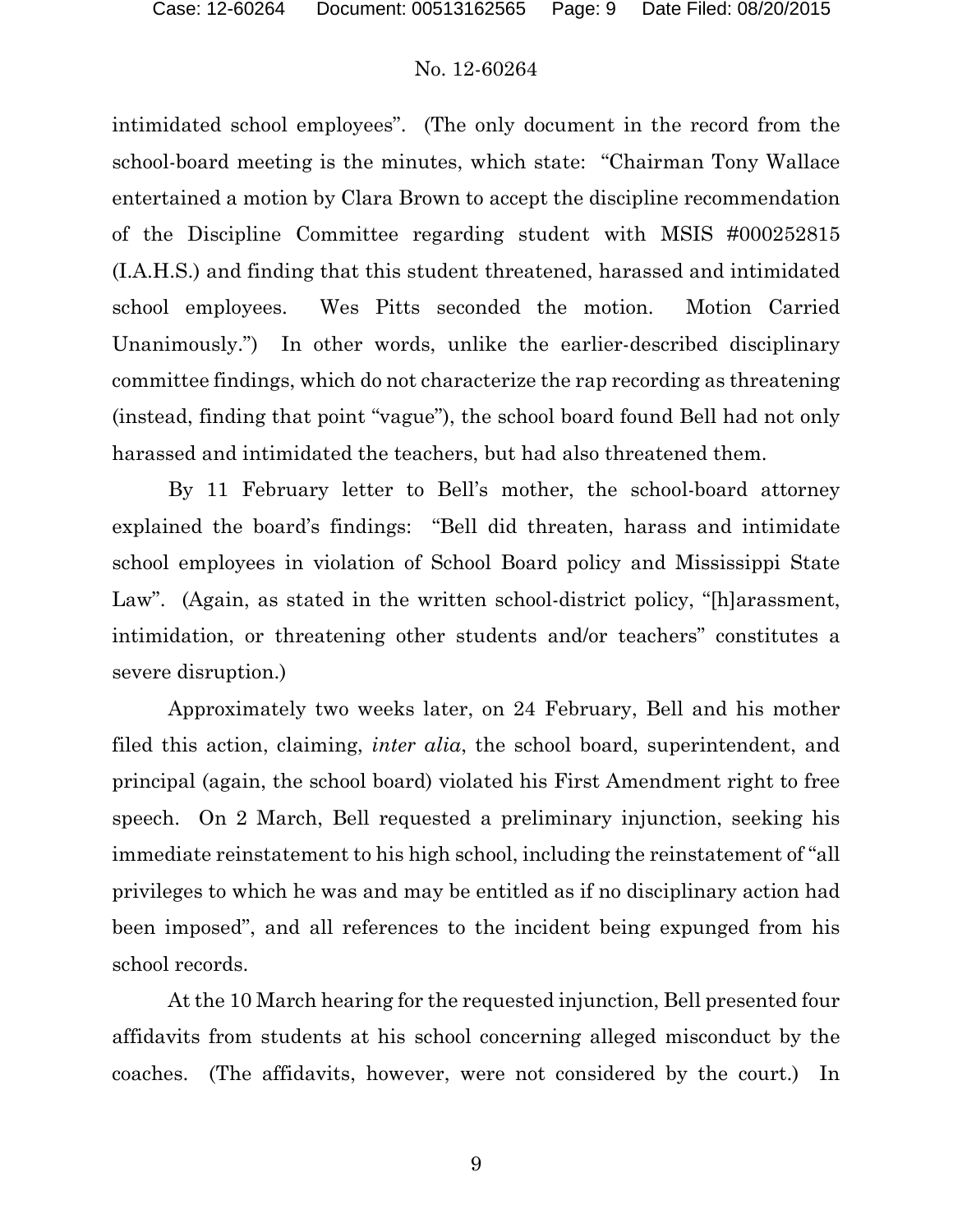addition, Bell, his mother, school-board attorney Floyd, and Franklin (offered as an expert in rap music) were called as witnesses by Bell; superintendent McNeece and Coaches R. and W., by the school district.

Bell testified about his making and disseminating the recording; the meaning behind certain statements in it; and the resulting events leading up to, and after, school officials disciplined him. Bell's mother testified about her recollection of the events leading up to the disciplinary-committee and schoolboard hearings. She testified the school principal never stated Bell was dangerous or threatening, and that Bell was told to stay in the school before suspending him.

Floyd testified about her recollection of the events before, during, and after the disciplinary-committee and school-board hearings. During her testimony, the court noted Bell's contention that the rap recording addressed a matter of public concern. Floyd discussed the school-district policy Bell violated: he threatened, harassed, and intimidated school employees; similarly, she testified that, at their respective hearings, the disciplinary committee and the school board discussed the possibility of disruption.

Over the school-district's objection, Franklin was permitted to testify as an expert. Characterizing the statements in Bell's recording as nothing more than "colorful language" used to entice listeners and reflective of the norm among young rap artists, Franklin testified that it gave him no cause for concern. On cross-examination, however, he testified: if an individual's name is used in a rap recording and precedes the words "[p]ut a pistol in your mouth and cap him", "it would definitely be cause for a conversation with the young man, absolutely".

The superintendent testified: she had attended the school-board meeting; there was a foreseeable danger of substantial disruption at the school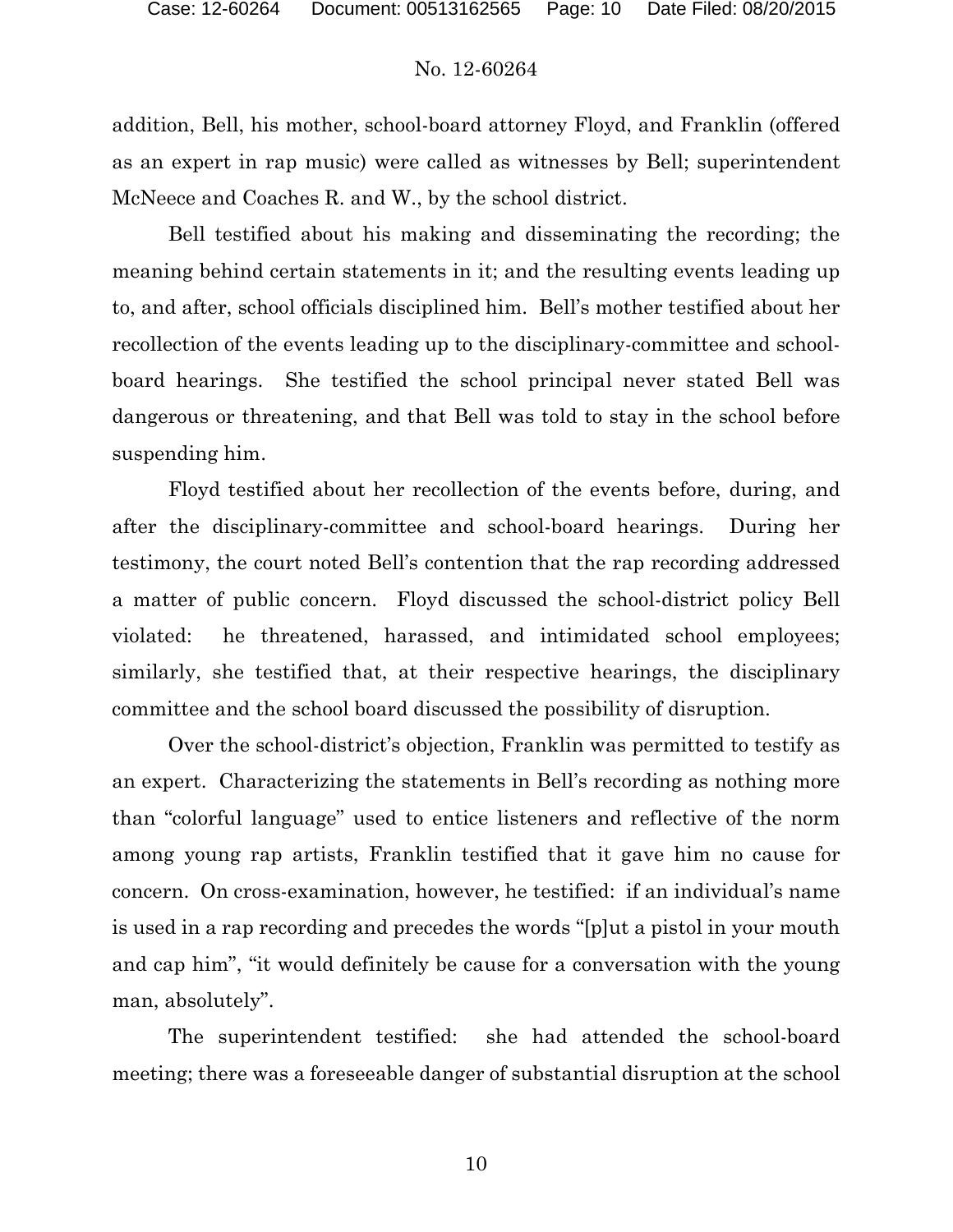as a result of the rap recording; and, a written version of Bell's rap recording was presented to the school board, before it adopted the disciplinarycommittee's recommendation for suspension and temporary placement in the alternative school.

Both coaches identified in the rap recording testified that it adversely affected their work at the school. Coach R. testified: subsequent to the publication of the recording, students began spending more time in the gym, despite teachers' telling them to remain in classrooms; and the recording affected him in the way he conducted himself around students, noting he would no longer work with female members of the track team, instead instructing males on the team on how to coach the females and then having the males do so. Coach W. testified he: interpreted the statements in the rap recording literally, after hearing it on a student's smartphone at school; was "scared", because "you never know in today's society . . . what somebody means, [or] how they mean it"; and would not allow the members of the school basketball team he coached to leave after games until he was in his vehicle.

After finding Bell's last day attending the alternative school would be the next day, 11 March, the district court ruled whether to grant injunctive relief was moot. Accordingly, the requested injunction was denied.

It does not appear that any discovery took place after the preliminaryinjunction hearing. On 9 May, following a case-management conference, the magistrate judge entered an order stating: "it appears that there are no factual issues and that this case should be resolved by motions for summary judgment"; and the parties had 90 days to file those motions.

Therefore, approximately three months later, the school board filed its summary-judgment motion on 1 August; Bell and his mother, on 5 August. On 15 March 2012, the district court denied the Bells' motion and granted the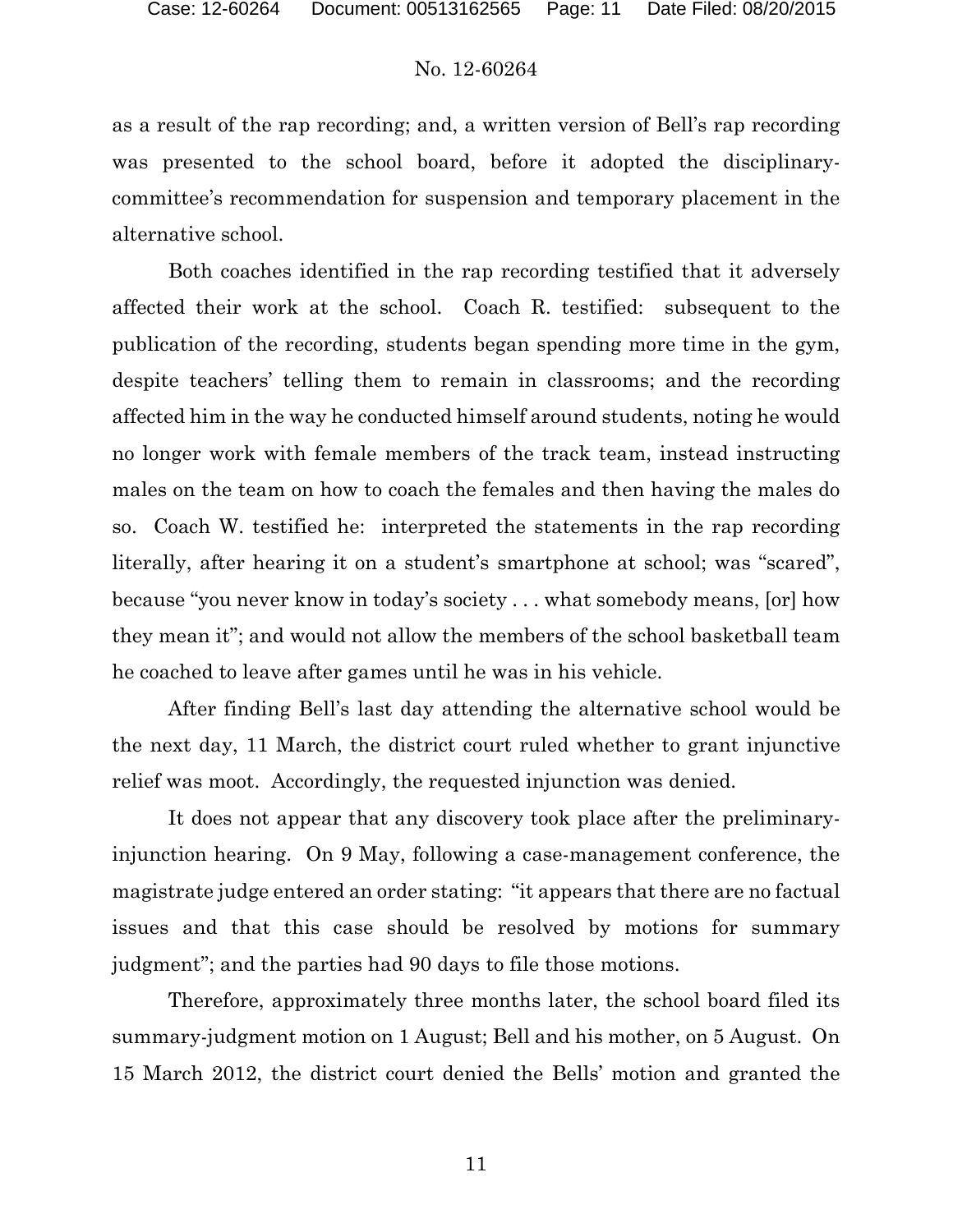school board's. In doing so, it concluded the rap recording constituted "harassment and intimidation of teachers and possible threats against teachers and threatened, harassed, and intimidated school employees". *Bell*, 859 F. Supp. 2d at 840 (internal quotation marks omitted). The court also concluded the rap recording "in fact caused a material and/or substantial disruption at school and . . . it was reasonably foreseeable to school officials the song would cause such a disruption". *Id.* Moreover, the court concluded, *inter alia*: (1) the superintendent and principal were entitled to qualified immunity in their individual capacities; and (2) Bell's mother could not show a violation of her Fourteenth Amendment rights (she claimed the school's disciplining Bell violated her right to make decisions regarding the custody and care of her son). *Id.* at 841–42.

On appeal, only the summary judgment against Bell's First Amendment claim was challenged. A divided panel in December 2014 held, *inter alia*: the school board violated Bell's First Amendment right by disciplining him based on the language in the rap recording. *Bell v. Itawamba Cnty. Sch. Bd.*, 774 F.3d 280, 304–05 (5th Cir. 2014), *reh'g en banc granted & opinion vacated*, 782 F.3d 712 (5th Cir. 2015). En-banc review was granted in February 2015.

#### II.

Because the summary judgment against Bell's mother's Fourteenth Amendment claim and for the school officials' qualified-immunity claim was not contested on appeal, the only issue before our en-banc court is the summary judgment against Bell's First Amendment claim. (The misconduct alleged by Bell against the two teachers is, of course, not at issue.)

A summary judgment is reviewed *de novo*, applying the same standard as did the district court. *E.g.*, *Feist v. La., Dep't of Justice, Office of the Att'y Gen.*, 730 F.3d 450, 452 (5th Cir. 2013). Summary judgment is proper when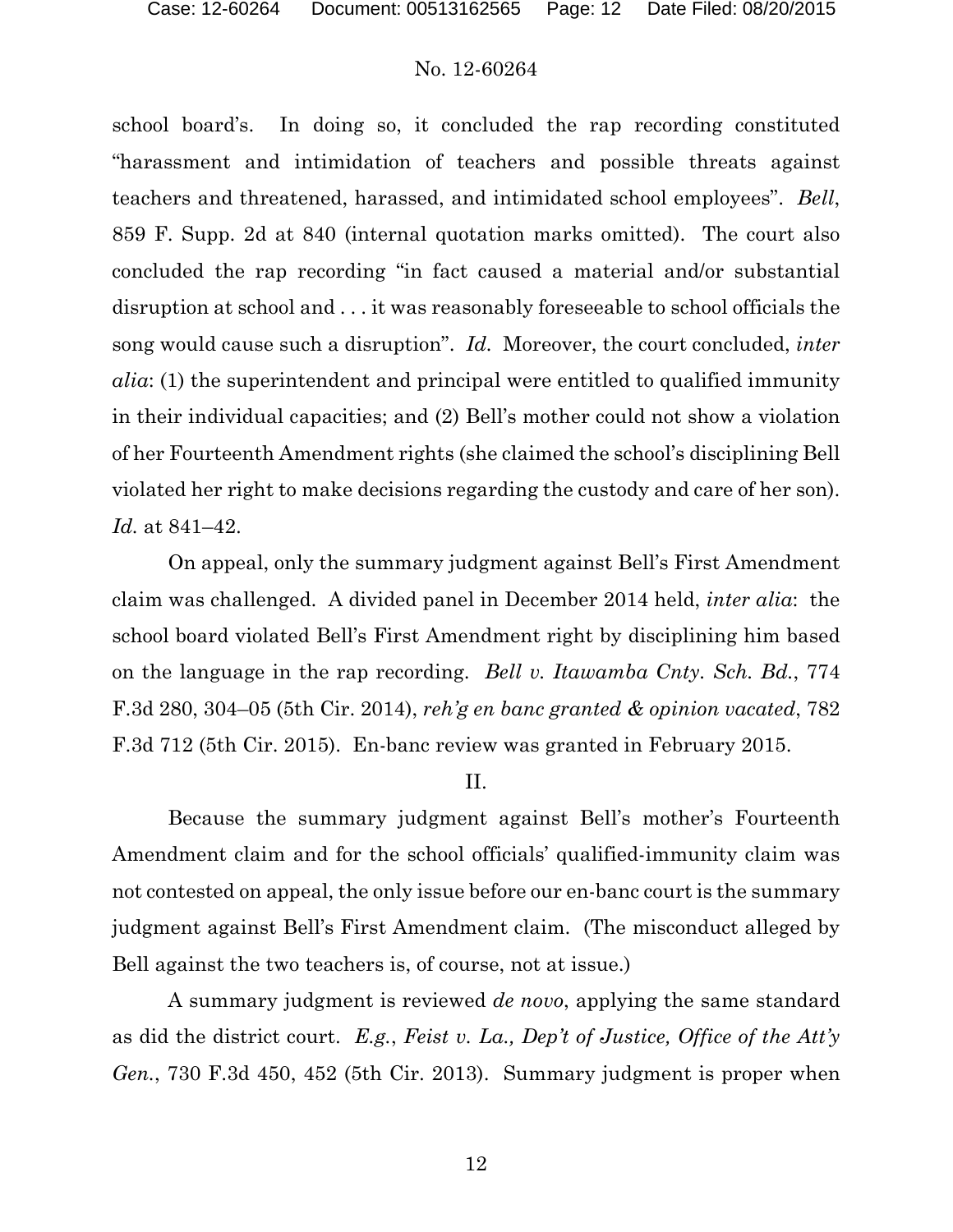"there is no genuine dispute as to any material fact and the movant is entitled to judgment as a matter of law". Fed. R. Civ. P. 56(a). "A genuine dispute of fact exists when evidence is sufficient for a reasonable jury to return a verdict for the non-moving party, and a fact is material if it might affect the outcome of the suit." *Willis v. Cleco Corp.*, 749 F.3d 314, 317 (5th Cir. 2014) (citations and quotation marks omitted).

In determining whether to grant summary judgment, the court, in its *de novo* review, views the evidence in the light most favorable to the nonmovant. *E.g.*, *Dameware Dev., L.L.C. v. Am. Gen. Life Ins. Co.*, 688 F.3d 203, 206–07 (5th Cir. 2012). Consistent with that, on cross-motions for summary judgment, "we review [*de novo*] each party's motion independently, viewing the evidence and inferences in the light most favorable to the nonmoving party". *Cooley v. Hous. Auth. of Slidell*, 747 F.3d 295, 298 (5th Cir. 2014) (internal quotation marks omitted) (quoting *Ford Motor Co. v. Tex. Dep't of Transp.*, 264 F.3d 493, 498 (5th Cir. 2001)).

The summary-judgment record at hand includes, *inter alia*: (1) the affidavits of four students regarding the coaches' alleged misconduct; (2) screenshots of Bell's Facebook page; (3) a transcription of the rap recording submitted by the school board; (4) a transcription of the recording submitted by Bell (stipulated version); (5) the letter from the superintendent to Bell's mother, informing the Bells of a hearing before the disciplinary committee; (6) the digital recording of the rap recording; (7) the first screenshot of Bell's Facebook "wall"; (8) the second screenshot of Bell's Facebook "wall"; (9) the recording of the disciplinary-committee hearing; (10) the minutes of that hearing, containing the recommended disciplinary action; (11) the school-board attorney's letter to Bell's mother, informing her of the disciplinary committee's findings and recommended discipline; (12) the school-board-hearing minutes;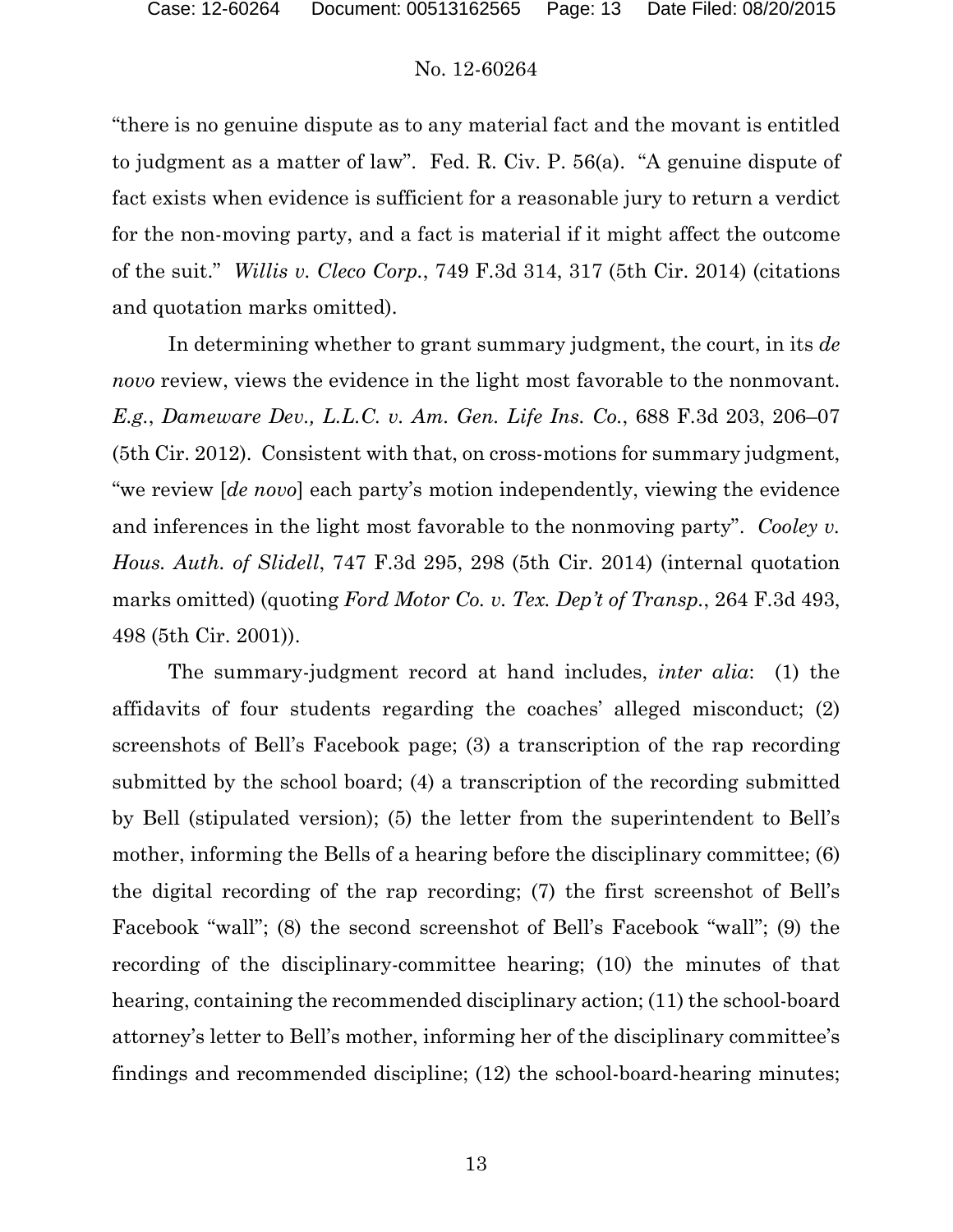(13) the school-district's discipline policy; (14) the school-board attorney's letter to Bell's mother informing her of the school-board's determination; and (15) the transcript of the preliminary-injunction hearing.

### A.

Students *qua* students do not forfeit their First Amendment rights to freedom of speech and expression. *Tinker*, 393 U.S. at 506, 511 ("School officials do not possess absolute authority over their students . . . . In the absence of a specific showing of constitutionally valid reasons to regulate their speech, students are entitled to freedom of expression of their views."). On the other hand, the First Amendment does not provide students absolute rights to such freedoms, and those rights must be tempered in the light of a school official's duty to, *inter alia*, "teach[] students the boundaries of socially appropriate behavior", *Bethel Sch. Dist. No. 403 v. Fraser*, 478 U.S. 675, 681 (1986), and "protect those entrusted to their care", *Morse v. Frederick*, 551 U.S. 393, 408 (2007). As Justice Oliver Wendell Holmes, Jr., wrote nearly a century ago: "[T]he character of every act depends upon the circumstances in which it is done. The most stringent protection of free speech would not protect a man in falsely shouting fire in a theatre and causing a panic." *Schenck v. United States*, 249 U.S. 47, 52 (1919) (citation omitted). Therefore, because "the constitutional rights of students in public school are not automatically coextensive with the rights of adults in other settings", *Fraser*, 478 U.S. at 682, certain speech, which would be protected in other settings, might not be afforded First Amendment protection in the school setting.

Balancing these competing interests, *Tinker* provided in 1969 the standard for evaluating whether the First Amendment protects a student's speech. There, the Court considered the suspension of students for wearing black armbands in protest against the Vietnam War. *Tinker*, 393 U.S. at 505–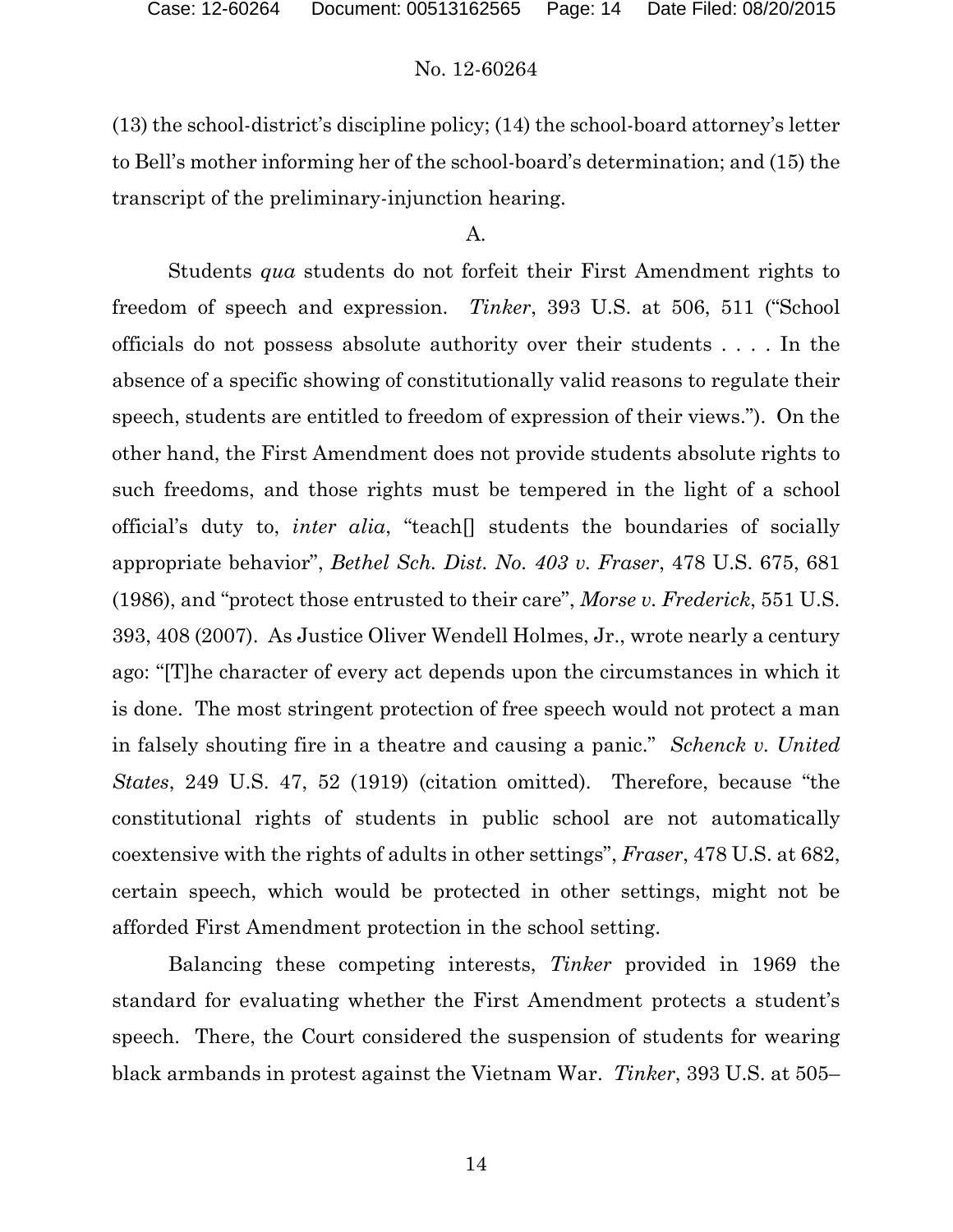14. In holding the students' speech protected under the First Amendment, the Court, focusing primarily on the effect of that speech on the school community, held: A student "may express his opinions . . . if he does so without materially and substantially interfer[ing] with the requirements of *appropriate discipline in the operation of the school and without colliding with the rights of others*". *Id.* at 513 (alteration in original) (emphasis added) (internal quotation marks omitted). Put another way, "conduct by the student, *in class or out of it*, which for any reason . . . materially disrupts classwork or involves substantial disorder or invasion of the rights of others is, of course, not immunized . . . ". *Id.* (emphasis added). Approximately three years after *Tinker*, our court held this standard can be satisfied either by showing a disruption has occurred, or by showing "demonstrable factors that would give rise to *any reasonable forecast* by the school administration of 'substantial and material' disruption". *Shanley v. Ne. Indep. Sch. Dist., Bexar Cnty., Tex.*, 462 F.2d 960, 974 (5th Cir. 1972) (emphasis added) (holding school's suspension of students for their offcampus distribution of "underground" newspaper violated *Tinker*).

Since *Tinker*, the Court has revisited student speech on several occasions, each time carving out narrow exceptions to the general *Tinker* standard based on certain characteristics, or content, of the speech. *See, e.g., Morse*, 551 U.S. at 425 (Alito, J, concurring) (grave and unique threats to the physical safety of students, in particular, speech advocating illegal drug use); *Hazelwood Sch. Dist. v. Kuhlmeier*, 484 U.S. 260, 273 (1988) (school-sponsored speech); *Fraser*, 478 U.S. at 685 (lewd, vulgar, or indecent speech); *see also Morgan v. Swanson*, 659 F.3d 359, 374 (5th Cir. 2011) (en banc) (describing the Court's holdings as "expand[ing] the kinds of speech schools can regulate . . . . to several broad categories of student speech" (internal quotation marks omitted)). In *Fraser*, the Court held the school board acted within its authority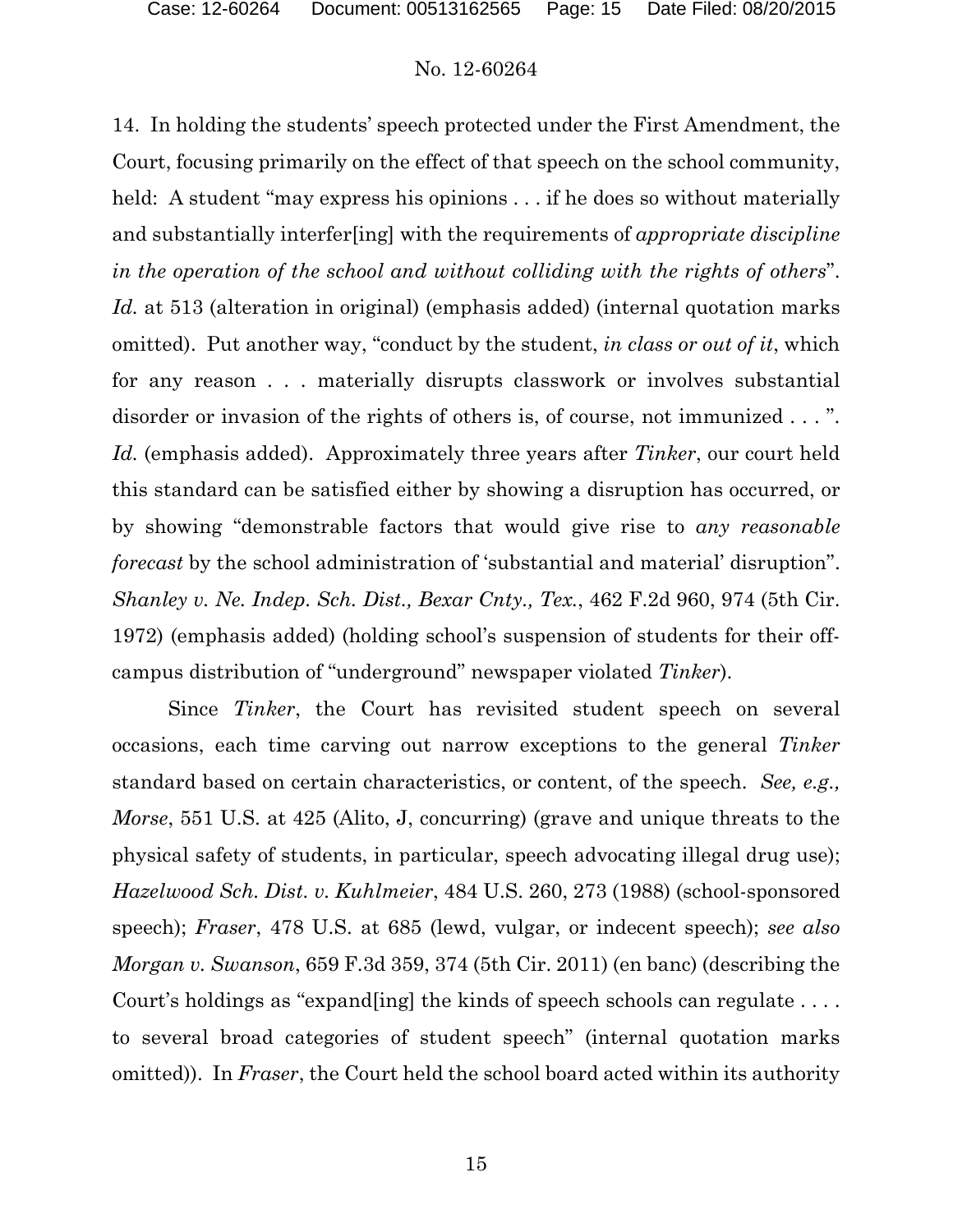when it disciplined a student for an "offensively lewd and indecent" speech delivered at a student assembly. 478 U.S. at 677–78, 685. In *Hazelwood*, the Court upheld a school's right to "exercis[e] editorial control over the style and content of student speech" in a school-sponsored newspaper when the student engages in "expressive activities that students, parents, and members of the public might reasonably perceive to bear the imprimatur of the school" and the school officials' "actions are reasonably related to legitimate pedagogical concerns". 484 U.S. at 262, 271, 273.

And, most recently in *Morse*, the Court considered whether a school infringed a student's First Amendment right of free speech when it disciplined him for holding up a banner that stated "BONG HiTS 4 JESUS" at a schoolsponsored event. 551 U.S. at 397–98. The Court, through Justice Alito's controlling concurrence (joined by Justice Kennedy), held a school may discipline a student for speech which poses a "grave and . . . unique threat to the physical safety of students", such as "advocating illegal drug use". *Id.* at 425. (Justice Alito limited his "join[ing] the opinion of the Court on the understanding that the opinion does not hold that the special characteristics of the public schools necessarily justify any other speech restrictions". *Id.* at 423.)

For these exceptions, schools are not required to prove the occurrence of an actual disruption or one that reasonably could have been forecast. Similarly, in *Ponce v. Socorro Independent School District*, our court extended the *Morse* exception to certain threats of school violence. 508 F.3d 765, 771– 72 (5th Cir. 2007). In response to a diary brought to school containing "terroristic threat[s]" mirroring recent mass school shootings, the school suspended the student. *Id.* at 767. On appeal, our court upheld the suspension as constitutional, extending *Morse*'s exception to speech "bearing the stamp of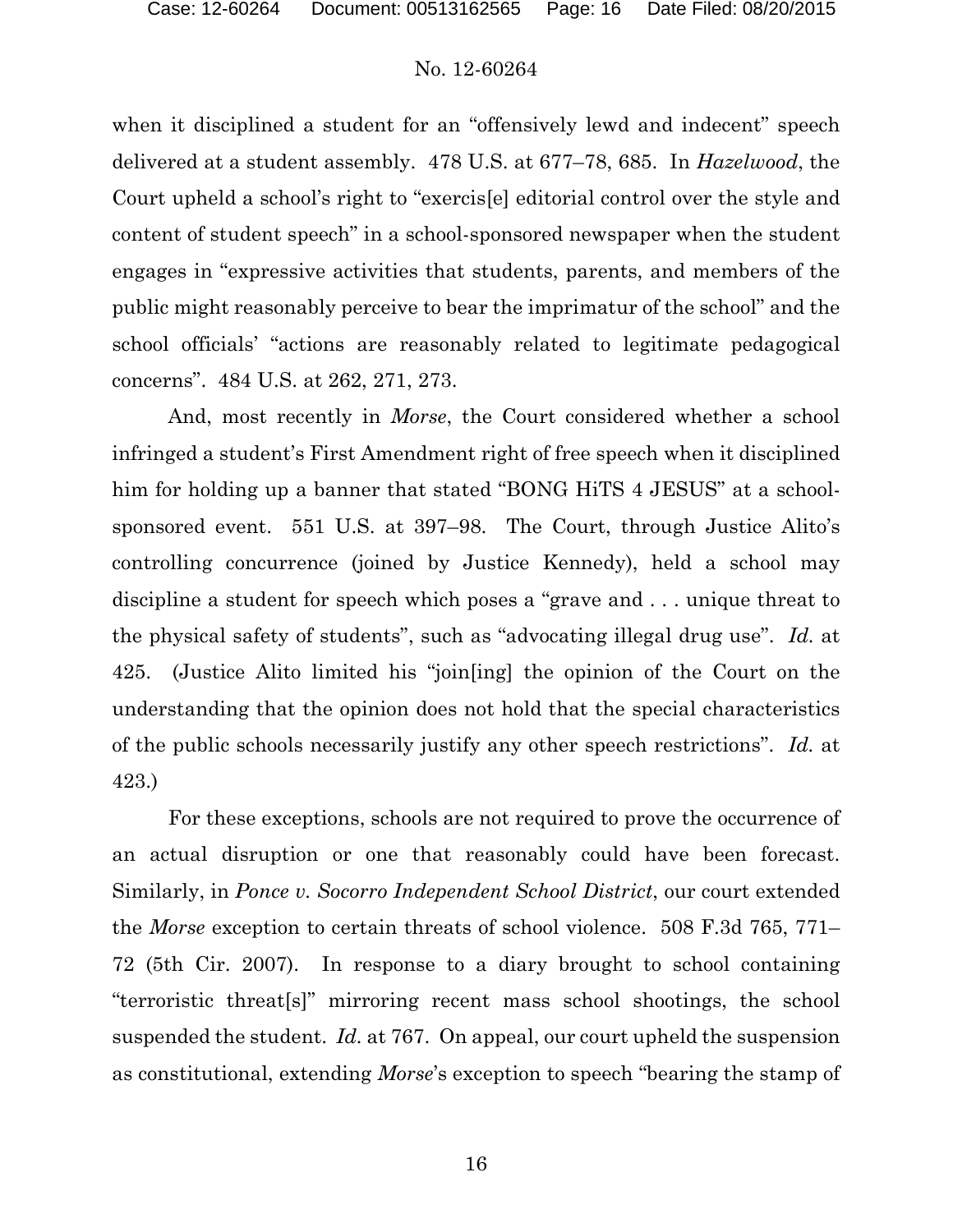. . . mass, systematic school-shootings" based on the "[l]ack of forewarning and the frequent setting within schools [which] give mass shootings the unique indicia that the concurring opinion [in *Morse*] found compelling with respect to drug use". *Id.* at 771.

In challenging the summary judgment, Bell claims the school board violated his First Amendment free-speech rights by temporarily suspending him and placing him in an alternative school for the six weeks remaining in the grading period. In support, he contends: *Tinker* does not apply to offcampus speech, such as his rap recording; and, even if it does, *Tinker*'s "substantial disruption" test is not satisfied. For the reasons that follow, we hold: *Tinker* applies to the off-campus speech at issue; there is no genuine dispute of material fact precluding ruling, as a matter of law, that a school official reasonably could find Bell's rap recording threatened, harassed, and intimidated the two teachers; and a substantial disruption reasonably could have been forecast, as a matter of law.

1.

As our court explained in *Morgan v. Swanson*, student-speech claims are evaluated "in light of the special characteristics of the school environment, beginning by categorizing the student speech at issue". 659 F.3d at 375 (footnotes and internal quotation marks omitted). We must thus decide whether Bell's speech falls under *Tinker*, or one of the Court's above-described exceptions. *See, e.g., Saxe v. State Coll. Area Sch. Dist.*, 240 F.3d 200, 214 (3d Cir. 2001) (employing a similar approach, noting "[s]peech falling outside of . . . categories [such as those in *Fraser* and *Hazelwood*] is subject to *Tinker*'s general rule").

The parties do not assert, and the record does not show, that the school board disciplined Bell based on the lewdness of his speech or its potential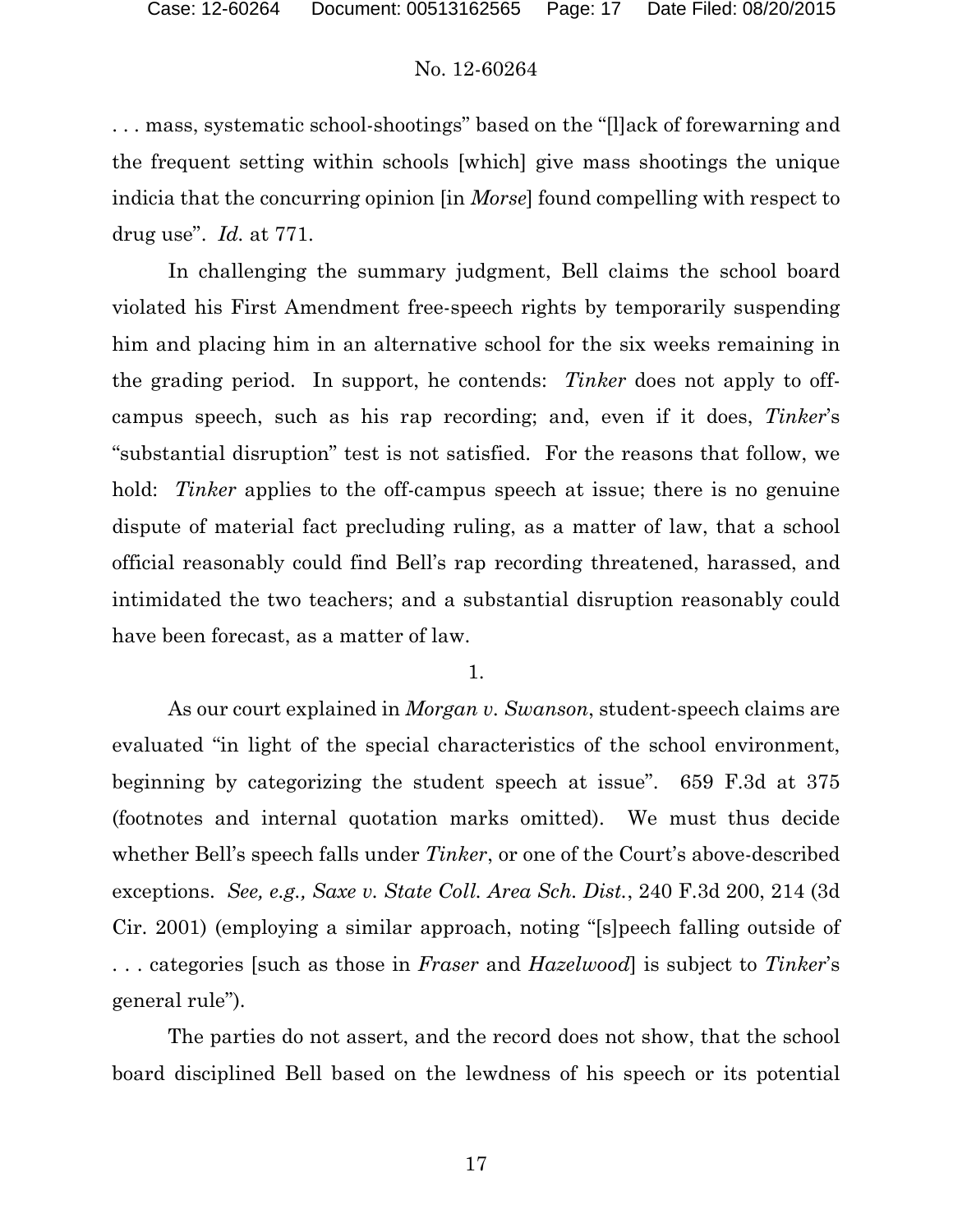perceived sponsorship by the school; therefore, *Fraser* and *Hazelwood* are not directly on point. Bell's speech likewise does not advocate illegal drug use or portend a Columbine-like mass, systematic school-shooting. And, as Justice Alito noted, when the type of violence threatened does not implicate "the special features of the school environment", *Tinker*'s "substantial disruption" standard is the appropriate vehicle for analyzing such claims. *Morse*, 551 U.S. at 425 (citing *Tinker*, 393 U.S. at 508–09) ("[I]n most cases, *Tinker*'s 'substantial disruption' standard permits school officials to step in before actual violence erupts".). Although threats against, and harassment and intimidation of, teachers certainly pose a "grave . . . threat to the physical safety" of members of the school community, *id.*, violence forecast by a student against a teacher does not reach the level of the above-described exceptions necessitating divergence from *Tinker*'s general rule. We therefore analyze Bell's speech under *Tinker*. *See Ponce*, 508 F.3d at 771–72 & n.2 ("[B]ecause [threats of violence against individual teachers] are relatively discrete in scope and directed at adults, [they] do not amount to the heightened level of harm that was the focus of both the majority opinion and Justice Alito's concurring opinion in *Morse*".); *see also Wisniewski v. Bd. of Educ. of Weedsport Cent. Sch. Dist.*, 494 F.3d 34, 38 (2d Cir. 2007) (analyzing threats of violence to individual teachers under *Tinker*); *Boim v. Fulton Cnty. Sch. Dist.*, 494 F.3d 978, 982–83 (11th Cir. 2007) (same).

2.

In claiming *Tinker* does not apply to off-campus speech, Bell asserts: *Tinker* limits its holding to speech inside the "schoolhouse gate"; and each of the Court's subsequent decisions reinforces this understanding.

"Experience shows that schools can be places of special danger." *Morse*, 551 U.S. at 424 (Alito, J., concurring). Over 45 years ago, when *Tinker* was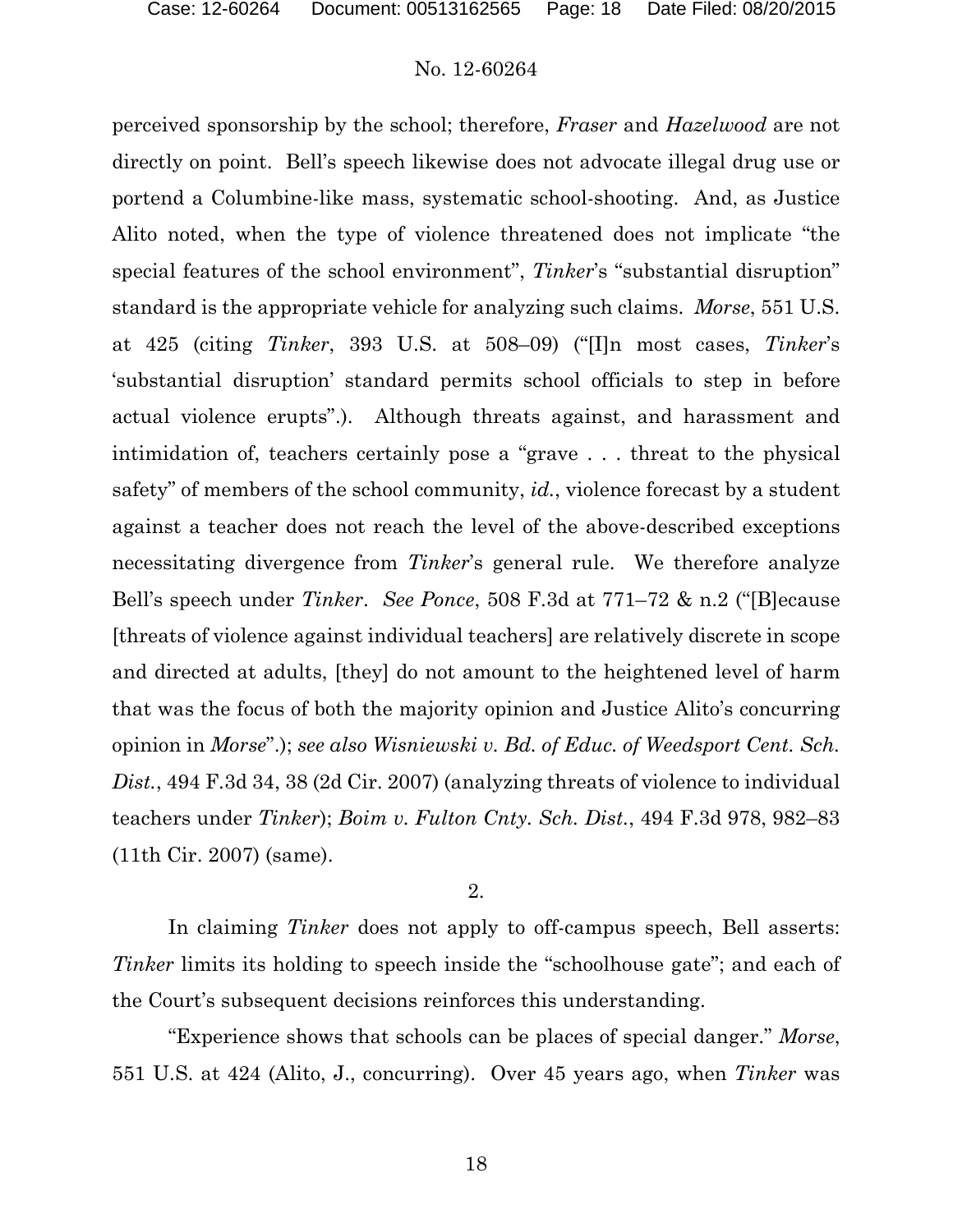decided, the Internet, cellphones, smartphones, and digital social media did not exist. The advent of these technologies and their sweeping adoption by students present new and evolving challenges for school administrators, confounding previously delineated boundaries of permissible regulations. *See, e.g., Wynar v. Douglas Cnty. Sch. Dist.*, 728 F.3d 1062, 1064 (9th Cir. 2013) ("With the advent of the Internet and in the wake of school shootings at Columbine, Santee, Newtown and many others, school administrators face the daunting task of evaluating potential threats of violence and keeping their students safe without impinging on their constitutional rights."). Students now have the ability to disseminate instantaneously and communicate widely from any location via the Internet. These communications, which may reference events occurring, or to occur, at school, or be about members of the school community, can likewise be accessed anywhere, by anyone, at any time. Although, under other circumstances, such communications might be protected speech under the First Amendment, off-campus threats, harassment, and intimidation directed at teachers create a tension between a student's freespeech rights and a school official's duty to maintain discipline and protect the school community. These competing concerns, and differing standards applied to off-campus speech across circuits, as discussed *infra*, have drawn into question the scope of school officials' authority. *See Morse*, 551 U.S. at 418 (Thomas, J., concurring) (lamenting the Court's failure to "offer an explanation of when [*Tinker*] operates and when it does not", and noting: "I am afraid that our jurisprudence now says that students have a right to speak in schools except when they do not").

Greatly affecting this landscape is the recent rise in incidents of violence against school communities. *See LaVine v. Blaine Sch. Dist.*, 257 F.3d 981, 987 (9th Cir. 2001) ("[W]e live in a time when school violence is an unfortunate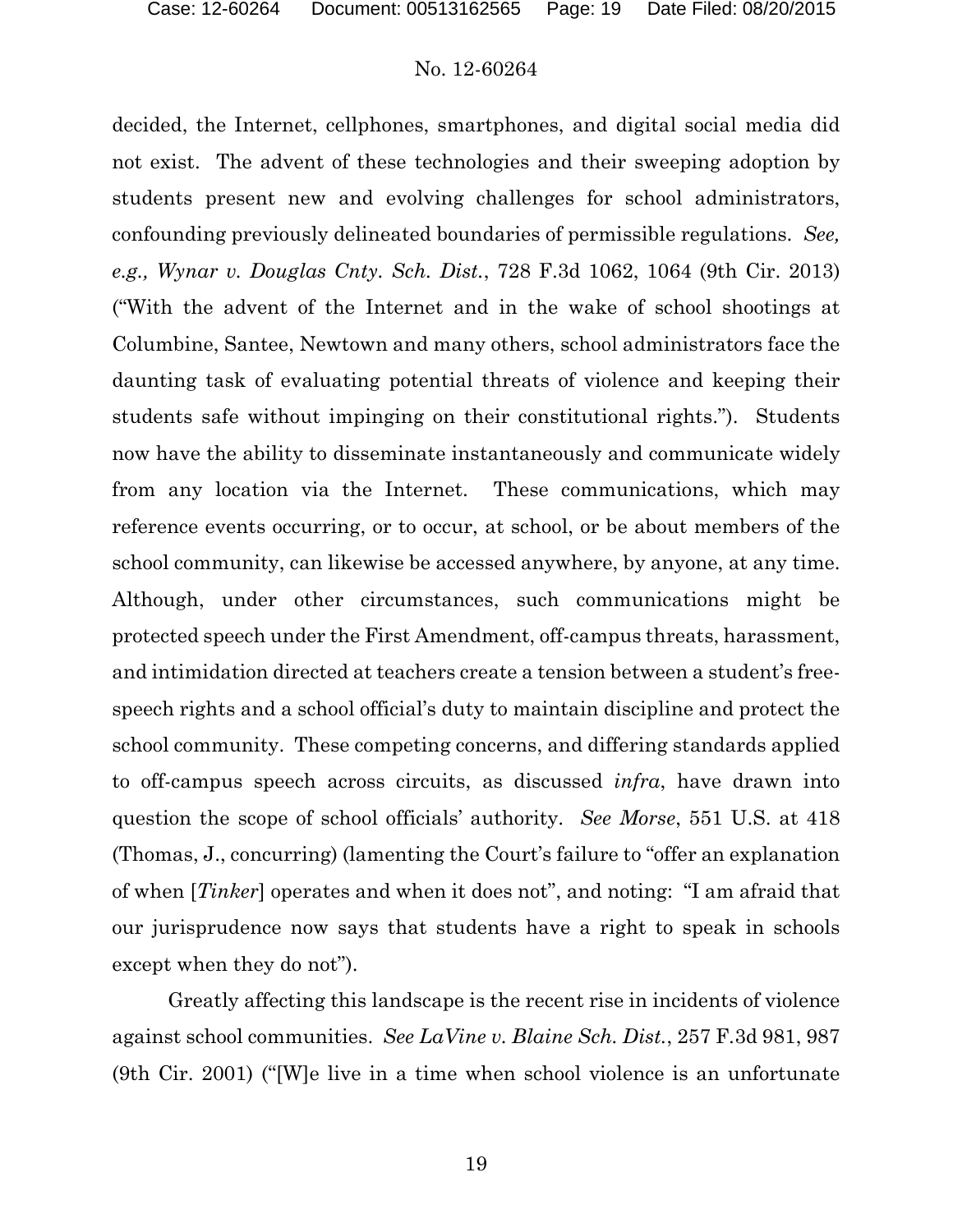reality that educators must confront on an all too frequent basis".). School administrators must be vigilant and take seriously any statements by students resembling threats of violence, *Ponce*, 508 F.3d at 771, as well as harassment and intimidation posted online and made away from campus. This nowtragically common violence increases the importance of clarifying the school's authority to react to potential threats before violence erupts. *See Morse*, 551 U.S. at 408 (pressing that dangerous speech, such as speech advocating drug use, is substantially different from the political speech at issue in *Tinker*, because it presents a "far more serious and palpable" danger than an "undifferentiated fear or apprehension of disturbance" or "a mere desire to avoid the discomfort and unpleasantness that always accompany an unpopular viewpoint" (citation and internal quotation marks omitted)); *see also Ponce*, 508 F.3d at 772 ("School administrators must be permitted to react quickly and decisively to address a threat of physical violence . . . without worrying that they will have to face years of litigation second-guessing their judgment as to whether the threat posed a real risk of substantial disturbance.").

In the light of these competing interests and increasing concerns regarding school violence, it is necessary to establish the extent to which offcampus student speech may be restricted without offending the First Amendment. Our holding concerns the paramount need for school officials to be able to react quickly and efficiently to protect students and faculty from threats, intimidation, and harassment intentionally directed at the school community. *See, e.g., Morse*, 551 U.S. at 425 (Alito, J., concurring) ("[D]ue to the special features of the school environment, school officials must have greater authority to intervene before speech leads to violence."); *Lowery v. Euverard*, 497 F.3d 584, 596 (6th Cir. 2007) ("School officials have an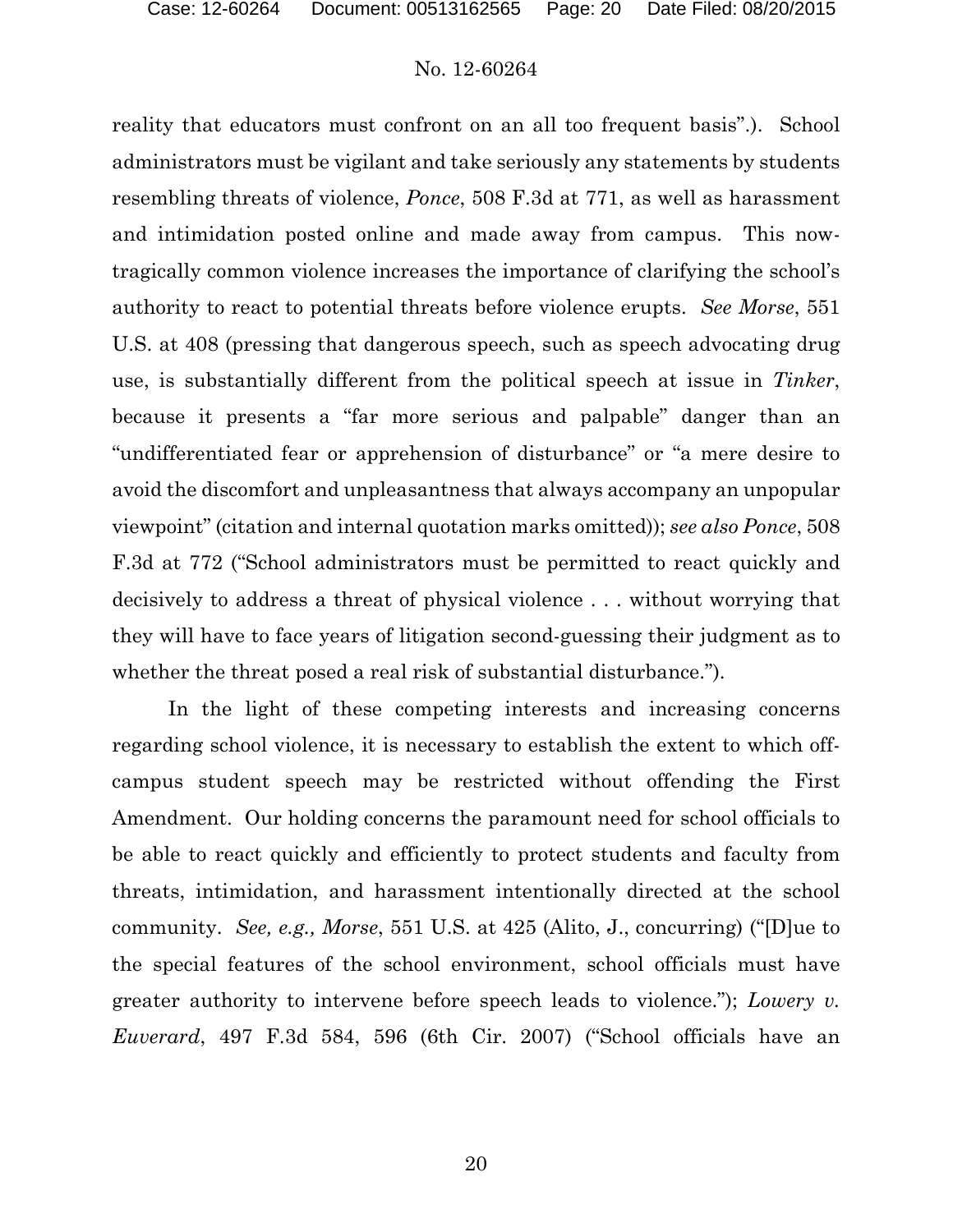affirmative duty to not only ameliorate the harmful effects of disruptions, but to prevent them from happening in the first place.").

a.

Despite Bell's recognizing the wealth of precedent across numerous circuits contrary to his position, he asserts: *Tinker* does not apply to speech which originated, and was disseminated, off-campus, without the use of school resources. Bell's position is untenable; it fails to account for evolving technological developments, and conflicts not only with our circuit's precedent, but with that of every other circuit to have decided this issue.

Since *Tinker* was decided in 1969, courts have been required to define its scope. As discussed below, of the six circuits to have addressed whether *Tinker* applies to off-campus speech, five, *including our own*, have held it does. (For the other of the six circuits (the third circuit), there is an intra-circuit split. *See Layshock v. Hermitage Sch. Dist.*, 650 F.3d 205, 219–20 (3d Cir. 2011) (en banc) (Jordan, J., concurring) (discussing that *Tinker*'s applicability to offcampus speech remains unresolved in the third circuit); *see also J.S. ex rel. Snyder v. Blue Mountain Sch. Dist.*, 650 F.3d 915, 931 & n.8 (3d Cir. 2011) (en banc) (divided court assuming, without deciding, that the *Tinker* substantialdisruption test applies to online speech harassing a school administrator).) The remainder of the circuits (first, sixth, seventh, tenth, eleventh, D.C.) do not appear to have addressed this issue.

Although the Supreme Court has not expressly ruled on this issue, our court, 43 years ago, applied *Tinker* to analyze whether a school board's actions were constitutional in disciplining students based on their off-campus speech. *E.g., Shanley*, 462 F.2d at 970 ("When the *Burnside/Tinker* standards are applied to this case . . . ".); *see also Sullivan v. Hous. Indep. Sch. Dist.*, 475 F.2d 1071, 1072 (5th Cir. 1973) ("This case arises from the unauthorized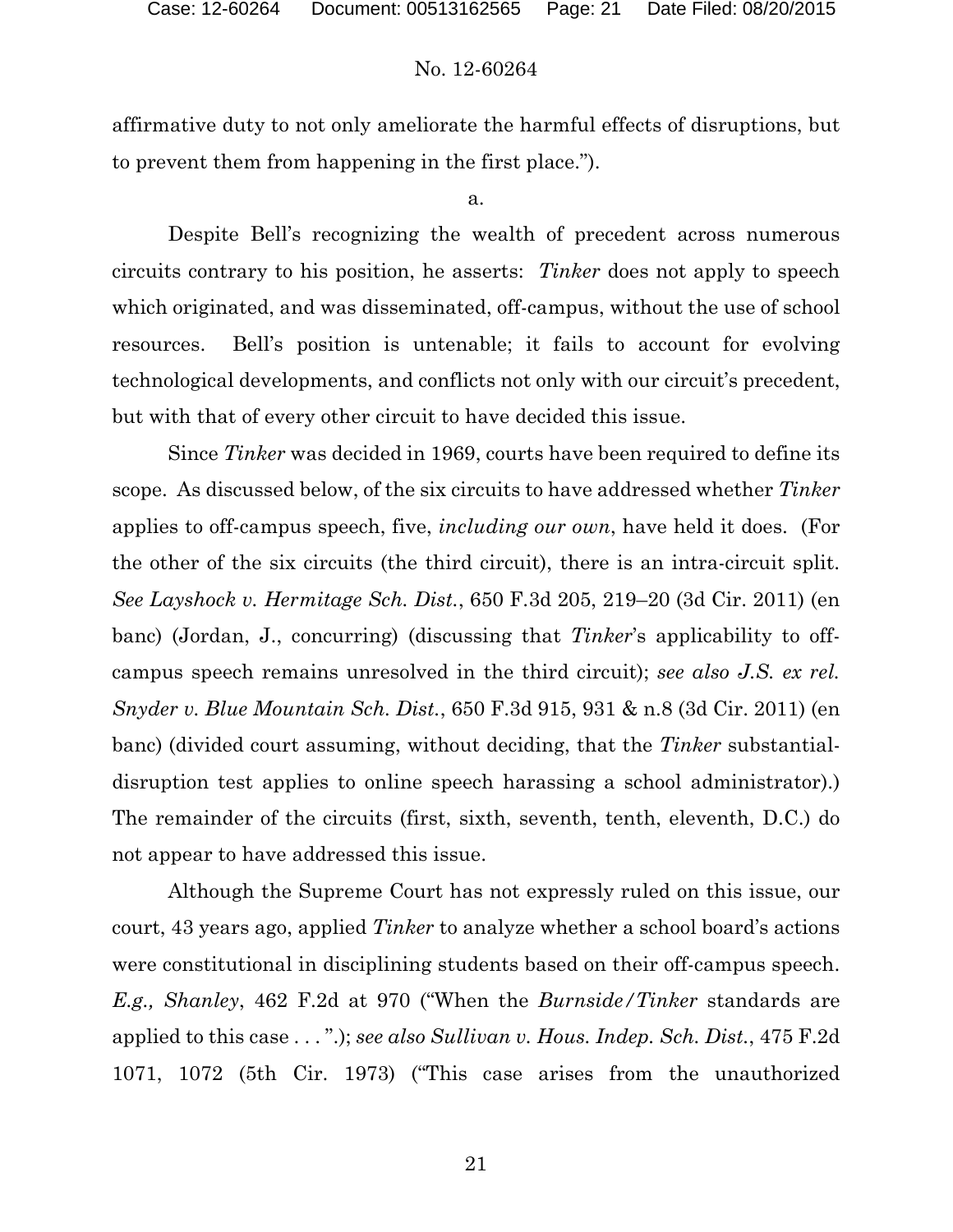distribution of an underground newspaper *near a high school campus*, and presents the now-familiar clash between claims of First Amendment protection on the one hand and the interests of school boards in maintaining an atmosphere in the public schools conducive to learning, on the other." (emphasis added)); *Wisniewski*, 494 F.3d at 39 (interpreting *Sullivan* as applying *Tinker* to off-campus speech); *Porter v. Ascension Parish Sch. Bd.*, 393 F.3d 608, 615 n.22, 619 n.40 (5th Cir. 2004) (same).

In *Shanley*, students distributed newspapers containing articles they authored "during out-of-school hours, and without using any materials or facilities owned or operated by the school system", "near but outside the school premises on the sidewalk of an adjoining street, separated from the school by a parking lot". 462 F.2d at 964. In concluding the students' speech was protected, our court ruled: "[T]he activity punished here does not even approach the 'material and substantial' disruption . . . either in fact or in reasonable forecast [and] [a]s a factual matter . . . there were no disturbances of any sort, on or off campus, related to the distribution of the [newspaper]". *Id.* at 970.

Further, as noted *supra*, four other circuits have held that, under certain circumstances, *Tinker* applies to speech which originated, and was disseminated, off-campus. *See, e.g., Wynar*, 728 F.3d at 1069; *D.J.M. ex rel. D.M. v. Hannibal Pub. Sch. Dist. No. 60*, 647 F.3d 754, 766–67 (8th Cir. 2011); *Kowalski v. Berkeley Cnty. Schs.*, 652 F.3d 565, 573–74 (4th Cir. 2011); *Doninger v. Niehoff*, 527 F.3d 41, 48–50 (2d Cir. 2008). Therefore, based on our court's precedent and guided by that of our sister circuits, *Tinker* applies to off-campus speech in certain situations.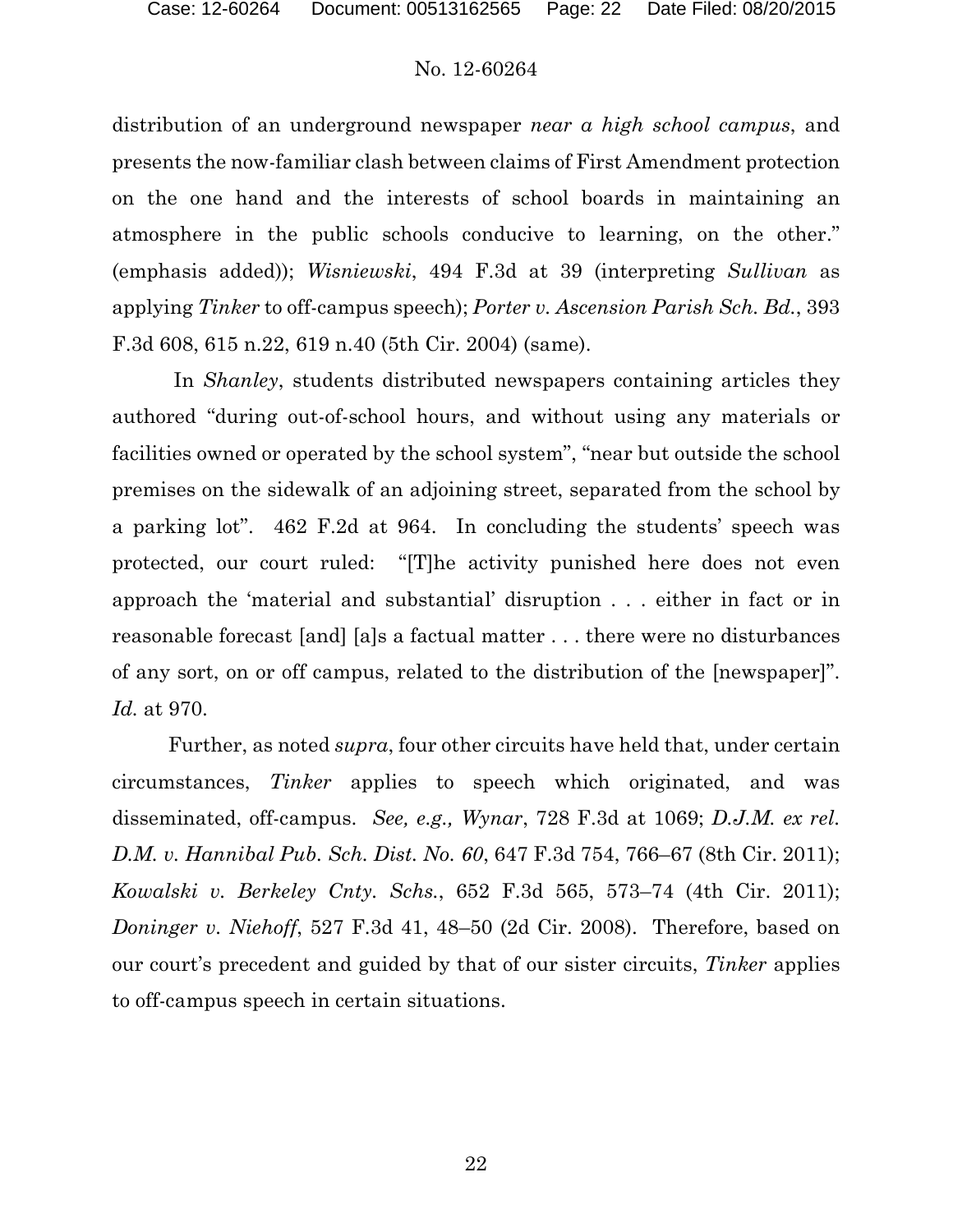b.

Therefore, the next question is under what circumstances may offcampus speech be restricted. Our court's precedent is less developed in this regard. For the reasons that follow, and in the light of the summary-judgment record, we need not adopt a specific rule: rather, Bell's admittedly intentionally directing at the school community his rap recording containing threats to, and harassment and intimidation of, two teachers permits *Tinker*'s application in this instance.

i.

In 1972 in *Shanley*, our court expressly declined to adopt a rule holding a school's attempt to regulate off-campus speech under *Tinker* was *per se* unconstitutional. 462 F.2d at 974. Our court explained: "[E]ach situation involving expression and discipline will create its own problems of reasonableness, and for that reason we do not endeavor here to erect any immovable rules, but only to sketch guidelines". *Id.* Likewise, in 1973 in *Sullivan*, our court considered *Tinker*, but did not address any parameters for its application to off-campus speech. 475 F.2d at 1076–77.

Our court's far more recent, 2004 opinion in *Porter*, however, provides valuable insight in this regard. There, the school expelled a student after his brother brought to school a sketchpad containing a two-year-old drawing of the school's being attacked by armed personnel. 393 F.3d at 611. The depiction, albeit violent in nature, "was completed [at] home, stored for two years, and *never intended* by [the creator of the drawing] to be brought to campus". *Id.* at 615 (emphasis added). After concluding *Tinker* applied to the school's regulations, our court held the speech was protected because the student never *intended* for the drawing to reach the school, describing its introduction to the school community as "accidental and unintentional". *Id.* at 618, 620 ("Because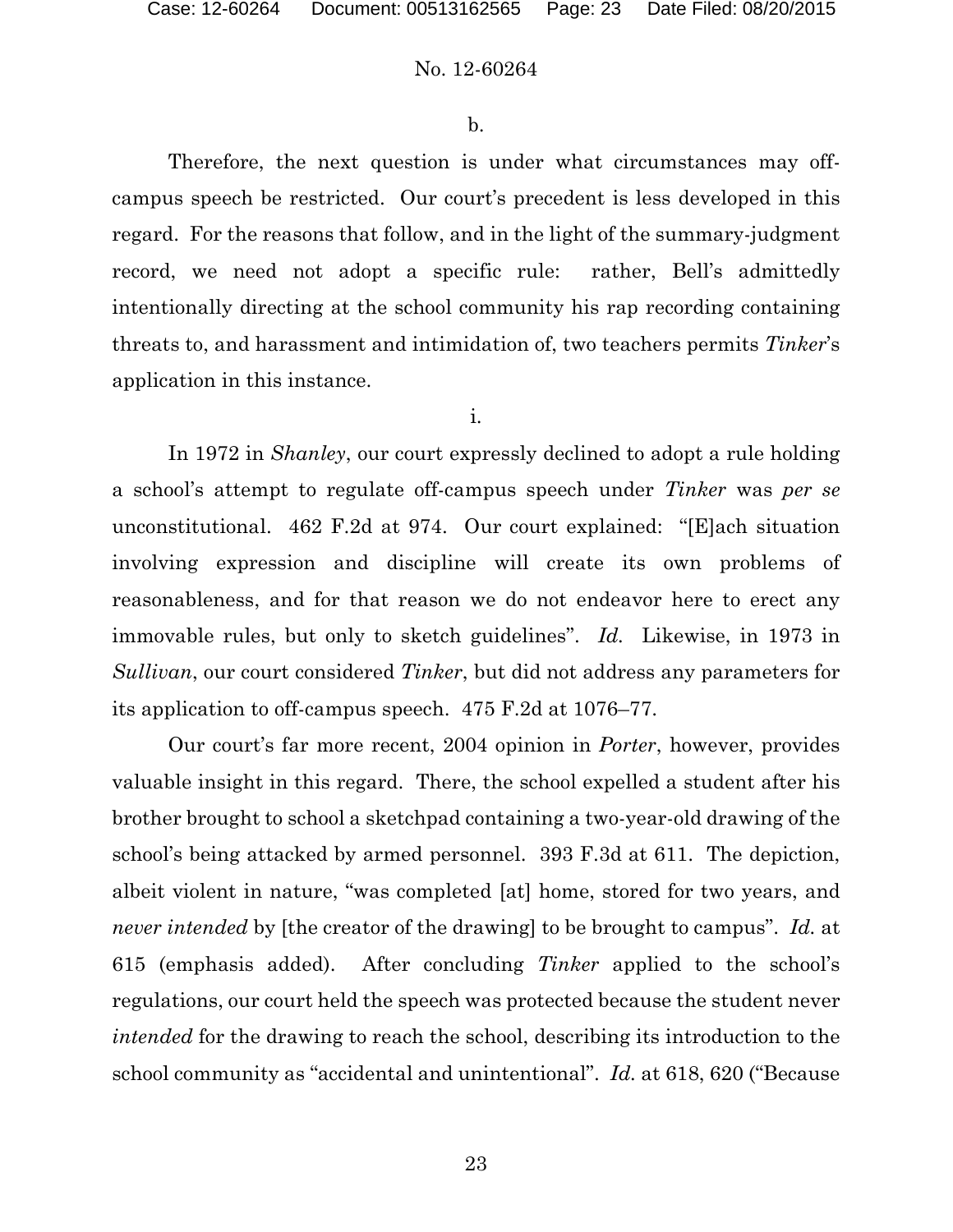[the student's] drawing was composed off-campus, displayed only to members of his own household, stored off-campus, and not purposefully taken by him to [school] or publicized in a way certain to result in its appearance at [school], we have found that the drawing is protected by the First Amendment".). Of importance for the issue at hand, and after describing precedent from our and other circuits' applying *Tinker* to off-campus speech, our court stated its holding was "not in conflict with this body of case law" regarding the First Amendment and off-campus student speech because the drawing's being "composed off-campus and remain[ing] off-campus for two years until it was *unintentionally* taken to school by his younger brother takes the present case outside the scope of these precedents". *Id.* at 615 n.22 (emphasis added).

*Porter* instructs that a speaker's intent matters when determining whether the off-campus speech being addressed is subject to *Tinker*. A speaker's intention that his speech reach the school community, buttressed by his actions in bringing about that consequence, supports applying *Tinker*'s school-speech standard to that speech.

In addition, those courts to have considered the circumstances under which *Tinker* applies to off-campus speech have advocated varied approaches. *E.g., Wynar*, 728 F.3d at 1069 (holding that, regardless of the location of the speech, "when faced with an identifiable threat of school violence [(threats communicated online via MySpace messages)], schools may take disciplinary action in response to off-campus speech that meets the requirements of *Tinker*"); *Snyder*, 650 F.3d at 940 (Smith, J., concurring) (noting that any standard adopted "cannot turn solely on where the speaker was sitting when the speech was originally uttered [because s]uch a standard would fail to accommodate the somewhat 'everywhere at once' nature of the [I]nternet", and advocating allowing schools to discipline off-campus speech "[r]egardless of its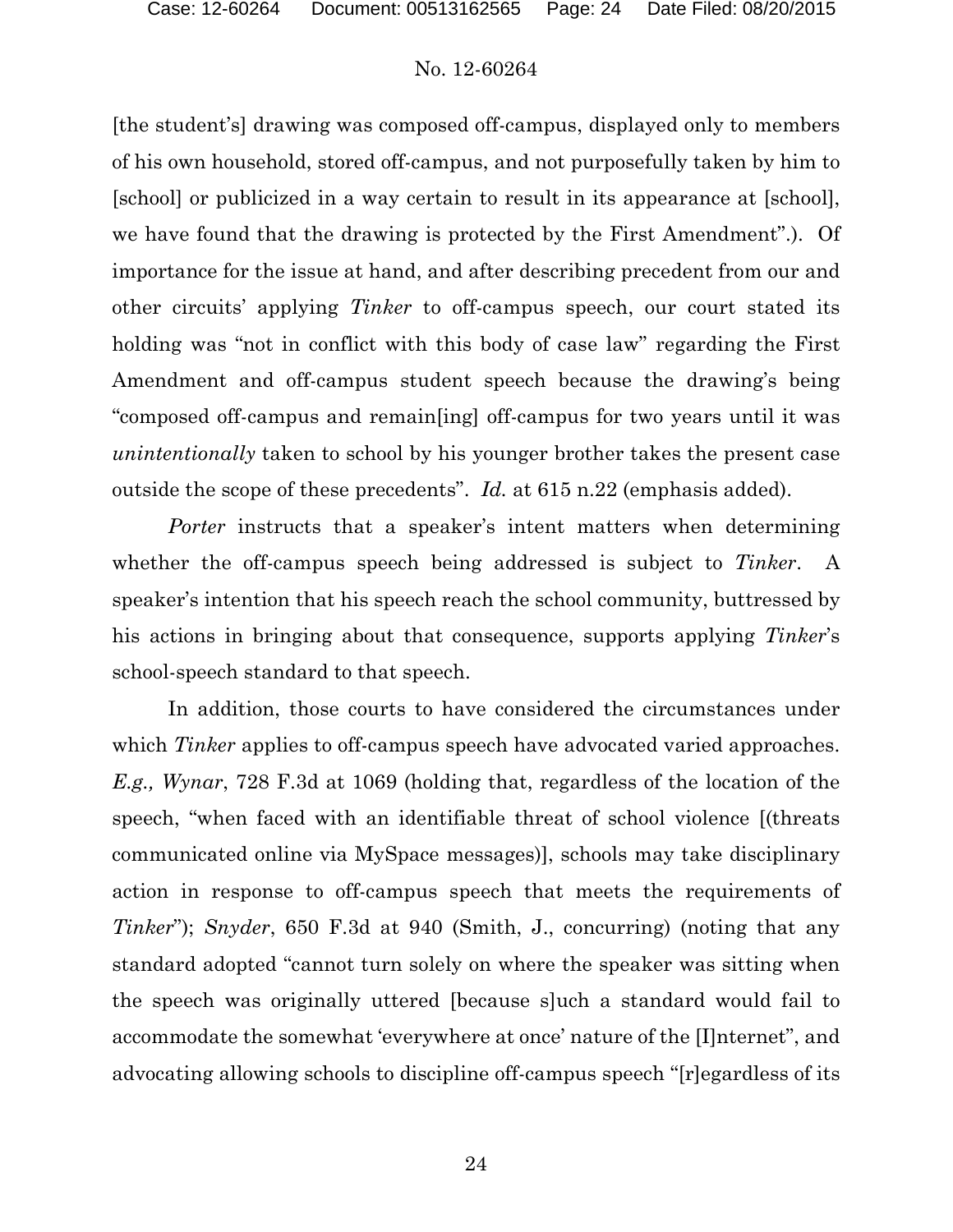place of origin" so long as that speech was "intentionally directed towards a school"); *Kowalski*, 652 F.3d at 573 (applying *Tinker* when a "sufficiently strong" nexus exists between the student's speech and the school's pedagogical interests "to justify the action taken by school officials in carrying out their role as the trustees of the student body's well-being"); *D.J.M.*, 647 F.3d at 766 (applying *Tinker* because "it was reasonably foreseeable that [the student's] threats about shooting specific students in school would be brought to the attention of school authorities and create a risk of substantial disruption within the school environment"); *Doninger*, 527 F.3d at 48 (holding *Tinker* applies to speech originating off-campus if it "would foreseeably create a risk of substantial disruption within the school environment, at least when it was similarly foreseeable that the off-campus expression might also reach campus" (internal quotation marks omitted)).

The pervasive and omnipresent nature of the Internet has obfuscated the on-campus/off-campus distinction advocated by Bell, "mak[ing] any effort to trace First Amendment boundaries along the physical boundaries of a school campus a recipe for serious problems in our public schools". *Layshock*, 650 F.3d at 220–21 (Jordan, J., concurring). Accordingly, in the light of our court's precedent, we hold *Tinker* governs our analysis, as in this instance, when a student intentionally directs at the school community speech reasonably understood by school officials to threaten, harass, and intimidate a teacher, even when such speech originated, and was disseminated, off-campus without the use of school resources.

This holding is consistent with our circuit's precedent in *Shanley* and *Sullivan*, that of our sister circuits, and our reasoning in *Porter*. Further, in holding *Tinker* applies to the off-campus speech in this instance, because such determinations are heavily influenced by the facts in each matter, we decline: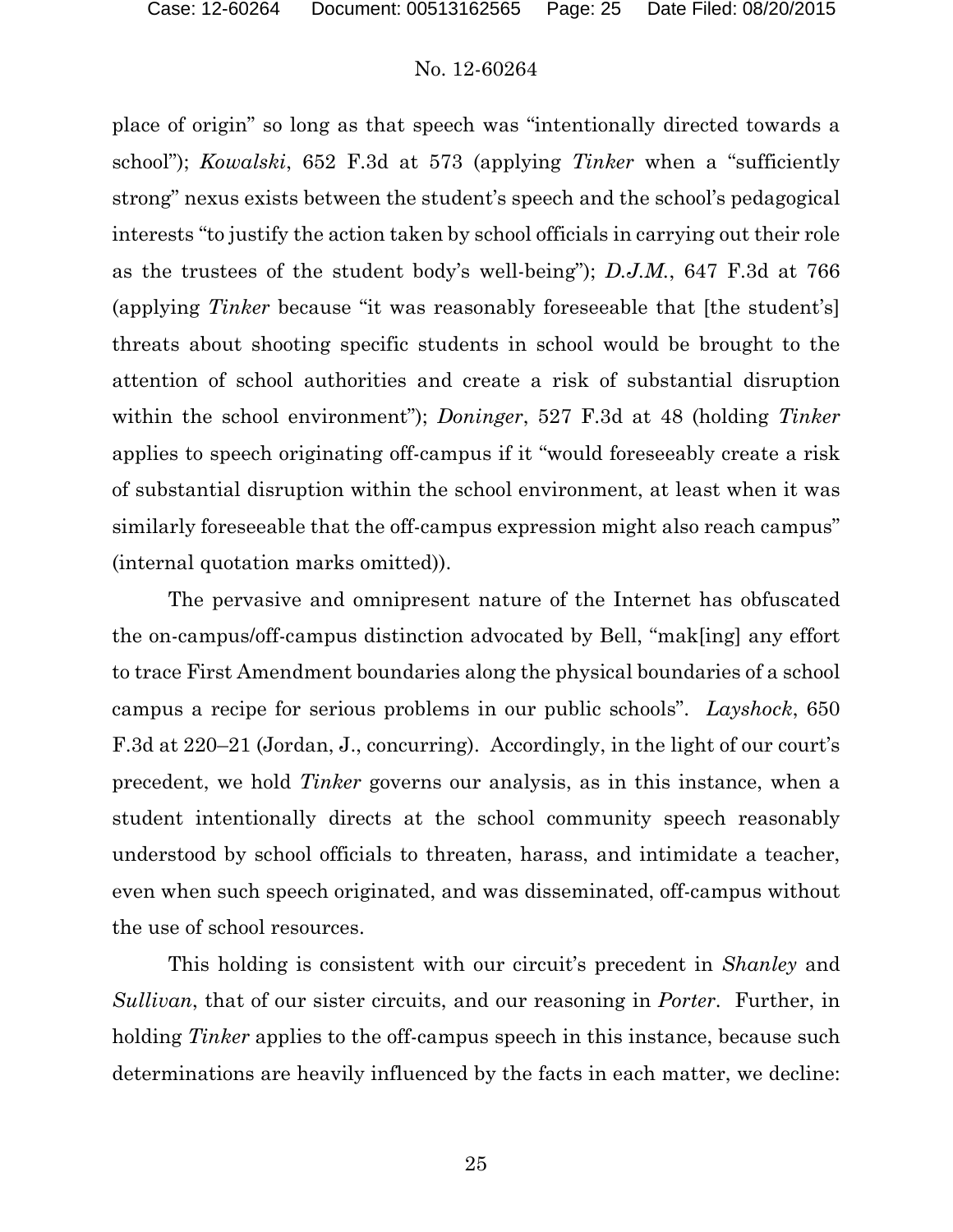to adopt any rigid standard in this instance; or to adopt or reject approaches advocated by other circuits.

#### ii.

Turning to the matter before us, there is no genuine dispute of material fact that Bell intended his rap recording to reach the school community. He admitted during the disciplinary-committee hearing that one of the purposes for producing the recording was to "increase awareness of the [alleged misconduct]" and that, by posting the rap recording on Facebook and YouTube, he knew people were "gonna listen to it, somebody's gonna listen to it", remarking that "students all have Facebook". In short, Bell produced and disseminated the rap recording knowing students, and hoping administrators, would listen to it.

Further, regardless of whether Bell's statements in the rap recording qualify as "true threats", as discussed in part II.B., they constitute threats, harassment, and intimidation, as a layperson would understand the terms. The Oxford English Dictionary defines: "threaten" as "to declare (usually conditionally) one's intention of inflicting injury upon" another, 17 Oxford English Dictionary 998 (2d ed. 1989); "harass" as "[t]o wear *out*, tire *out*, or exhaust with fatigue, care, [or] trouble", 6 *id.* at 1100 (emphasis in original); and "intimidate" as "[t]o render timid, inspire with fear; [or] to force to or deter from some action by threats or violence", 8 *id.* at 7–8. *See also* Black's Law Dictionary 1708 (10th ed. 2014) (defining "threat" as "[a] communicated intent to inflict harm or loss on another or on another's property"); *id.* at 831 (defining "harassment" as "[w]ords, conduct, or action . . . that, being directed at a specific person, annoys, alarms, or causes substantial emotional distress to that person and serves no legitimate purpose"); *Elonis v. United States*, 135 S. Ct. 2001, 2011–12 (2015) (explaining that a "threat" can have different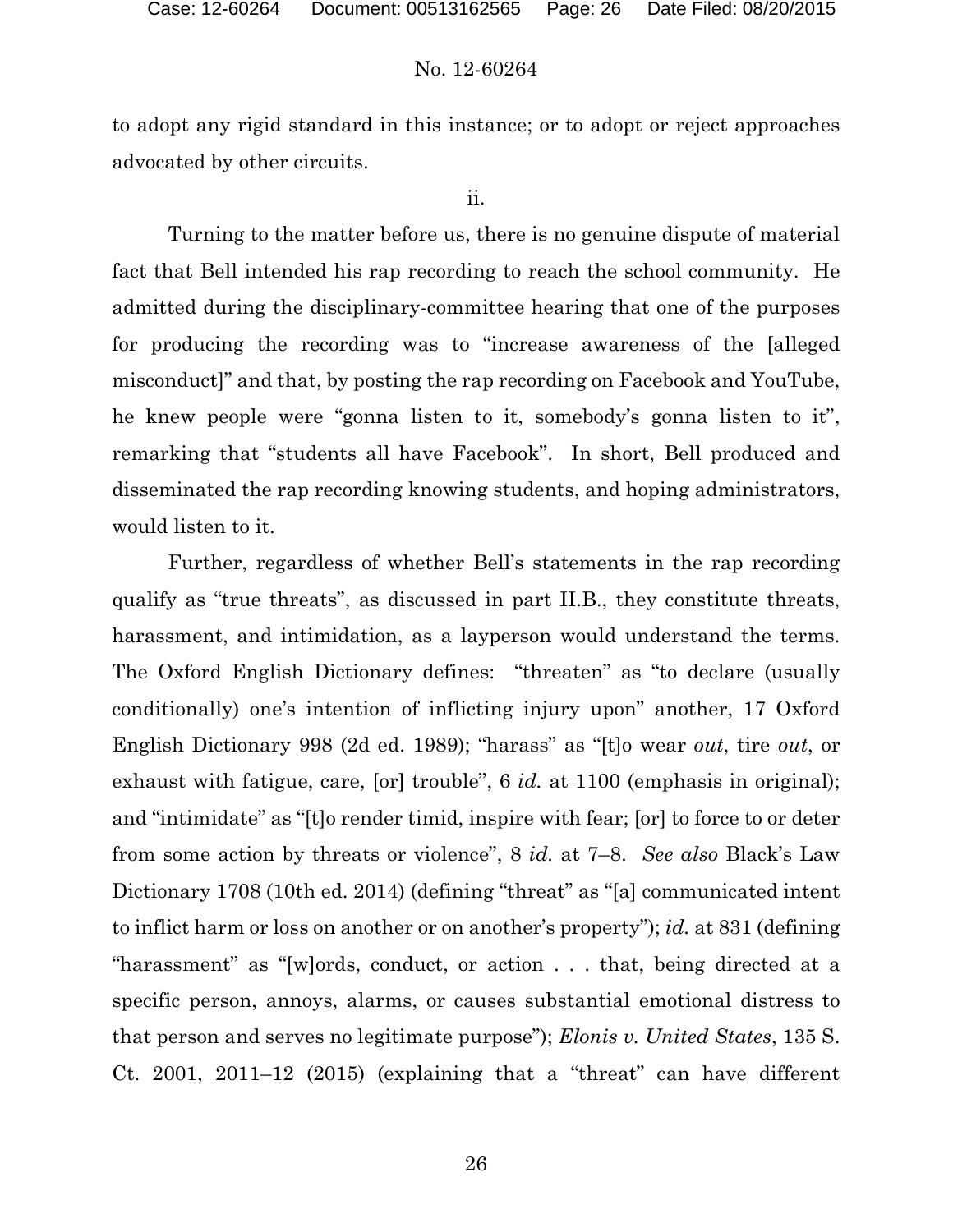definitions based on context (for example, the difference between its use in criminal statutes and its being protected speech under the First Amendment)).

A reasonable understanding of Bell's statements satisfies these definitions; they: threatened violence against the two coaches, describing the injury to be inflicted (putting the pistol down their mouths and pulling the trigger, and "capping" them), described the specific weapon (a "rueger" [sic], which, as discussed *supra*, is a type of firearm), and encouraged others to engage in this action; and harassed and intimidated the coaches by forecasting the aforementioned violence, warning them to "watch [their] back[s]" and that they would "get no mercy" when such actions were taken. Accordingly, as further discussed *infra*, there is no genuine dispute of material fact that Bell threatened, harassed, and intimidated the coaches by intentionally directing his rap recording at the school community, thereby subjecting his speech to *Tinker*.

#### 3.

Having held *Tinker* applies in this instance, the next question is whether Bell's recording either caused an actual disruption or reasonably could be forecast to cause one. Taking the school board's decision into account, and the deference we must accord it, *see, e.g., Wood v. Strickland*, 420 U.S. 308, 326 (1975), *overruled in part on other grounds*, *Harlow v. Fitzgerald*, 457 U.S. 800 (1982); *Shanley*, 462 F.2d at 975; *Callahan v. Price*, 505 F.2d 83, 87 (5th Cir. 1974), this question becomes whether a genuine dispute of material fact exists regarding the reasonableness of finding Bell's rap recording threatening, harassing, and intimidating; and, if no genuine dispute precludes that finding, whether such language, as a matter of law, reasonably could have been forecast to cause a substantial disruption.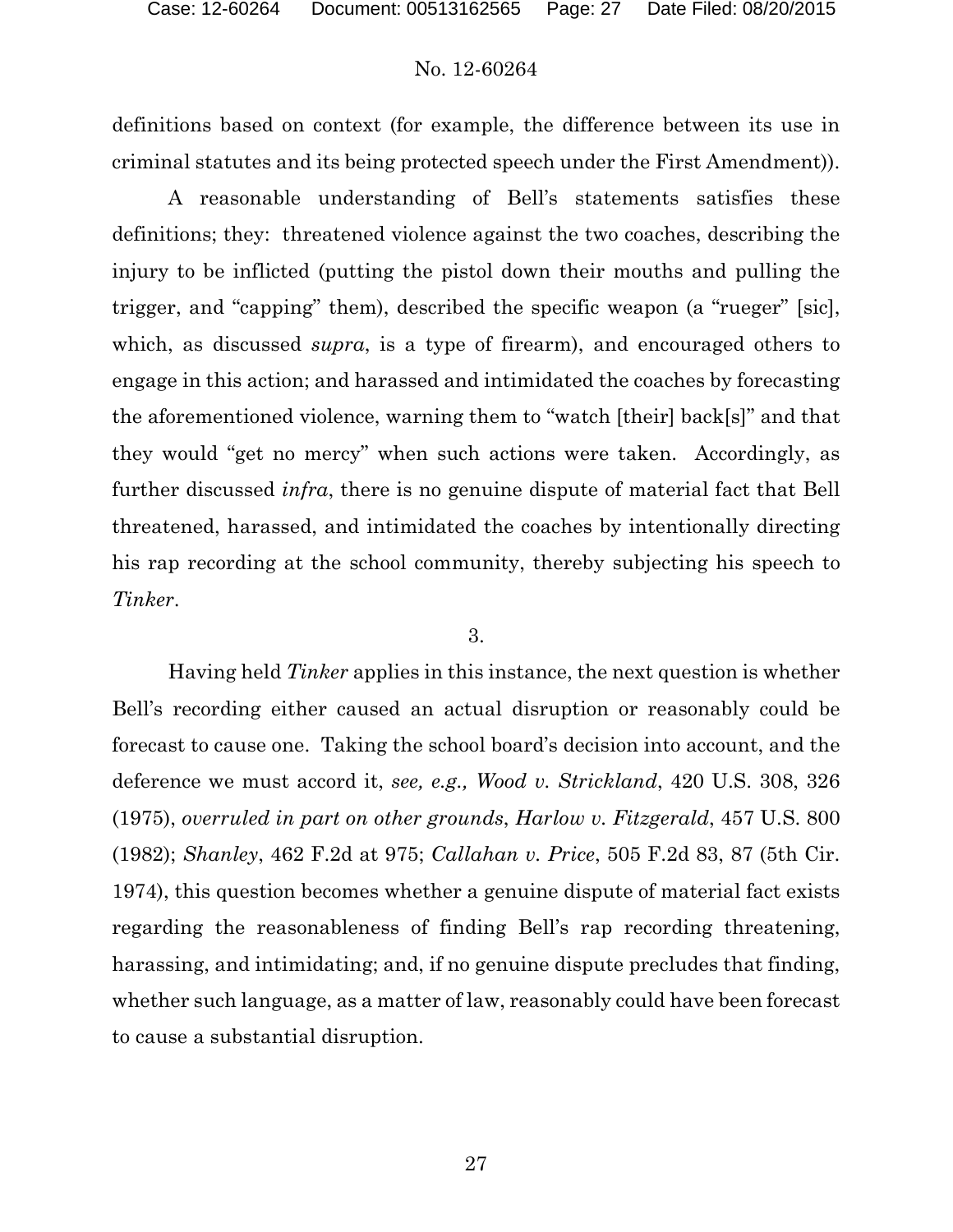#### a.

As noted by our court in *Shanley*, "in deference to the judgment of the school boards, we refer ad hoc resolution of . . . issues [such as this one] to the neutral corner of 'reasonableness'". 462 F.2d at 971; *see also id.* at 975 ("[T]he balancing of expression and discipline is an exercise in judgment for school administrations and school boards, subject only to the constitutional requirement of reasonableness under the circumstances".). For the reasons discussed *supra*, there is no genuine dispute of material fact that the school board's finding the rap recording threatened, harassed, and intimidated the two coaches was objectively reasonable.

#### b.

Next, we consider whether the school board's disciplinary action against Bell, based on its finding he threatened, harassed, and intimidated two coaches, satisfies *Tinker*. Arguably, a student's threatening, harassing, and intimidating a teacher inherently portends a substantial disruption, making feasible a *per se* rule in that regard. We need not decide that question because, in the light of this summary-judgment record, and for the reasons that follow, Bell's conduct reasonably could have been forecast to cause a substantial disruption.

i.

As discussed *supra*, *Tinker* allows a school board to discipline a student for speech that either causes a substantial disruption or reasonably is forecast to cause one. 393 U.S. at 514. The *Tinker* test is satisfied when: an actual disruption occurs; or the record contains facts "which might reasonably have led school authorities to forecast substantial disruption of or material interference with school activities". *Id.*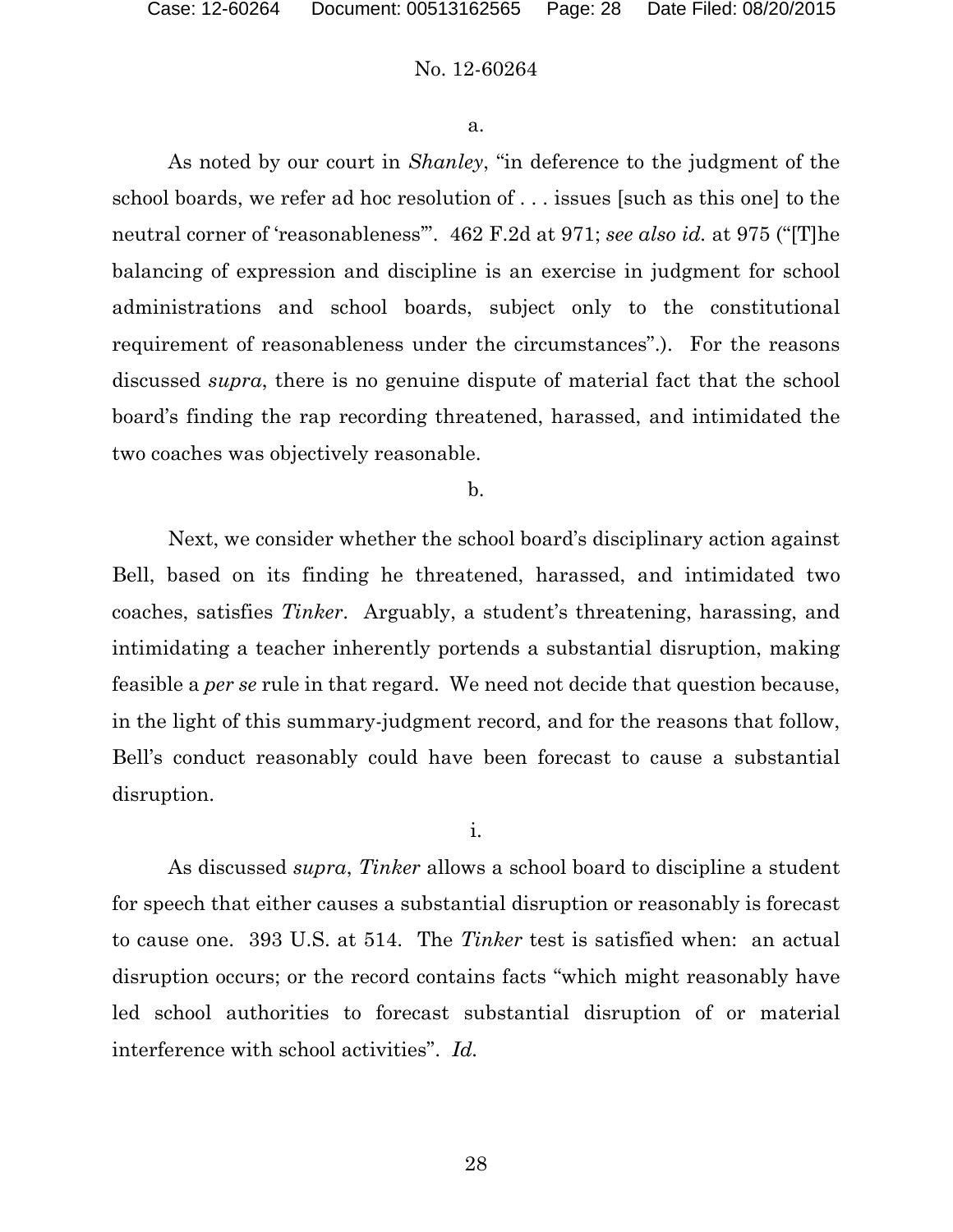"*Tinker* requires a specific and significant fear of disruption, not just some remote apprehension of disturbance." *Saxe*, 240 F.3d at 211. "School officials must be able to show that their actions were caused by something more than a mere desire to avoid the discomfort and unpleasantness that always accompany an unpopular viewpoint." *A.M. ex rel. McAllum v. Cash*, 585 F.3d 214, 221 (5th Cir. 2009) (alterations and internal quotation marks omitted). "Officials must base their decisions on fact, not intuition", *id.* at 221–22 (internal quotation marks omitted); and those decisions are entitled to deference, *Shanley*, 462 F.2d at 967 ("That courts should not interfere with the day-to-day operations of schools is a platitudinous but eminently sound maxim which this court has reaffirmed on many occasions."). *See also Wood*, 420 U.S. at 326 ("It is not the role of the federal courts to set aside decisions of school administrators which the court may view as lacking a basis in wisdom or compassion.").

As our court has held: "While school officials must offer facts to support their proscription of student speech, *this is not a difficult burden, and their decisions will govern if they are within the range where reasonable minds will differ*". *Cash*, 585 F.3d at 222 (emphasis added) (internal citations and quotation marks omitted). Accordingly, school authorities are not required expressly to forecast a "substantial or material disruption"; rather, courts determine the possibility of a reasonable forecast based on the facts in the record. *See, e.g., id.* at 217, 222; *see also Tinker*, 393 U.S. at 514 ("[T]he record does not demonstrate any facts which *might reasonably have led* school authorities to forecast substantial disruption of or material interference with school activities, and no disturbances or disorders on the school premises in fact occurred". (emphasis added)).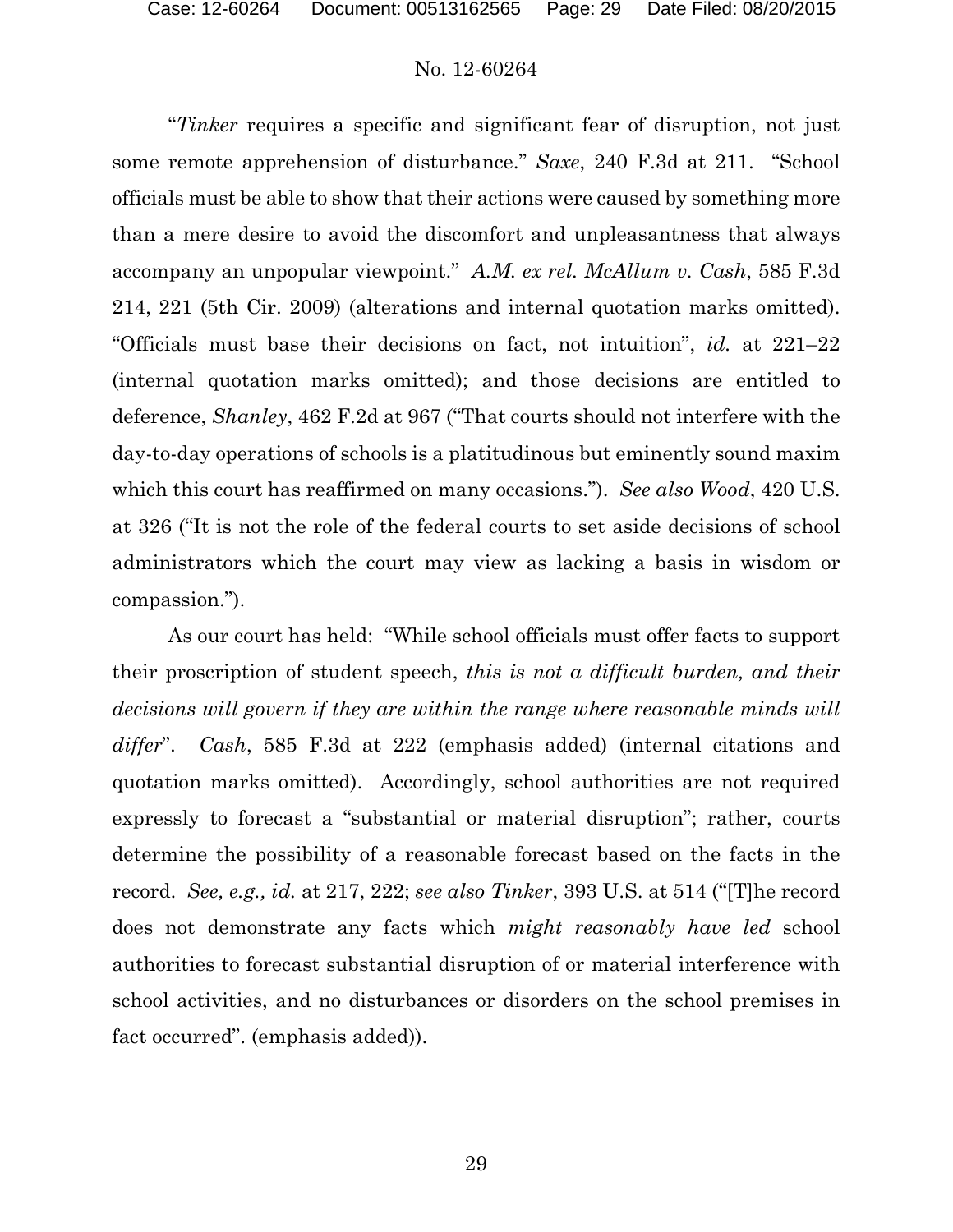Factors considered by other courts in determining, pursuant to *Tinker*, the substantiality *vel non* of an actual disruption, and the objective reasonableness *vel non* of a forecasted substantial disruption, include: the nature and content of the speech, the objective and subjective seriousness of the speech, and the severity of the possible consequences should the speaker take action, *e.g., Wynar*, 728 F.3d at 1070–71; the relationship of the speech to the school, the intent of the speaker to disseminate, or keep private, the speech, and the nature, and severity, of the school's response in disciplining the student, *e.g., Doninger*, 527 F.3d at 50–52; whether the speaker expressly identified an educator or student by name or reference, and past incidents arising out of similar speech, *e.g., Kowalski*, 652 F.3d at 574; the manner in which the speech reached the school community, *e.g., Boim*, 494 F.3d at 985; the intent of the school in disciplining the student, *Snyder*, 650 F.3d at 926, 929 (majority opinion), 951 (Fisher, J., dissenting); and the occurrence of other in-school disturbances, including administrative disturbances involving the speaker, such as "[s]chool officials ha[ving] to spend considerable time dealing with these concerns and ensuring that appropriate safety measures were in place", *D.J.M.*, 647 F.3d at 766, brought about "because of the need to manage" concerns over the speech, *Doninger*, 527 F.3d at 51.

#### ii.

Applying this precedent to the summary-judgment record at hand, and for the reasons that follow, a substantial disruption reasonably could have been forecast as a matter of law. Viewing the evidence in the requisite light most favorable to Bell, including his assertions that he wanted only to raise awareness of alleged misconduct by two teachers (Bell admitted at the disciplinary-committee hearing that his recording was meant to "increase awareness of the situation" and that he was "*foreshadowing something that*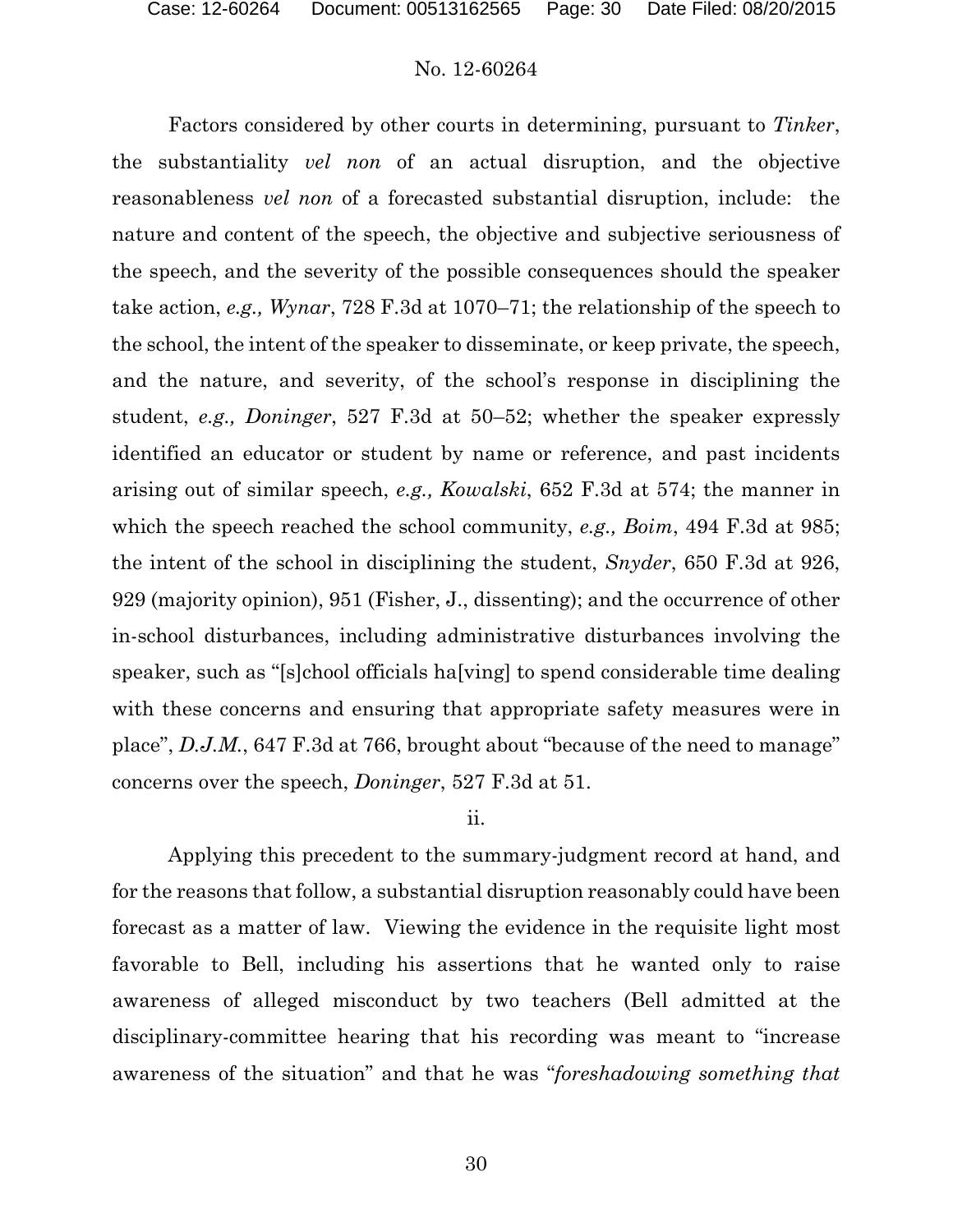*might happen*" (emphasis added)), the manner in which he voiced his concern with threatening, intimidating, and harassing language—must be taken seriously by school officials, and reasonably could be forecast by them to cause a substantial disruption.

The speech pertained directly to events occurring at school, identified the two teachers by name, and was understood by one to threaten his safety and by neutral, third parties as threatening. (Bell agreed at the disciplinarycommittee hearing that "certain statements" were made to his mother "outside the school setting" that "'put a pistol down your mouth'[,] that is a direct threat".) The possible consequences were grave—serious injury to, including the possible death of, two teachers. Along that line, Bell admitted he intended the speech to be public and to reach members of the school community, which is further evidenced by his posting the recording to Facebook and YouTube.

As noted, the school district's Discipline – Administrative Policy lists "[h]arassment, intimidation, or threatening other students and/or teachers" as a severe disruption. Although we may not rely on *ipse dixit* in evaluating the school board's actions, *Shanley*, 462 F.2d at 970, the school-district's policy demonstrates an awareness of *Tinker*'s substantial-disruption standard, and the policy's violation can be used as evidence supporting the reasonable forecast of a future substantial disruption. *See, e.g., Morse*, 551 U.S. at 408– 10 (relying on, *inter alia*, the student's violation of established school policy in holding the school board did not violate the student's First Amendment right); *Fraser*, 478 U.S. at 678, 686 (noting that the "[t]he school disciplinary rule proscribing 'obscene' language and the prespeech admonitions of teachers gave adequate warning to [the student] that his lewd speech could subject him to sanctions").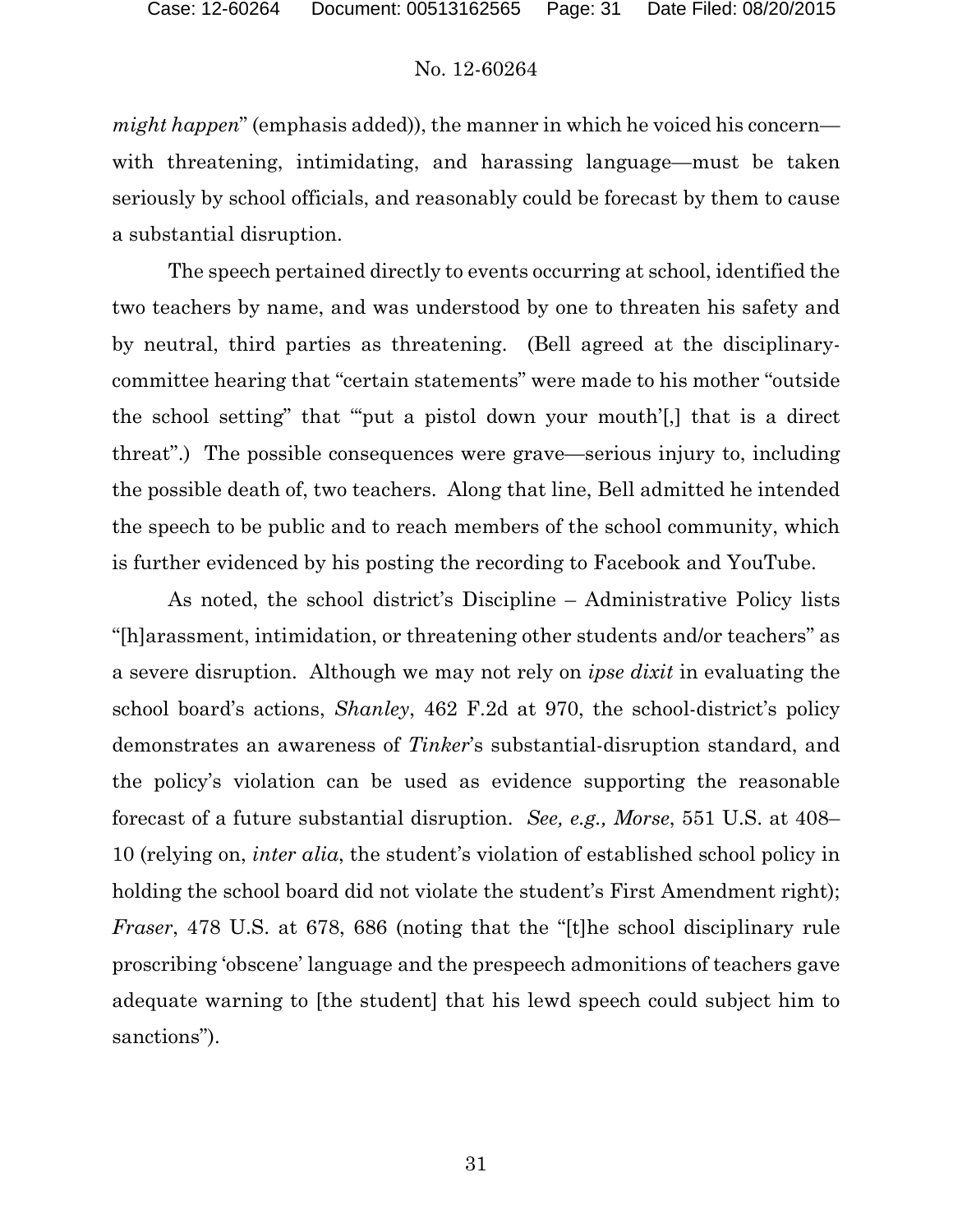Further, even after finding Bell threatened, intimidated, and harassed two teachers, the school board's response was measured—temporarily suspending Bell and placing him in an alternative-education program for the remainder of the nine-week grading term (about six weeks). The reasonableness of, and amount of care given to, this decision is reinforced by the school board's finding, differently from the disciplinary committee's, that Bell's statements also constituted threats.

And finally, numerous, recent examples of school violence exist in which students have signaled potential violence through speech, writings, or actions, and then carried out violence against school communities, after school administrators and parents failed to properly identify warning signs. *See, e.g.,*  Report of the Virginia Tech Review Panel, Mass Shootings at Virginia Tech April 16, 2007, 52 (August 2007), *available at* https://governor.virginia.gov/media/3772/fullreport.pdf (section entitled "Missing the Red Flags"); *see also Ponce*, 508 F.3d at 771 ("[T]he difficulty of identifying warning signs in the various instances of school shootings across the country is intrinsic to the harm itself".); *LaVine*, 257 F.3d at 987 ("After Columbine, Thurston, Santee and other school shootings, questions have been asked how teachers or administrators could have missed telltale 'warning signs,' why something was not done earlier and what should be done to prevent such tragedies from happening again.").

In determining objective reasonableness *vel non* for forecasting a substantial disruption, the summary-judgment record and numerous related factors must be considered against the backdrop of the mission of schools: to educate. It goes without saying that a teacher, which includes a coach, is the cornerstone of education. Without teaching, there can be little, if any, learning.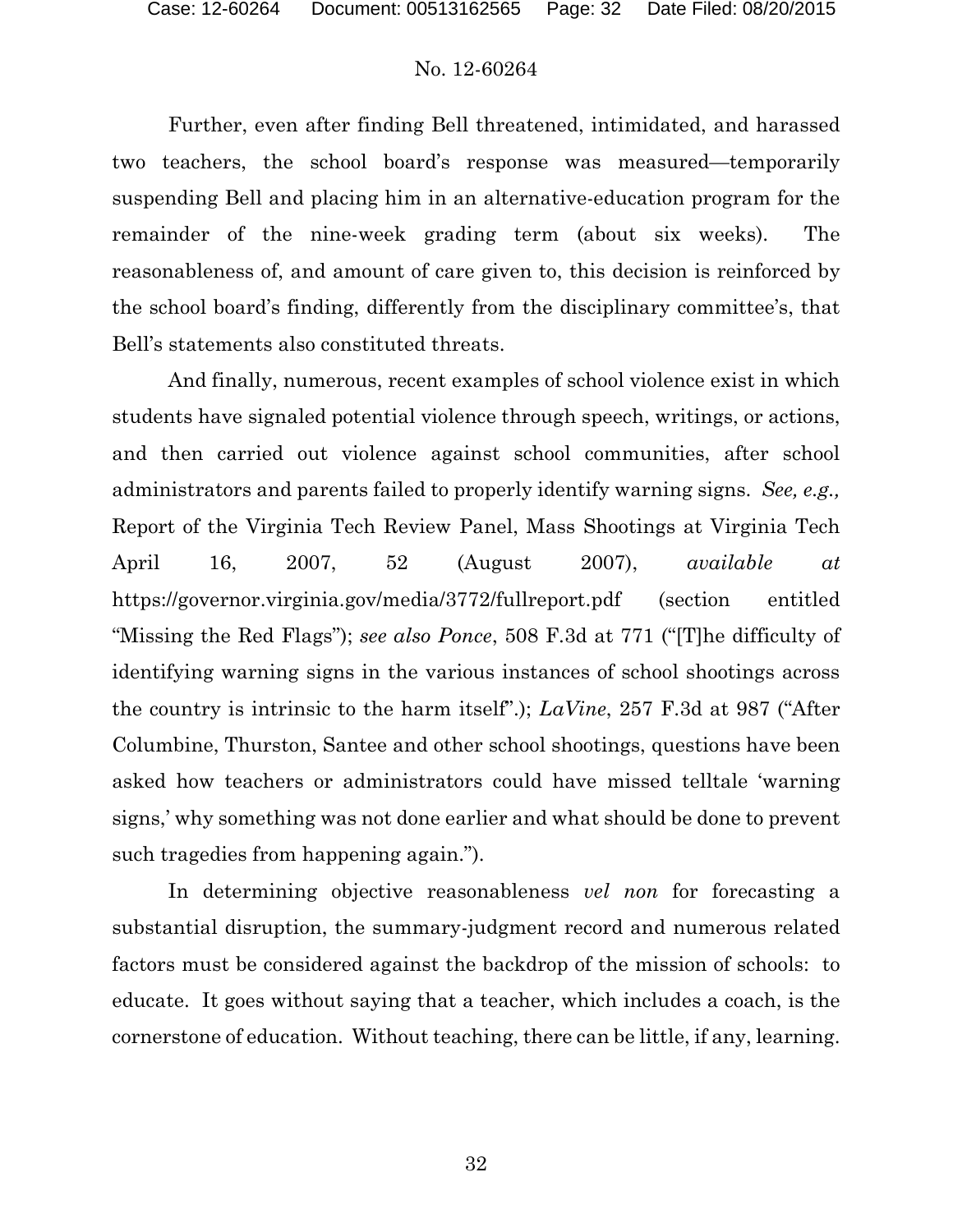Without learning, there can be little, if any, education. Without education, there can be little, if any, civilization.

It equally goes without saying that threatening, harassing, and intimidating a teacher impedes, if not destroys, the ability to teach; it impedes, if not destroys, the ability to educate. It disrupts, if not destroys, the discipline necessary for an environment in which education can take place. In addition, it encourages and incites other students to engage in similar disruptive conduct. Moreover, it can even cause a teacher to leave that profession. In sum, it disrupts, if not destroys, the very mission for which schools exist—to educate.

If there is to be education, such conduct cannot be permitted. In that regard, the real tragedy in this instance is that a high-school student thought he could, with impunity, direct speech at the school community which threatens, harasses, and intimidates teachers and, as a result, objected to being disciplined.

Put succinctly, "with near-constant student access to social networking sites on and off campus, when offensive and malicious speech is directed at school officials and disseminated online to the student body, it is reasonable to anticipate an impact on the classroom environment". *Snyder*, 650 F.3d at 951– 52 (Fisher, J., dissenting). As stated, the school board reasonably could have forecast a substantial disruption at school, based on the threatening, intimidating, and harassing language in Bell's rap recording.

#### B.

In considering Bell's First Amendment claim, and our having affirmed summary judgment for the school board under *Tinker*, it is unnecessary to decide whether Bell's speech also constitutes a "true threat" under *Watts v. United States*, 394 U.S. 705 (1969) (holding hyperbolic threats on the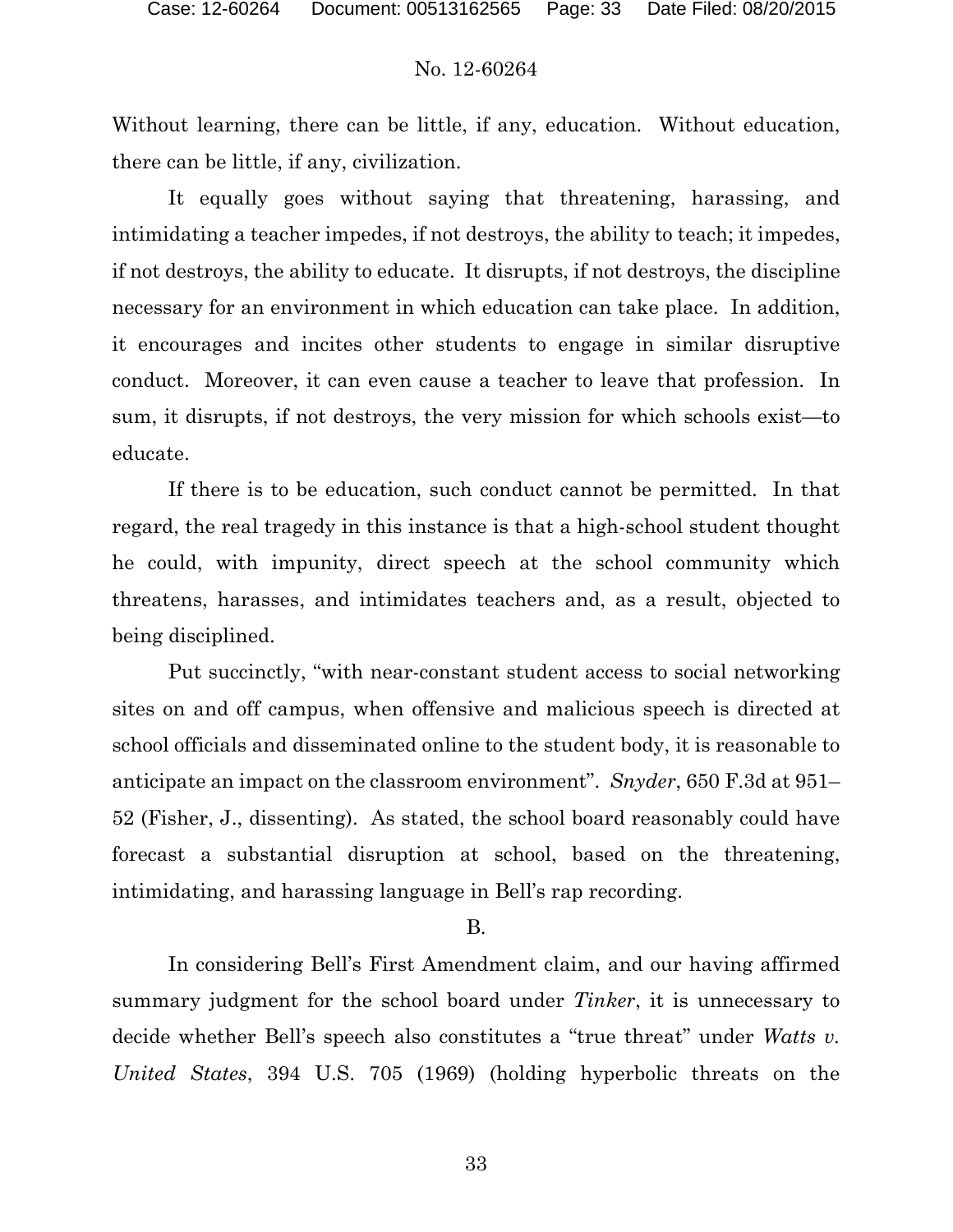President's life are not "true threats"). *See Elonis*, 135 S. Ct. at 2012 (declining to address the First Amendment question (whether the speech was a "true threat" not protected by that amendment) after resolving the case on other grounds).

# III.

For the foregoing reasons, the judgment is AFFIRMED.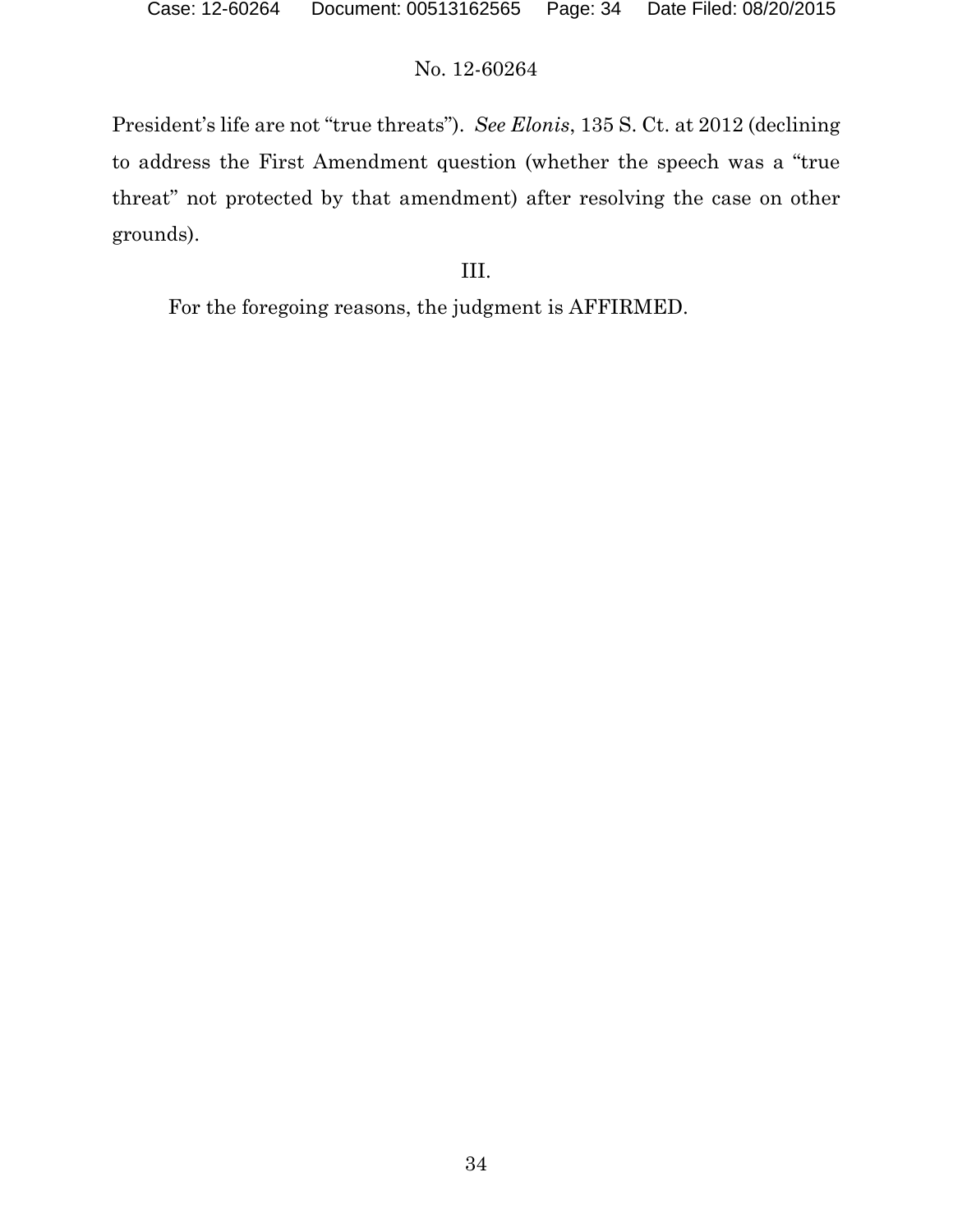E. GRADY JOLLY, specially concurring:

In determining the contours of constitutionally permissible school discipline, older cases are relevant for block building, but only block building, as we decide what speech schools may discipline under the First Amendment. In *Tinker*, there was no threat to kill a teacher, no threat of violence, and no lewd or slanderous comments regarding a teacher. *Tinker* also did not address the intersection between on-campus speech and off-campus speech. When *Tinker* refers to a disruption, it is saying that student ideas may be expressed on campus unless they are so controversial that the expression creates a disruption. Those principles are controlling where the facts fit, but *Tinker's* admonitions—or the admonitions in various precedents—are not equally forceful in every case. The same can be said of *Morse.* It is perhaps more applicable here than *Tinker*, because it speaks in terms of physical and moral danger to students. *Morse* makes clear that such danger does not require proof of disruptive effects that the speech may cause, as would be required in the case of mere expression of non-lethal statements.

It is true that in a footnote in *Ponce* we indicated that individual threats of violence are more appropriately analyzed in the light of *Tinker* as opposed to threats of mass violence, which we analyzed under *Morse*. These are evolving principles, however, and we now have before us a different case from *Tinker*, *Morse*, *Ponce*, or *Porter*. *Tinker* may well be a relevant precedent here. But that does not mean that all aspects of a political speech case must be slavishly applied to a case of threats to kill teachers.

We should apply reasonable common sense in deciding these continually arising school speech and discipline cases, as we would in any case dealing with the evolving common law, which takes into account the technological and societal environs of the times. When *Tinker* was written in 1969, the use of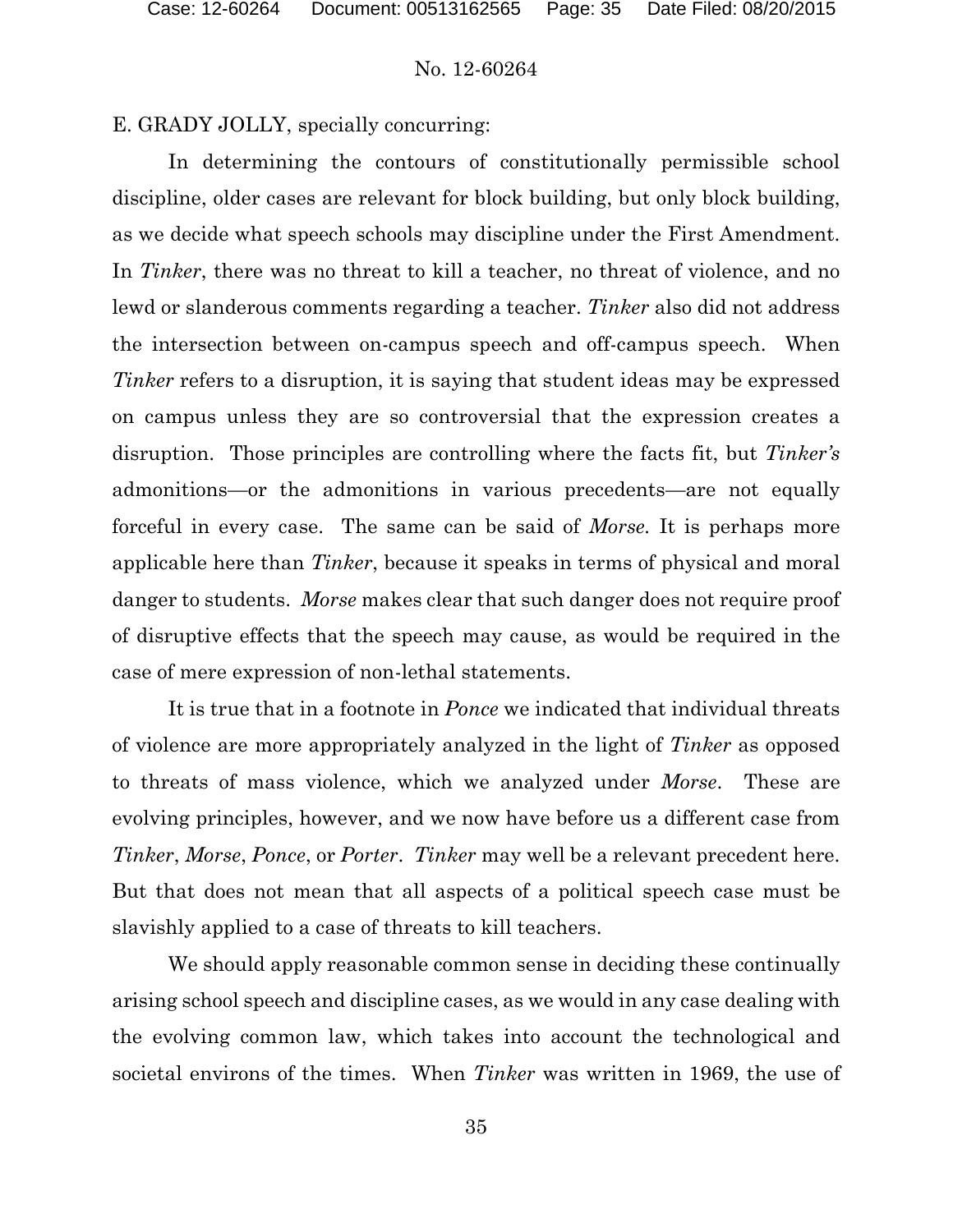the Internet as a medium for student speech was not within the Court's mind. It is also true that this issue was not in the forefront of the Court's mind when *Porter* was written in 2004, or even when *Morse* and *Ponce* were written. Ever since *Morse*, the use, the extent and the effect of the online speech seem to have multiplied geometrically.

Judges should also view student speech in the further context of public education today—at a time when many schools suffer from poor performance, when disciplinary problems are at their highest, and when schools are, in many ways, at their most ineffective point. Judges should take into account the effect the courts have had on these problems in school discipline. Increasing judicial oversight of schools has created unforeseen consequences, for teachers and for schools as much as for students. Students feel constraints on conduct and personal speech to be more and more permissive. Teachers will decide not to discipline students, given the likelihood of protracted litigation and its pressures on the time and person of those who work hard to keep up with the increasing demands placed on them as teachers. Schools will not take on the risk of huge litigation costs when they could use these resources on school lunches, textbooks, or other necessary school resources to educate children, all of which are sorely lacking in so many, many instances.

Judges can help to address these concerns by speaking clearly, succinctly and unequivocally. I would decide this case in the simplest way, consonant with our cases and the cases in other circuits, by saying as little as possible and holding:

**Student speech is unprotected by the First Amendment and is subject to school discipline when that speech contains an actual threat to kill or physically harm personnel and/or students of the school; which actual**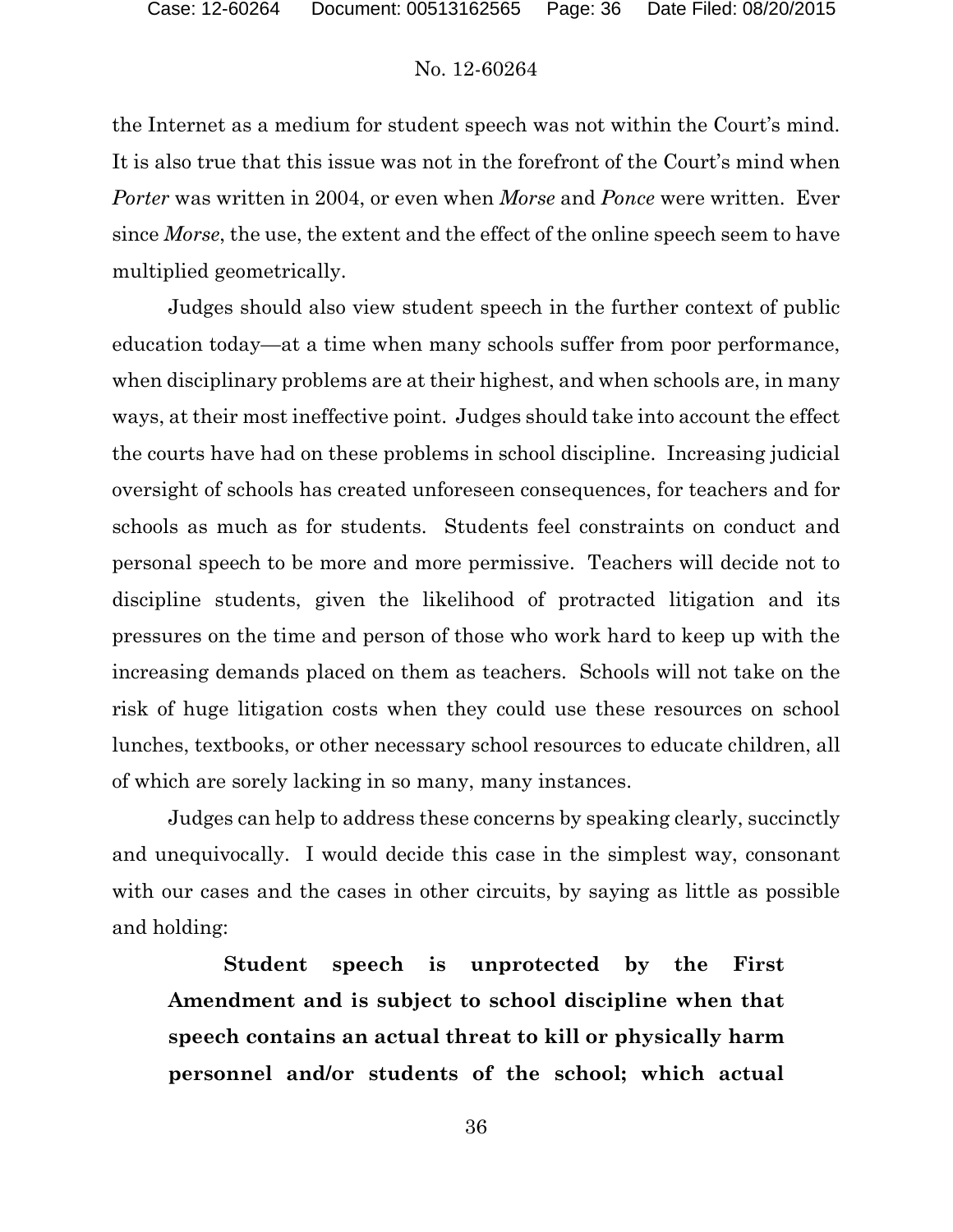# **threat is connected to the school environment; and which actual threat is communicated to the school, or its students, or its personnel.**

With these comments, I join Judge Barksdale's opinion.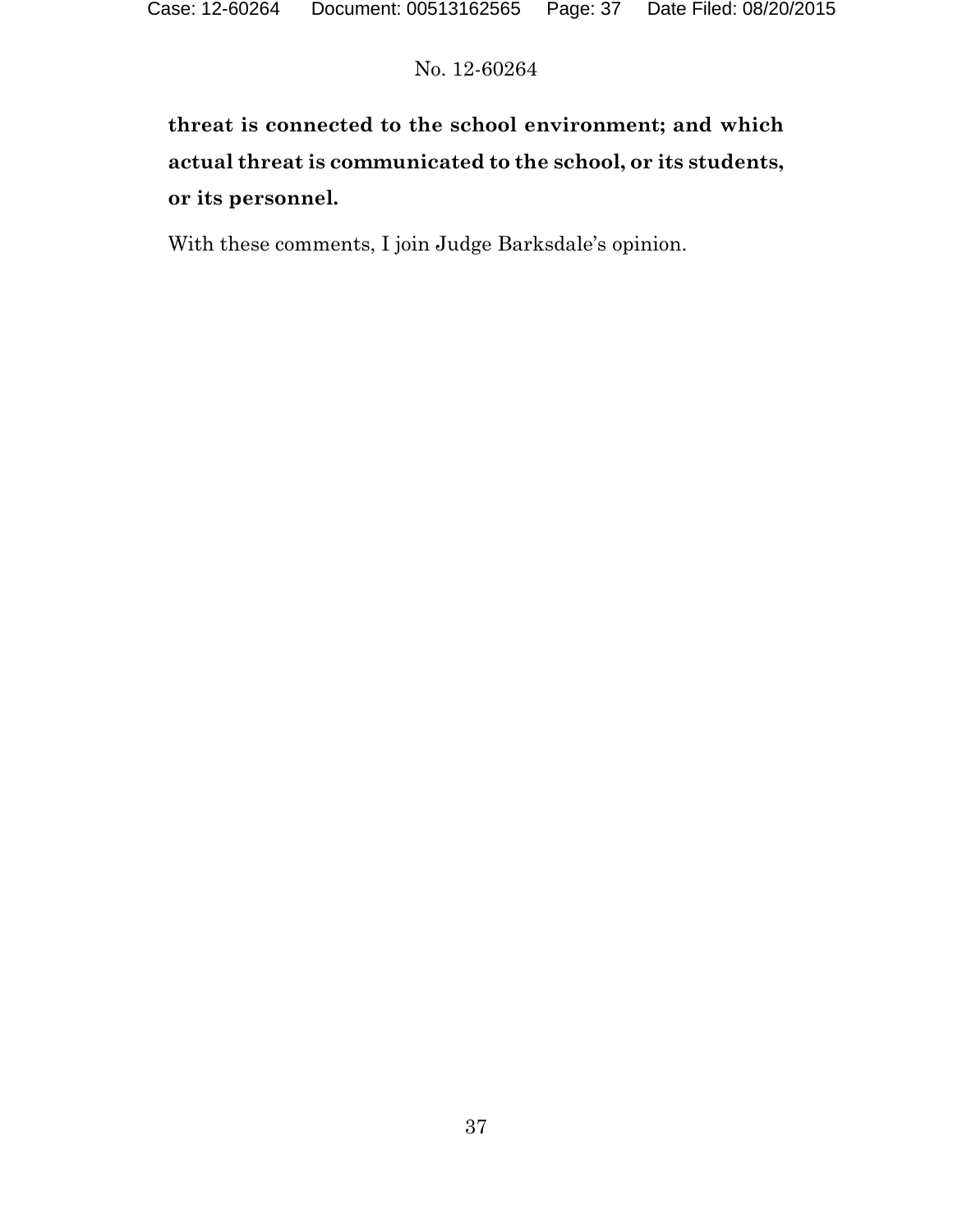JENNIFER WALKER ELROD, Circuit Judge, joined by JONES, Circuit Judge, concurring:

I fully concur in the careful, well-reasoned majority opinion, because Bell's rap was directed to the school and contained threats of physical violence. *See Wynar v. Douglas Cnty. Sch. Dist.*, 728 F.3d 1062, 1069 (9th Cir. 2013) (declining to consider threshold tests from other circuits and holding only that schools may discipline off-campus student speech under the *Tinker* standard "when faced with an identifiable threat of school violence"); *see also Morse v. Frederick*, 551 U.S. 393, 424 (2007) (Alito, J., concurring) (remarking that "any argument for altering the usual free speech rules in the public schools . . . must . . . be based on some special characteristic of the school setting," and recognizing only one such special characteristic: "threat[s] to the physical safety of students"); *Ponce v. Socorro Ind. Sch. Dist.*, 508 F.3d 765, 770–72 (5th Cir. 2007) (interpreting *Morse* to allow punishment of off-campus speech threatening a mass shooting).

Most importantly, nothing in the majority opinion makes *Tinker* applicable off campus to non-threatening political or religious speech, even though some school administrators might consider such speech offensive, harassing, or disruptive. *See Morse*, 551 U.S. at 403, 409 (majority opinion) (noting that the student speech in *Morse* did not "convey[] any sort of political or religious message" and recognizing that while "much political and religious speech might be perceived as offensive to some," such speech "is at the core of what the First Amendment is designed to protect") (internal quotation marks omitted); *id.* at 422–23, 424 (Alito, J., concurring) (emphasizing the First Amendment's protection of speech that comments on political or social issues and observing that "[i]t is . . . wrong to treat public school officials, for purposes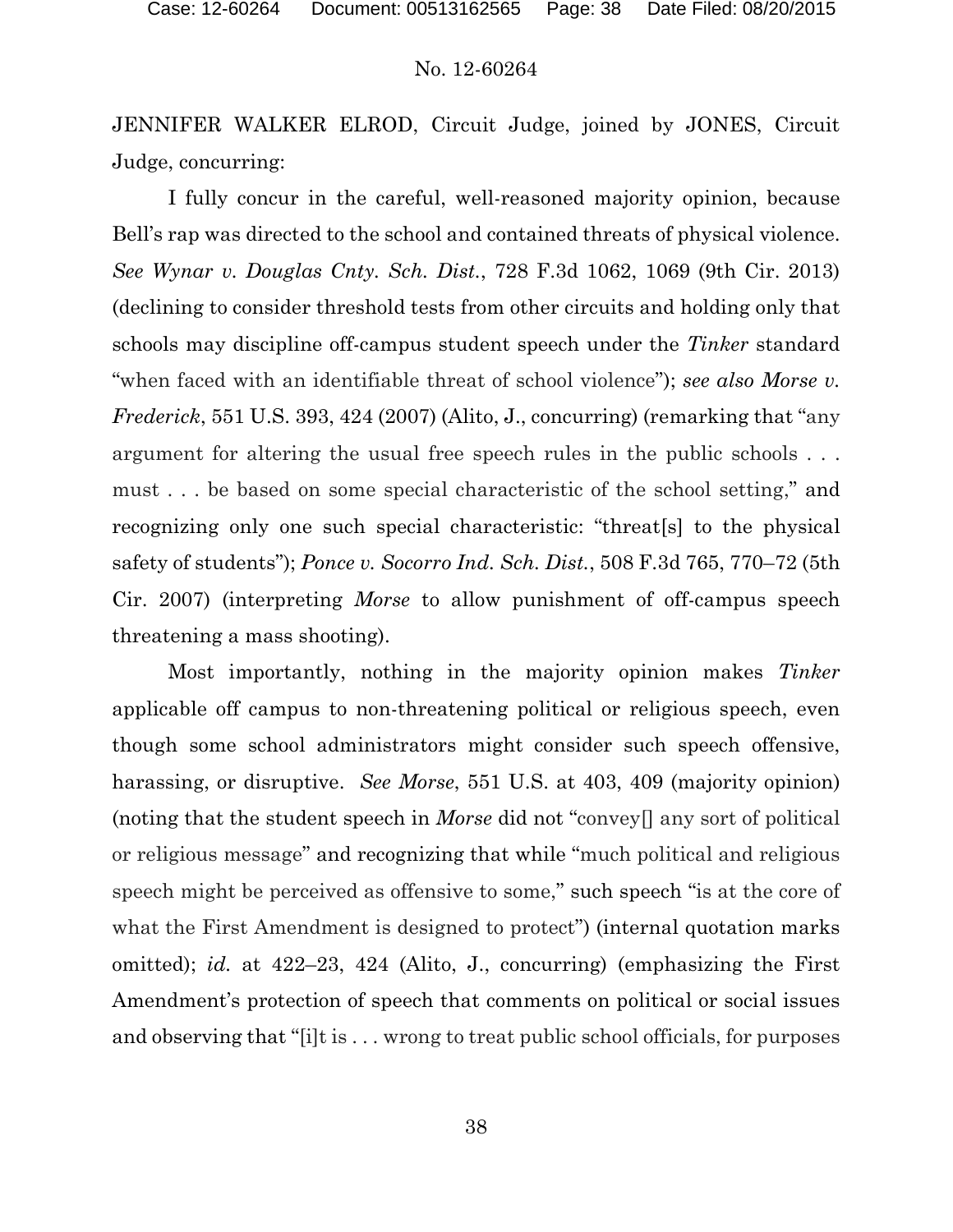relevant to the First Amendment, as if they were private, nongovernmental actors standing *in loco parentis*").

Indeed, as Judge D. Brooks Smith has cautioned, because *Tinker* allows the suppression of student speech (even political speech) based on its consequences rather than its content, broad off-campus application of *Tinker* "would create a precedent with ominous implications. Doing so would empower schools to regulate students' expressive activity no matter where it takes place, when it occurs, or what subject matter it involves—so long as it causes a substantial disruption at school." *See J.S. ex rel. Snyder v. Blue Mountain Sch. Dist.*, 650 F.3d 915, 939 (3d Cir. 2011) (en banc) (Smith, J., concurring) (fivejudge concurrence opining that *Tinker* does not apply off campus). I agree with my learned colleague on the Third Circuit that the First Amendment does not, for example, allow a public school to punish a student for "writ[ing] a blog entry defending gay marriage" from his home computer, even if the blog entry causes a substantial disruption at the school. *Id.* (Smith, J., concurring).

By my read, the majority opinion avoids such "ominous implications" and does not subject a broad swath of off-campus student expression to *Tinker*. Rather, it quite sensibly decides only the case before it, applying *Tinker* to Bell's rap, which was intentionally directed toward the school and contained threats of physical violence. Because this cautious approach does not place public school officials *in loco parentis* or confer upon them a broad power to discipline non-threatening off-campus speech, I concur in full.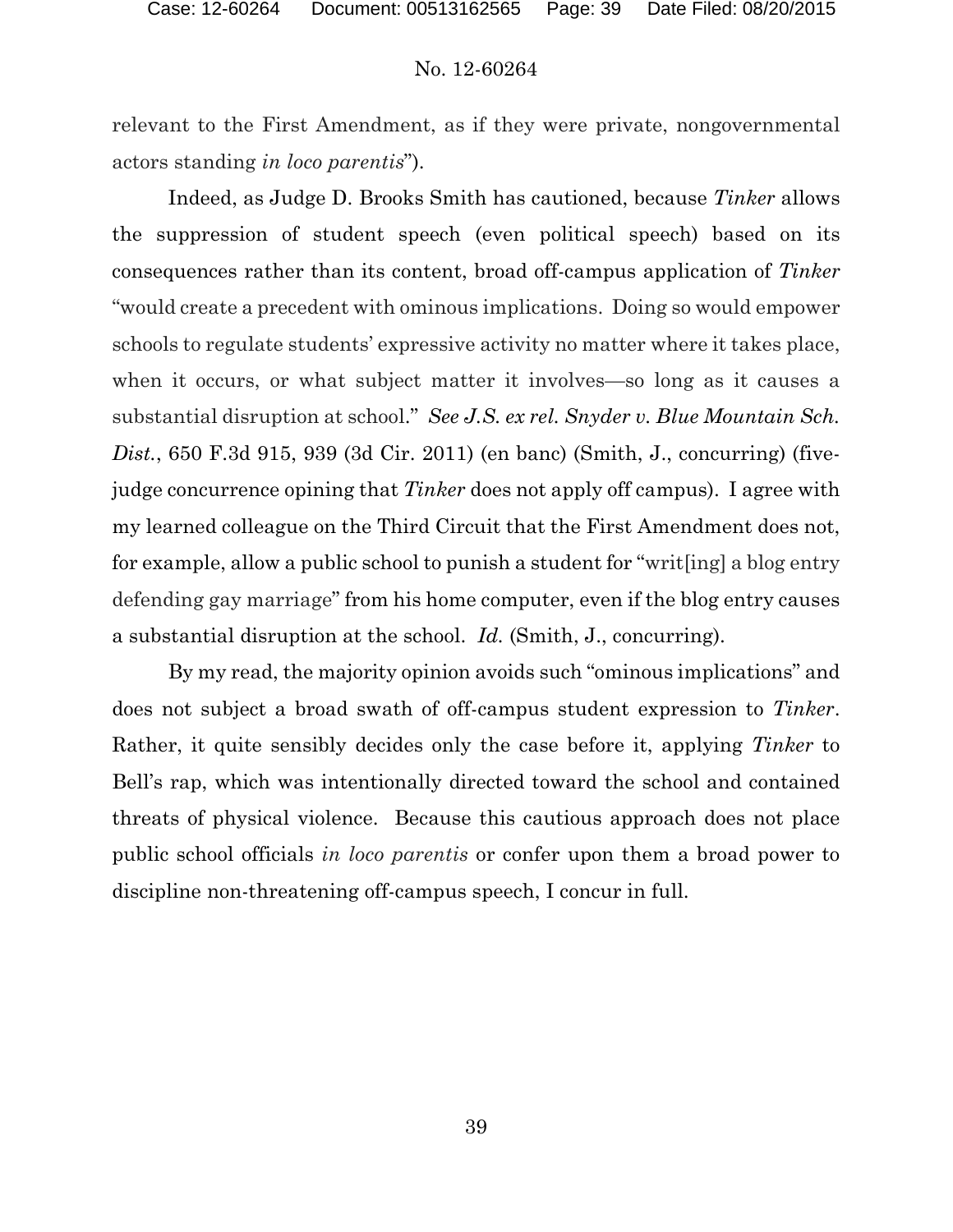GREGG COSTA, Circuit Judge, joined by OWEN and HIGGINSON, Circuit Judges, concurring:

This case involves two serious problems that arise all too frequently in today's classrooms: violence and sexual harassment. Judge Dennis's dissent points out that the harassment of female students is a matter of vital public concern that Bell's song sought to expose. The problem for Bell is that his song—with its graphic discussion of violence against the coaches—goes well beyond blowing the whistle on the alleged harassment.

Judge Dennis's dissent contends that these whistleblowing aspects of the song nonetheless entitle the speech to "special protection" under the First Amendment. Dissent at 1, 12. It treats this argument as a separate basis for ruling in Bell's favor. But fitting this case within *Snyder v. Phelps*, public employee speech cases like *Pickering*, and the litany of other cited cases assumes that *Tinker* is not implicated. *Tinker*, of course, involved speech on not just a matter of public concern, but *the* public concern of its day—the war in Vietnam. *Tinker v. Des Moines Indep. Cmty. Sch. Dist.*, 393 U.S. 503, 504 (1969). Yet the Court still balanced the value of that speech against its impact on the learning environment. *See id.* at 509.That disruption analysis may well have come out differently had the Tinkers combined their armband protest with talk of violence. Identifying some aspect of Bell's song that addresses a matter of public concern therefore is not enough to elevate it above the *Tinker* framework unless *Tinker* does not apply to this type of off-campus speech (in which case the speech would enjoy First Amendment protection from school discipline so long as it constitutes any form of protected speech, not just the "highest rung").

Whichever First Amendment doctrine one tries to latch onto, the inescapable question is thus whether *Tinker*'s balancing approach governs "off-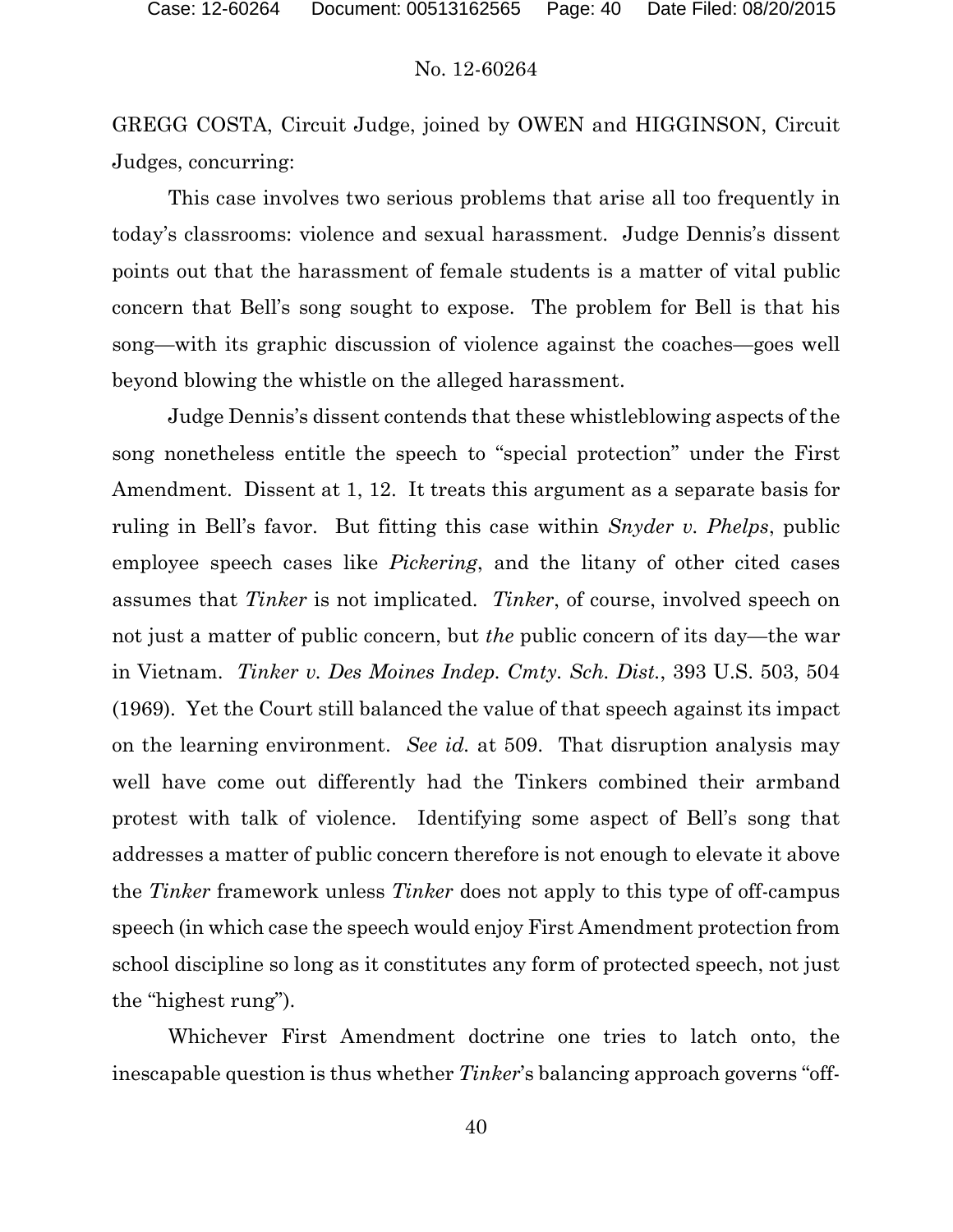campus" student speech that is directed at the school community. For the reasons discussed in the majority opinion, along with the views expressed by every other circuit that has taken a position on this issue, I agree that it does, at least when the speech is threatening, harassing, and intimidating as it is here.

Broader questions raised by off-campus speech will be left for another day. That day is coming soon, however, and this court or the higher one will need to provide clear guidance for students, teachers, and school administrators that balances students' First Amendment rights that *Tinker* rightly recognized with the vital need to foster a school environment conducive to learning. That task will not be easy in light of the pervasive use of social media among students and the disruptive effect on learning that such speech can have when it is directed at fellow students and educators. Indeed, although Judge Dennis's dissent extols the aspects of Bell's song that sought to combat sexual harassment, the blanket rule it advocates—one that would deprive schools of any authority to discipline students for off-campus speech published on social media no matter how much it disrupts the learning environment—would allow sexual harassment and ferocious cyberbullying that affect our classrooms to go unchecked. *See Morrow v. Balaski*, 719 F.3d 160, 164 (3d Cir. 2013) (describing multiple cyberbullying incidents in which students were threatened by phone and on MySpace by another student); *S.J.W. ex rel. Wilson v. Lee's Summit R-7 Sch. Dist.*, 696 F.3d 771, 773 (8th Cir. 2012) (explaining that students' posts on a blog they created "contained a variety of offensive and racist comments as well as sexually explicit and degrading comments about particular female classmates, whom they identified by name"); *Kowalski v. Berkeley Cnty. Sch.*, 652 F.3d 565, 568 (4th Cir. 2011) (detailing online bullying incident in which high school students created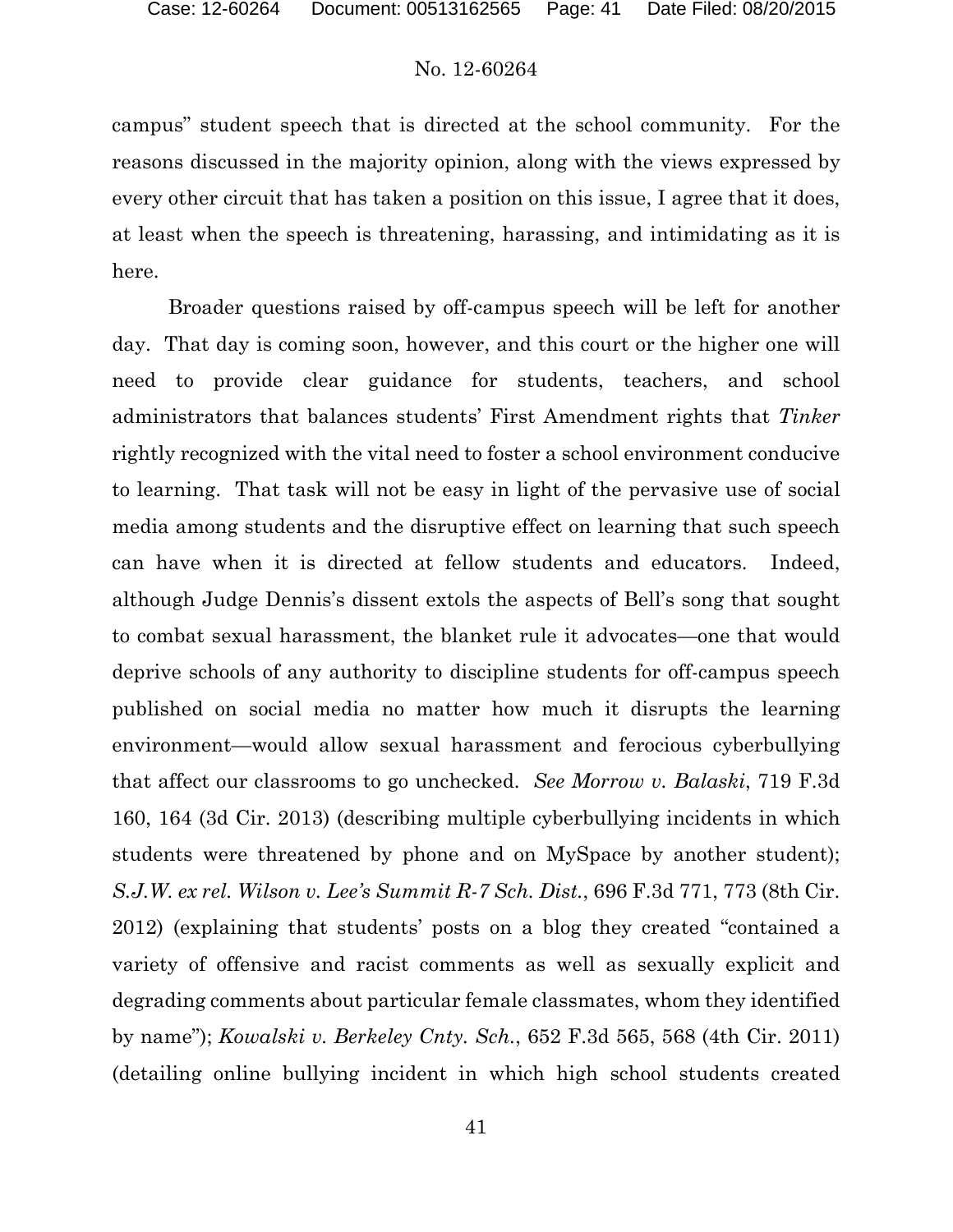webpage called "Students Against Shay's Herpes" in reference to another high school student).

With these additional observations, I join the majority opinion.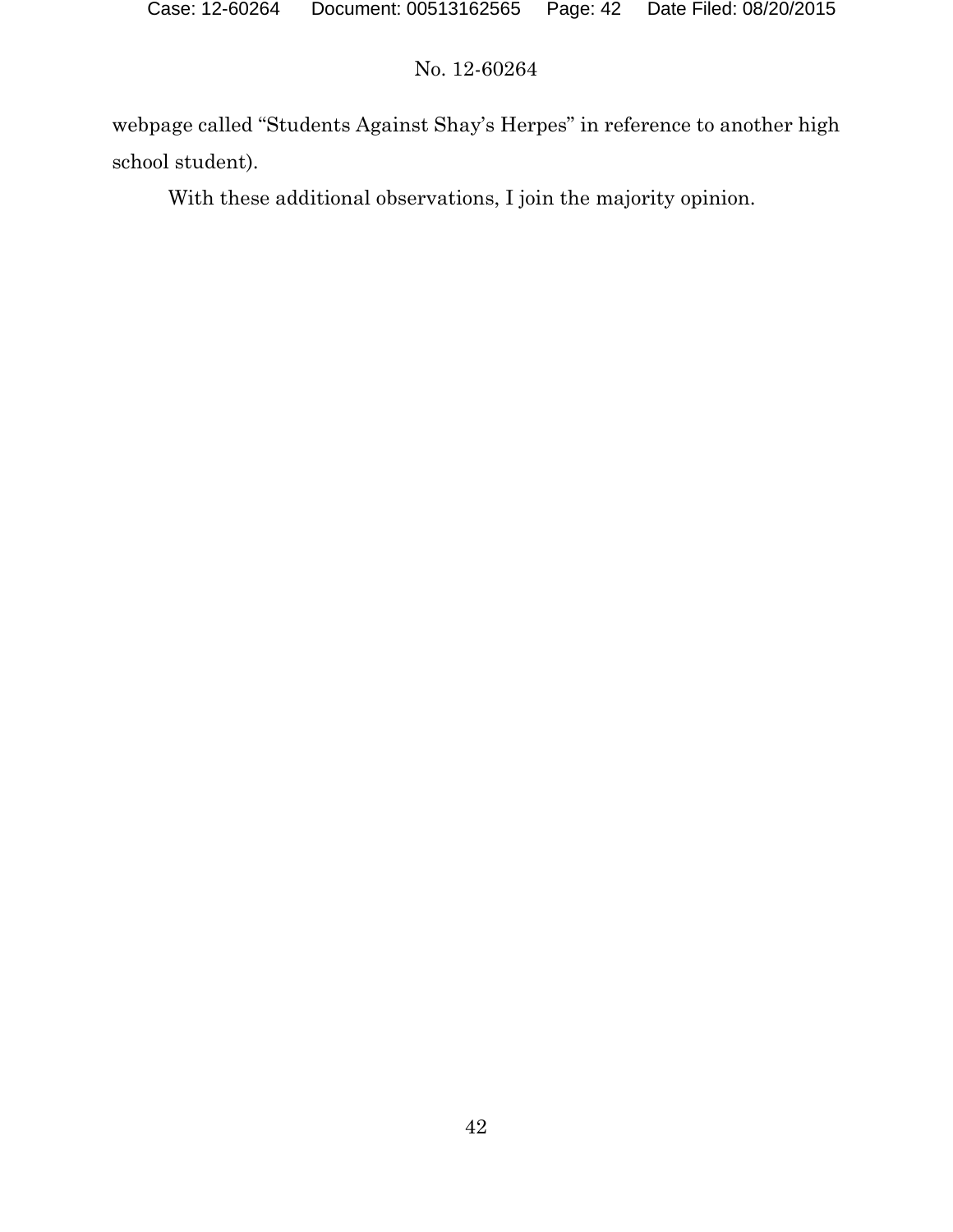JAMES L. DENNIS, Circuit Judge, with whom GRAVES, Circuit Judge, joins in full, and with whom PRADO, Circuit Judge, joins except as to Parts I and II. B., dissenting:

Although mischaracterizing itself as "narrow" in scope, the *en banc* majority opinion broadly proclaims that a public school board is constitutionally empowered to punish a student whistleblower for his purely off-campus Internet speech publicizing a matter of public concern. As if to enforce the adage that "children should be seen and not heard," the majority opinion holds that the Itawamba County School Board did not violate the First Amendment when it suspended high school senior Taylor Bell for composing and posting a rap song on the Internet using his home computer during nonschool hours, which criticized two male teachers for their repeated sexual harassment of minor female students. In my view, the majority opinion commits serious constitutional and summary-judgment procedural errors because: (1) Bell is entitled to summary judgment because his off-campus rap song was specially protected speech on a matter of public concern; (2) the School Board was not authorized by *Tinker v. Des Moines Independent Community School District*, 393 U.S. 503 (1969), to censor students' off-campus online speech; and (3) even assuming *arguendo* that *Tinker* granted the School Board power to censor such speech, the School Board was not entitled to summary judgment under *Tinker*, because the evidence, viewed in the light favorable to the non-movant, Bell, does not support the conclusion that Bell's speech caused a substantial disruption of school activities or justified a reasonable forecast of such a disruption by school officials. The majority opinion thereby denigrates and undermines not only Bell's First Amendment right to engage in off-campus online criticism on matters of public concern but also the rights of untold numbers of other public school students in our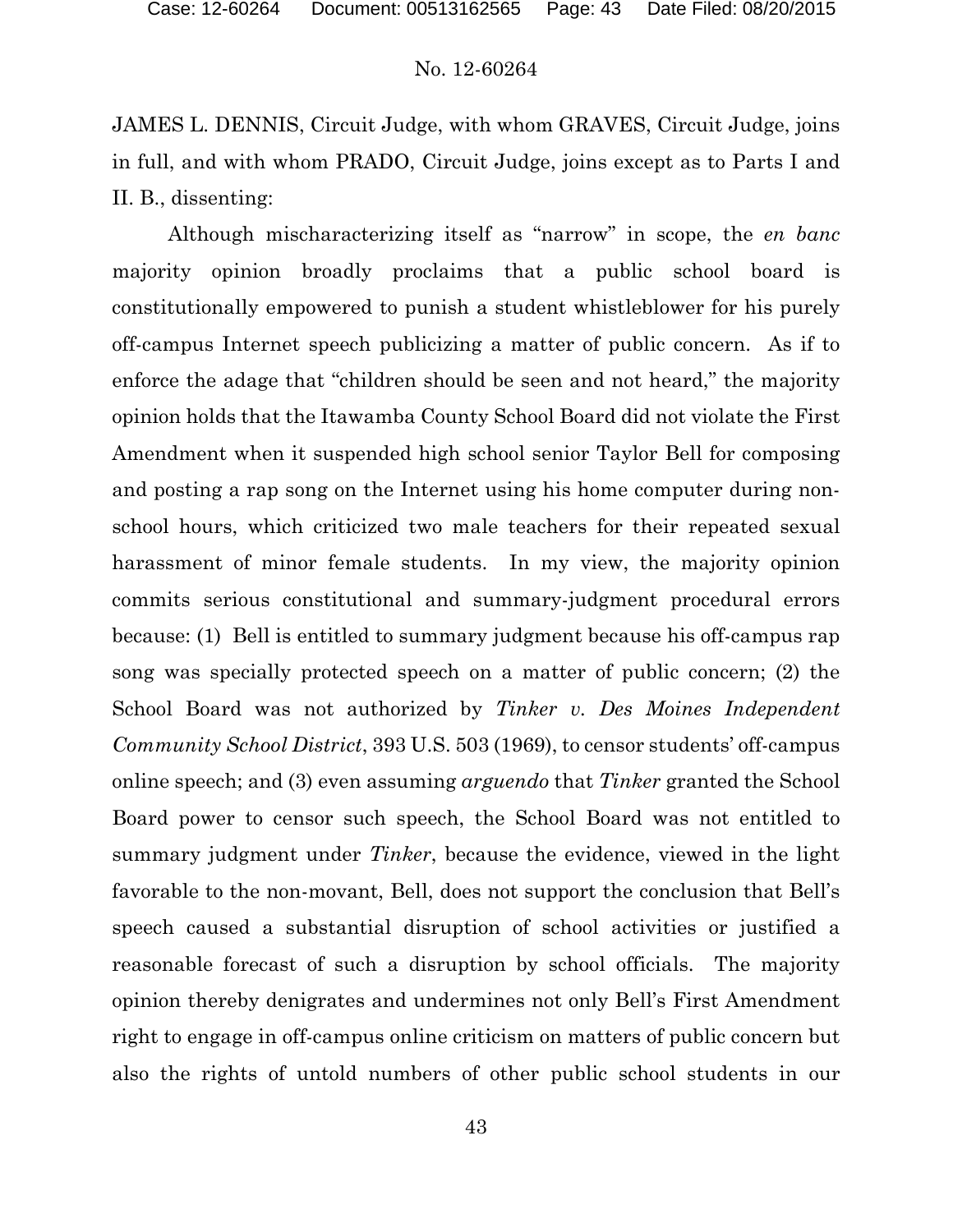jurisdiction to scrutinize the world around them and likewise express their offcampus online criticism on matters of public concern. In doing so, the majority opinion obliterates the historically significant distinction between the household and the schoolyard by permitting a school policy to supplant parental authority over the propriety of a child's expressive activities on the Internet outside of school, expanding schools' censorial authority from the campus and the teacher's classroom to the home and the child's bedroom.

As detailed herein, the majority opinion commits a number of fundamental errors that necessitate highlighting lest readers be misinformed by its version of the relevant facts and law. *First and foremost*, the majority opinion erroneously fails to acknowledge that Bell's rap song constitutes speech on "a matter of public concern" and therefore "occupies the highest rung of the hierarchy of First Amendment values." *See Snyder v. Phelps*, 562 U.S. 443, 452 (2011) (internal quotation marks and citation omitted). Instead, by narrowly focusing its analysis on a few, plainly rhetorical lyrics in Bell's song, the majority opinion wholly glosses over the urgent social issue that Bell's song lays bare and thus flouts Supreme Court precedent requiring us to evaluate whether "the overall thrust and dominant theme of [Bell's song] spoke to broader public issues"—which it did. *See id*. at 454.

*Second*, in drastically expanding the scope of schools' authority to regulate students' off-campus speech, the majority opinion disregards Supreme Court precedent establishing that minors are entitled to "significant" First Amendment protection, including the right to engage in speech about violence or depicting violence, and that the government does not enjoy any "free-floating power to restrict the ideas to which children may be exposed." *See Brown v. Entm't Merchants Ass'n*, 131 S. Ct. 2729, 2735–36 (2011). Similarly, the majority opinion also altogether fails to consider Supreme Court precedents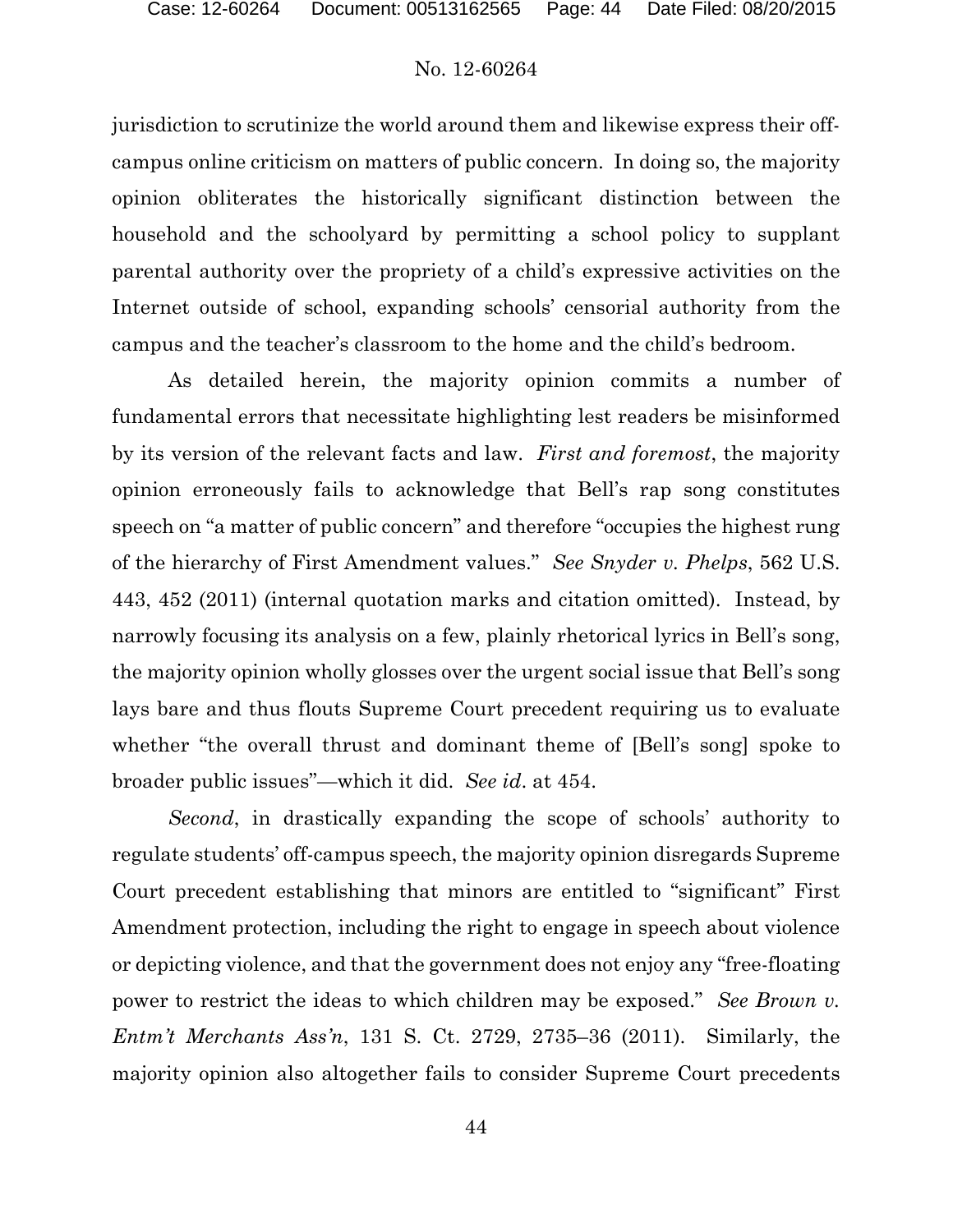that substantially restrict the government's ability to regulate Internet speech*, Reno v. American Civil Liberties Union*, 521 U.S. 844, 868–70 (1997), and the extent to which the majority opinion's vague framework fails to provide constitutionally adequate notice of when student speech crosses the line between permissible and punishable off-campus expression, *see id*. at 871–72; *accord Brown*, 131 S. Ct. at 2744–46 (Alito, J., concurring). Further, by deriving its rule from a school policy that focuses on whether a layperson might view Bell's speech as "threatening," "harassing," or "intimidating," the majority opinion ignores First Amendment precedents demanding that the government prove more than mere negligence before imposing penalties for socalled "threatening" speech. *See Virginia v. Black*, 538 U.S. 343, 359 (2003); *N.A.A.C.P. v. Claiborne Hardware Co.*, 458 U.S. 886, 904, 928–29 (1982).

*Third*, by holding that the *Tinker* framework applies to off-campus speech like Bell's, the majority opinion simply ignores that *Tinker*'s holding and its *sui generis* "substantial-disruption" framework are expressly grounded in "the special characteristics of the school environment," *Tinker v. Des Moines Indep. Cmty. Sch. Dist.*, 393 U.S. 503, 506 (1969), and the need to defer to school officials' authority "to prescribe and control conduct *in the schools*," *id*. at 507 (emphasis added), whereas Bell's rap song was recorded and released entirely outside the school environment. The Court's post-*Tinker* precedents make clear this critical distinction. *See, e.g., Morse v. Frederick*, 551 U.S. 393, 422 (2007) (Alito, J., concurring) (noting that *Tinker* allows schools to regulate "in-school student speech . . . in a way that would not be constitutional in other settings"). In this regard, the majority opinion also fails to account for the vital fact that the *Tinker* framework is far too indeterminate of a standard to adequately protect the First Amendment right of students, like Bell, to engage in expressive activities outside of school, as well as their parents' constitutional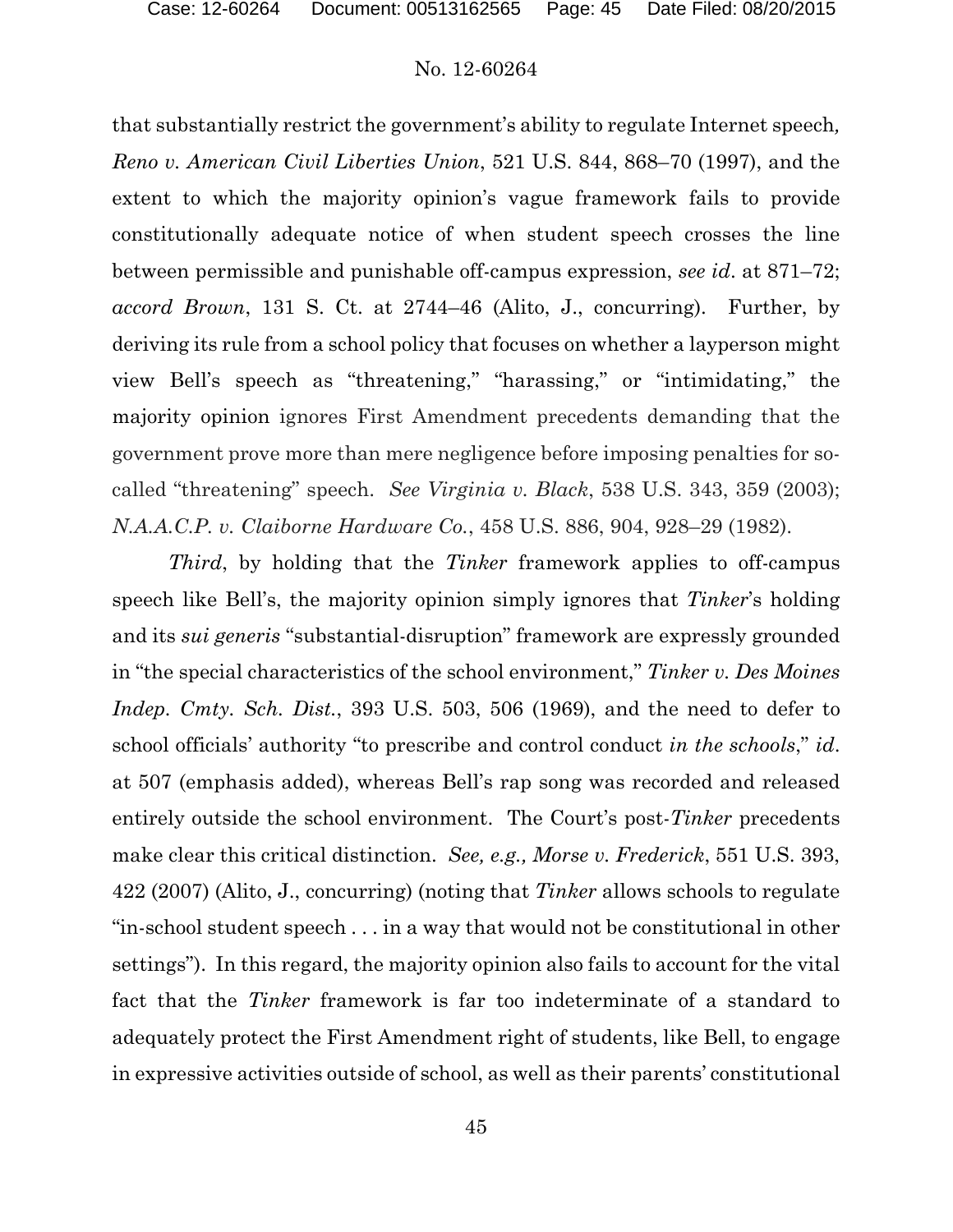right to direct their children's upbringing and the First Amendment right of adults and children alike to receive students' speech. In other words, the majority opinion allows schools to police their students' Internet expression anytime and anywhere—an unprecedented and unnecessary intrusion on students' rights.

*Fourth and finally*, the majority opinion also errs in its very application of the *Tinker* framework. As detailed in the panel majority's opinion, the summary-judgment evidence simply does not support the conclusion, as required by *Tinker*, that Bell's song substantially disrupted school activities or that school officials reasonably could have forecasted that it would do so. In reaching the opposite conclusion, the majority opinion not only fails to view the summary-judgment evidence in the light most favorable to the non-movant, Bell, *accord Tolan v. Cotton*, 134 S. Ct. 1861, 1865 (2014), but also dilutes the *Tinker* "substantial-disruption" framework into an analytic nullity.

Even in the most repressive of dictatorships, the citizenry is "free" to praise their leaders and other people of power or to espouse views consonant with those of their leaders. "Freedom of speech" is thus a hollow guarantee if it permits only praise or state-sponsored propaganda. Freedom of speech exists exactly to protect those who would criticize, passionately and vociferously, the actions of persons in power. But that freedom is denied to Bell by the majority opinion because the persons whose conduct he dared to criticize were school teachers. If left uncorrected, the majority opinion inevitably will encourage school officials to silence student speakers, like Taylor Bell, solely because they disagree with the content and form of their speech, particularly when such off-campus speech criticizes school personnel. Such a precedent thereby clearly contravenes the basic principle that, "[i]n our system, students may not be regarded as closed-circuit recipients of only that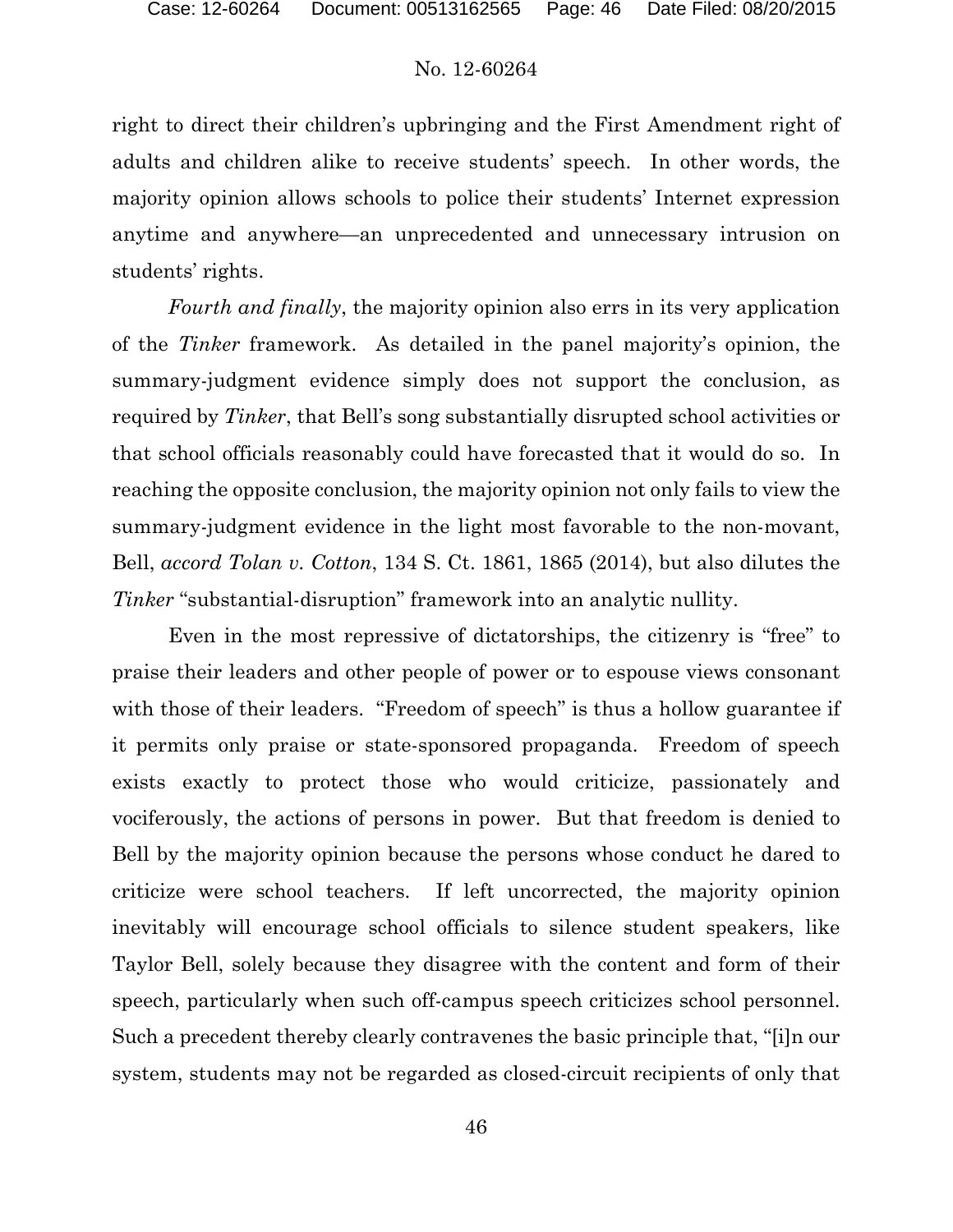which the States chooses to communicate. They may not be confined to expression of those sentiments that are officially approved." *Tinker*, 393 U.S. at 511. Today, however, the majority opinion exempts the children of Texas, Louisiana, and Mississippi from this long-established constitutional safeguard. Because the majority opinion's undue deference to a public school board's assertion of authority to censor the speech of students while not within its custody impinges the very core of our Constitution's fundamental right to free speech, I respectfully but emphatically dissent.

## **I.**

The *en banc* majority opinion completely ignores Bell's argument that the School Board violated his First Amendment rights in punishing him for his rap song, which he contends was protected speech on "a matter of public concern." Although Bell strenuously made his "speech on a matter of public concern" argument at every opportunity, including at the *en banc* oral argument, the *en banc* majority opinion fails to address this critical point. Instead, the majority opinion transforms the Itawamba County School Board disciplinary policy into an unprecedented rule of constitutional law that effectively permits school officials across our Circuit to punish a student's protest of teacher misconduct regardless of when or where the speech occurs and regardless of whether the student speaker is, at the time of the speech, an adult or a minor fully within the custody and control of his or her parents. I respectfully but strongly disagree with the majority opinion's silent rejection of Bell's argument, not only because Bell's argument is meritorious, but also because the opinion's *sub silentio* decision of the issue presented has led it into several serious and unfortunate constitutional errors.

Speech on "matters of public concern" is "at the heart of the First Amendment's protection." *Snyder v. Phelps*, 562 U.S. 443, 451–52 (2011)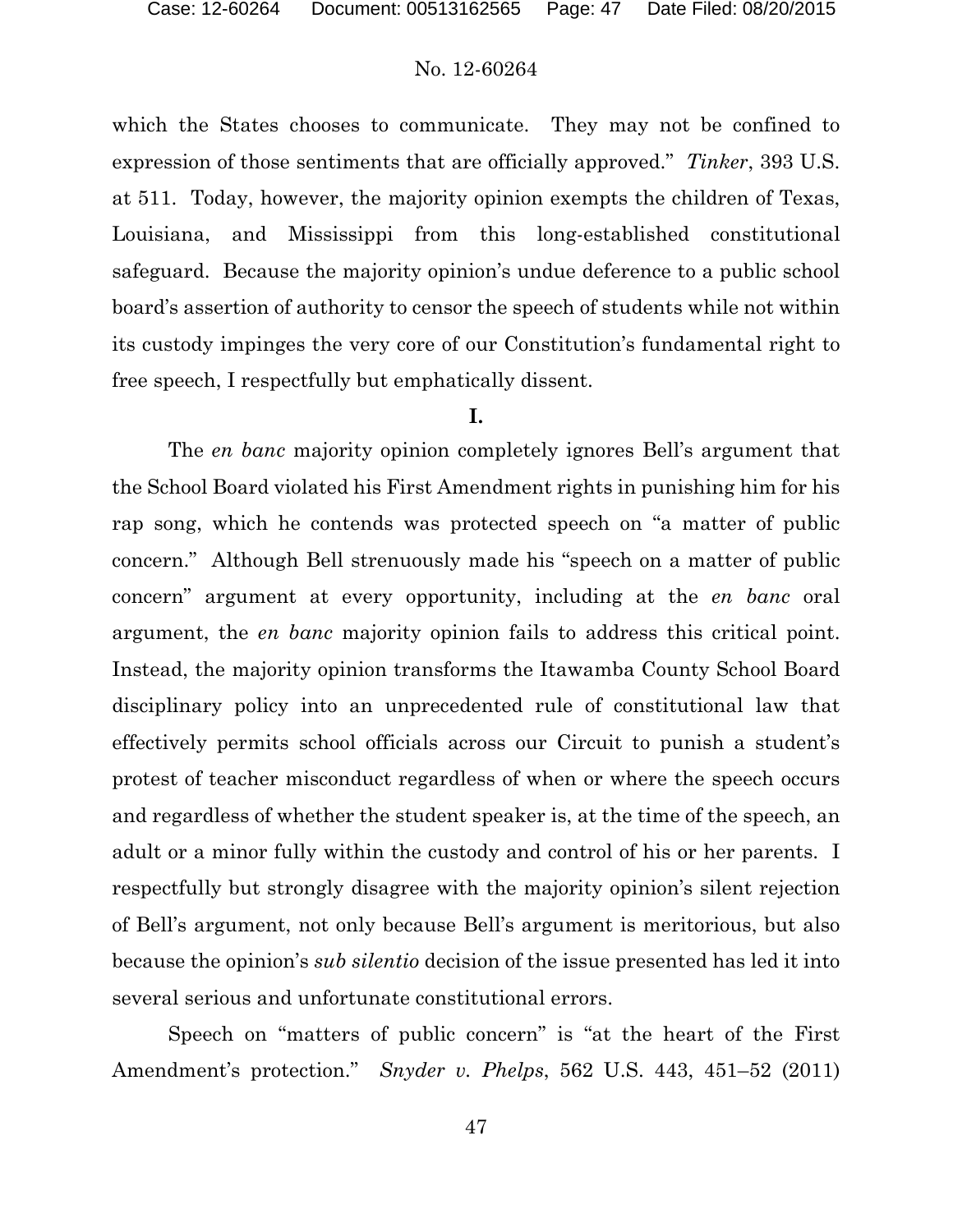(internal quotation marks and citation omitted). "The First Amendment reflects 'a profound national commitment to the principle that debate on public issues should be uninhibited, robust, and wide-open.'" *Id*. at 452 (quoting *New York Times Co. v. Sullivan*, 376 U.S. 254, 270 (1964)). "That is because 'speech concerning public affairs is more than self-expression; it is the essence of selfgovernment.'" *Id*. (quoting *Garrison v. Louisiana*, 379 U.S. 64, 74–75 (1964)). "Accordingly, 'speech on public issues occupies the highest rung of the hierarchy of First Amendment values, and is entitled to special protection." *Id*. (quoting *Connick v. Myers*, 461 U.S. 138, 145 (1983)).

Although the Supreme Court has noted that "the boundaries of the public concern test are not well defined," *San Diego v. Roe*, 543 U.S. 77, 83 (2004) (per curiam), it has "articulated some guiding principles, principles that accord broad protection to speech to ensure that courts themselves do not become inadvertent censors," *Snyder*, 562 U.S. at 452. "Speech deals with matters of public concern when it can be fairly considered as relating to any matter of political, social, or other concern to the community, or when it is a subject of legitimate news interest; that is, a subject of general interest and of value and concern to the public." *Id*. at 453 (internal quotation marks and citations omitted). "The arguably 'inappropriate or controversial character of a statement is irrelevant to the question whether it deals with a matter of public concern.'" *Id*. (quoting *Rankin v. McPherson*, 483 U.S. 378, 387 (1987)).

Determining whether speech involves a matter of public concern "requires us to examine 'the content, form, and context' of th[e] speech, as revealed by the record as a whole." *Id*. (quoting *Dun & Bradstreet*, *Inc. v. Greenmoss Builders, Inc.*, 472 U.S. 749, 761 (1985)). "As in other First Amendment cases, the court is obligated 'to make an independent examination of the whole record in order to make sure that the judgment does not constitute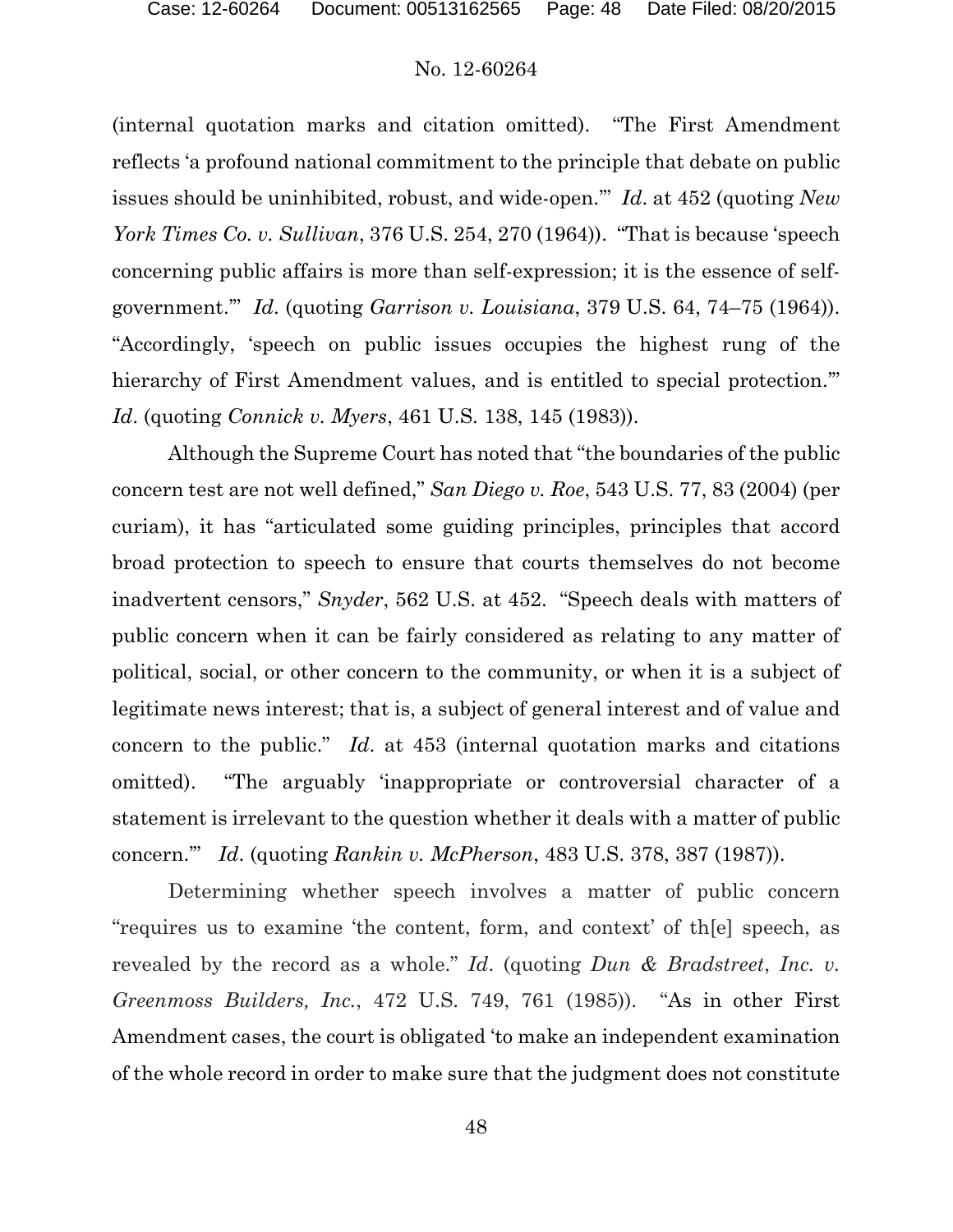l

# No. 12-60264

a forbidden intrusion on the field of free expression.'" *Id.* (quoting *Bose Corp. v. Consumers Union of United States, Inc.*, 466 U.S. 485, 499 (1984)). "In considering content, form, and context, no factor is dispositive, and it is necessary to evaluate all the circumstances of the speech, including what was said, where it was said, and how it was said." *Id*. at 454.

In *Snyder*, the Supreme Court applied this framework to hold that the First Amendment barred an aggrieved father from recovering for, *inter alia*, intentional infliction of emotional distress, against an anti-gay church congregation whose picketing coincided with the funeral of his son, who was a marine, notwithstanding the alleged outrageousness and hurtfulness of the picketers' speech to Snyder. [1](#page-48-0) 562 U.S. at 460. Specifically, in that case, Fred Phelps, the founder of the Westboro Baptist Church, traveled to Maryland, along with six parishioners, in order to hold a protest on public property 1,000 feet from the funeral of Marine Lance Corporal Matthew Snyder, who was killed in Iraq in the line of duty. *Id*. at 448. The picketing was conducted under police supervision and out of the sight of those at the church. *Id*. at 457. The protest was not unruly; there was no shouting, profanity, or violence. *Id*. The record confirms that any distress occasioned by Westboro's picketing turned on the content and viewpoint of the message conveyed, rather than any interference with the funeral itself. *Id*. The picketers peacefully displayed signs that read "God Hates the USA/Thank God for 9/11," "America is Doomed," "Don't Pray for the USA," "Thank God for IEDs," "Thank God for Dead Soldiers," "Pope in Hell," "Priests Rape Boys," "God Hates Fags," "You're Going to Hell," and "God Hates You." *Id*. at 448. The Westboro picketers

<span id="page-48-0"></span><sup>&</sup>lt;sup>1</sup> "The funeral procession passed within 200 to 300 feet of the picket site. Although Snyder testified that he could see the tops of the picket signs as he drove to the funeral, he did not see what was written on the signs until later that night, while watching a news broadcast covering the event." *Id*. at 449.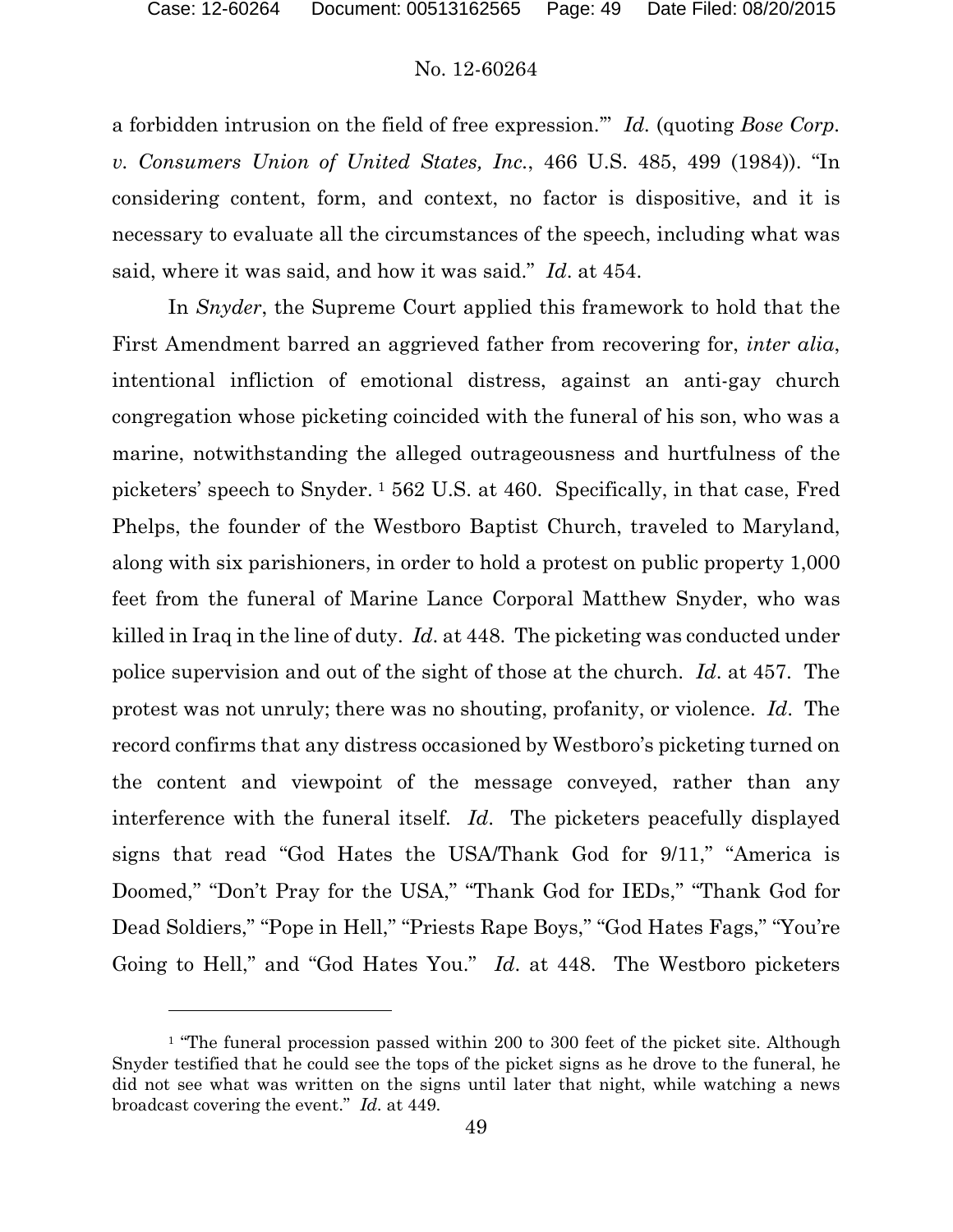displayed these signs for about 30 minutes before the funeral began. *Id*. at 449.

Snyder's father thereafter filed a diversity action against Phelps and other picketers alleging, *inter alia*, state tort claims of intentional infliction of emotional distress, intrusion upon seclusion, and civil conspiracy. *Id*. at 449– 50. After a jury awarded millions of dollars in damages, Phelps and his congregants argued that they were entitled to judgment as a matter of law because the First Amendment fully protected their speech. *Id*. at 450. The district court reduced the punitive damages award, but left the verdict otherwise intact. *Id*. The Fourth Circuit reversed, concluding that Westboro's statements were entitled to First Amendment protection because those statements "were on matters of public concern, were not provably false, and were expressed solely through hyperbolic rhetoric." *Id*. at 451.

The Supreme Court granted *certiorari* and affirmed. *Id*. at 461. Evaluating the "content, form and context" of the congregants' protest, the Court concluded that Westboro's speech addressed a matter of public concern and was entitled to "special protection" under the First Amendment, thus barring Snyder from recovering in tort on the basis of the "outrageousness" of their speech. *Id*. at 458. According to the Court:

Such speech cannot be restricted simply because it is upsetting or arouses contempt. "If there is a bedrock principle underlying the First Amendment, it is that the government may not prohibit the expression of an idea simply because society finds the idea itself offensive or disagreeable." *Texas v. Johnson*, 491 U.S. 397, 414 (1989). Indeed, "the point of all speech protection . . . is to shield just those choices of content that in someone's eyes are misguided, or even hurtful." *Hurley v. Irish-American Gay, Lesbian and Bisexual Group of Boston, Inc.*, 515 U.S. 557, 574 (1995).

*Id.* Further, the Court concluded: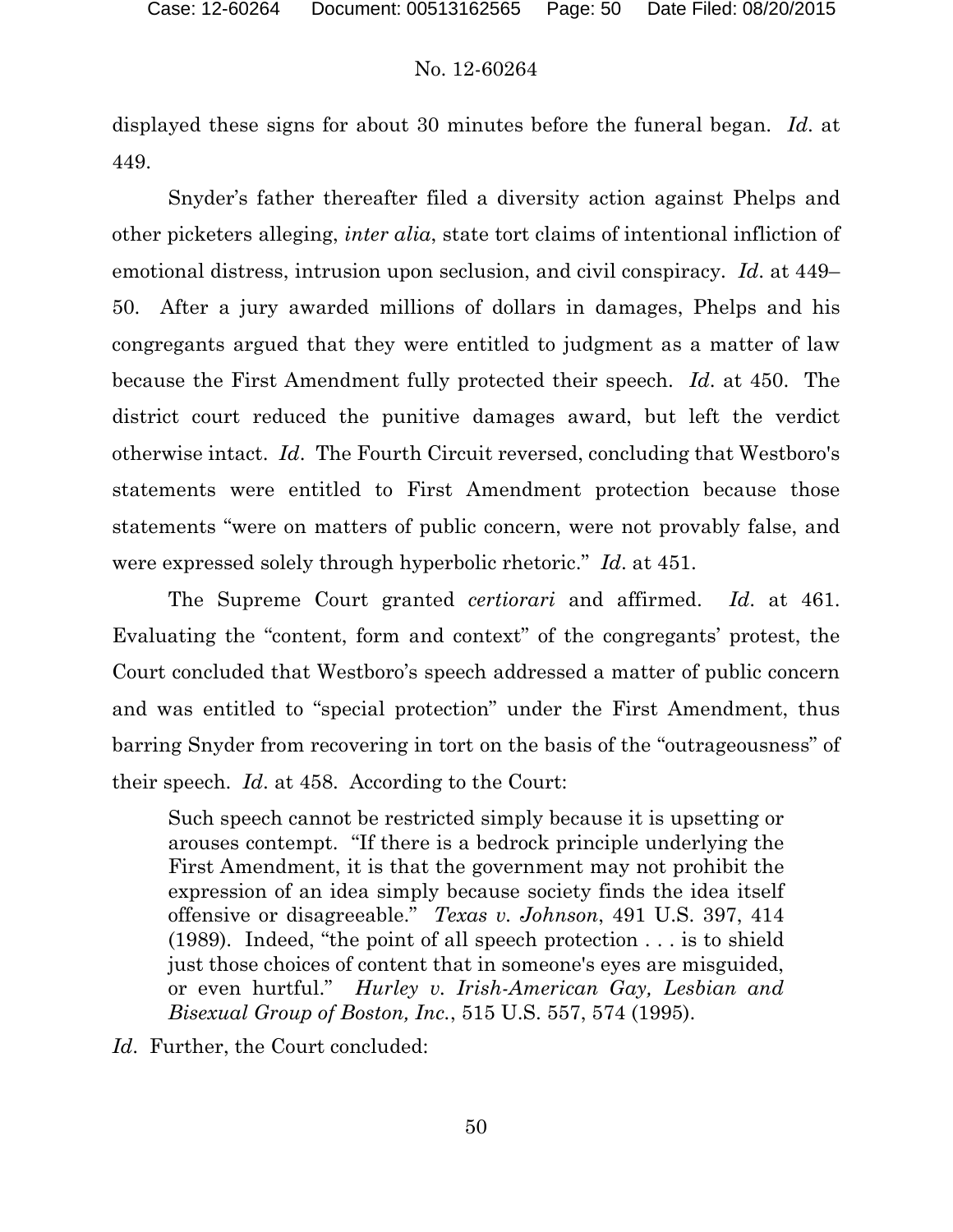Westboro believes that America is morally flawed; many Americans might feel the same about Westboro. Westboro's funeral picketing is certainly hurtful and its contribution to public discourse may be negligible. But Westboro addressed matters of public import on public property, in a peaceful manner, in full compliance with the guidance of local officials. The speech was indeed planned to coincide with Matthew Snyder's funeral, but did not itself disrupt that funeral, and Westboro's choice to conduct its picketing at that time and place did not alter the nature of its speech.

Speech is powerful. It can stir people to action, move them to tears of both joy and sorrow, and—as it did here—inflict great pain. On the facts before us, we cannot react to that pain by punishing the speaker. As a Nation we have chosen a different course—to protect even hurtful speech on public issues to ensure that we do not stifle public debate. That choice requires that we shield Westboro from tort liability for its picketing in this case.

*Id*. at 460-461.

 $\overline{a}$ 

Applying these principles to the instant case, the record indisputably reveals that Bell's speech addressed a matter of public concern. Bell composed his song after a number of his female friends at school informed him that Coaches Wildmon and Rainey had frequently sexually harassed them during school. The lyrics of Bell's song<sup>[2](#page-50-0)</sup> describe in detail the female students' allegations of sexual misconduct, *e.g.*, describing Coach Wildmon as "telling students that they [were] sexy," and Coach Rainey as "rubbing on the black girls' ears in the gym." With a darkly parodic—and, by many standards, crude—tone, the song ridicules the coaches for their outrageously inappropriate conduct with the female students, *e.g.*, describing one coach as having "drool running down [his] mouth" while he "look[s] down girls' shirts,"

<span id="page-50-0"></span><sup>2</sup> Bell's Facebook page labels the song "P.S. Koaches," but Bell's complaint identifies the song's title as "PSK The Truth Needs to be Told."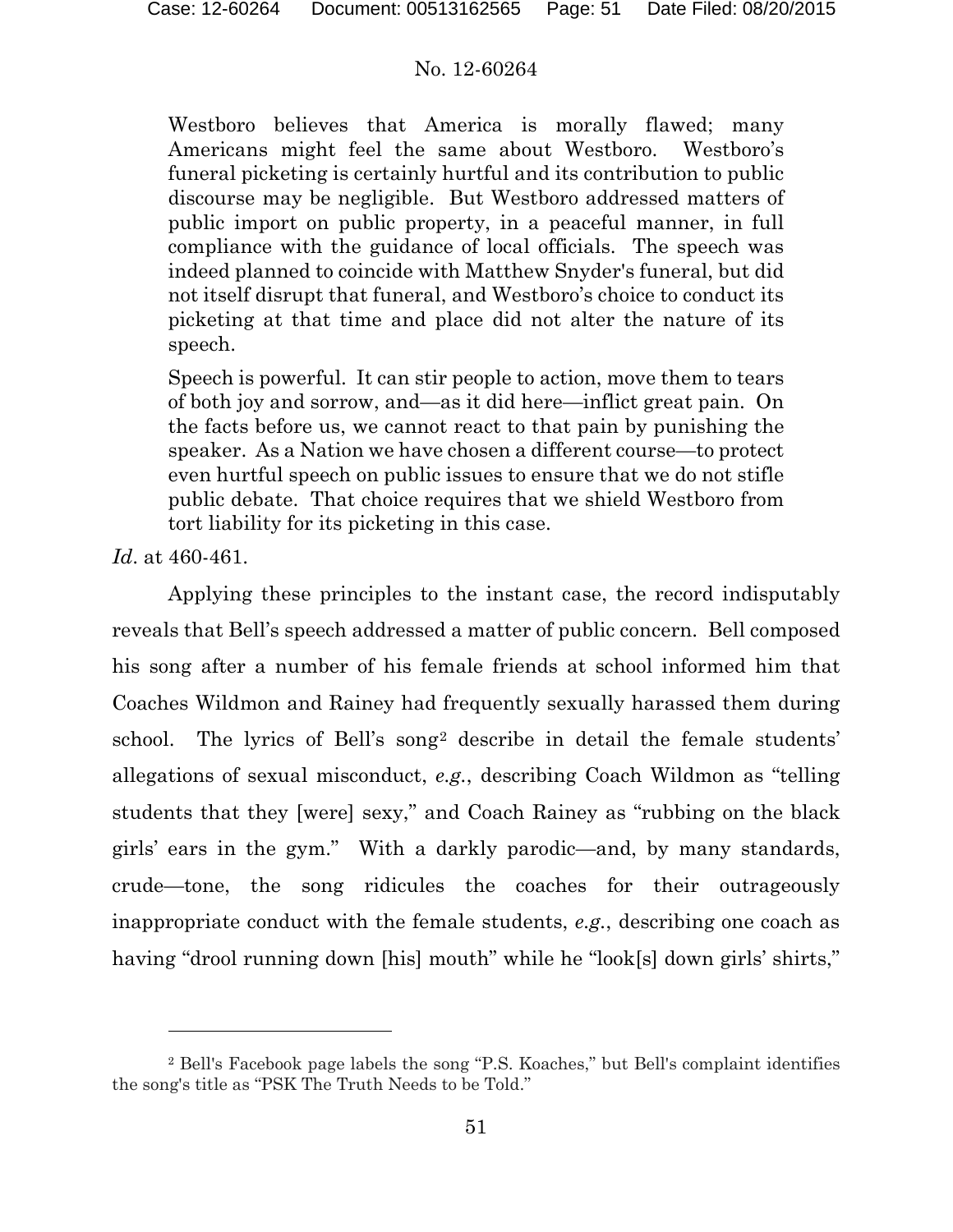# No. 12-60264

and positing that Wildmon is "fucking around" because of his wife's appearance (the song states that "his wife ain't got no titties").[3](#page-51-0) By describing Rainey as "Bobby Hill the second," the song also draws parallels between the coaches' alleged sexual misconduct and the alleged sexual misconduct of a former Itawamba coach, Bobby Hill, who was arrested the previous year for sending sexually explicit text messages to a female student. Although the song does contain some violent lyrics, the song's overall "content" is indisputably a darkly sardonic but impassioned protest of two teachers' alleged sexual misconduct, *e.g.*, opining that Rainey is "a fool/30 years old fucking with students at the school." That Bell's song may fall short of the School Board's aesthetic preferences for socio-political commentary is not relevant to determining whether the rap song's content addresses a matter of public concern. *See, e.g., Snyder*, 562 U.S. at 453 (observing that "[t]he arguably inappropriate or controversial character of a statement is irrelevant to the question whether it deals with a matter of public concern") (internal quotation marks omitted). In *Snyder*, the Supreme Court explicitly rejected the argument that the crude and egregiously offensive messages on the anti-gay protesters' signs—which included "Fag Troops," "God Hates the USA/Thank God for 9/11" and "Thank God for Dead Soldiers"—should affect the inquiry into whether the signs addressed a matter of public concern. *Id*. at 454. According to the Court,

<span id="page-51-0"></span><sup>3</sup> Notably, the instances of sexual misconduct detailed in Bell's lyrics were not unsubstantiated. Four different female students submitted sworn affidavits detailing the sexual harassment they endured at the hands of the coaches. For instance, consistent with Bell's lyrics, one female student stated in her sworn affidavit that Rainey had rubbed her ears without her permission. Likewise, another female student claimed that Wildmon had looked down her shirt; told her that she "was one of the cutest black female students" at Itawamba; commented on her "big butt"; and told her that he "would date her if [she] were older." Another female student consistently stated that Rainey told her, "Damn, baby, you are sexy," while in the school gym. Another female student stated that Rainey told her that he would "turn" her "back straight from being gay."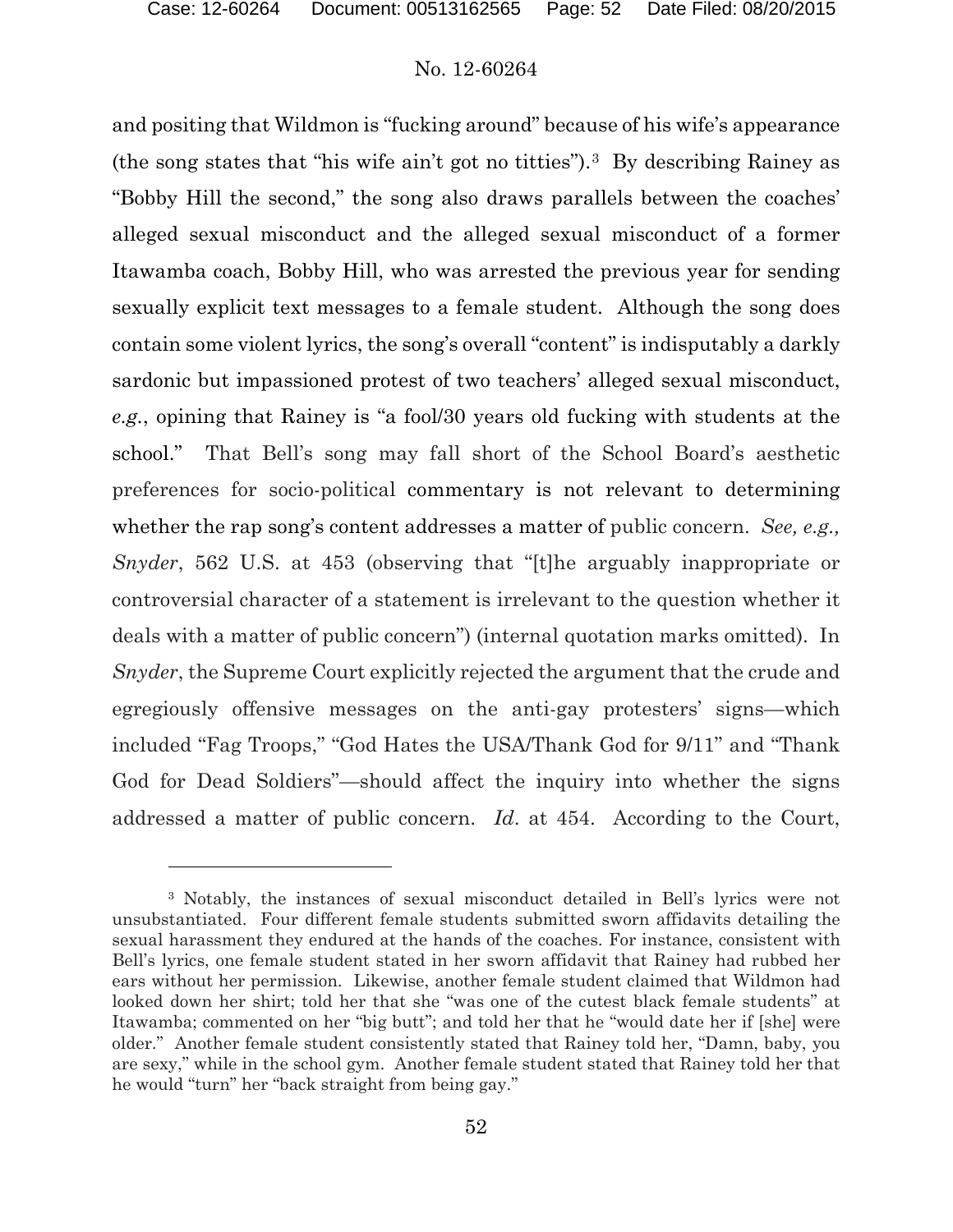"[w]hile these messages may fall short of refined social or political commentary, the issues they highlight . . . are matters of public import." *Id*. So much more so here where Bell addresses a serious issue of alleged teacher sexual misconduct toward minor students. Indeed, similar to *Snyder*, even if some of Bell's lyrics were crude and contained violent imagery, "th[is] would not change the fact that the overall thrust and dominant theme of [Bell's song] spoke to broader public issues." *See id*.

The "form" of Bell's speech, *i.e.*, a rap song, likewise militates in favor of finding that it addresses a matter of public concern. It is axiomatic that music, like other art forms, has historically functioned as a mechanism to raise awareness of contemporary social issues.[4](#page-52-0) Rap is no exception. "Over the past twenty years there has been extensive academic discourse on the role of rap music . . . as a form of political expression." *Commonwealth v. Gray*, 463 Mass. 731, 755 n.24 (2012) (collecting authorities). A long aspiring rap artist himself,<sup>[5](#page-52-1)</sup> Bell invoked this same tradition by deploying the artistic conventions and style of the rap genre in order to critique the coaches' sexual harassment of female students.

Finally, the "context" of Bell's speech likewise evinces that it addresses a matter of public import. By releasing his song on the Internet, Bell sought to bring attention to the coaches' sexual misconduct against his female classmates, just as the Westboro group in *Snyder* sought to bring attention to its protest by picketing in public. *See Snyder*, 562 U.S. at 454–55 (concluding that the "context" of "[the protesters'] signs, displayed on public land next to a

 $\overline{a}$ 

<span id="page-52-1"></span><span id="page-52-0"></span><sup>4</sup> *See, e.g.*, Bob Dylan, *The Times They Are A-Changin'*, on The Times They Are a Changin' (Columbia Records 1964) ("Come Senators, Congressmen, please heed the call. Don't stand in the doorway, don't block up the hall.").

<sup>5</sup> Bell's stage name is "T-Bizzle."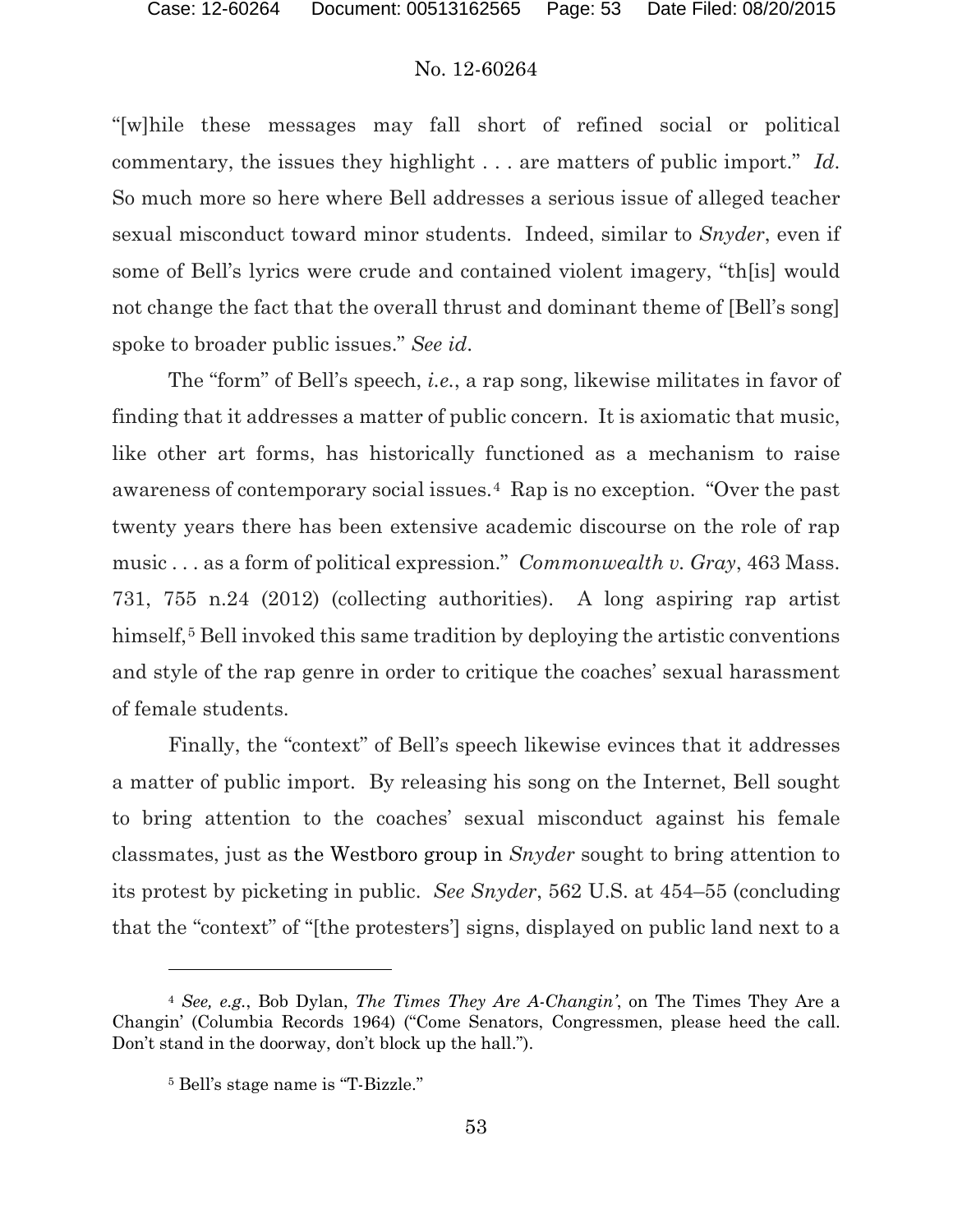# No. 12-60264

public street, reflect the fact that the church finds much to condemn in modern society"). In a monologue introduction on the YouTube version of his song, Bell described the genesis of the rap as follows:

A lot of people been asking me lately you know what was my reasoning behind creating P.S. Koaches. It's . . . something that's been going on . . . for a long time [] that I just felt like I needed to address. I'm an artist . . . I speak real life experience. . . .

Later, at the Disciplinary Committee meeting, Bell likewise explained that the song was an effort to "speak out" on the issue of teacher-on-student sexual harassment.[6](#page-53-0)

Although Bell was an enrolled high school student, he was not within the custody of the school system when he initially composed, recorded, and posted his rap song on the Internet during the Christmas holidays. At that time he was eighteen years old but living with his mother, and therefore was an adult capable of making his own decisions as to expressing his views publicly. Even if he had still been a minor at the time he composed and posted his song, he would have been subject to the exclusive control, custody, and discipline of his parent—not the school system. *See Shanley v. Ne. Indep. Sch. Dist.*, 462 F.2d 960, 964 (5th Cir. 1972). Because Bell's speech did not fall within any of the narrow unprotected categories of speech recognized by the Supreme Court (*e.g.,*  obscenity or a true threat),<sup> $7$ </sup> it was fully protected speech and presumptively

<span id="page-53-0"></span><sup>6</sup> Bell also explained that he did not immediately report the teachers' misconduct to school authorities because, in his view, school officials generally ignored complaints by students about the conduct of teachers.

<span id="page-53-1"></span><sup>7</sup> Although the School Board claims that Bell's speech constitutes a "true threat," this argument is without merit for the reasons explained in the panel majority opinion. *See Bell v. Itawamba Cnty. Sch. Bd.*, 774 F.3d 280, 300–03 (5th Cir. 2014) (explaining that Bell's song did not constitute a "true threat," "as evidenced by, *inter alia,* its public broadcast as a rap song, its conditional nature, and the reactions of its listeners"). In any event, as explained herein, the majority opinion does not conclude that Bell's song was a true threat. *See* Maj. Op. pp. 26, 33–34. Nor could it.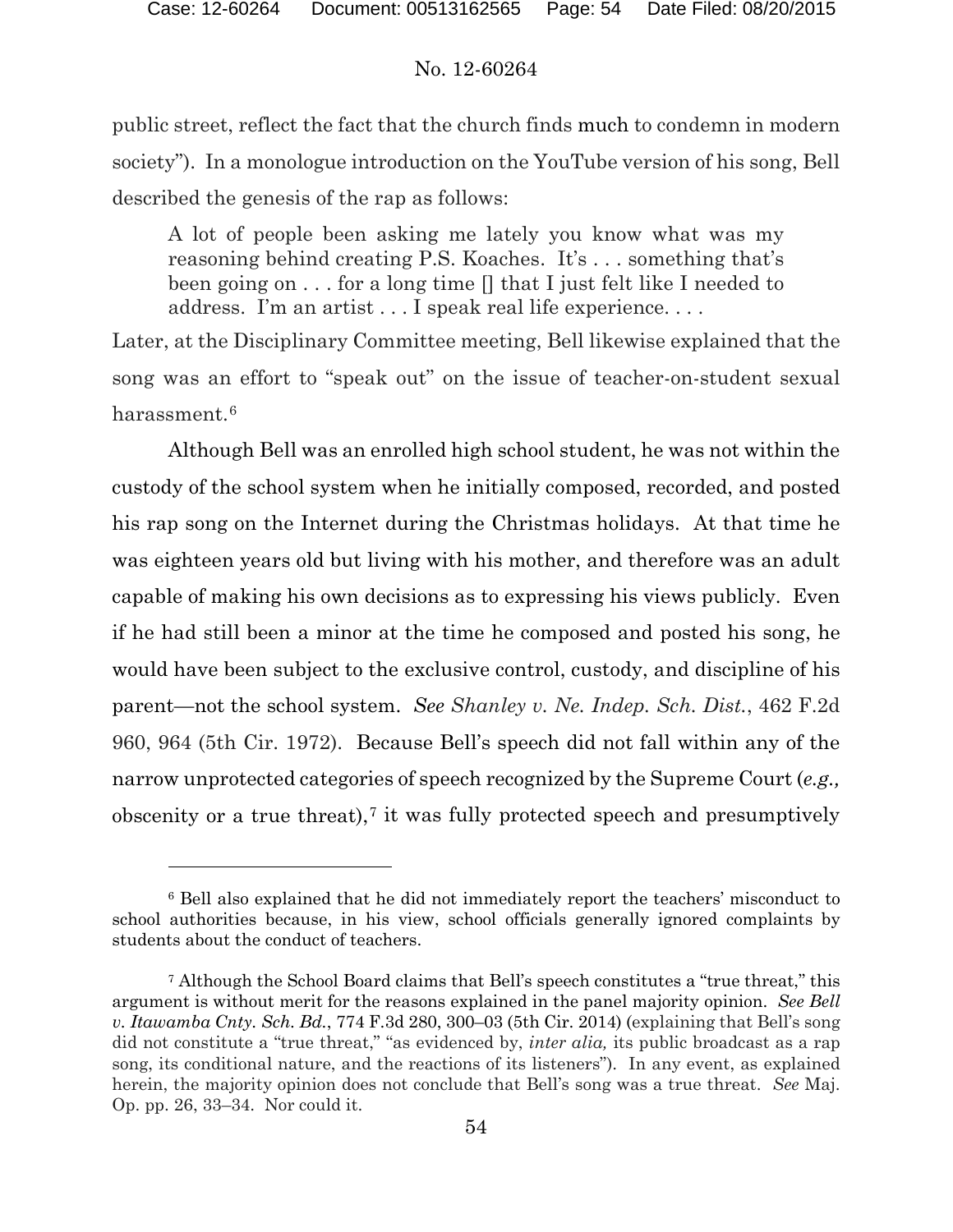l

# No. 12-60264

not subject to governmental regulation or censorship on the basis of its content. *See Erznoznik v. City of Jacksonville*, 422 U.S. 205, 213 (1975) ("Speech that is neither obscene as to youths nor subject to some other legitimate proscriptions cannot be suppressed solely to protect the young . . ."). Beyond that basic First Amendment protection, however, the content, form, and context of Bell's speech indisputably reveals that it was also entitled to "special protection" against censorship because it was speech on a matter of public concern safeguarded "at the heart" of the First Amendment's protections. *Snyder*, 562 U.S. at 451–52. Therefore, at a bare minimum, Bell was entitled to as much, if not more, First Amendment protection as tortfeasors and public employees when the state attempts to regulate their speech addressing matters of public concern. *See, e.g., Snyder*, 562 U.S. at 459–60 (holding that speakers on matters of public concern could not be held liable in tort for intentional infliction of emotional distress, intrusion upon seclusion, and civil conspiracy on the basis of their speech); *United States v. Nat'l Treasury Employees Union*, 513 U.S. 454, 466–68 (1995) (explaining the restrictions upon the government to punish employees when they speak on matters of public concern); *Rankin*, 483 U.S. at 386–89 (holding that threatening statement by public employee addressed a matter of public concern and government could not terminate her on the basis of that speech). Moreover, while it is not dispositive of this case, it bears mentioning that the School Board has never attempted to argue that Bell's song stated any fact falsely.

The majority opinion, however, wholly ignores these critical aspects of Bell's speech,<sup>[8](#page-54-0)</sup> instead reflexively reducing Bell's rap song to "intimidating,

<span id="page-54-0"></span><sup>8</sup> The majority opinion instead summarily concludes that the "misconduct alleged by Bell against the two teachers is, of course, not at issue." *See* Maj. Op. p. 13. Of course, I agree that the *veracity* of these allegations is not the "issue" in this case anymore than the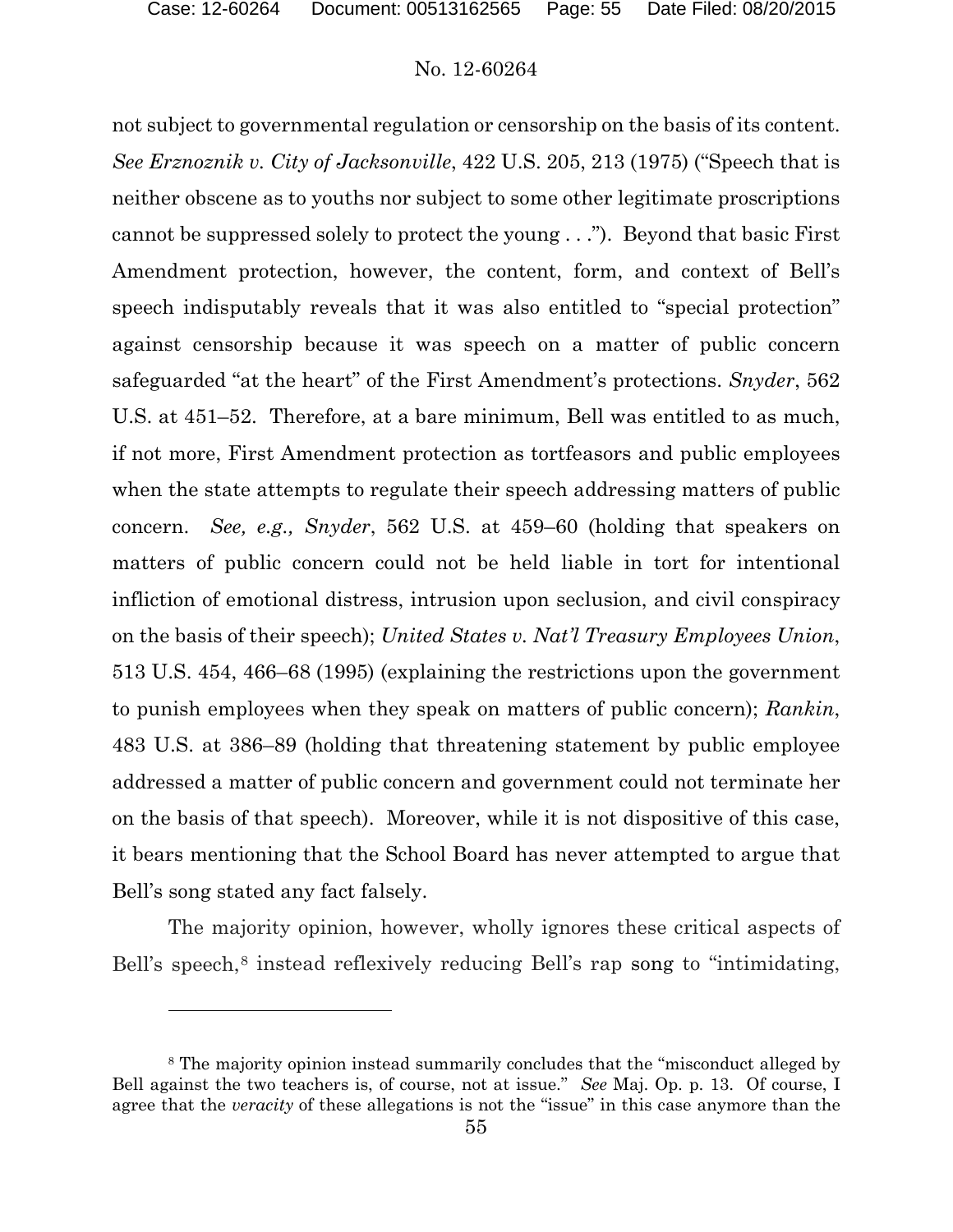# No. 12-60264

harassing, and threatening" speech without any analysis whatsoever. Indeed, under the majority opinion's newfound approach, Bell's off-campus speech is regulable by school officials pursuant to *Tinker* because (i) Bell wanted his speech to be heard by community members *and* (ii) "a layperson" apparently would view some of the lyrics in the rap as "threatening," "harassing," and "intimidating." As an initial matter, I am compelled to point out that the majority opinion's test unabashedly adopts almost the precise wording of the Itawamba County School Board's disciplinary policy. Unmoored from traditional constitutional law analysis, the majority opinion instead exalts this single school board's policy to a new rule of constitutional law. *See* Maj. Op. p. 25 (holding that *Tinker* applies where student's off-campus speech is threatening, harassing and intimidating).

Furthermore, *Snyder* itself squarely illumines the errors in the majority's two-prong test. Turning first to the majority opinion's flawed criticism of Bell's intention to publicize his message, the Supreme Court in *Snyder* explicitly held that a speaker's efforts to communicate his message to the public is a reason to provide his speech with *heightened* protection—not a reason to permit greater regulation by the state. 562 U.S. at 454–55 (concluding that protesters' decision to conduct their protest "on public land next to a public street" evinced that the speech addressed a matter of public concern). Yet, in direct contradiction to *Snyder*, the majority opinion's proffered framework perversely *faults* Bell for his efforts to publicize the teachers' sexual misconduct, thus creating precedent that contravenes the very

veracity of Westboro's signs was the "issue" in *Snyder*. What is at issue, however, is whether publicly protesting that alleged misconduct warrants "special protection" for Bell's speech. The answer to that question, as explained above, is yes. In any event, however, Bell has offered uncontroverted proof of the coaches' sexual harassment of the minor female students in the form of sworn affidavits detailing that abuse, which were introduced into evidence in this case.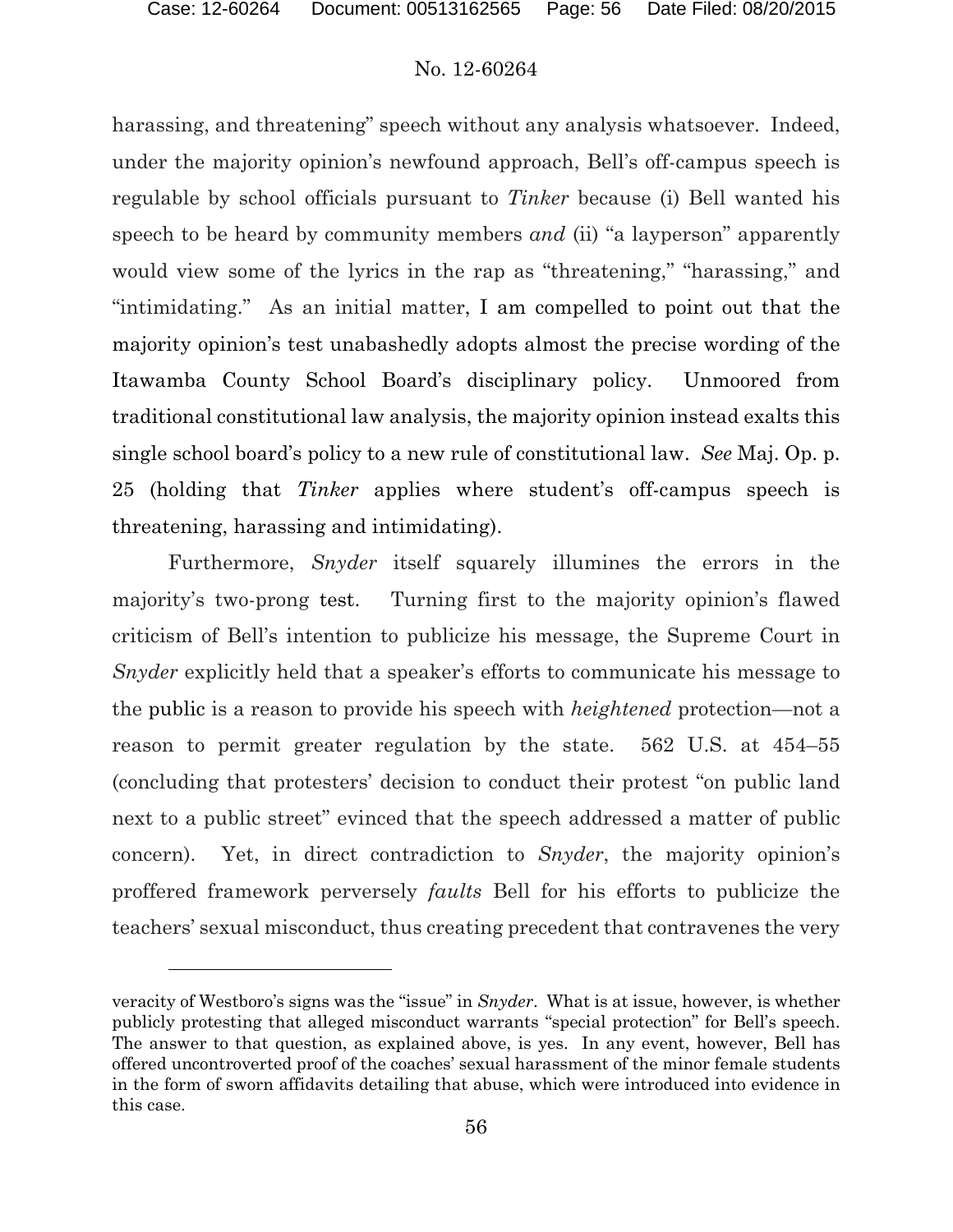values that the First Amendment seeks to protect. *See Hustler Magazine, Inc. v. Falwell*, 485 U.S. 46, 50 (1988) ("At the heart of the First Amendment is the recognition of the fundamental importance of the free flow of ideas and opinions on matters of public interest and concern.").

In addition, contrary to the majority opinion's focus on how a "layperson" apparently would perceive Bell's speech, the Supreme Court's cases, including *Snyder*, demonstrate that listeners' subjective opinions about speech cannot control whether speech addresses a matter of public concern or not. For example, in *Snyder*, the Court explained that "[t]he arguably 'inappropriate or controversial character of a statement is irrelevant to the question whether it deals with a matter of public concern.'" 562 U.S. at 453. (quoting *Rankin*, 483 U.S. at 387). Specifically, in *Snyder*, a layperson likewise might have viewed the anti-gay protesters' messages as harassing ("God Hates You"), intimidating ("You're Going to Hell"), and threatening ("Thank God for Dead Soldiers," "Thank God for IEDs"), but the Court nevertheless held that "the overall thrust and dominant theme of Westboro's demonstration spoke to broader public issues" entitling it to "special protection." *Id*. at 454. Thus, the "special protection" that must be afforded to Bell's speech here cannot be qualified by the majority opinion's mere conjecture that some hypothetical "layperson" *might* consider a few of Bell's lyrics to fit the Oxford English Dictionary's definition of "threatening," "harassing" or "intimidating." *See id*. Indeed, there is no constitutional basis for excluding "threatening," "harassing," or "intimidating" speech from the "special protection" that is afforded speech on matters of public concern. The majority opinion's approach is thus tantamount to permitting mainstream sensitivities to define whether speech addresses a matter of public concern or not. *Snyder* clearly demonstrates that approach is flawed. *Id.* at 453; *see also Cohen v. California*, 403 U.S. 15, 21 (1971)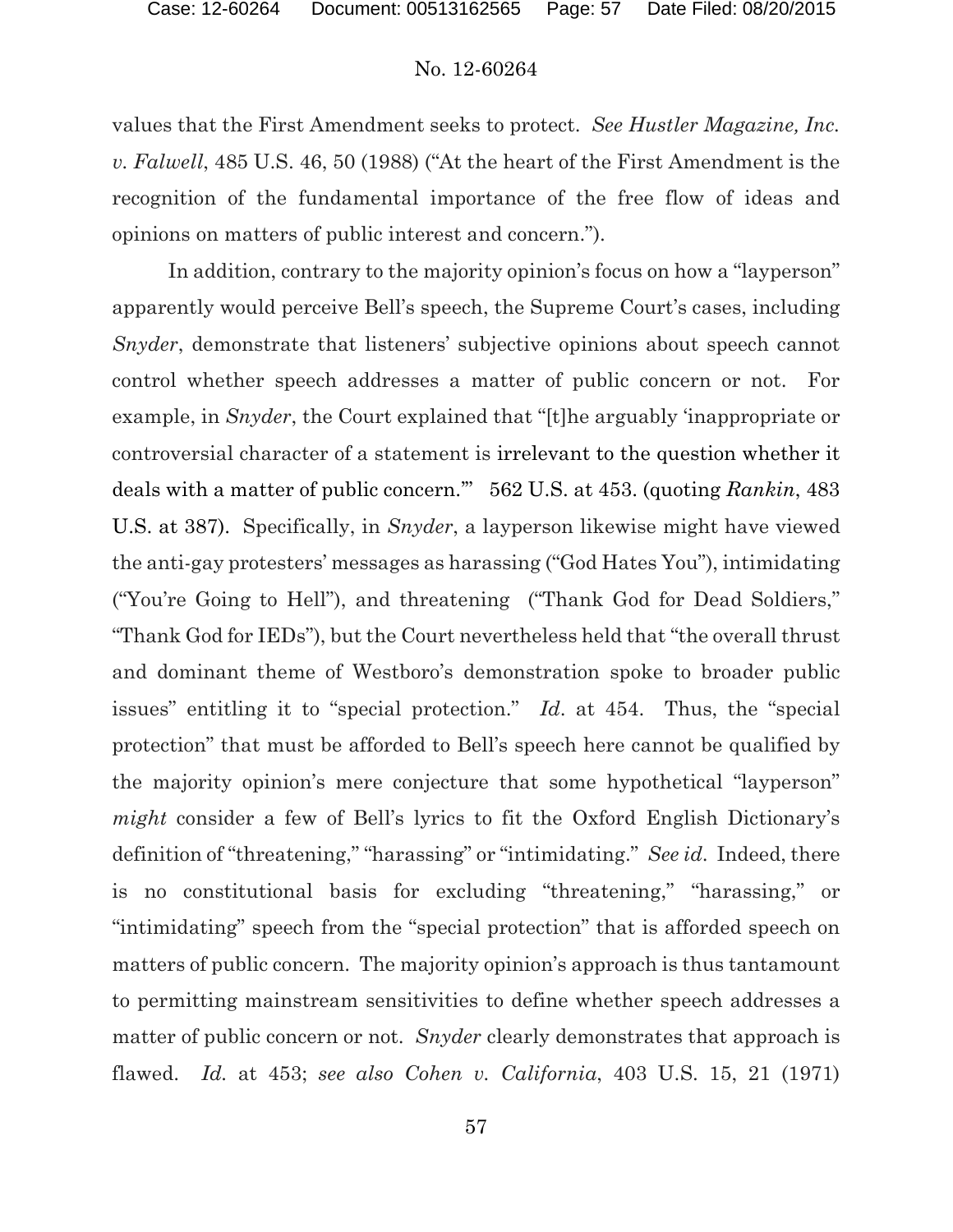(recognizing that the First Amendment does not permit "a majority to silence dissidents simply as a matter of personal predilections").

In sum, by refusing to recognize that Bell's speech addresses a matter of public concern and is thereby entitled to "special protection" against censorship, the majority opinion creates a precedent that effectively inoculates school officials against off-campus criticism by students. In so doing, the majority opinion fails to take seriously the long-established principle that the First Amendment was adopted to protect "vehement, caustic, and sometimes unpleasantly sharp attacks on government and public officials." *Sullivan*, 376 U.S. at 270; *cf. City of Houston v. Hill*, 482 U.S. 451, 465 (1987) (holding that the First Amendment does not permit states to "provide the police with unfettered discretion to arrest individuals for words or conduct that annoy or offend them"). Contrary to the majority opinion's position, school officials are no exception. *See West Virginia State Bd. of Educ. v. Barnette*, 319 U.S. 624, 637 (1943) ("The Fourteenth Amendment . . . protects the citizen against the State itself and all of its creatures—Boards of Education not excepted."); *Shanley*, 462 F.2d at 964 ("It should have come as a shock to the parents of five high school seniors . . . that their elected school board had assumed suzerainty over their children before and after school, off school grounds, and with regard to their children's rights of expressing their thoughts. We trust that it will come as no shock whatsoever to the school board that their assumption of authority is an unconstitutional usurpation of the First Amendment.").

# **II.**

The *en banc* majority opinion affirms the School Board's punishment of Bell pursuant to its new and unprecedented rule of constitutional law whereby schools may punish students' off-campus speech pursuant to *Tinker* if that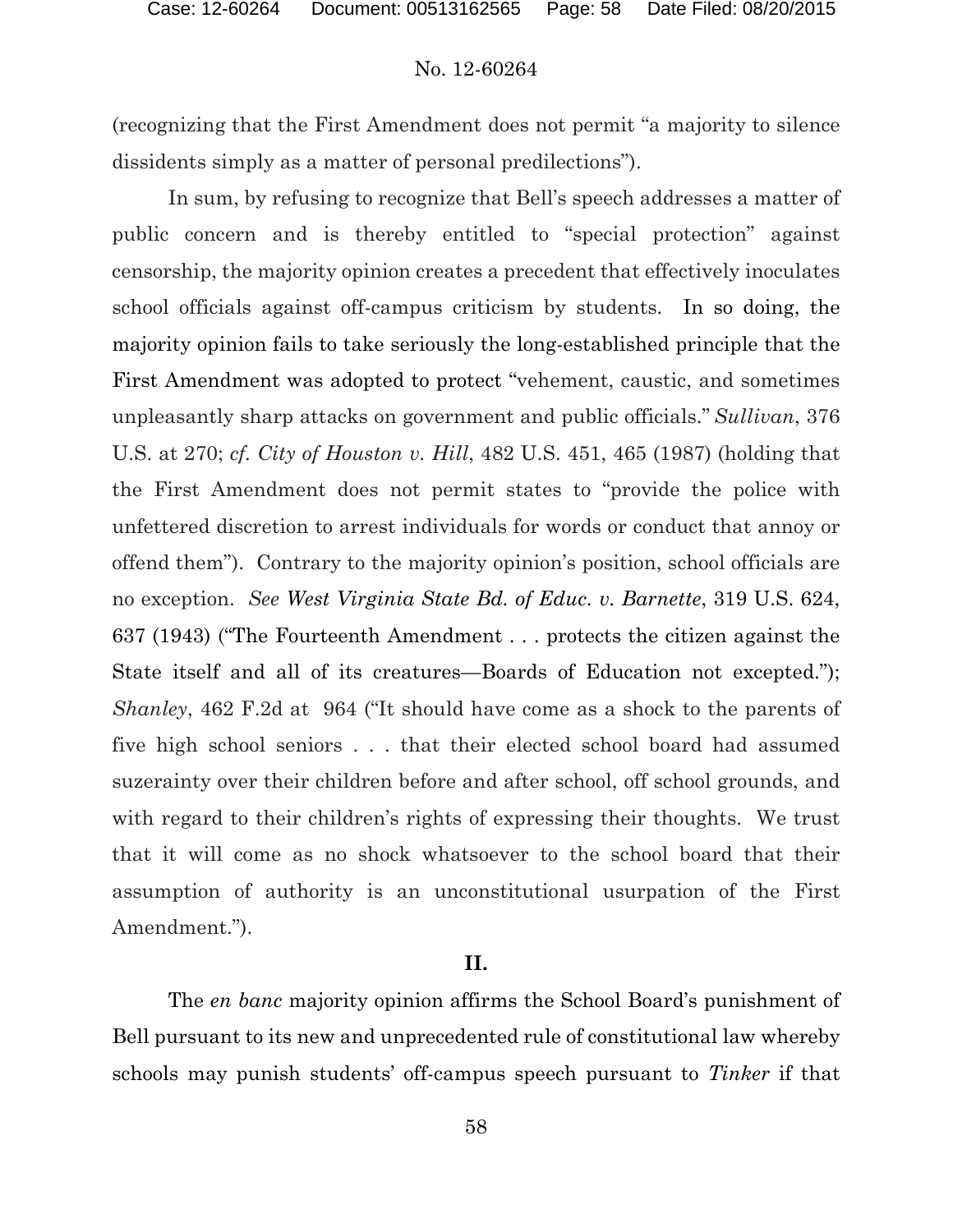speech is intentionally directed at the school community and is "threatening, harassing, and intimidating" to the ears of a "layperson" without any instruction on the meaning of these terms. The majority opinion's contentbased, vague, and "layperson"-based restriction directly conflicts with the core principles underlying the First Amendment's guarantees as explained by the Supreme Court.

# **A.**

"The First Amendment provides that 'Congress shall make no law . . . abridging the freedom of speech.'" *United States v. Stevens*, 559 U.S. 460, 468 (2010). As a general matter, the First Amendment prohibits the government from "restrict[ing] expression because of its message, its ideas, its subject matter, or its content." *Ashcroft v. American Civil Liberties Union*, 535 U.S. 564, 573 (2002). "From 1791 to the present, however, the First Amendment has permitted restrictions upon the content of speech in a few limited areas, and has never included a freedom to disregard these traditional limitations." *Stevens*, 559 U.S. at 468. "These limited areas—such as obscenity, incitement, and fighting words—represent well-defined and narrowly limited classes of speech, the prevention and punishment of which has never been thought to raise any constitutional problem." *Brown v. Entm't Merchants Ass'n*, 131 S. Ct. 2729, 2733 (2011) (internal quotation marks and citations omitted).

In *Brown*, the Supreme Court specifically rejected the argument that state officials retain a broad "free-floating power" to create whole new categories of unprotected speech that are applicable solely to minors, even if such speech is deemed harmful in the eyes of the government. *Id*. at 2735–36. In that case, the Court struck down as violative of the First Amendment a California law that prohibited the sale or rental of violent video games to minors. *Id.* at 2732-33. Specifically, the law proscribed the sale or rental to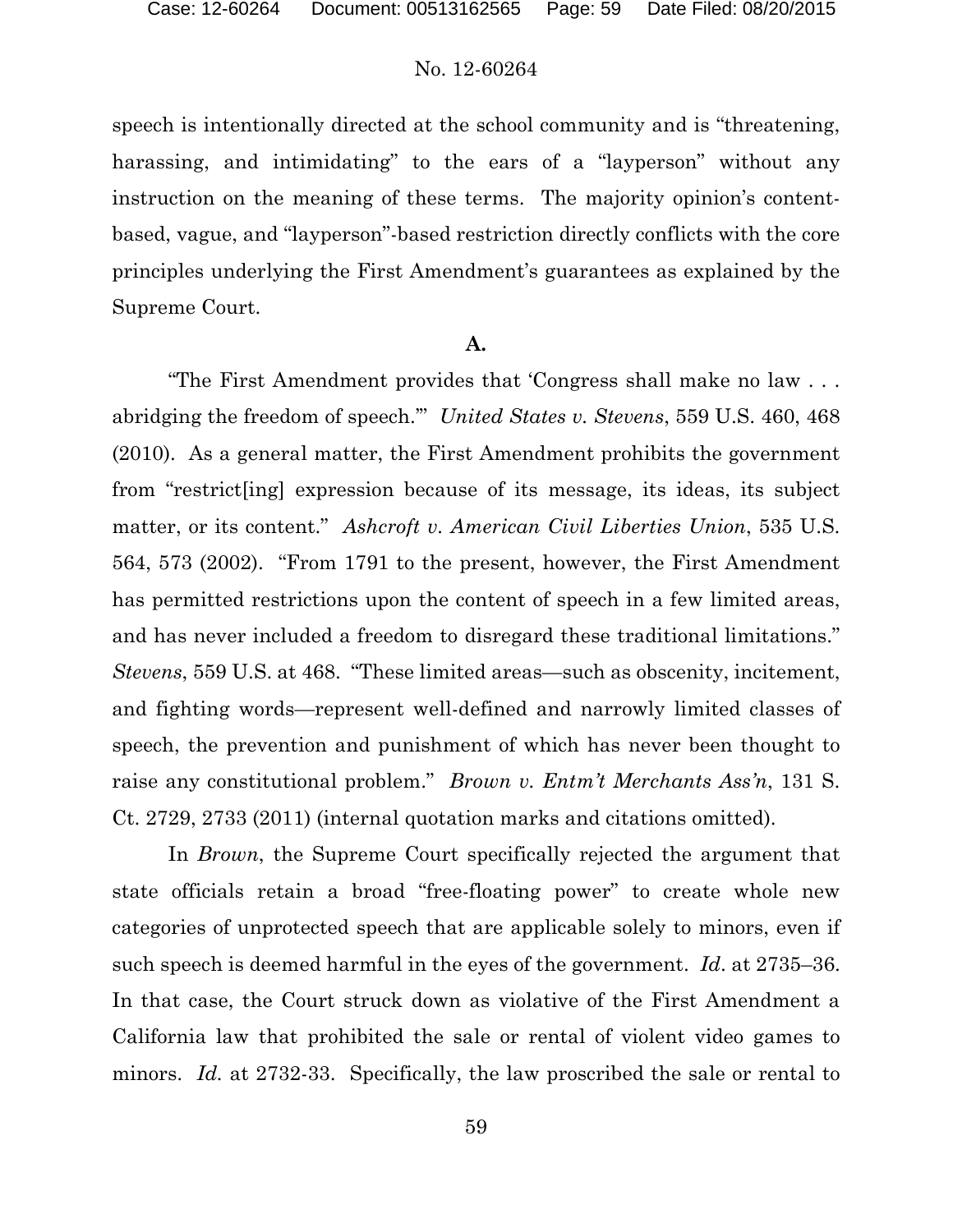# No. 12-60264

minors of video "games 'in which the range of options available to a player includes killing, maiming, dismembering, or sexually assaulting an image of a human being, if those acts are depicted' in a manner that '[a] reasonable person, considering the game as a whole, would find appeals to a deviant or morbid interest of minors,' that is 'patently offensive to prevailing standards in the community as to what is suitable for minors,' and that 'causes the game, as a whole, to lack serious literary, artistic, political, or scientific value for minors." *Id.* (quoting Cal. Civ. Code. Ann. § 1746(d)(1)(A)). California purportedly enacted the law based on its legislative judgment, which it claimed was supported by research, that such games were harmful to children. *Id*. at 2738-39. In defending the law, California argued, *inter alia*, that the First Amendment permitted it "to create a wholly new category of content-based regulation that is permitted only for speech directed at children"—*viz*., "violent" speech as defined above that lacked "serious literary, artistic, political, or scientific value for minors." *Id*. at 2733–35.

In a strongly worded opinion by Justice Scalia, the Supreme Court rejected California's arguments and struck down the law. Concluding that its recent decision in *United States v. Stevens*, 55[9](#page-59-0) U.S. 460 (2010),<sup>9</sup> controlled the

<span id="page-59-0"></span><sup>9</sup> In *Stevens*, the United States government had attempted to leverage similar arguments in defending a federal statute banning depictions of animal cruelty.559 U.S. at 468-69. The United States argued that "depictions of animal cruelty" should be added to the list of categories of unprotected speech, alongside obscenity, incitement, and defamation. *Id*. However, because there was no "tradition excluding *depictions* of animal cruelty from 'the freedom of speech' codified in the First Amendment," the Court refused to create a new category of unprotected speech for such depictions. *Id*. The Court also explicitly rejected "as startling and dangerous" the government's contention that it could create new categories of unprotected speech by applying a "simple balancing test" that weighs the value of a particular type of speech against its social costs. *Id*. at 470. According to the Court,

<sup>[</sup>t]he First Amendment's guarantee of free speech does not extend only to categories of speech that survive an ad hoc balancing of relative social costs and benefits. The First Amendment itself reflects a judgment by the American people that the benefits of its restrictions on the Government outweigh the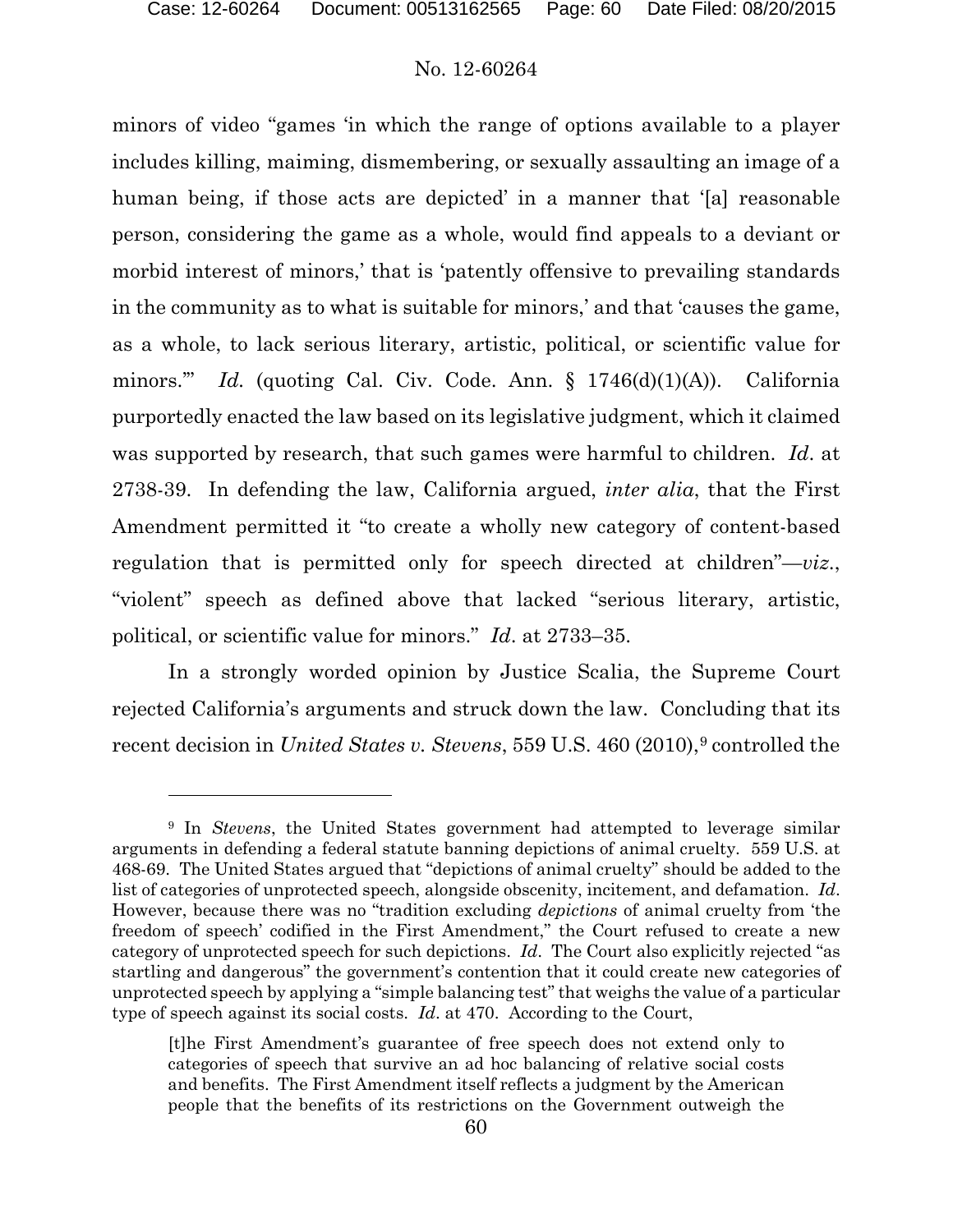l

# No. 12-60264

outcome of the case, the Court held that California could not defend its law by analogizing the violent speech at issue to the obscenity exception to the First Amendment because its prior "cases have been clear that the obscenity exception . . . does not cover whatever a legislature finds shocking, but only depictions of sexual conduct." *Id*. at 2734. More critically, however, the Court outright rejected California's argument that the First Amendment permitted the state "to create a wholly new category of content-based regulation," *i.e.,* speech containing violent imagery, "that is permissible only for speech directed at children." *Id*. at 2735. Although acknowledging that the state "possesses legitimate power to protect children from harm," the Court concluded that such power "does not include a free-floating power to restrict the ideas to which children may be exposed." *Id*. at 2736. Further, while noting that California's argument would "fare better if there were a longstanding tradition in this country of specially restricting children's access to depictions of violence," the Court observed that there was no such tradition, as evidenced by the extent of violence contained in common children's stories (*e.g.,* Hansel and Gretel) and high school reading lists (*e.g.,* the description in "Lord of the Flies" of a schoolboy who is savagely murdered by other children). *Id*. at 2736. Accordingly, as in *Stevens*, because there was no "longstanding tradition" of prohibiting minors' participation in speech containing violent imagery, the Court refused to hold that such speech is categorically exempted from First Amendment protection. *Id.* at 2736-38.

cost. Our Constitution forecloses any attempt to revise that judgment simply on the basis that some speech is not worth it.

*Id*. A subsequent, much more narrow version of the statute at issue in *Stevens*, was upheld by our court. *United States v. Richards*, 755 F.3d 269, 271, 279 (5th Cir. 2014) (discussing history of 18 U.S.C. § 48 and upholding version that proscribed only "unprotected obscenity"), *cert. denied*, 135 S. Ct. 1546 (2015).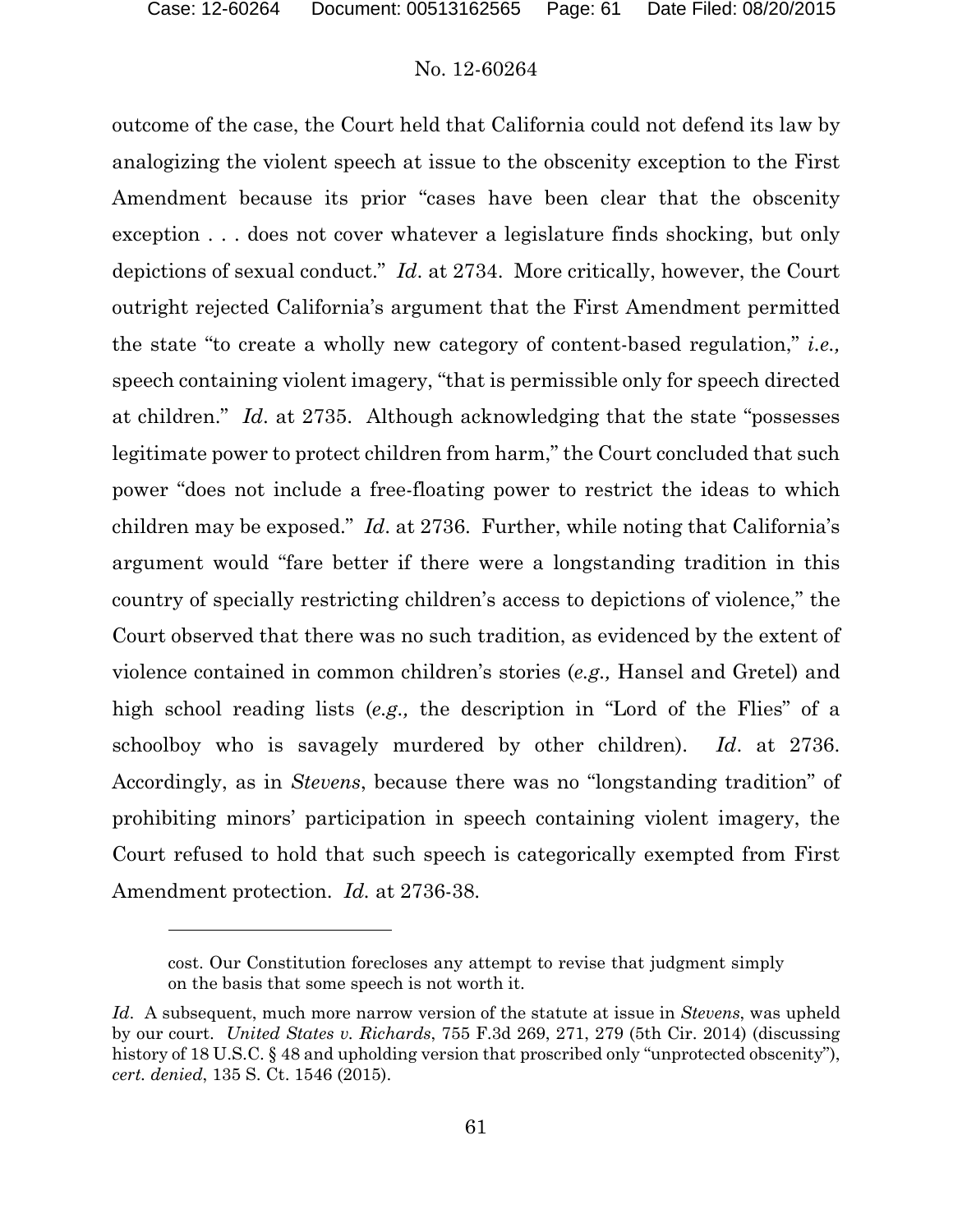# No. 12-60264

Applying these principles to the instant case, *Brown* represents a forceful reaffirmation by the Court that the First Amendment applies to minors,<sup>[10](#page-61-0)</sup> *id.* at 2735, and that the government may only restrict that constitutional right in "narrow and well-defined circumstances," *id*. at 2736 (citing *Erznoznik*, 422 U.S. at 212–13). Indeed, after *Brown*, it cannot seriously be contested that minors enjoy the First Amendment right to engage in speech containing violent imagery when they are at home, away from school, so long as that speech does not rise to the level of a true threat, incitement or fighting words. *See id.* at 2736-38 (holding that speech containing violent imagery is protected under the First Amendment, even for minors). Nevertheless, the majority opinion wholly fails to reckon with these important statements by the Court. Instead, by simply assuming that all children speak "*qua* students," its legal analysis begins with the false premise that the speech at issue constitutes "student speech" that must be "tempered in the light of a school official's duty" to teach students appropriate behavior. *See* Maj. Op. p. 14 (discussing the First Amendment rights of "[s]tudents *qua* students"). But the Supreme Court has never suggested that minors' constitutional rights *outside of school* are somehow qualified if they coincidentally are enrolled in a public school. To the contrary, *Brown* evinces that the majority opinion instead should have begun

<span id="page-61-0"></span><sup>10</sup> In so holding, the Court also explicitly rejected Justice Thomas' contention in his dissent that minors have no right to speak absent their parents' consent. *Id*. at 2736 n.3 (noting that Justice Thomas "cites no case, state or federal, supporting this view, and to our knowledge there is none"). Although conceding that the government may have authority to enforce parental prohibitions in certain circumstances (*e.g.,* forcing concert promoters not to admit minors whose parents have forbidden them from attending), the Court nevertheless observed that "it does not follow that the state has the power to prevent children from hearing or saying anything *without their parents' prior consent.* The latter would mean, for example, that it could be made criminal to admit persons under 18 to a political rally without their parents' prior written consent—even a political rally in support of laws against corporal punishment of children, or laws in favor of greater rights for minors." *Id*. (emphasis in original).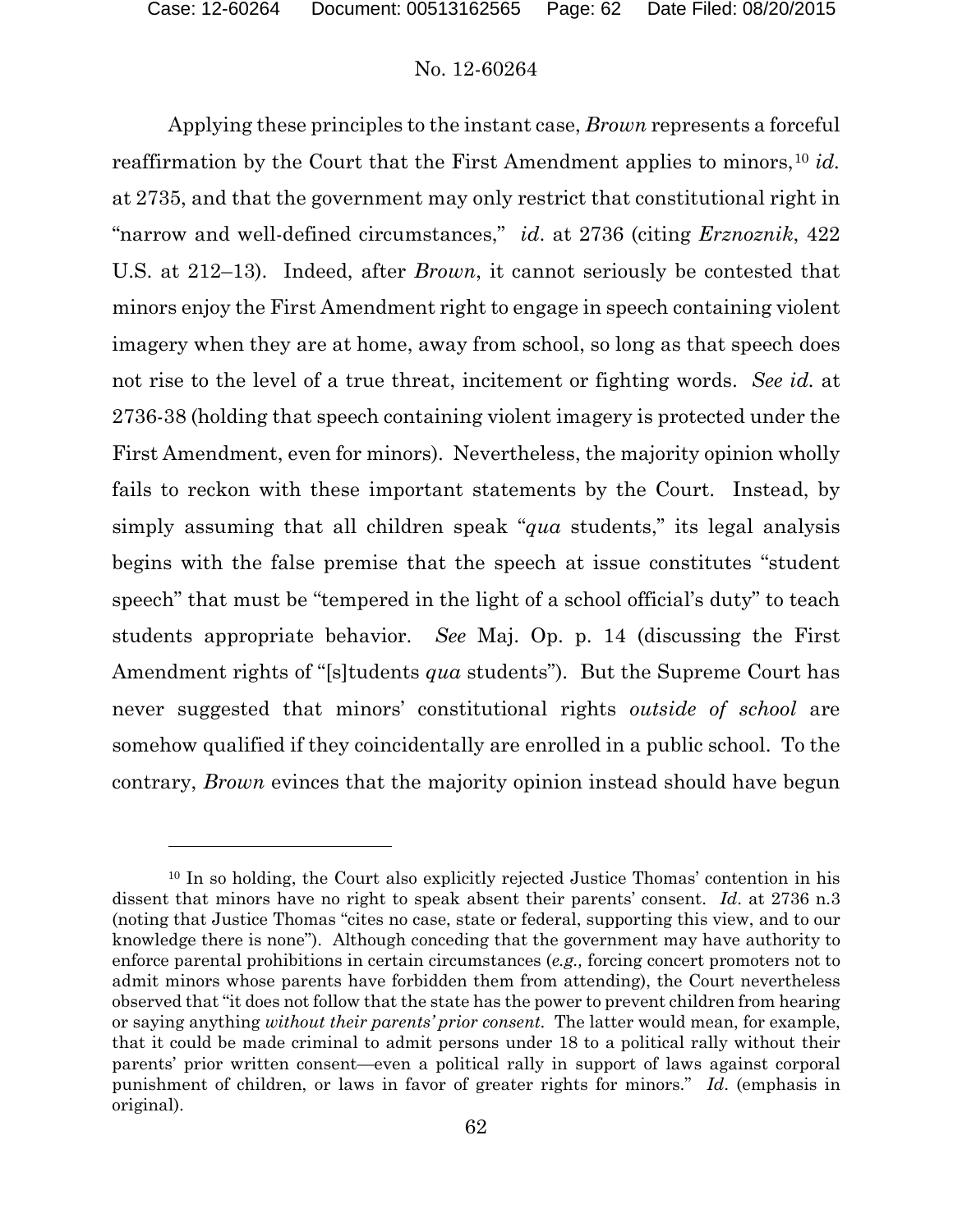its analysis from the basic premise that children are entitled to "significant" First Amendment rights. 131 S. Ct. at 2735–36.

Further, *Brown* and *Stevens* illuminate the error in the majority opinion's decision to proclaim an entirely new, content-based restriction on students' First Amendment rights. Although acknowledging that the government has certain powers to protect children from harm, the Supreme Court in *Brown* expressly held that this "does not include a free-floating power to restrict the ideas to which children may be exposed." 131 S. Ct. at 2736. In so holding, the Court echoed the principles announced in *Stevens* and rejected the argument that the state is empowered to carve out new "categorical exemptions" to the First Amendment's protections (*e.g.*, obscenity) that are solely applicable to minors absent a "longstanding tradition" of restricting such speech. *Id*. In direct contradiction to these principles, however, the majority opinion here affords state officials with precisely such a "free-floating power" by effectively permitting them to regulate an unprecedented and content-based category of speech, *i.e.,* "threatening," "harassing," and "intimidating" speech that is directed at the school community. Yet, the majority opinion cites no "longstanding tradition" in this country of "specially restricting" children's ability to engage off campus in "threatening," "harassing," or "intimidating" speech. Nor could it. *See id.* ("California's argument would fare better if there were a longstanding tradition in this country of specially restricting children's access to depictions of violence, but there is none."); *Stevens*, 559 U.S. at 469 ("But we are unaware of any similar tradition excluding *depictions* of animal cruelty from 'the freedom of speech' codified in the First Amendment, and the Government points us to none."). To the extent the majority opinion posits this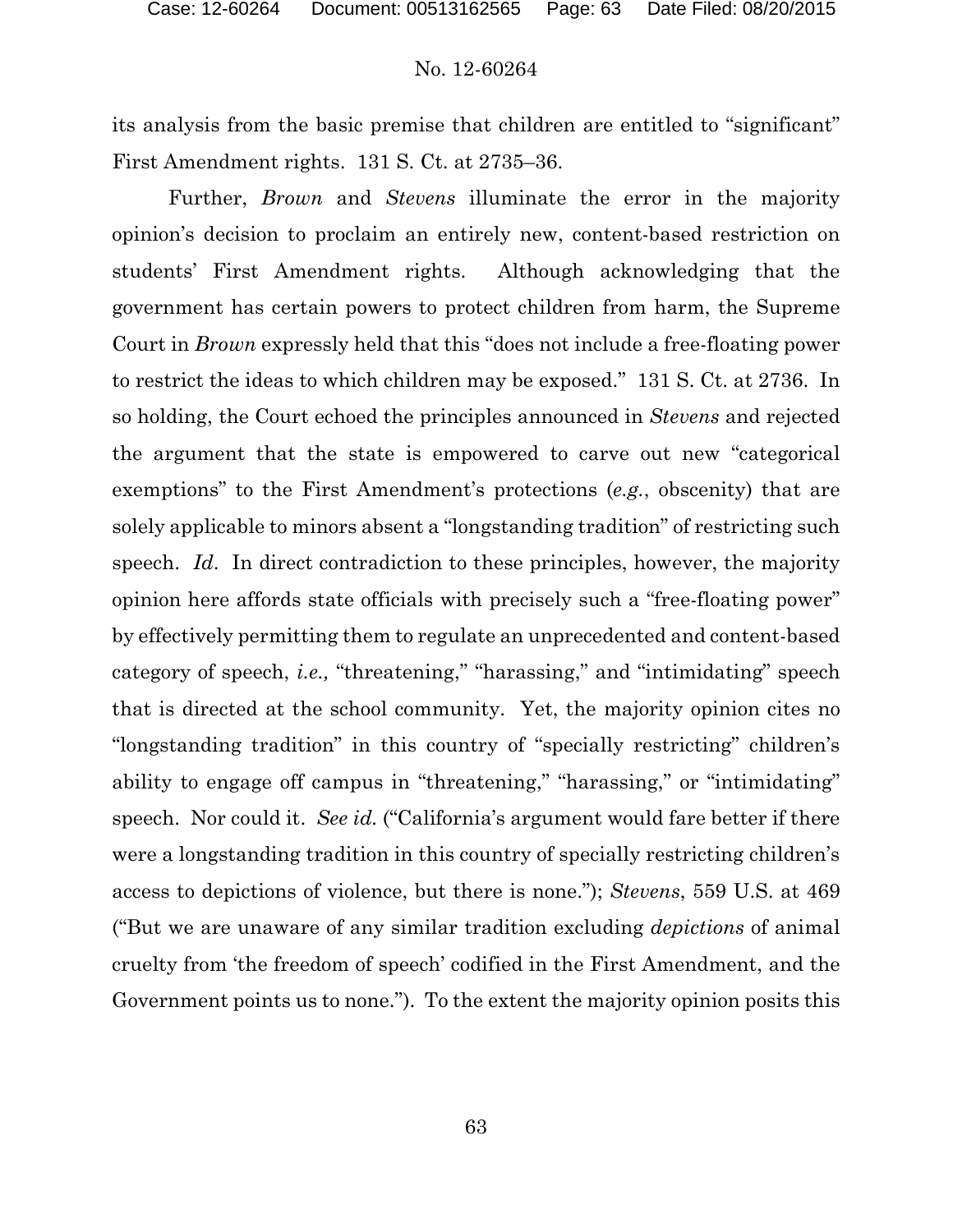### No. 12-60264

category of speech is without redeeming social value<sup>[11](#page-63-0)</sup> or that its risks outweigh its costs, the Supreme Court has flatly rejected such a rationale for carving out new categories of unprotected speech. *See Stevens*, 559 U.S. at 470 ("The First Amendment's guarantee of free speech does not extend only to categories of speech that survive an ad hoc balancing of relative social costs and benefits."). In this connection, the Court in *Brown* likewise held that majoritarian abhorrence for a category of speech (*i.e.,* violent speech) will not justify a categorical restriction upon that type of speech. *See Brown*, 131 S. Ct. at 2733 ("Under our Constitution, esthetic and moral judgments about art and literature . . . are for the individual to make, not for the Government to decree, even with the mandate or approval of a majority." (internal quotation marks and citation omitted)). Moreover, contrary to the majority opinion's approach, the Supreme Court in both *Brown* and *Stevens* emphasized that the "historic and traditional categories" of unprotected speech (*e.g.,* fighting words, obscenity) are "well defined and narrowly limited." *See Brown*, 131 S. Ct. at 2733; *Stevens*, 559 U.S. at 468-69. Here, far from announcing a "narrow" or "well defined" restriction on speech, the majority opinion simply declares that schools may regulate off-campus student speech that its invented layperson might consider "threatening," "harassing," or "intimidating." As detailed below, the breadth of these content-based restrictions will leave students to speak at their own peril away from school, because school officials will be unconstrained due to the majority opinion's failure to provide any specific or determinate definition of "threatening," "harassing," or "intimidating."

<span id="page-63-0"></span><sup>11</sup> However, as explained above, Bell's speech clearly had "social value" as it constituted speech on a matter of public concern.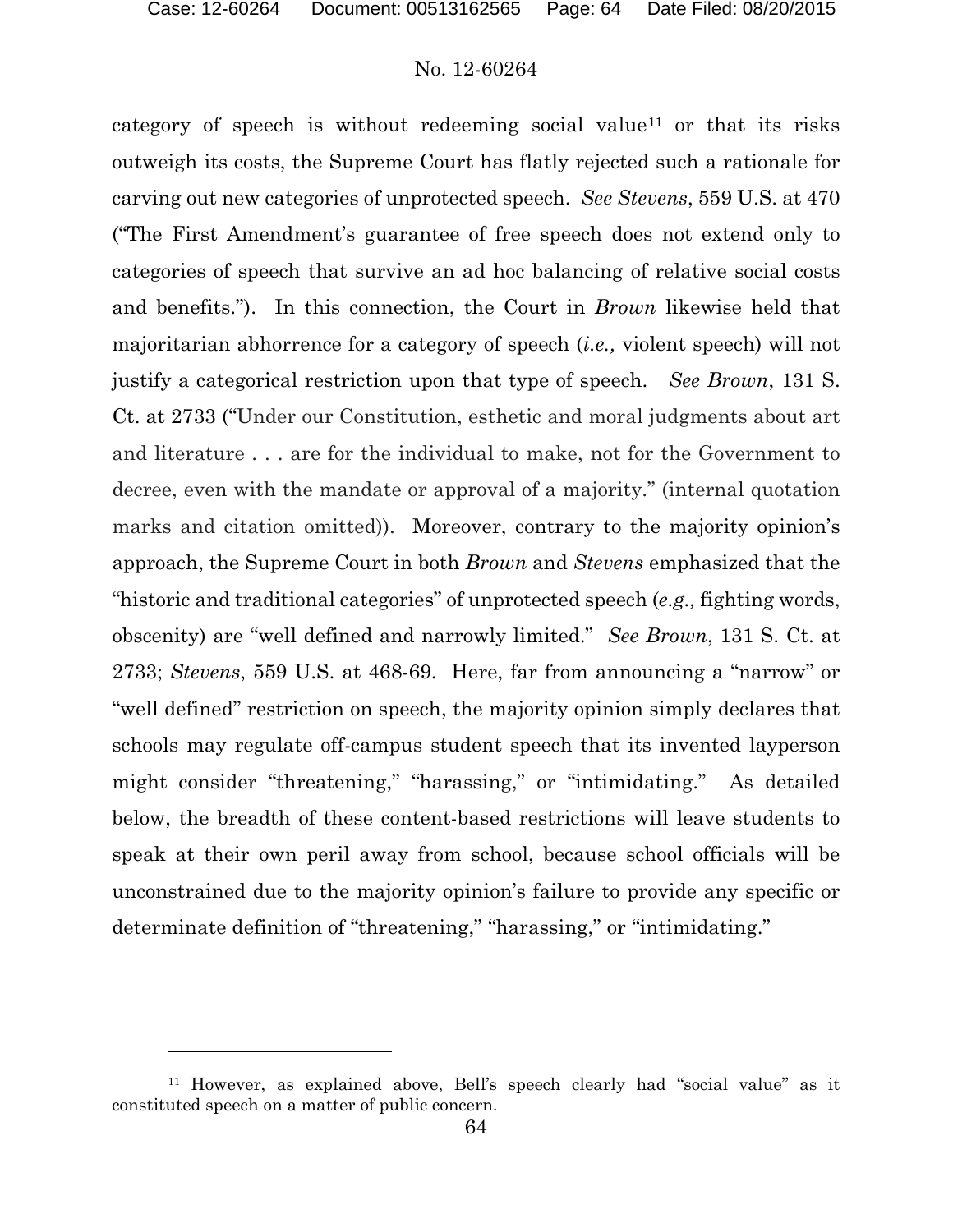l

# No. 12-60264

#### **B.**

The Court's opinion in *Reno v. American Civil Liberties Union*, 521 U.S. 844 (1997), further reveals the flaws in the majority opinion's holding that schools may regulate students' off-campus online speech, like Bell's. *Reno* was the first significant First Amendment case specifically pertaining to the Internet to reach the Supreme Court, and concerned a facial challenge to a congressional statute, the Communications Decency Act of 1996 ("CDA"), which was aimed at protecting minors from "indecent" and "patently offensive" material on the Internet by prohibiting the transmission of those materials to minors. 521 U.S. at 858-59. In striking down the CDA as violative of the First Amendment, the Court articulated a number of principles that are directly pertinent to the instant case.

First, *Reno* reveals that the majority opinion here is in error in concluding that the advent of the Internet and other technologies necessitates expanding schools' authority to regulate students' off-campus speech. *See* Maj. Op. p. 19. In direct contradiction to the majority opinion's logic, the Court in *Reno* held that Supreme Court precedents "provide no basis for qualifying the level of First Amendment scrutiny that should be applied to [the Internet]." *Id.* at 870. Although the Court previously had recognized that special factors justify greater regulation of speech expressed in *broadcast* media, *see, e.g., FCC v. Pacifica Foundation*, 438 U.S. 726 (1978), the Court explicitly found that "[t]hose factors are not present in cyberspace." *Reno*, 521 U.S. at 868.[12](#page-64-0)

<span id="page-64-0"></span><sup>12</sup> The Court in *Brown* echoed this principle in observing that government should not be afforded greater deference to restrict speech when new communication technologies emerge. 131 S. Ct. at 2733 ("[W]hatever the challenges of applying the Constitution to everadvancing technology, 'the basic principles of freedom of speech and the press, like the First Amendment's command, do not vary' when a new and different medium for communication appears.") (quoting *Joseph Burstyn, Inc. v. Wilson*, 343 U.S. 495, 503 (1952)); *accord Citizens United v. Federal Election Comm'n*, 558 U.S. 310, 326 (2010) ("Courts, too, are bound by the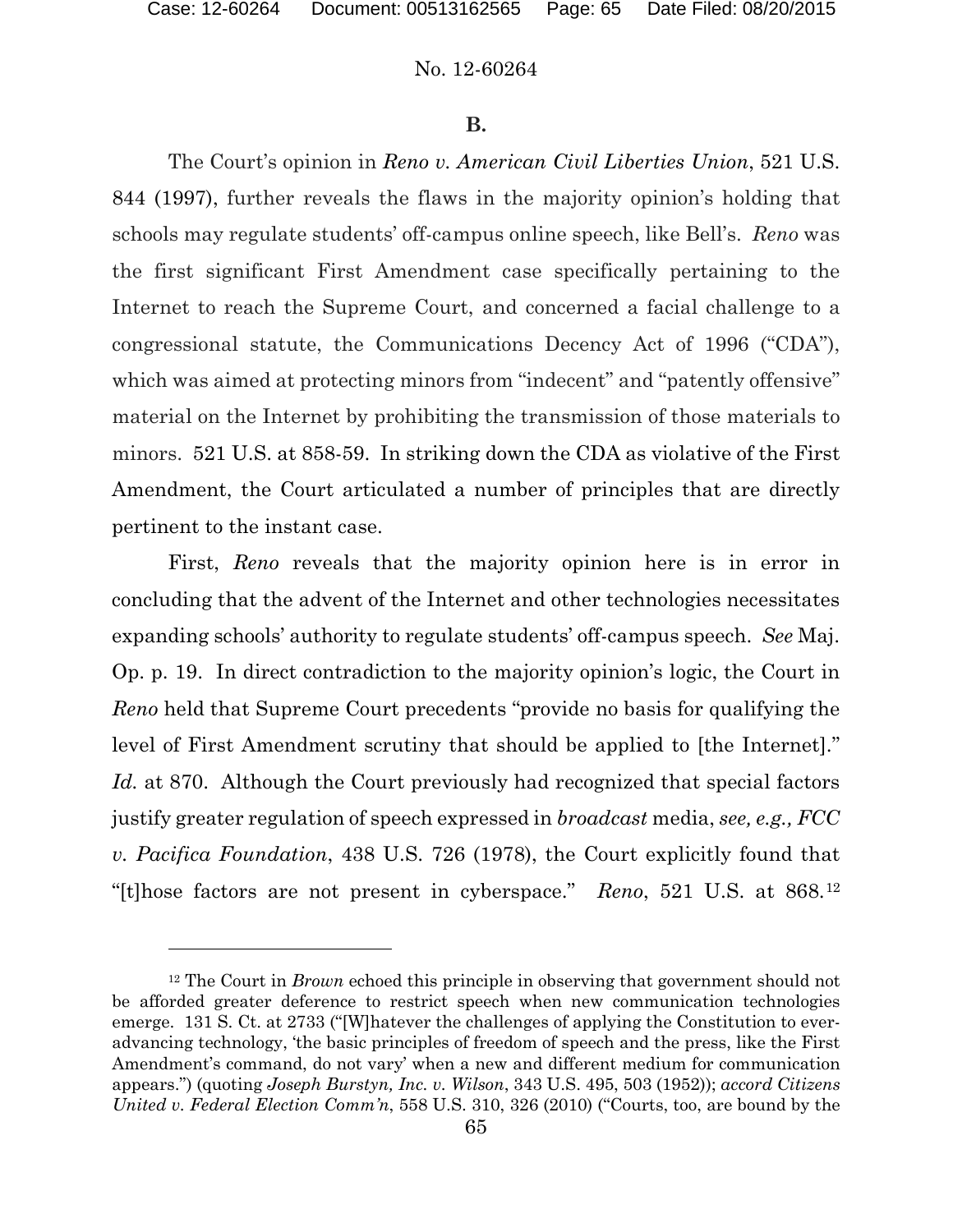### No. 12-60264

Nevertheless, the majority opinion overlooks these unequivocal statements by the Supreme Court. *See, e.g.,* Maj. Op. p. 19 (concluding that "[t]he advent of [the Internet and other] technologies and their sweeping adoption by students present new and evolving challenges for school administrators, confounding previously delineated boundaries of permissible regulations").

In addition, the Court's analysis in *Reno* reveals how the majority opinion's ill-devised framework for regulating minors' off-campus Internet speech would be too vague altogether for the First Amendment to tolerate. The Court in *Reno* took special issue with the vagueness of the terms that the CDA utilized to describe the proscribed speech. *Id*. at 871. For example, the Court emphasized that the statute did not define either "indecent" material or material that "in context, depicts or describes, in terms patently offensive as measured by contemporary community standards, sexual or excretory activities or organs." *Id*. As the Court observed, "[g]iven the absence of a definition of either term, this difference in language will provoke uncertainty among speakers about how the two standards relate to each other and just what they mean. Could a speaker confidently assume that a serious discussion about birth control practices, homosexuality, the First Amendment issues raised by the Appendix to our *Pacifica* opinion, or the consequences of prison rape would not violate the CDA?" *Id*.

Similar vagueness concerns drove Justice Alito to conclude that the California "violent video game" regulation in *Brown* violated the Constitution. *Brown*, 131 S. Ct. at 2743-46 (Alito, J., joined by Roberts, C.J., concurring in the judgment). As Justice Alito observed, one of the elements defining the

First Amendment. We must decline to draw, and then redraw, constitutional lines based on the particular media or technology used to disseminate political speech from a particular speaker.").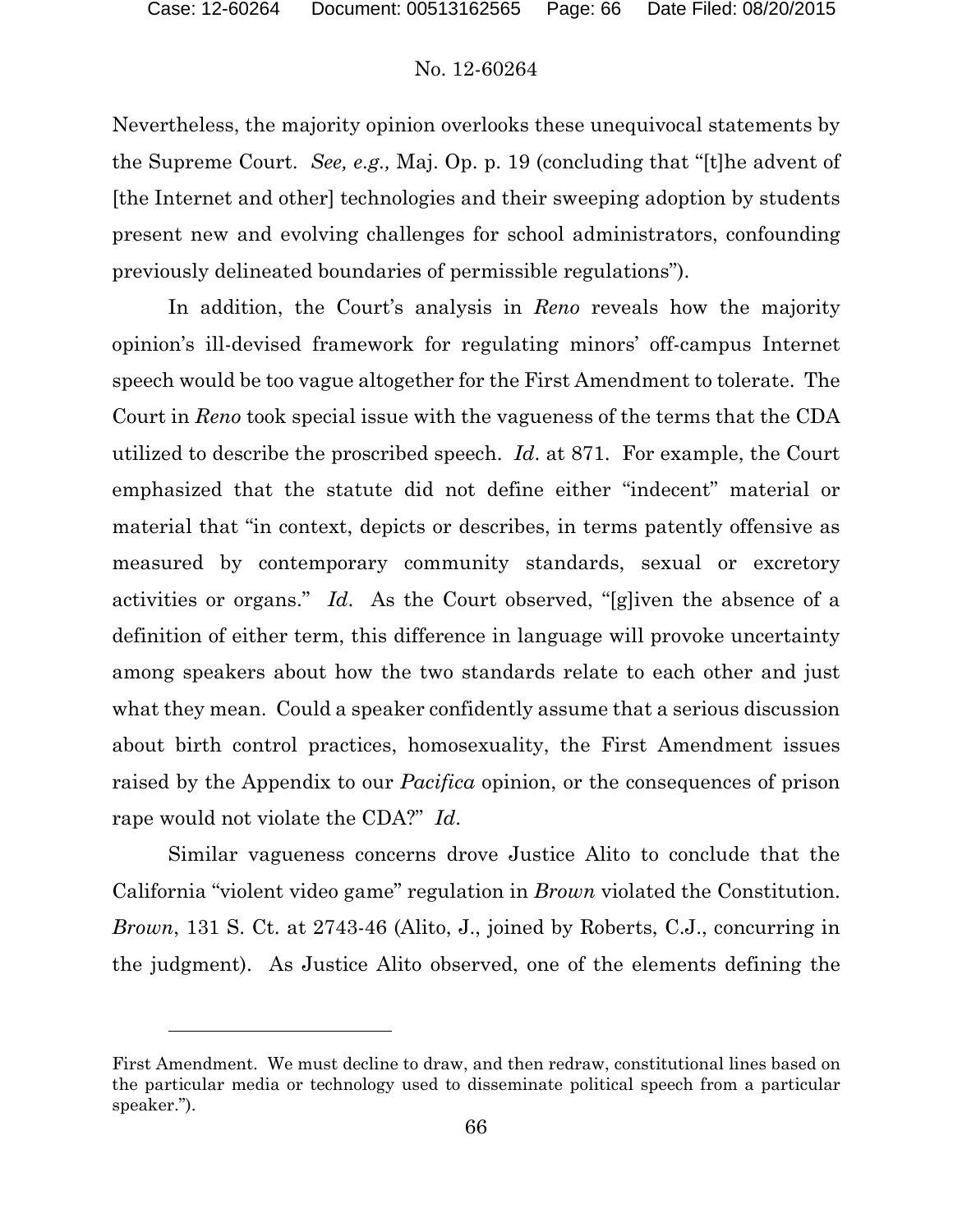proscribed violent video games was whether a "reasonable person, considering [a] game as a whole," would find that it "appeals to a *deviant* or *morbid* interest of minors." *Id*. at 2745. However, as Justice Alito observed, the "prevalence of violent depictions in children's literature and entertainment creates numerous opportunities for reasonable people to disagree about which depictions may excite 'deviant' or 'morbid' impulses." *Id*. at 2746.

Here, the *en banc* majority opinion similarly announces a new, categorical restriction upon students' off-campus speech that fails to "give people of ordinary intelligence fair notice of what is prohibited." *See id*. at 2743. Specifically, the majority opinion holds that school officials may punish students' off-campus speech when (i) it is intended to be heard by the school community; (ii) could be perceived by a layperson as "threatening," harassing," and "intimidating,"; and (iii) satisfies the *Tinker* "substantial-disruption" framework. *See* Maj. Op. pp. 25–26. As with the statute struck down in *Reno*, however, each one of these three prongs to the majority opinion's framework contains defects that fail to provide students, like Bell, with adequate notice of when their off-campus speech crosses the critical line between protected and punishable expression. *First*, the majority opinion's focus on whether the student "intended" his speech to reach the school community significantly burdens the ability of students to engage in online speech, because virtually any speech on the Internet can reach members of the school community. *See Reno*, 521 U.S. at 870 (observing that the Internet permits "any person . . . [to] become a town crier with a voice that resonates farther than it could from any soapbox"). How, then, can a student be certain that his off-campus blog posting will not be read by members of the school community and thereby be deemed by school officials to be "intentionally direct[ed] at the school community"? As a result of the ambiguities in the majority opinion's framework, he simply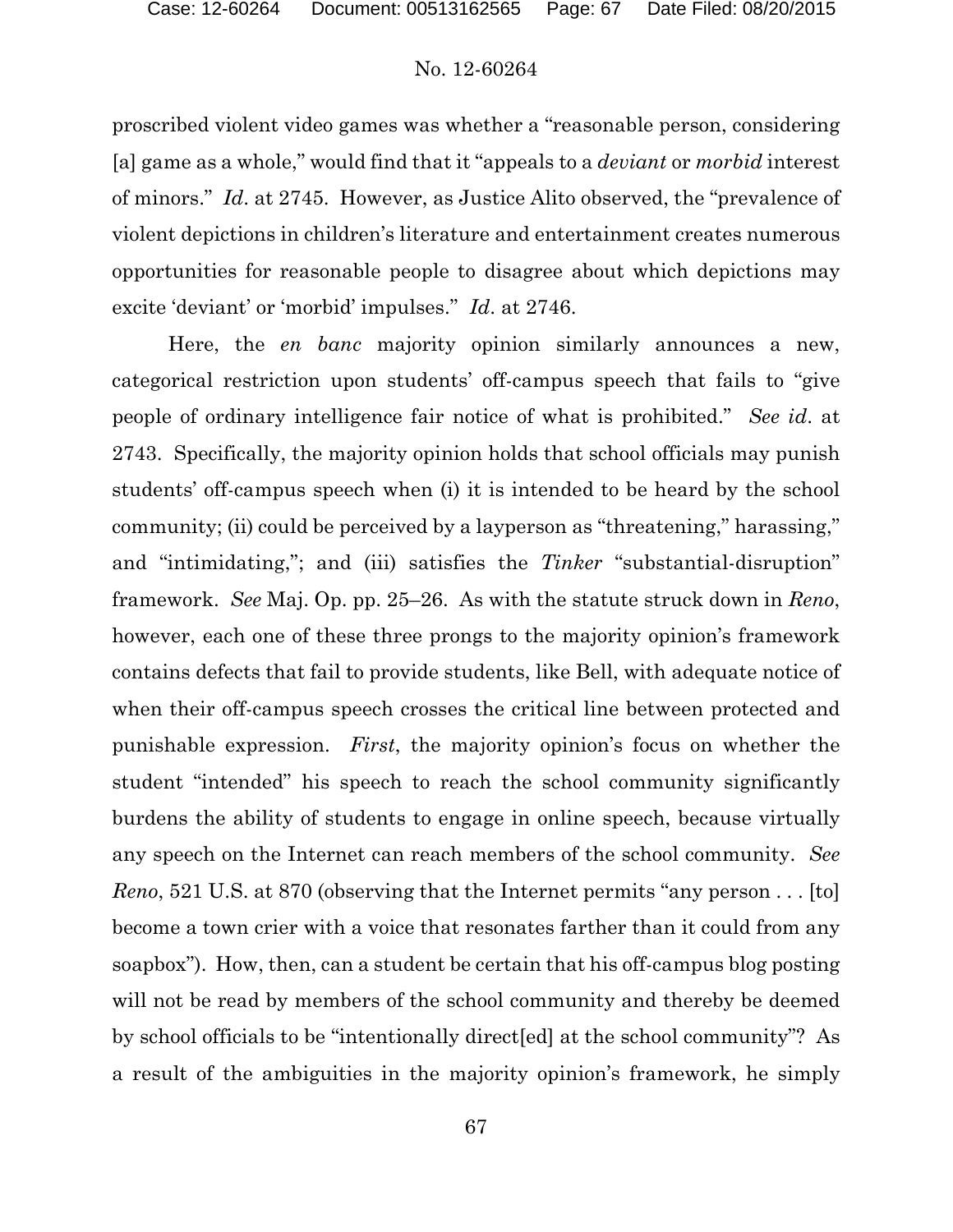# No. 12-60264

cannot. *See id.* ("Through the use of Web pages, mail exploders, and newsgroups, the same individual can become a pamphleteer.").

*Second*, the majority opinion's "threatening, harassing, and intimidating" test suffers from the precise same ambiguities that drove the Court to strike down the CDA in *Reno*. As with the CDA, the majority opinion fails to provide any meaningful definition of what constitutes "threatening," "harassing," or "intimidating" speech. Rather, the majority opinion merely concludes that if a "layperson would understand"[13](#page-67-0) speech to qualify as "threatening," "harassing," and "intimidating," then that speech is regulable under *Tinker*. In so holding, the majority opinion fails to apprehend that reasonable minds may differ about when speech qualifies as "threatening," harassing," or "intimidating." As the Supreme Court's First Amendment precedents make clear, "it is . . . often true that one man's vulgarity is another's lyric," *Cohen v. California*, 403 U.S. 15, 25 (1971), and that the very same words may simultaneously be perceived as repulsive to some and political to others, *see Snyder*, 562 U.S. at 444–45 ("Westboro may have chosen the picket location to increase publicity for its views, and its speech may have been particularly hurtful to Snyder. That does not mean that its speech should be afforded less than full First Amendment protection under the circumstances of

<span id="page-67-0"></span><sup>&</sup>lt;sup>13</sup> Unfortunately, the majority opinion provides virtually no details about the identity of its apocryphal layperson. In any event, I am dubious that a school board may punish students for making statements at home and on the Internet that the most sensitive of listeners in society would find to be "threatening," "harassing," or "intimidating." *See Ashcroft*, 542 U.S. at 674 (Stevens, J. concurring) ("I continue to believe that the Government may not penalize speakers for making available to the general World Wide Web audience that which the least tolerant communities in America deem unfit for their children's consumption."). Nevertheless, by permitting school officials to punish off-campus speech like Bell's pursuant to *Tinker*, the majority opinion announces a precedent whereby the First Amendment rights of minors outside of school are "only . . . as strong as the weakest, or at least the most thin-skinned, listener in a crowd." *Cuff ex re. B.C. v. Valley Cent. Sch. Dist.*, 677 F.3d 109, 120 (2d Cir. 2012) (Pooler, J., dissenting).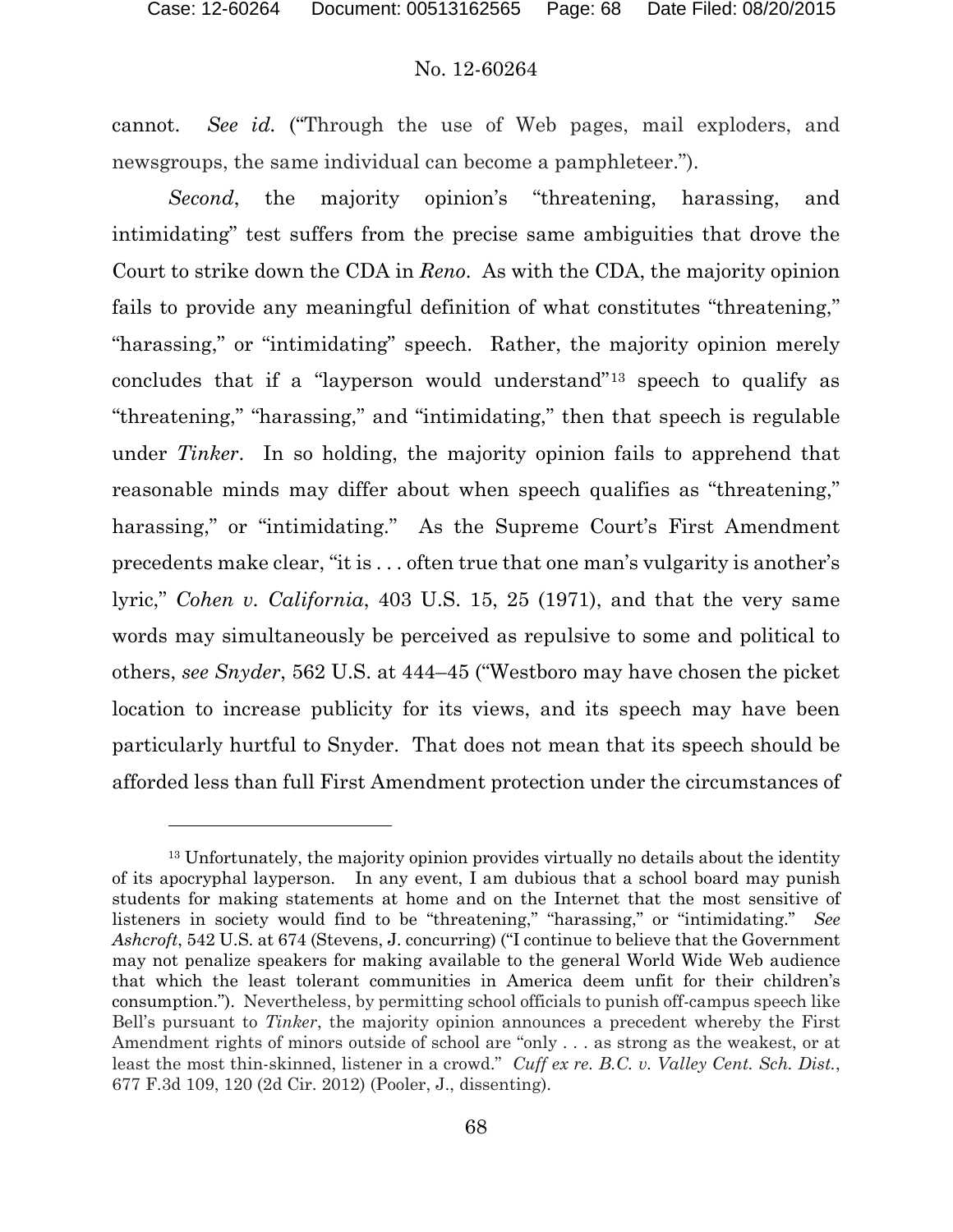l

# No. 12-60264

this case."). Thus, "[g]iven the vague contours of the coverage of the [majority opinion's framework], it [will] unquestionably silence[] some speakers whose messages would be entitled to constitutional protection." *Reno*, 521 U.S. at 874.

*Third*, the aforementioned concerns are exacerbated by the fact that the *Tinker* standard itself could be viewed as somewhat vague.[14](#page-68-0) *Tinker* permits schools to regulate on-campus expressive activities *not only* when the speech, in fact, causes a substantial disruption, *but also* when school officials can "reasonably forecast" such a disruption, *Tinker*, 393 U.S. at 514. If this standard were applied off campus, how can a student or a student's parents know with any degree of certainty when off-campus online speech can be "forecasted" to cause a "substantial disruption"? Although *Tinker* is not a completely toothless standard, *see A.M. ex rel. McAllum v. Cash*, 585 F.3d 214, 221 (5th Cir. 2009), its framework inherently requires guesswork about how a third-party school official will prophesize over the effect of speech. Thus, in light of the majority opinion, before a student drafts an email or writes a blog entry, he hereinafter will be required to conjecture over whether his online speech *might* cause a "disruption" that is "substantial" in the eyes of school officials, or, alternatively, whether a school official *might* reasonably portend that a substantial disruption *might* happen. In this way, the majority opinion erroneously defines the contours of protected speech with reference to the potential reactions of listeners. *See Beckerman v. City of Tupelo*, 664 F.2d 502, 509 (5th Cir. 1981) (observing that the Supreme Court's cases concerning the "hecklers' veto" show that it "is not acceptable for the state to prevent a speaker

<span id="page-68-0"></span><sup>&</sup>lt;sup>14</sup> As explained below, this framework makes sense for student speech occurring on campus, where school officials have competing interests in maintaining conduct in the schools. However, this standard is inappropriate where, as here, the school's interest is comparatively attenuated.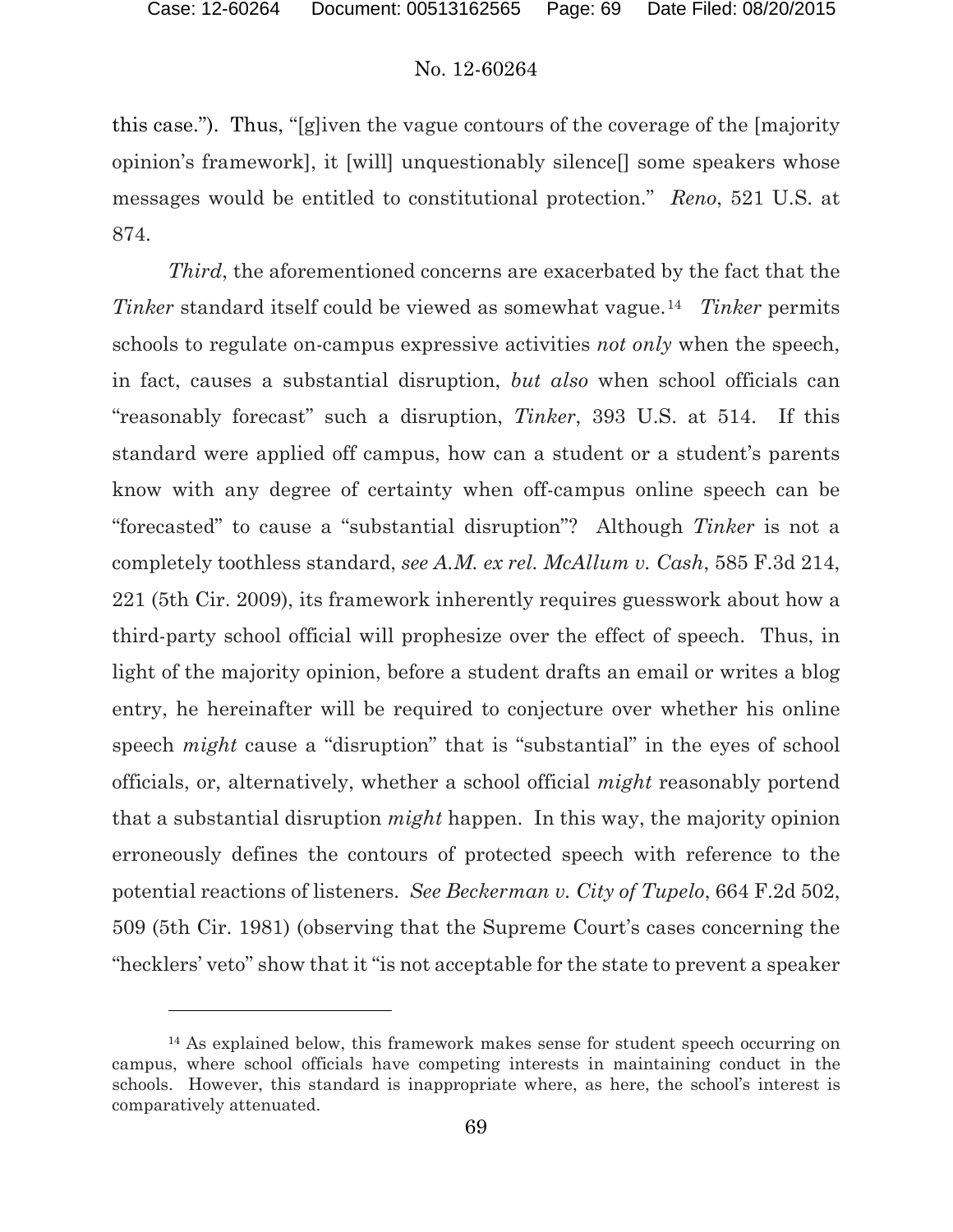from exercising his constitutional rights because of the reaction to him by others").

What will be the direct consequence of these various layers of vagueness upon students' First Amendment freedoms? "[I]t will operate[] to chill or suppress the exercise of those freedoms by reason of vague terms or overbroad coverage." *See Nevada Comm'n on Ethics v. Carrigan*, 131 S. Ct. 2343, 2353 (2011) (Kennedy, J. concurring). Indeed, for students, whose performance at school largely determines their fate in the future, even the specter of punishment will likely deter them from engaging in off-campus expression that could be deemed controversial or hurtful to school officials. *Accord Reno*, 521 U.S. at 871–72 ("The vagueness of such a regulation raises special First Amendment concerns because of its obvious chilling effect on free speech."). Such a burden on student's expressive activities simply cannot be reconciled with the long-established principle that "the point of all speech protection . . . is to shield [from censorship] just those choices of content that in someone's eyes are misguided, or even hurtful." *Hurley v. Irish–American Gay, Lesbian and Bisexual Group of Boston, Inc.*, 515 U.S. 557, 574 (1995).

## **C.**

Further, by adopting a rule that focuses on whether a "layperson" would perceive Bell's speech as "threatening," "harassing," and "intimidating," the majority opinion also ignores Supreme Court case law that demands a more burdensome showing upon the government before levying penalties upon a speaker based on the content of his speech.

Amongst the most consistent principles of First Amendment jurisprudence has been the need for "[e]xacting proof requirements" before imposing liability for speech. *See Illinois ex rel. Madigan v. Telemarketing Associates, Inc.*, 538 U.S. 600, 620 (2003). For example, the Supreme Court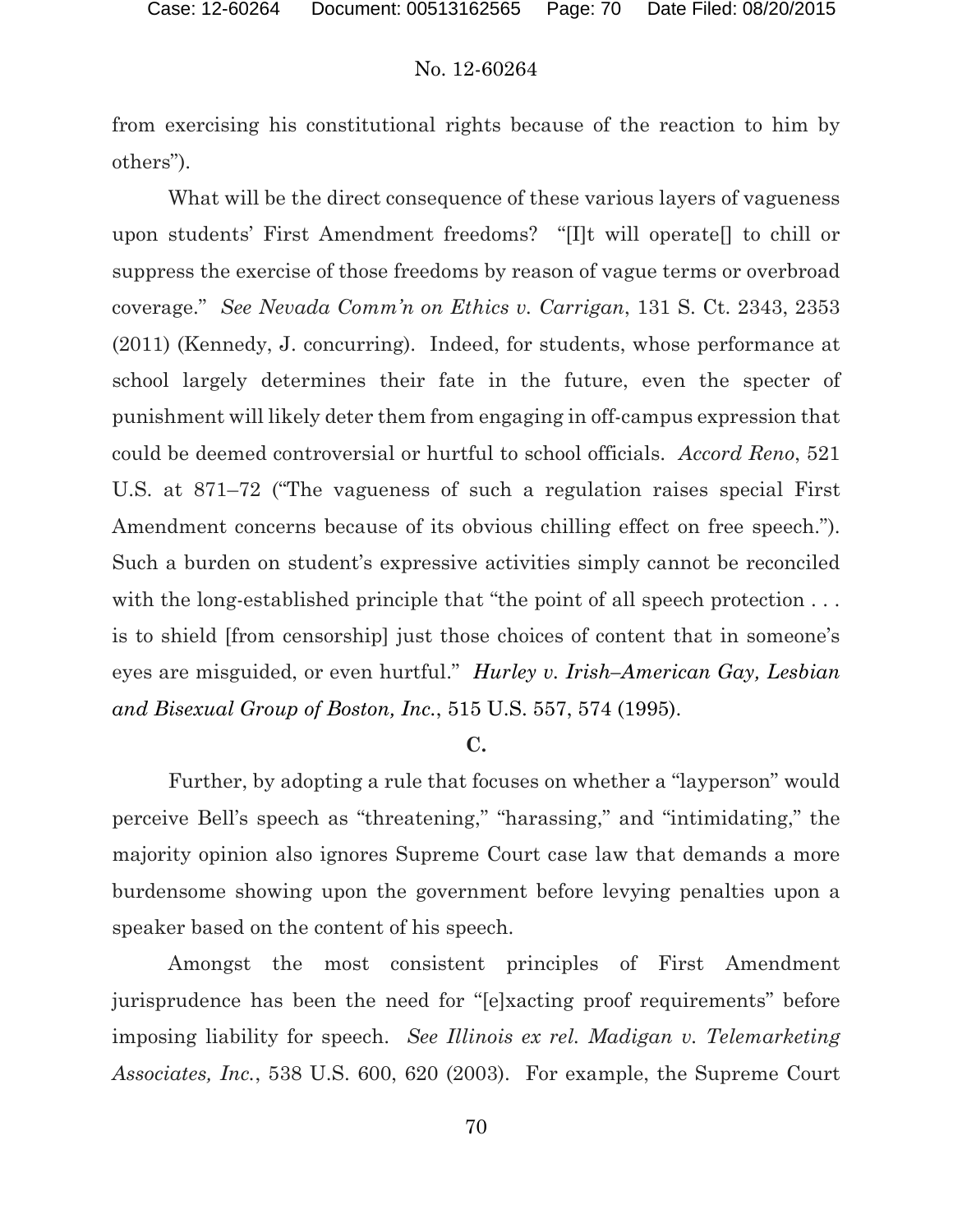has explicitly rejected arguments permitting tort liability to be imposed for speech pertaining to public figures simply because it "is patently offensive and is intended to inflict emotional injury." *Falwell*, 485 U.S. at 50. Rather, in order to "give adequate 'breathing space' to the freedoms protected by the First Amendment," the Court has held that a public figure must prove not only falsity but also actual malice. *Id.* at 56. Similarly, in the criminal context, "mens rea requirements . . . provide 'breathing room' for more valuable speech by reducing an honest speaker's fear that he may accidentally incur liability for speaking." *United States v. Alvarez*, 132 S. Ct. 2537, 2553 (2012) (Breyer, J., concurring in the judgment). Thus, in *Brandenburg v. Ohio*, 395 U.S. 444 (1969), the Supreme Court reversed the conviction of a Ku Klux Klan leader for threatening "revengeance" if the "suppression" of the white race continued, relying on "the principle that the constitutional guarantees of free speech and free press do not permit a State to forbid or proscribe advocacy of the use of force or of law violation *except where* such advocacy *is directed* to inciting or producing imminent lawless action and is likely to incite or produce such action." *Id*. at 447 (emphasis added); *see also Noto v. United States*, 367 U.S. 290, 297–98 (1961) ("[T]he mere abstract teaching of . . . the moral propriety or even moral necessity for a resort to force and violence, is not the same as preparing a group for violent action and steeling it to such action."). Subsequently, the Court applied *Brandenberg*'s focus on the "intent" of the speaker to hold that a speaker may not be held liable for damages in a civil case even when his remarks "*might have been understood* . . . as intending to create a fear of violence." *N.A.A.C.P. v. Claiborne Hardware Co.*, 458 U.S. 886, 904, 927 (1982) (emphasis added).

Applying these well-established First Amendment principles, the Supreme Court in *Virginia v. Black*, 538 U.S. 343 (2003), struck down a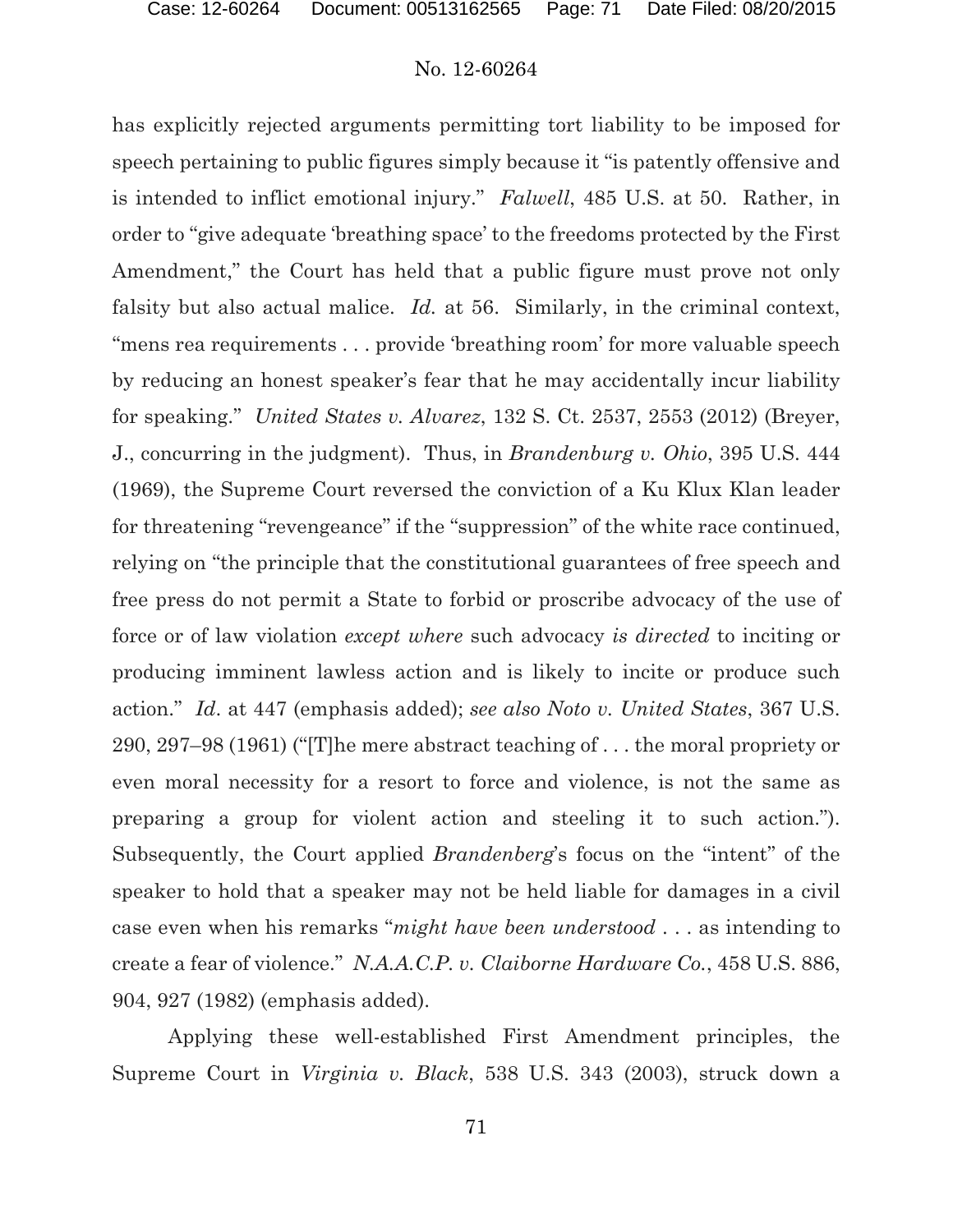Virginia statute that criminalized burning a cross in public "with the intent of intimidating any person," and which provided that the public burning of a cross "shall be prima facie evidence of an intent to intimidate." *Id*. at 347–48. Although cross burning is "widely viewed as a signal of impending terror," *id*. at 391 (Thomas, J., concurring), "in light of [its] long and pernicious history as a signal of impending violence," *id.* at 363 (opinion of O'Connor, J.), a plurality of the Court held that a subjective intent requirement was necessary in order to distinguish "constitutionally proscribable intimidation" from "core political speech," *id*. at 365–66. "Intimidation in the constitutionally proscribable sense of the word is a type of true threat, where a speaker directs a threat to a person or group of persons *with the intent* of placing the victim in fear of bodily harm or death." *Id*. at 360 (emphasis added). As the plurality explained, the prima facie evidence provision of the statute was facially unconstitutional because it "ignore[d] all the contextual factors that are necessary to decide whether a particular cross burning was intended to intimidate. The First Amendment does not permit such a short cut." *Id*. at 367. In other words, the prima facie evidence provision "strip[ped] away the very reason a state may ban cross burning with the intent to intimidate." *Id*. at 365.

Recently, in *Elonis v. United States*, 135 S. Ct. 2001 (2015), the Supreme Court was presented with the opportunity to revisit its reasoning in *Virginia v. Black* and clarify whether or not the First Amendment requires a speaker to have a "subjective intent" to threaten an individual before the government can impose criminal penalties for a threat. *Id*. at 2004 ("The question is whether [18 U.S.C. § 875(c)] . . . requires that the defendant be aware of the threatening nature of the communication, and—if not—whether the First Amendment requires such a showing."). The Court, however, avoided this constitutional question by deciding the case on narrower grounds, *viz.*, that a jury instruction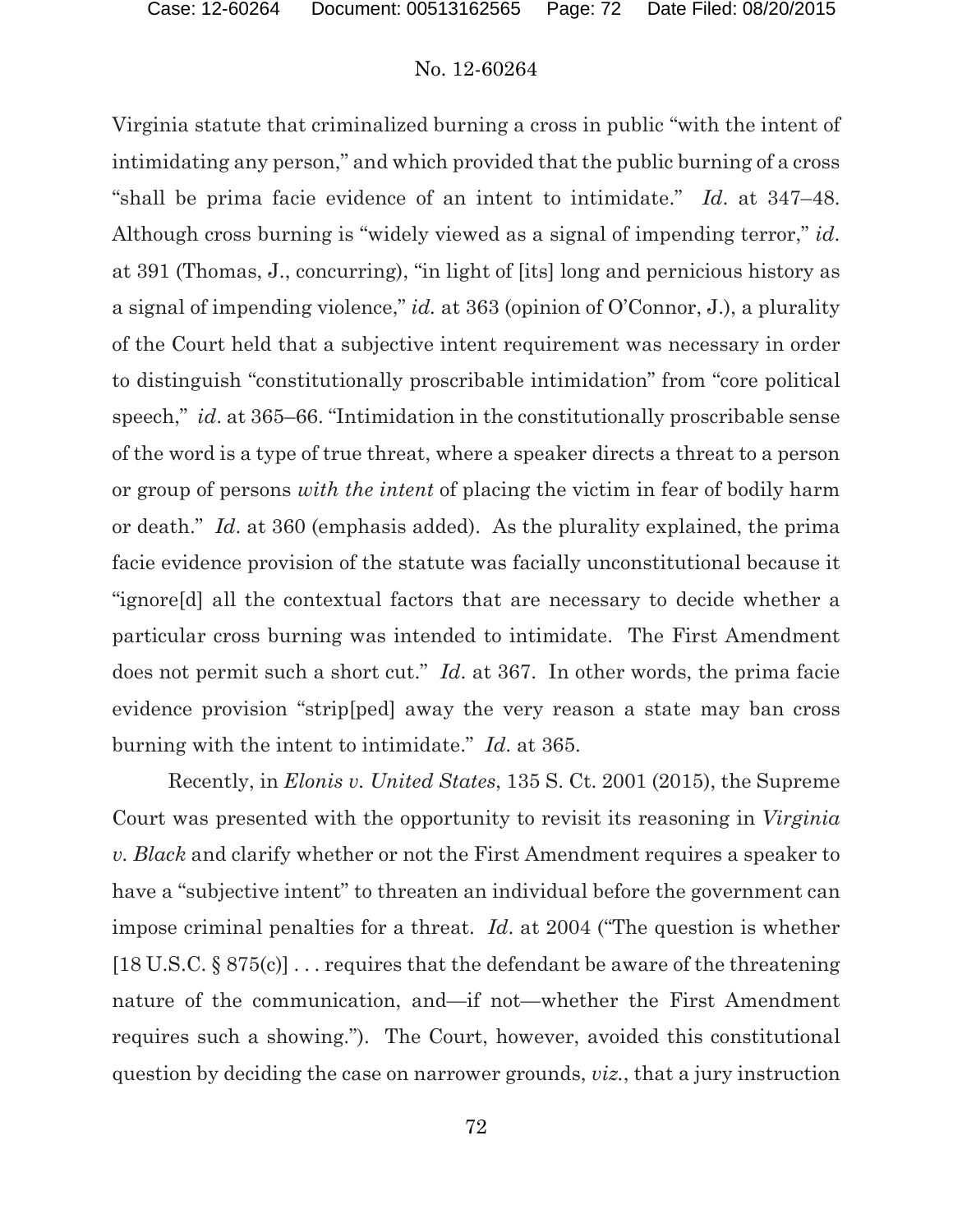explaining that petitioner could be convicted upon a showing of negligence was inconsistent with the statute's implicit *mens rea* requirement. *Id*. at 2012 ("The jury was instructed that the Government need only prove that a reasonable person would regard Elonis's communications as threats, and that was error. ... Given our disposition, it is not necessary to consider any First Amendment issues."). Specifically, the Court outright rejected the government's contention that the statute permitted petitioner to be convicted if he (i) knew the "contents and context" of his speech and (ii) "a reasonable person would have recognized that the [speech] would be read as genuine threats." *Id.* at 2011. While recognizing that such a "reasonable person' standard is a familiar feature of civil liability in tort law," the Court concluded that the standard is "inconsistent with the conventional requirement for criminal conduct—*awareness* of some wrong doing." *Id*. (internal quotation marks omitted).

Applying the foregoing principles to the instant case, the majority opinion errs by making the scope of Bell's First Amendment rights outside of school contingent upon whether a "layperson" might interpret his speech to be "threatening," "harassing," and "intimidating," *see* Maj. Op. pp. 26–27, and whether a school official might "reasonably" forecast a substantial disruption based on his speech, *see* Maj. Op. pp. 30–31. The majority opinion's test effectively amounts to the very kind of negligence standard that the Supreme Court has rejected for determining whether a speaker may be held liable on the basis of his words. *See, e.g., Claiborne Hardware Co.*, 458 U.S. at 928–29; *Brandenburg*, 395 U.S. at 447. Further, by permitting Bell to be punished solely on the basis that a third-party might consider his speech "intimidating" or "threatening," the majority opinion ignores the Court's explanation in *Black* that "[i]ntimidation in the constitutionally proscribable sense of the word is a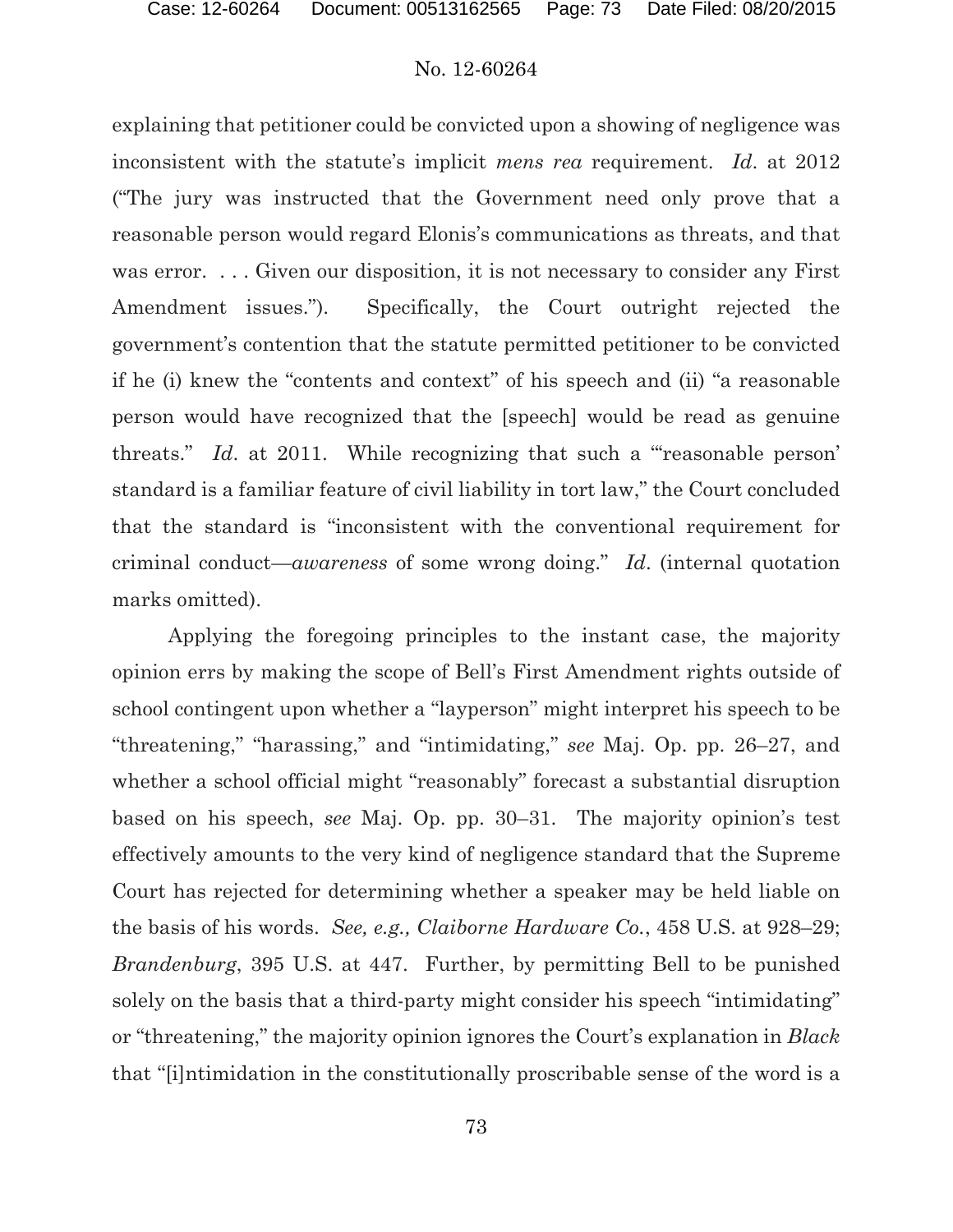type of true threat, where a speaker directs a threat to a person or group of persons *with the intent* of placing the victim in fear of bodily harm or death." 538 U.S. at 360 (emphasis added). Instead, perhaps conceding *sub silentio* that Bell's speech does not satisfy the demanding "true threat" standard described in *Black*, the majority opinion circumvents this issue altogether by creating an entirely new and diluted test that renders speech unprotected so long as its invented layperson might view the speech as "intimidating," "harassing," and "threatening," despite the fact that such speech does not constitute a "true threat." *See Bell v. Itawamba Cnty. Sch. Bd.*, 774 F.3d 280, 300–03 (5th Cir. 2014) (explaining that Bell's song did not constitute a "true threat," "as evidenced by, *inter alia,* its public broadcast as a rap song, its conditional nature, and the reactions of its listeners"). Moreover, the majority opinion's approach is especially problematic in light of the critical fact that Bell's speech addresses a matter of public concern. In cases involving speech addressing public figures and matters of public import, the Court has consistently applied a stricter evidentiary burden before permitting liability to be imposed on a speaker on the basis of his speech. *See, e.g., Falwell*, 485 U.S. at 56 (holding that "public figures and public officials" must prove "actual malice" in addition to falsity before recovering for intentional infliction of emotional distress on the basis of speech directed at them); *Sullivan*, 376 U.S. at 279–80 (holding that the First Amendment "prohibits a public official from recovering damages for a defamatory falsehood relating to his official conduct unless he proves that the statement was made with 'actual malice'"). Here, in sharp contrast, the majority opinion announces a constitutional rule whereby students, like Bell, may be held liable for their off-campus speech that criticizes official misconduct based largely on the reactions of the very officials in question or the perception of the majority opinion's invented "layperson." Such a flimsy standard simply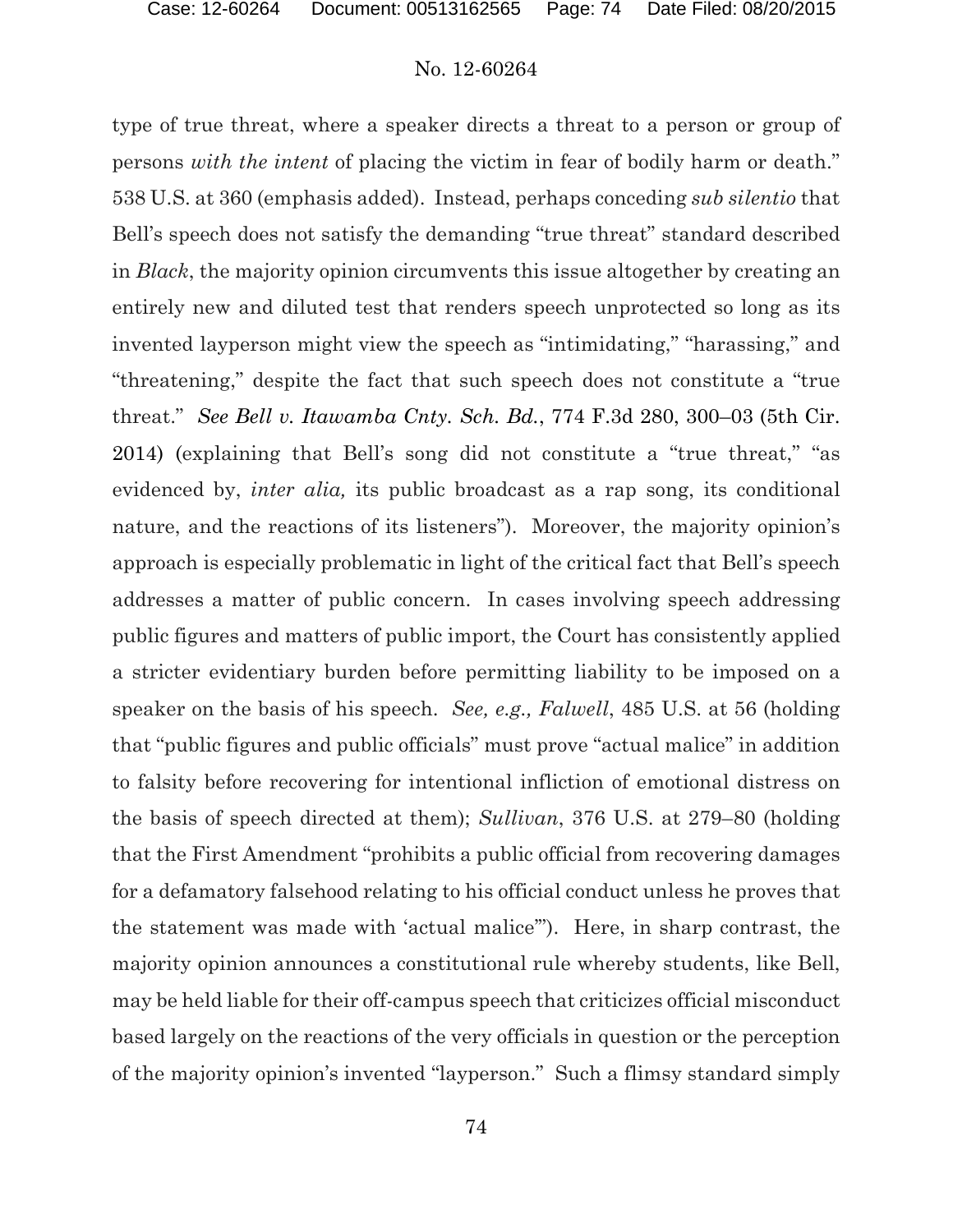cannot be squared with the foregoing First Amendment precedents. *See also Pacifica Foundation*, 438 U.S. at 745–46 ("[T]he fact that society may find speech offensive is not a sufficient reason for suppressing it. Indeed, if it is the speaker's opinion that gives offense, that consequence is a reason for according it constitutional protection.").

#### **III.**

In ultimately holding that the *Tinker* framework applies to off-campus speech like Bell's, the majority opinion ignores that *Tinker*'s holding and its *sui generis* "substantial-disruption" framework are expressly grounded in "the special characteristics of the school environment." *Tinker v. Des Moines Indep. Cmty. Sch. Dist.*, 393 U.S. 503, 506 (1969). In *Tinker*, the Court confronted the question whether school officials may, consistent with the First Amendment, restrict students' expressive activities that occur at school. *Id*. Specifically, the students in *Tinker* were suspended for wearing to school armbands that expressed their opposition to the Vietnam War. *Id*. at 504. While recognizing that students do not "shed their constitutional rights to freedom of speech or expression at the schoolhouse gate," *id*. at 506, the Court also observed that students' exercise of their First Amendment rights at school must be calibrated against the competing need of school officials "to prescribe and control conduct *in the schools*," *id*. at 507 (emphasis added). To reconcile the interests at stake that may collide when student speech occurs on campus, the Court articulated a rule that has become the lodestar for evaluating the scope of students' oncampus First Amendment rights ever since: while on campus, a student is free to "express his opinions, even on controversial subjects, if he does so without 'materially and substantially interfer(ing) with the requirements of appropriate discipline in the operation of the school' and without colliding with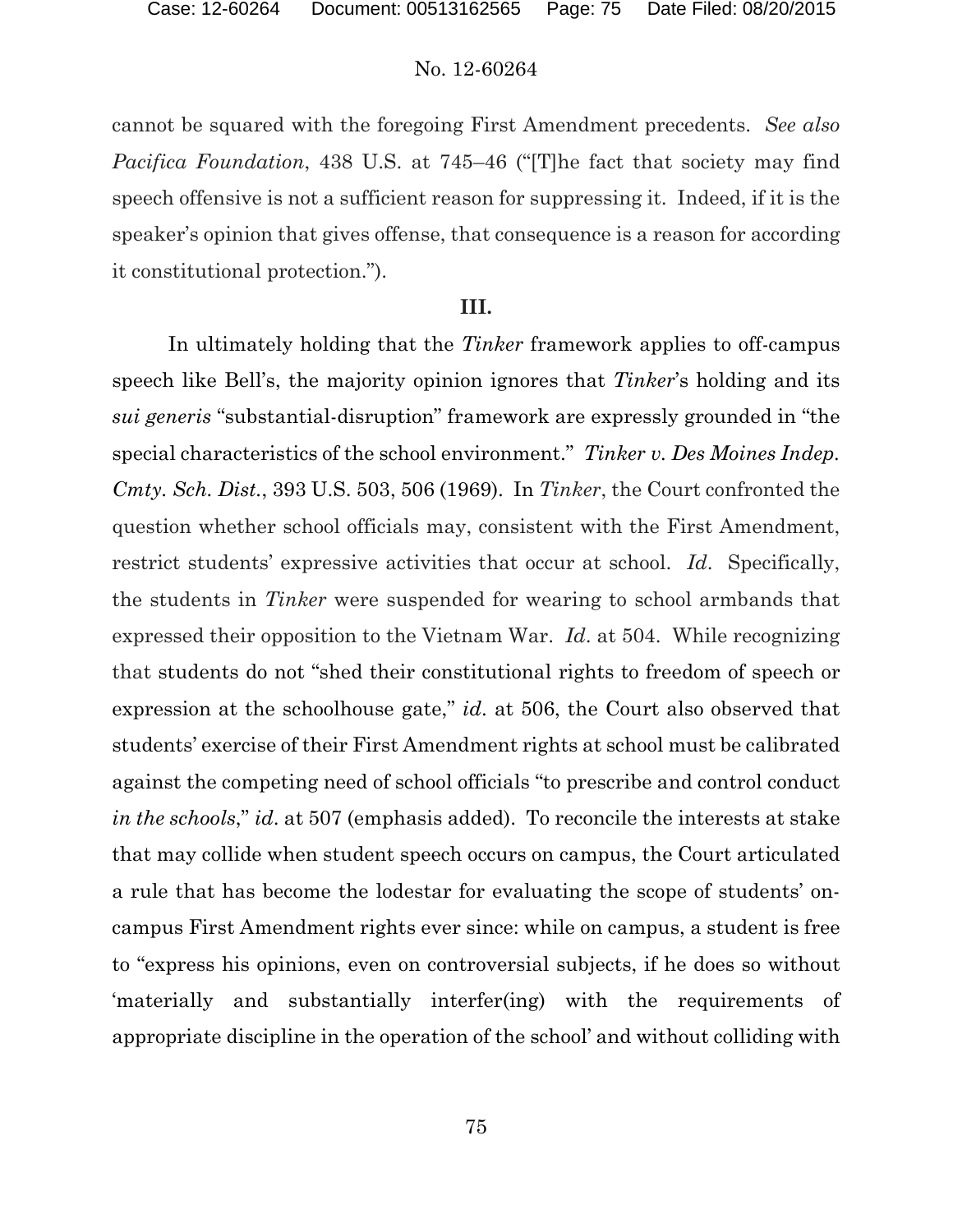the rights of others." *Id*. at 513 (quoting *Burnside v. Byars*, 363 F.2d 744, 749 (5th Cir. 1966)).

The Supreme Court's holding in *Tinker* is expressly based upon the "special characteristics of the school environment," *id*. at 506, and the need to defer to school officials' authority "to prescribe and control conduct in the schools," *id*. at 507. Indeed, the very analytic content of the resulting "substantial-disruption" framework evinces that the Court was solely concerned with the potentially disruptive consequences of speech by students that occurs on campus, where school officials and fellow students may be directly affected. *See, e.g., id*. at 514 ("[The students] neither interrupted school activities nor sought to intrude in the school affairs or the lives of others. They caused discussion outside of the classrooms, but no interference with work and no disorder."). Moreover, the Court's later school-speech cases emphasize that the *Tinker* framework is limited to speech occurring within the school environment. For example, according to the Court's decision in *Bethel School District No. 403 v. Fraser*, 478 U.S. 675 (1986), *Tinker* rests on the premise that "the constitutional rights of students *in public schools* are not automatically coextensive with the rights of adults in other settings." *Id*. at 682 (emphasis added); *see also id*. at 688 n.1 (Brennan J., concurring in judgment) (stating that the Court's student-speech precedents "obviously do not [apply] outside of the school environment" and also observing that if the plaintiff in *Fraser* "had given the speech [for which he was punished] outside of the school environment, he could not have been penalized simply because [school] officials considered his language to be inappropriate"). Subsequently, in *Hazelwood School District v. Kuhlmeier*, 484 U.S. 260 (1988), the Court described its decision in *Tinker* as "address[ing] educators' ability to silence a student's personal expression that happens *to occur on the school premises*."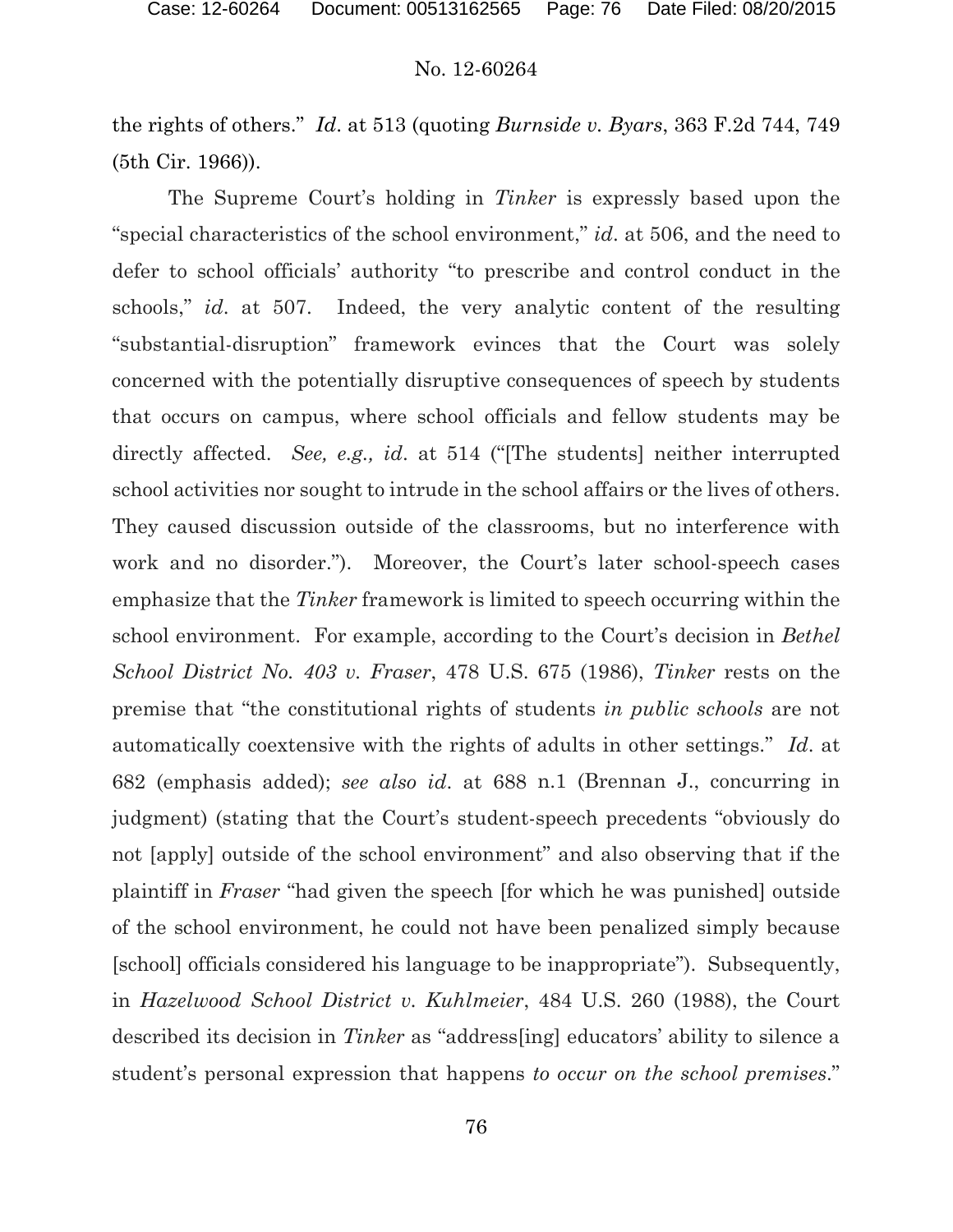## No. 12-60264

*Id*. at 271 (emphasis added); *see also id.* at 266 (observing that schools may regulate some on-campus speech "even though the government could not censor similar speech outside the school").

Most recently, in *Morse*, Justice Alito's controlling concurrence observed that *Tinker* allows school officials to regulate "in-school student speech . . . in a way that would not be constitutional in other settings." 551 U.S. at 422 (Alito, J. concurring). Justice Alito further emphasized the historically significant distinction between on-campus and off-campus expression by comparing the unique harms of speech that occurs within the schoolyard as opposed to outside of school: "School attendance can expose students to threats to their physical safety that they would not otherwise face. Outside of school, parents can attempt to protect their children in many ways and may take steps to monitor and exercise control over the persons with whom their children associate." *Id.* at 424 (Alito, J. concurring). In this regard, Justice Alito also rejected the contention that school officials "stand in the shoes of the students' parents," explaining that "[i]t is a dangerous fiction to pretend that parents simply delegate their authority—including their authority to determine what their children may say and hear—to public school authorities." *Id*. Further, Justice Alito observed that he joined the majority opinion on the understanding that the Court's holding does not justify "any other speech restriction" based on the "special characteristics" of the school environment beyond those already recognized in the Court's prior student-speech cases. *Id*. at 423. Indeed, in narrowly limiting the reach of the Court's holding, Justice Alito characterized school officials' regulation of the student-speech at issue in that case<sup>[15](#page-76-0)</sup> as

<span id="page-76-0"></span><sup>15</sup> In *Morse*, the Court held that the First Amendment did not prevent school officials from punishing a student who unfurled at a school-sanctioned event a banner that reasonably could be perceived as promoting illegal drug use. 551 U.S. at 396. Notably, the majority opinion in this case overstates *Morse*'s narrow holding by describing that holding as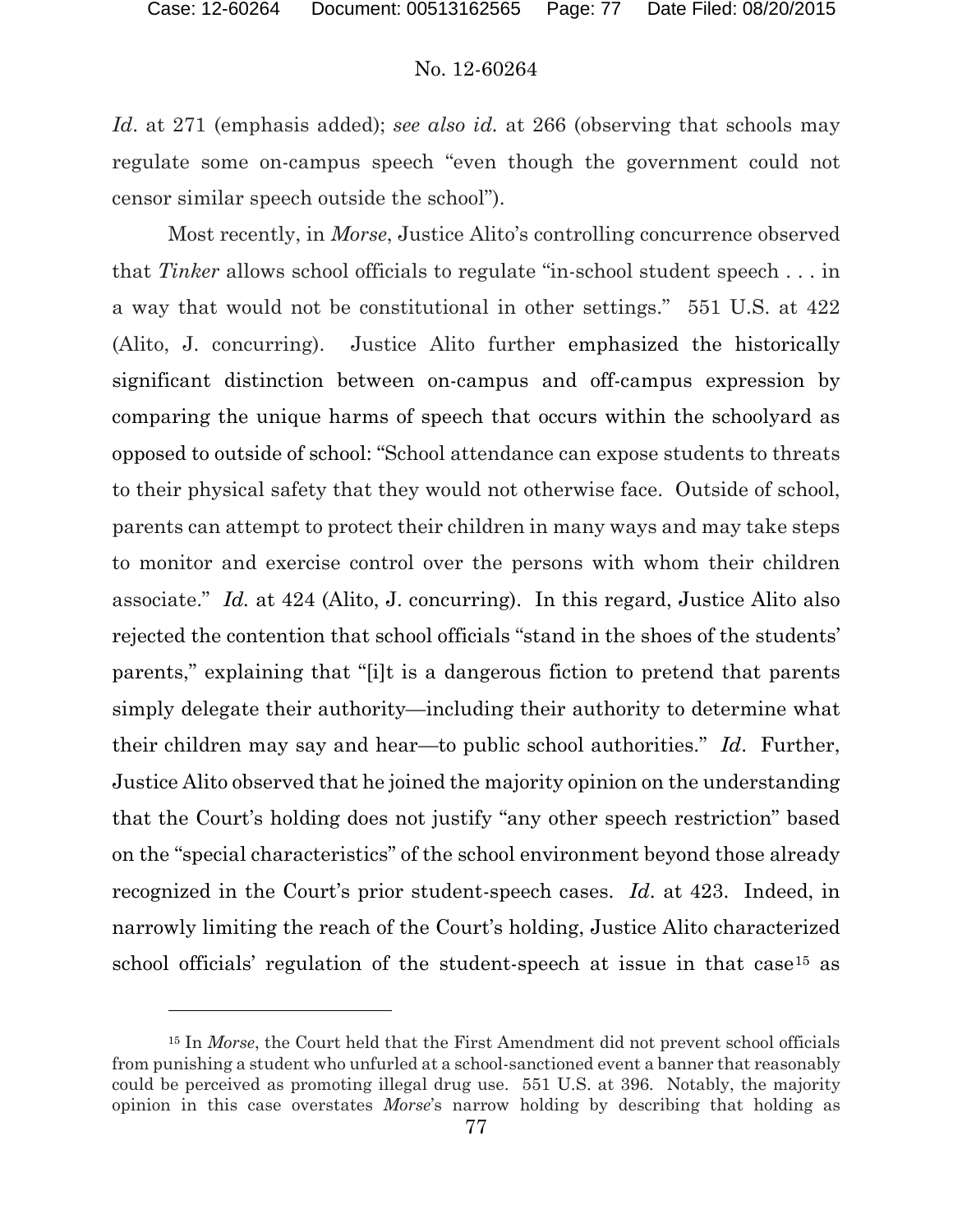$\overline{a}$ 

## No. 12-60264

"standing at the far reaches of what the First Amendment permits." *Id*. at 425. As the foregoing demonstrates, *Morse* and the Court's other post-*Tinker* precedents make crystal clear what the majority opinion and some of our sister circuits' decisions[16](#page-77-0) fail to follow: *Tinker* does not authorize school officials to regulate student speech that occurs off campus and not at a school-sponsored event, where the potential "collision" of interest upon which *Tinker*'s holding pivots simply is not present.

Further, even assuming *arguendo*, without deciding, schools possess some authority to regulate students' off-campus speech under certain circumstances, the majority opinion errs in deeming the *Tinker* framework as the appropriate standard to delineate the scope of that authority. In reaching this conclusion, the majority opinion's logic is flawed from the very start. The majority opinion oddly begins its analysis by citing our opinion in *Morgan v. Swanson*, 659 F.3d 359 (5th Cir. 2011) (en banc), for the proposition that the threshold task facing the *en banc* court is "categorizing the student speech at issue." *Id*. at 375.Without ever mentioning that *Morgan* was a case involving

extending to "*grave and unique threats to the physical safety of students*, in particular speech advocating illegal drug use." *See* Maj. Op. p. 15 (emphasis added). Contrary to the majority opinion's description, Justice Alito's concurrence explicitly stated that the Court's holding was limited to the specific speech at issue in that case, *viz*., speech advocating drug use at a school event. *See Morse*, 551 U.S. at 425 (Alito, J. concurring).

<span id="page-77-0"></span><sup>16</sup> For example, in concluding that *Tinker* applies to off-campus speech, the Eighth Circuit committed the same fundamental misreading of *Tinker* that the district court committed in the instant case. *D.J.M. ex rel D.M. v. Hannibal Pub. Sch. Dist. No. 60*, 647 F.3d 754, 765 (8th Cir. 2011). Specifically, the Eighth Circuit read wholly out of context the Court's statement in *Tinker* that schools may regulate student speech "in class *or out of it*," 393 U.S. at 513 (emphasis added), in order to hold that the school district in that case was permitted to punish a student for his off-campus online speech pursuant to *Tinker*'s substantial-disruption framework. The majority opinion likewise commits the same error in emphasizing this very language in reasoning that *Tinker* applies to off-campus speech. *See*  Maj. Op. p. 15.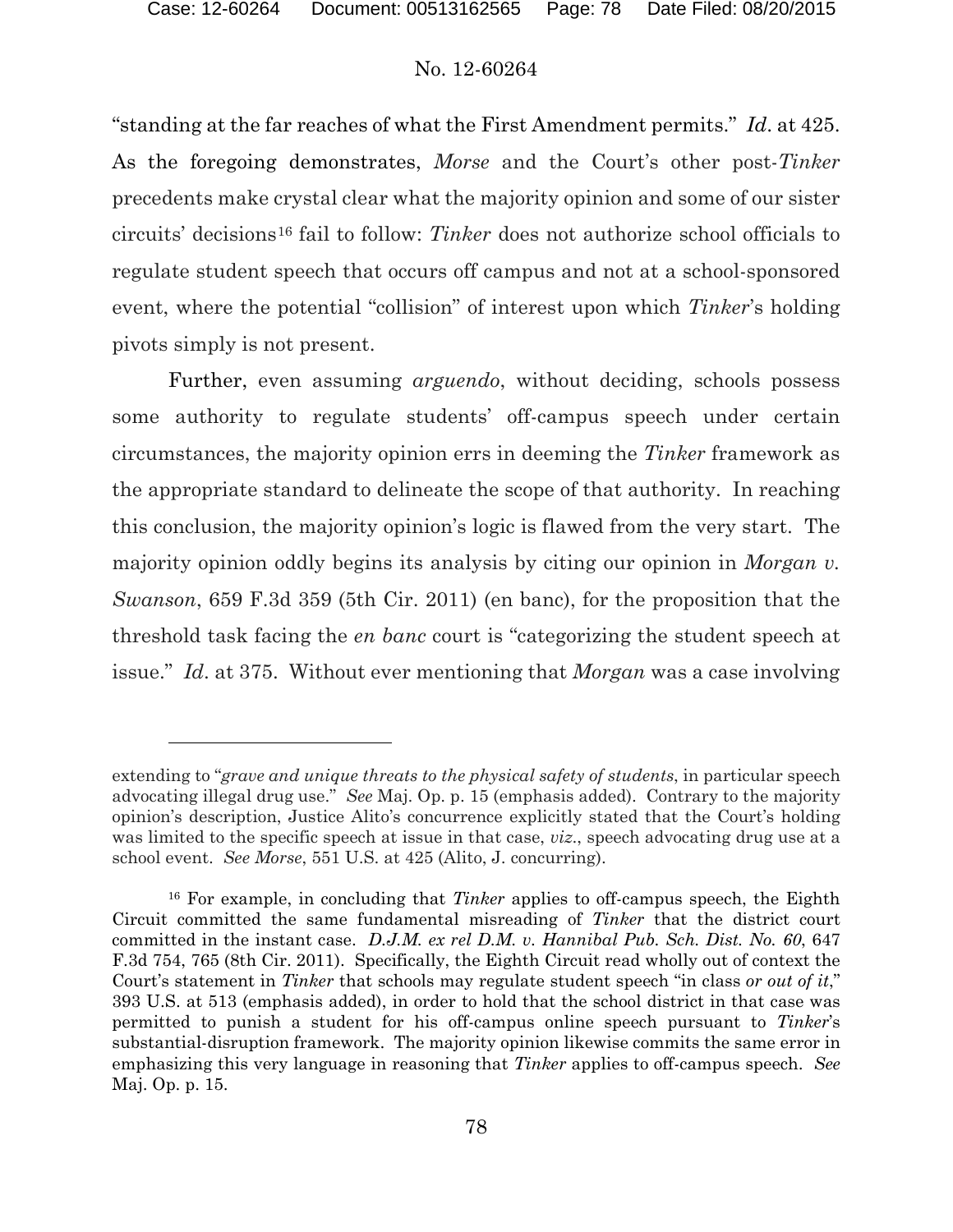#### No. 12-60264

qualified immunity for school officials' suppression of *on-campus* speech,<sup>[17](#page-78-0)</sup> the majority opinion then proceeds to determine whether it should evaluate Bell's claim under the *Tinker* framework or under one of the other categorical exemptions for student speech that the Supreme Court or this court has recognized. *See* Maj. Op. pp. 17–18. Then, after determining that the School Board here did not punish Bell because his speech was lewd (*Fraser*) or schoolsponsored (*Hazelwood*) or threatened a Columbine-style mass shooting (*Ponce*), the majority opinion summarily concludes via process-of-elimination that the *Tinker* framework *must* be the appropriate framework for evaluating whether Bell's speech is protected or not. *See* Maj. Op. p. 18 ("We therefore analyze Bell's speech under *Tinker*."). But the majority opinion suspiciously neglects to note that not a single one of these precedents has *ever* been applied by the Supreme Court or our Circuit<sup>[18](#page-78-1)</sup> to regulate a student's off-campus

<span id="page-78-0"></span><sup>17</sup> The majority opinion in *Morgan* ultimately held that the school officials' conduct of prohibiting students from passing out religious messages on campus violated the constitution. 659 F.3d at 364 (explaining that Judge Elrod's opinion represented the majority opinion on this point). However, the majority of the *en banc* court found that the right announced was not "clearly established." *Id*. The reason that "categorization" of the speech was important in that case was because of Establishment Clause concerns if the speech could be perceived as school-sponsored. *Id*. at 375. The analysis there has little to do with the matters at issue here.

<span id="page-78-1"></span><sup>&</sup>lt;sup>18</sup> The majority opinion mischaracterizes our precedents by suggesting that we previously have held that *Tinker* applies to purely off-campus speech. *See* Maj. Op. pp. 15, 22. In *Shanley*, we held that school officials violated the First Amendment when they punished students for selling underground newspapers "near but outside the school premises on the sidewalk of an adjoining street, separated from the school by a parking lot." 462 F.2d at 964. Although we held that the speech in question did not meet the *Tinker* standard, *id*. at 970, we did not hold that *Tinker* necessarily can be applied to *uphold* the punishment of a student for purely off-campus speech.

The same is true of our decision in *Sullivan v. Houston Independent School District*, 475 F.2d 1071 (5th Cir. 1973). In *Sullivan,* the court did not apply the *Tinker* substantialdisruption test to assess whether school officials violated the First Amendment. The *Sullivan* court recognized that there is nothing *per se* unreasonable about requiring a high school student to submit written material to school authorities prior to distribution on campus or resulting in a presence on campus, and that it could not be seriously urged that the school's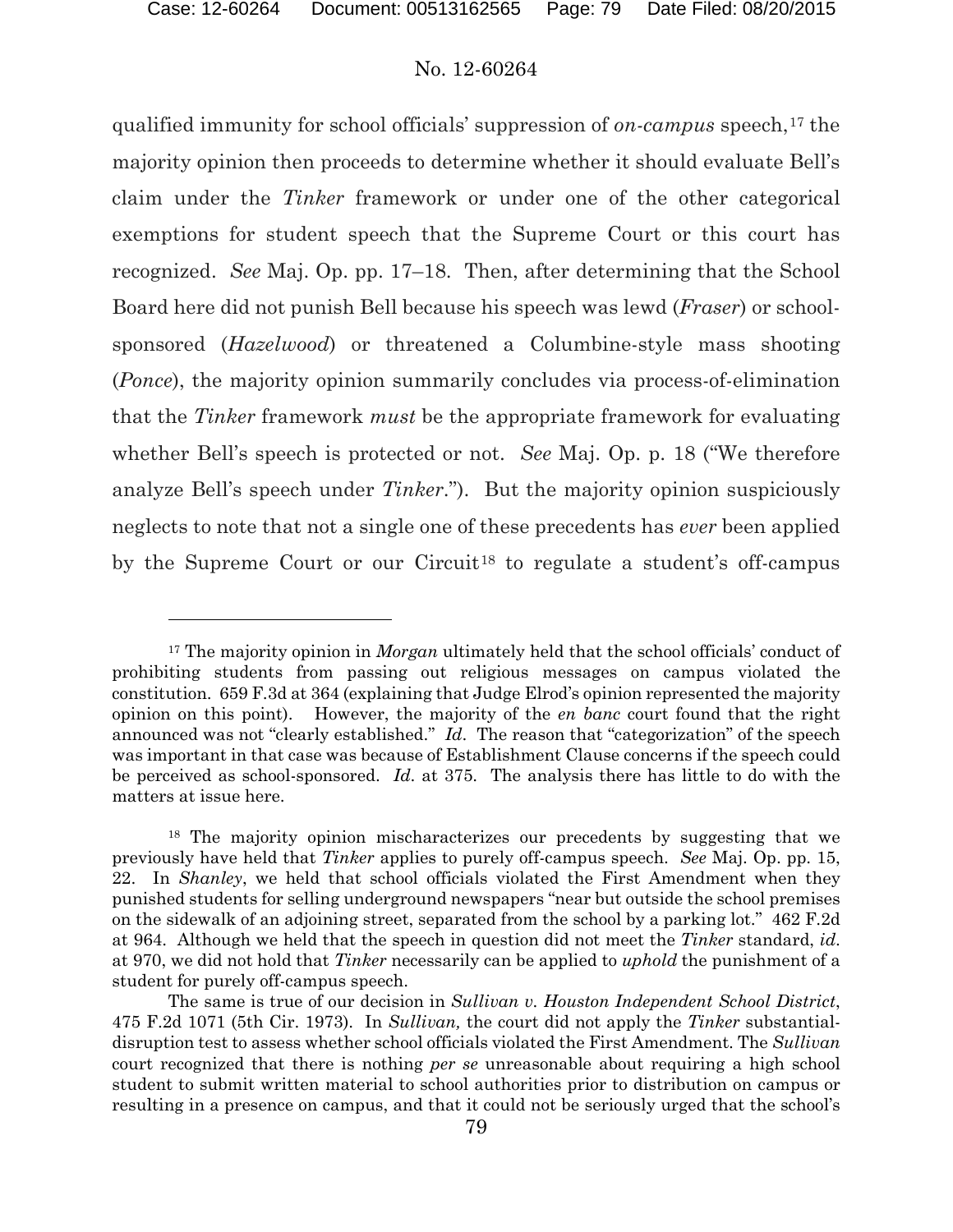## No. 12-60264

Internet speech, like Bell's. Nevertheless, the majority opinion simply assumes that those precedents apply under these circumstances without first conducting any meaningful analysis to justify its logic. In other words, by comparing apples to oranges, the majority opinion puts the proverbial cart before the horse. Indeed, as explained above, the *Tinker* standard was invented, in part, to counteract the consequences of speech that actually occurs within the school environment and to take account of school officials' competing interest to "control conduct in the schools." *See Tinker*, 393 U.S. at 507. Specifically, in *Tinker*, the competing state interest was in avoiding the disruptive consequences of speech that occurs within school. *See id*. Accordingly, the Supreme Court crafted a specific level of scrutiny (the "substantial-disruption" test) to evaluate restrictions on speech *within school* that strikes a balance between the competing interests at stake. Even assuming *arguendo* schools had some authority to punish students' off-campus speech, it is therefore simply a *non sequitur* for the majority opinion to reflexively assume that the same analysis should regulate the scope of schools' authority to punish students' expression *off campus*, where the consequences

prior submission rule is unconstitutionally vague or overbroad. 475 F.2d at 1076 (citing *Shanley*, 462 F.2d at 960; *Pervis v. LaMarque Indep. Sch. Dist.*, 466 F.2d 1054 (5th Cir. 1972)). Instead, the court held that the school principal had disciplined a student for failure to comply with the school's rules requiring prior submission to the school principal of all publications, not sponsored by the school, which were to be distributed on the campus or off campus in a manner calculated to result in their presence on the campus. *Id. at 1073, 1076.* The student was disciplined for twice selling newspapers at the entrance of the school campus, to persons entering therein, without making prior submission of the papers, and for using profanity towards the principal ("the common Anglo–Saxon vulgarism for sexual intercourse") and in the presence of the principal's assistants (specifically, "I don't want to go to this goddamn school anyway"). *Id*. at 1074. Thus, notwithstanding the *Sullivan* court's references to *Tinker* in that decision, that opinion did not hold that the *Tinker* substantialdisruption test applies to off-campus speech.

In sum, contrary to its suggestion that its decision logically follows from our prior precedents, the majority's opinion today is the first time our circuit has ever held that school officials *may* punish students' purely off-campus speech pursuant to the *Tinker* framework.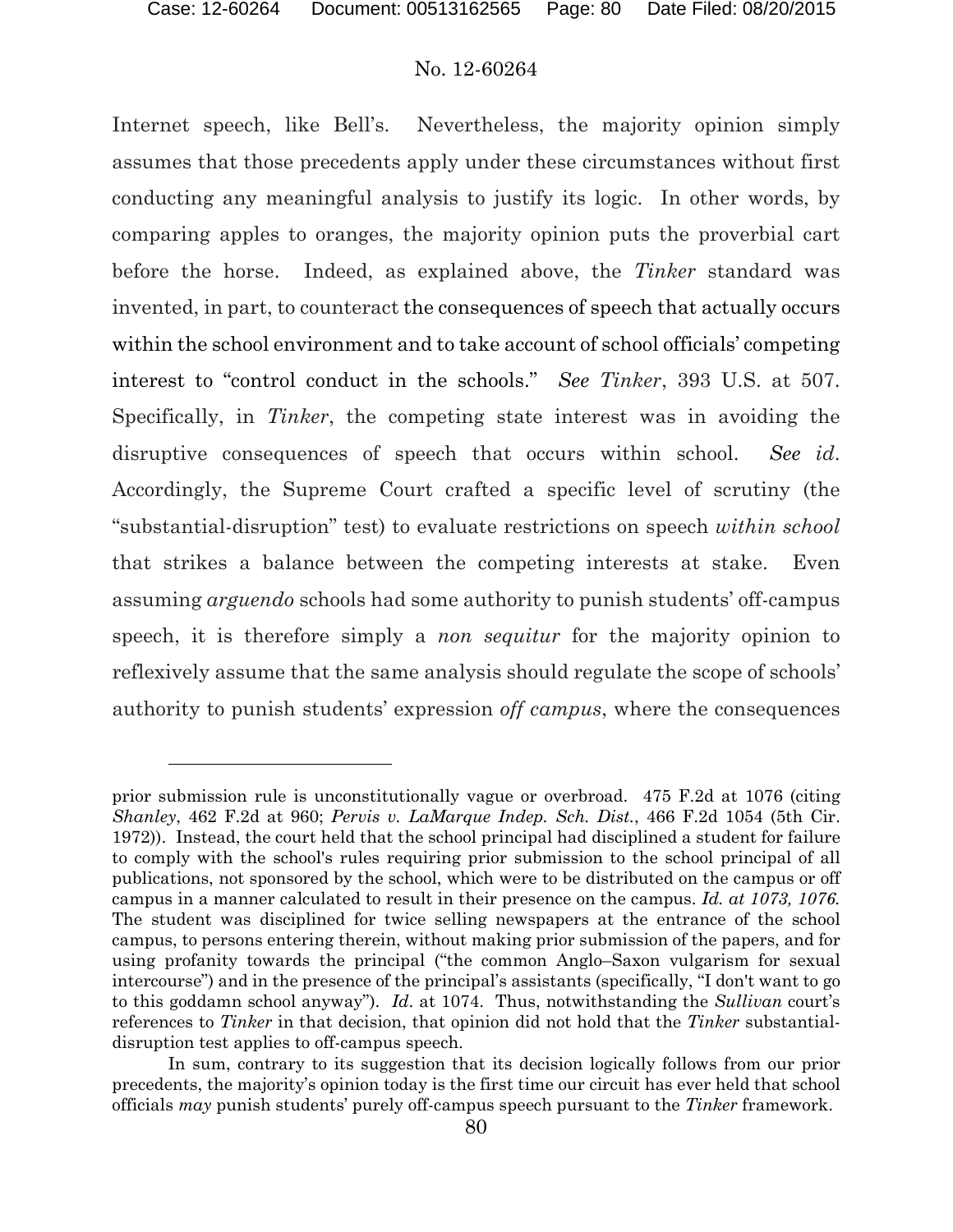of the speech in question and the constitutional interests at stake are simply not the same as in *Tinker*.

The majority opinion's flawed logic in this regard stems naturally from a more fundamental error: the majority opinion fails to take seriously the significance of the various constitutional interests that are implicated by its decision to expand *Tinker*'s reach. As detailed above, the particular facts of this case principally concern the First Amendment right of students to speak out on "matters of public concern" when they are away from school by utilizing the unrivaled power of the Internet to make those messages heard. But narrowly focusing on this issue alone ignores the constellation of other constitutional interests that the majority opinion will negatively impact. For example, even when their off-campus expression does not have a "political" or "religious" dimension, children still maintain "significant" First Amendment rights, *Brown*, 131 S. Ct. at 2735–36, which indisputably include a right to express disrespect or disdain for their teachers when they are off campus. *See Kime v. United States*, 459 U.S. 949, 951 (1982) ("[T]he First Amendment does not permit a legislature to require a person to show his respect for the flag by saluting it. The same constitutional principle applies when the legislature, instead of compelling respect for the flag, forbids disrespect."). Further, for purposes of the First Amendment, it is simply irrelevant whether prevailing social mores deem a child's disrespect for his teacher to be contemptible. "The history of the law of free expression is one of vindication in cases involving speech that many citizens may find shabby, offensive, or even ugly." *See United States v. Playboy Entertainment Grp.*, 529 U.S. 803, 826 (2000).

Moreover, the majority opinion's extension of *Tinker* to off-campus speech additionally burdens the long-established constitutional interest of parents in the rearing of their children. The Supreme Court has "consistently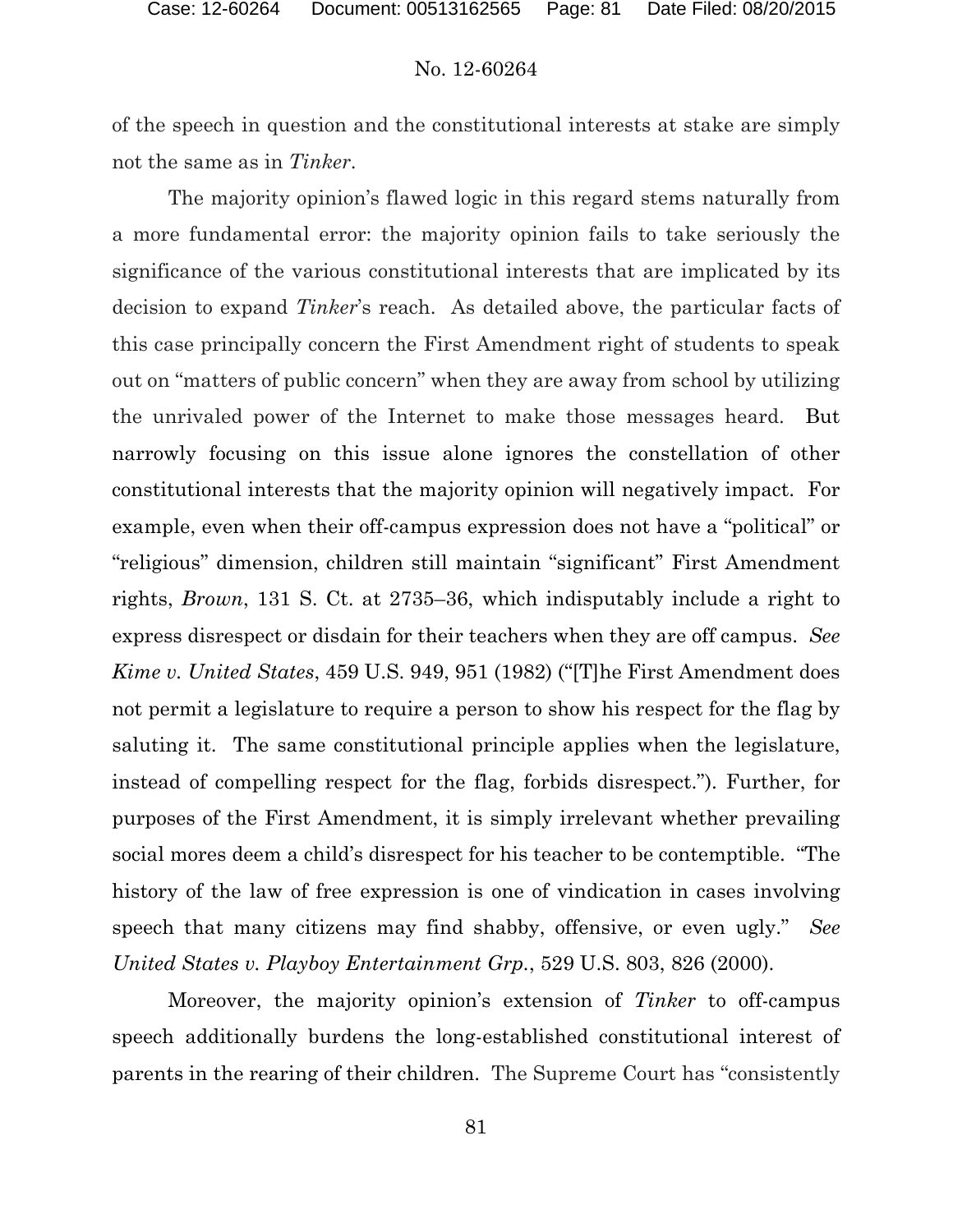recognized that the parents' claim to authority in their own household to direct the rearing of their children is basic in the structure of our society." *Ginsberg v. New York*, 390 U.S. 629, 639 (1968); *see also, e.g., Troxel v. Granville*, 530 U.S. 57, 65 (2000) (observing that "the interest of parents in the care, custody, and control of their children . . . is perhaps the oldest of the fundamental liberty interests recognized by the Court"); *Pierce v. Soc'y of Sisters*, 268 U.S. 510, 535 (1925) ("The child is not the mere creature of the state; those who nurture him and direct his destiny have the right, coupled with the high duty, to recognize and prepare him for additional obligations."). This fundamental right of parents indisputably includes the right to inculcate their children with ideologies and values that the state or mainstream society may consider repugnant. *See, e.g., Meyer v. Nebraska*, 262 U.S. 390, 403 (1923) (holding that a war-era law banning teaching of German language violated parents' substantive due process rights); *accord Morse*, 551 U.S. at 424 (Alito, J., concurring) (observing that "[i]t is a dangerous fiction to pretend that parents simply delegate their authority—including their authority to determine what their children may say and hear—to public school authorities"). The majority opinion's extension of the *Tinker* framework will inevitably frustrate this constitutional right, because school officials will hereinafter be empowered to supplant parents' control over their children's off-campus speech that is critical of their teachers.

In addition, authorizing schools to regulate students' off-campus speech likewise burdens the constitutional interest of fellow citizens in hearing students' off-campus speech. Courts have long recognized that the First Amendment protects not only the right to speak but also the right to receive speech from others. *See, e.g., First Nat'l Bank of Bos. v. Bellotti*, 435 U.S. 765, 783 (1978) (stating that the "First Amendment . . . afford[s] public access to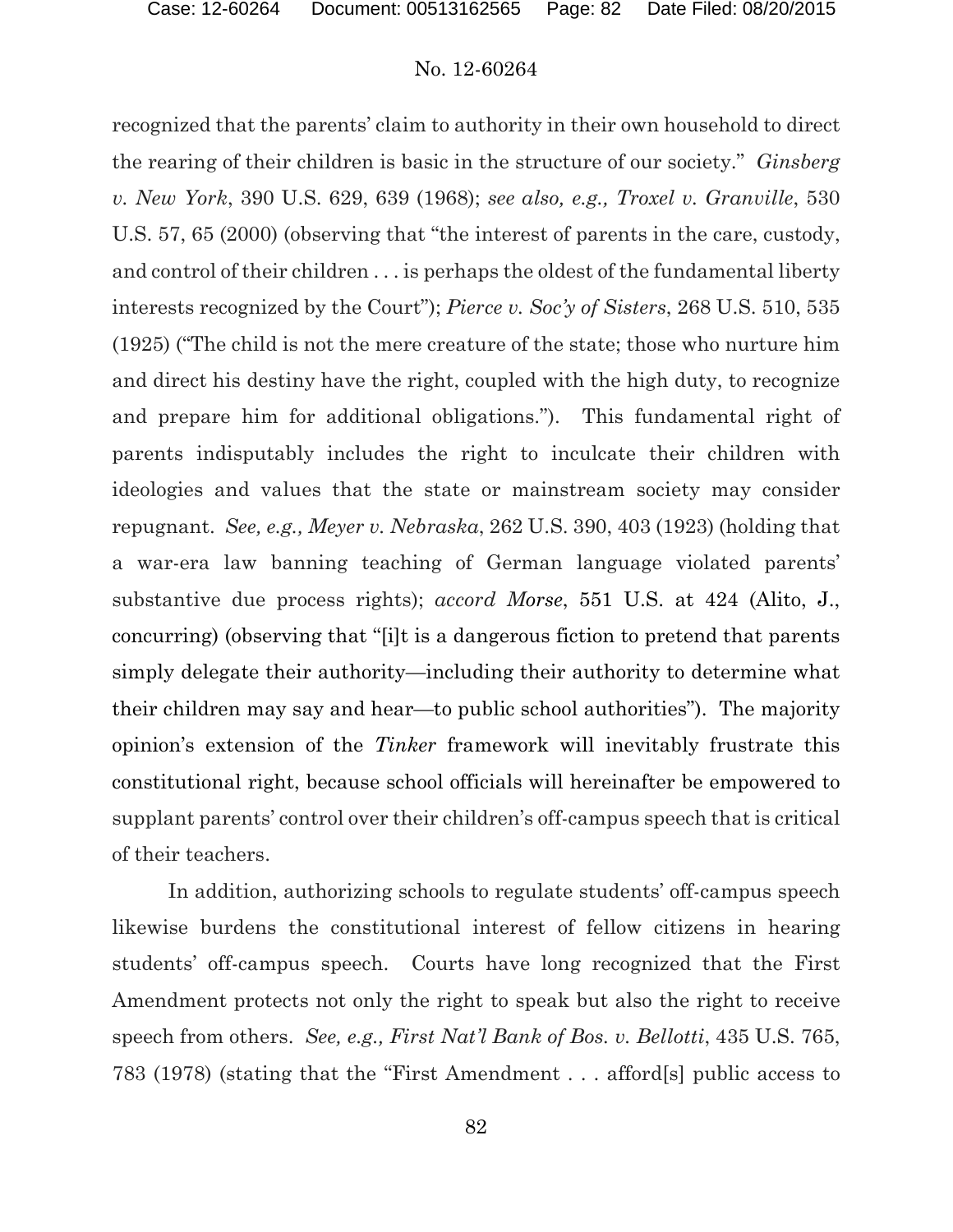## No. 12-60264

discussion, debate, and the dissemination of information and ideas"); *Martin v. City of Struthers*, 319 U.S. 141, 143 (1943) (explaining that the First Amendment "embraces the right to distribute literature . . . and necessarily protects the right to receive it"); *Rossignol v. Voorhaar*, 316 F.3d 516, 522 (4th Cir. 2003) ("The First Amendment . . . protects *both* a speaker's right to communicate information and ideas to a broad audience *and* the intended recipients' right to receive that information and those ideas." (emphasis in original)). The facts of the instant case poignantly illustrate how the suppression of students' off-campus speech will burden the First Amendment right of other citizens to receive that speech. As detailed above, Bell authored and publicized his rap song in an effort to raise awareness of a crucial issue to members of his community, *viz.*, the sexual harassment of female students by male school officials. Receiving this information would be critically important to community members, particularly parents of female students at Itawamba, in order to ensure that such conduct ceased and did not recur.[19](#page-82-0) Nevertheless, by endorsing the School Board's punishment of Bell, the majority's opinion will empower school officials to censor other students' efforts to inform fellow citizens of information that they have the right—and the urgent need—to receive. *Cf. Lamont v. Postmaster General*, 381 U.S. 301, 308 (1965) (Brennan, J. concurring) ("The dissemination of ideas can accomplish nothing if otherwise willing addressees are not free to receive and consider them. It would be a barren marketplace of ideas that had only sellers and no buyers.").

Exacerbating the violence committed against these constitutional interests is the unprecedented amount of deference that the majority opinion

<span id="page-82-0"></span><sup>19</sup> As explained above, allegations that coaches sexually harassed students were nothing new at Itawamba Agricultural High School when Bell composed his rap song. In 2009, Itawamba coach Bobby Hill was arrested and accused of sending sexually explicit text messages to a minor student.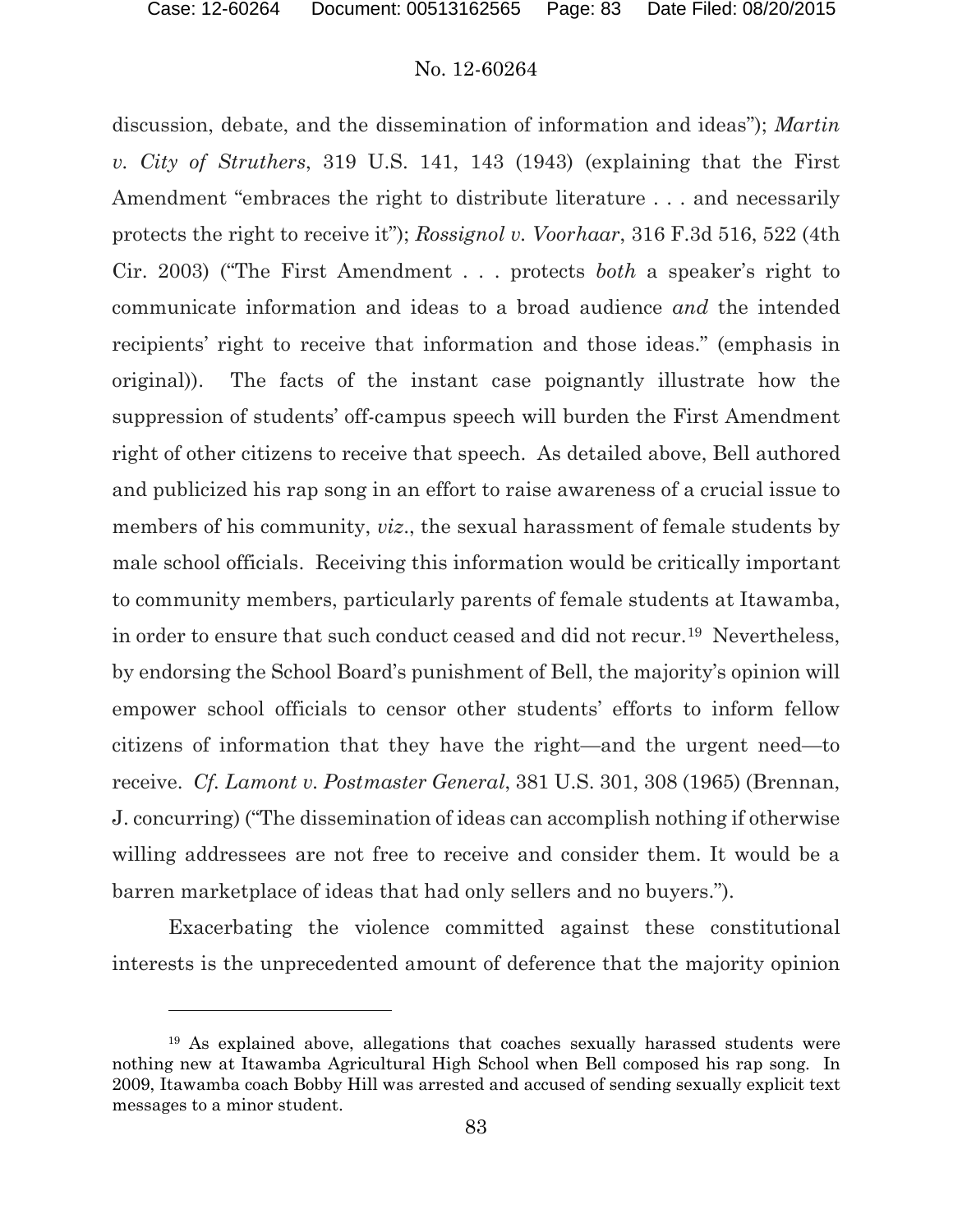affords school boards in disciplining off-campus speech pursuant to *Tinker*. Again, Maj. Op. p. 27, and again, Maj. Op. p. 28, and again, Maj. Op. p. 29, the majority opinion emphasizes the extent of "deference" that, in its view, courts are required to provide school board disciplinary decisions under *Tinker*. Contrary to the majority opinion's approach, however, we do not "defer" to schools in interpreting and applying the Constitution. "The authority possessed by the State to prescribe and enforce standards of conduct in its schools, although concededly very broad, must be exercised consistently with constitutional safeguards." *Goss v. Lopez*, 419 U.S. 565, 574 (1975). Further, while it is true that *Tinker* "is *not* a difficult burden," *Cash*, 585 F.3d at 222 (internal quotation marks omitted), this is the very reason that we must *not* apply *Tinker* to off-campus speech, like Bell's. Otherwise, armed with the comfort that courts will simply defer to their decisions, schools will largely have *carte blanche* to regulate students' off-campus speech, thus significantly burdening not only the First Amendment rights of students but also the constitutional rights of their parents and their listeners.

## **IV.**

As explained above, the Supreme Court has not decided whether, or, if so, under what circumstances, a public school may regulate students' online, off-campus speech, and it is not necessary or appropriate for the majority opinion to anticipate such a decision here. That is because, even if *Tinker* were applicable to the instant case, the evidence does not support the conclusion, as would be required by *Tinker*, that Bell's Internet-posted song substantially disrupted the school's work and discipline or that the school officials reasonably could have forecasted that it would do so.

In considering the School Board's motion for summary judgment, we are required to view the evidence in the light most favorable to Bell, the non-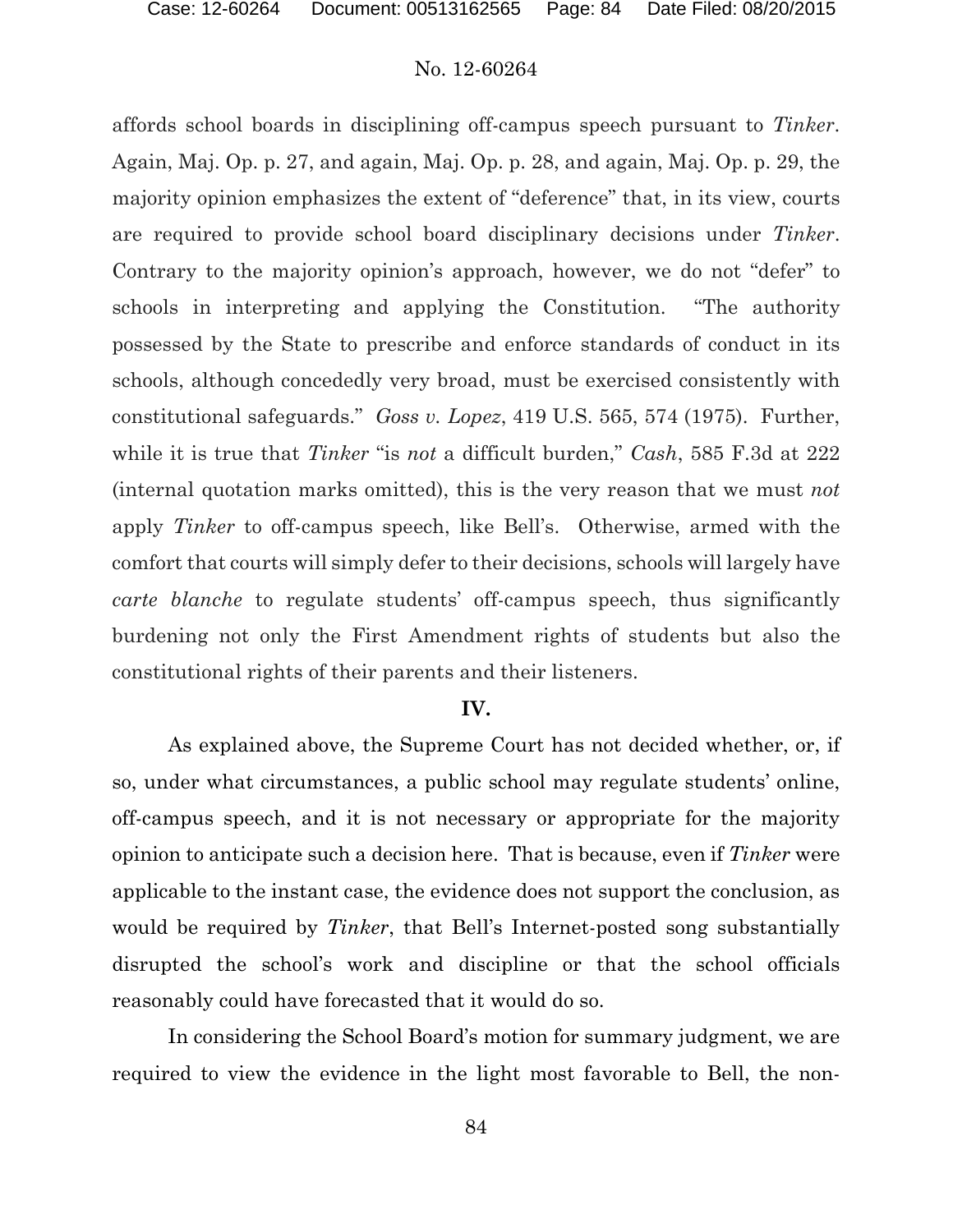movant. *See Tolan v. Cotton*, 134 S. Ct. 1861, 1868 (2014) (per curiam). The majority opinion, however, wholly disclaims this duty by ignoring material facts and refusing to draw inferences in Bell's favor—particularly those facts and inferences clearly evincing that Bell's song was not and could not be regarded as a threat. For example, Bell has been an aspiring musician since he was a young boy. He began writing lyrics as a child and started to pursue a musical career in earnest while in his teens. Like many musical artists, Bell has a stage name, "T-Bizzle," and he regularly<sup>[20](#page-84-0)</sup> records music in a professional studio. Indeed, the very rap that gave rise to this case was recorded at a recording studio off campus called "Get Real Entertainment" records. As he explained to the Disciplinary Committee, Bell considers himself "an artist," and, as explained above, he originally composed and publicized the song in an effort to "speak out" on and raise awareness of an important issue in his community, *i.e.,* sexual harassment of students. Moreover, consistent with his musical aspirations, Bell explained that the version of the song posted to YouTube was also intended to attract the attention of record labels. Further, the screenshot of Bell's Facebook page reveals that his friends who commented on the song viewed it as the product of Bell's musical talent as a rap musician rather than a threat of violence (*e.g.*, "Hey, don't forget me when you're famous" and "Lol . . . been tellin you since we was little . . . you got all the talent in the world . . ."). In addition, no one—neither Wildmon, Rainey, nor any other teacher or school official—testified that s/he thought Bell, himself, subjectively intended to cause anyone to fear that Bell personally would harm any person. Nor was there any evidence that Bell was a dangerous person or that he had ever engaged in violent or unlawful conduct. Although Bell in his rap song

 $\overline{a}$ 

<span id="page-84-0"></span><sup>20</sup> "Once a week," if possible.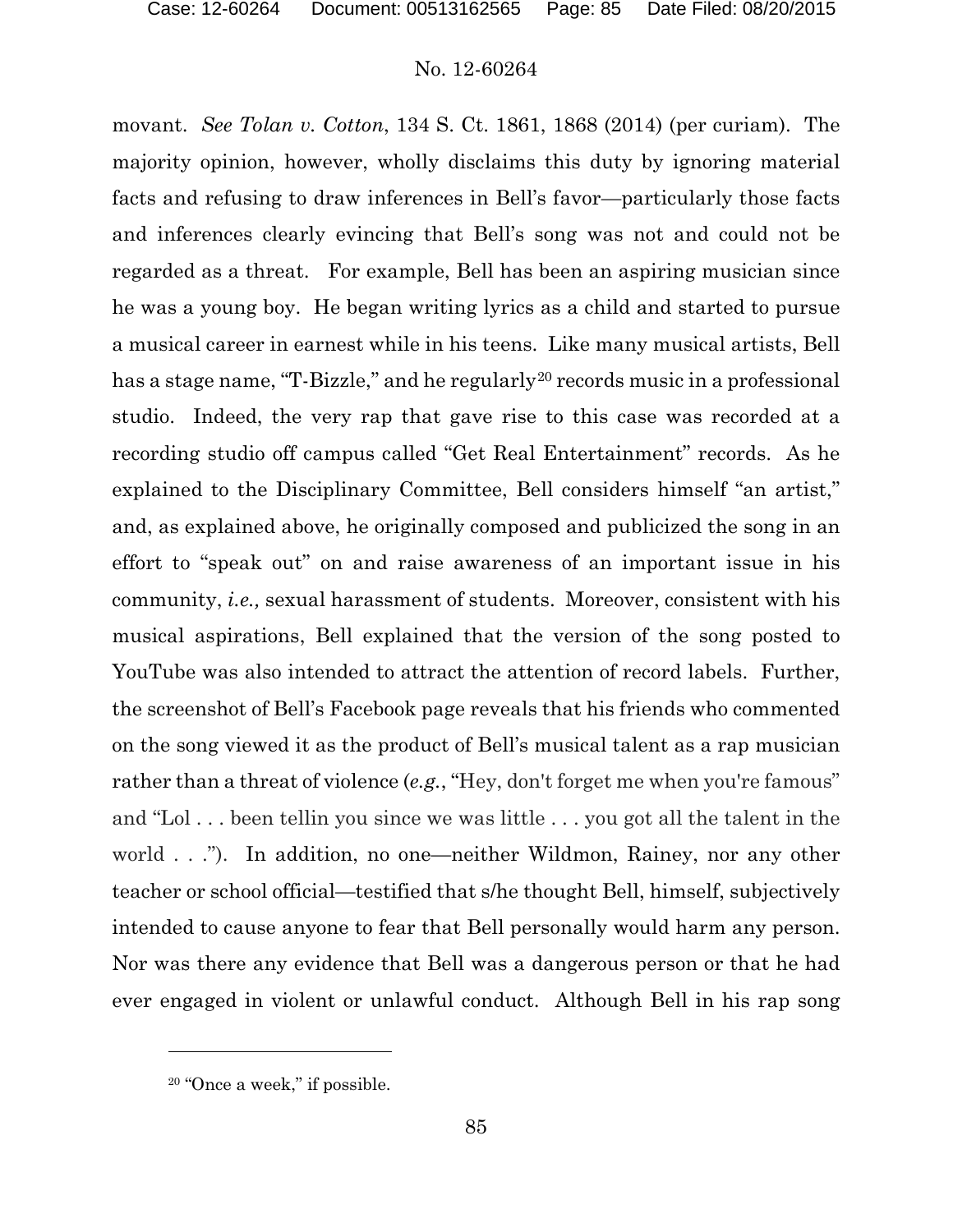$\overline{a}$ 

## No. 12-60264

referred to a firearm, the evidence does not reflect that Bell had ever owned, possessed, or had any actual experience with firearms. Except for a single tardiness, Bell had an unblemished school conduct record. These crucial facts not only impeach the School Board's contention that Bell's song could reasonably be perceived as a legitimate threat of violence, but also illuminate the fallacies in the majority opinion's comparison between this case and other circuit decisions that have condoned punishment for intentionally violent student speech.<sup>[21](#page-85-0)</sup>

Moreover, the majority opinion likewise either ignores or glosses over other relevant evidence tending to show that school officials did not consider Bell's song threatening but instead punished him merely because they did not like the content of his speech. For example, during the closing remarks of the

<span id="page-85-0"></span><sup>&</sup>lt;sup>21</sup> For example, the majority opinion compares Bell's rap song to the potential violence "signaled" in *Ponce v. Socorro Independent School District*, 508 F.3d 765 (5th Cir. 2007) and *LaVine v. Blaine School District*, 257 F.3d 981, 987 (9th Cir. 2001). But even a cursory comparison between this case and the facts of those cases reveals the majority opinion's flawed logic. In *Ponce*, a student *brought to campus* a private diary, which was written in the first-person narrative, and showed its contents to a classmate. 508 F.3d at 766. The diary detailed the plan of his "pseudo-Nazi" group to conduct coordinated "Columbine-style" shootings at his school and at other schools in the district. *Id*. As the *Ponce* opinion explains:

The notebook describes several incidents involving the pseudo-Nazi group, including one in which the author ordered his group "to brutally injure two homosexuals and seven colored" people and another in which the author describes punishing another student by setting his house on fire and "brutally murder[ing]" his dog. The notebook also details the group's plan to commit a "[C]olumbine shooting" attack on Montwood High School or a coordinated "shooting at all the [district's] schools at the same time." At several points in the journal, the author expresses the feeling that his "anger has the best of [him]" and that "it will get to the point where [he] will no longer have control." The author predicts that this outburst will occur on the day that his close friends at the school graduate.

*Id*. Likewise, in *LaVine*, a student *brought to campus* a poem written in the first person describing how the narrator murdered without remorse 28 people at his school and which ominously concluded with the narrator's prediction that he "may strike again." *LaVine*, 257 F.3d at 983–84.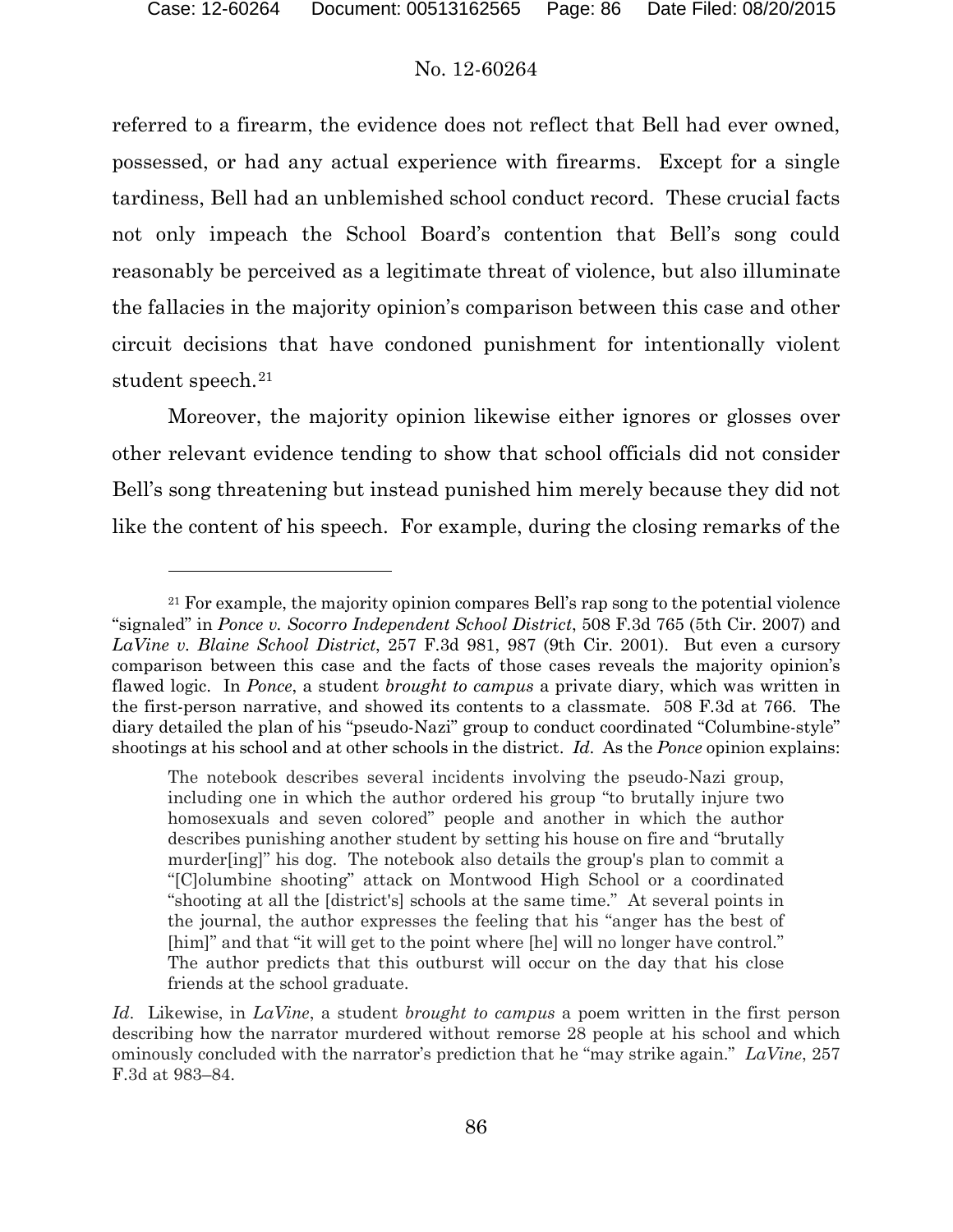Disciplinary Committee meeting, one member of the committee provided the following admonition to Bell:

I would say censor your material. . . . Because you are good [at rapping], but everybody doesn't really listen to that kind of stuff. So, if you want to get [] your message out to everybody, make it where everybody will listen to it.... You know what I'm saying? Censor that stuff. Don't put all those bad words in it. . . . The bad words ain't making it better. . . Sometimes you can make emotions with big words, not bad words. You know what I'm saying? . . . Big words, not bad words. Think about that when you write your next piece.

The school's censorial focus on the "bad words" in Bell's song can also be gleaned from the transcript of the preliminary-injunction hearing:

School Board Lawyer: You realized what you had done in publishing this song, while it may be, in your perception, an artistic endeavor, was filthy; and it was filled with words like fuck, correct?

Bell: Yes, sir.

 $\overline{a}$ 

Further, although the majority opinion emphasizes Wildmon's testimony that Bell's rap song allegedly scared him, the majority opinion refuses to acknowledge that Rainey testified that he viewed the song as "just a rap" and that "if [he] let it go, it will probably just die down." In addition to ignoring these material facts, the majority opinion likewise refuses to draw obvious inferences from the record which further evince the fact that school officials did not consider Bell's song to be threatening in nature. For example, in sharp contrast to other cases in which courts have upheld discipline for a student's purportedly "violent" speech,[22](#page-86-0) nothing in the record reflects that school officials ever contacted law enforcement about Bell's song. To the contrary, Bell's principal drove him home that day, and he thereafter was allowed to

<span id="page-86-0"></span><sup>22</sup> *See, e.g., Ponce*, 508 F.3d at 767; *Wynar v. Douglas Cnty. Sch. Dist.*, 728 F.3d 1062, 1065–66 (9th Cir. 2013); *LaVine*, 257 F.3d at 985.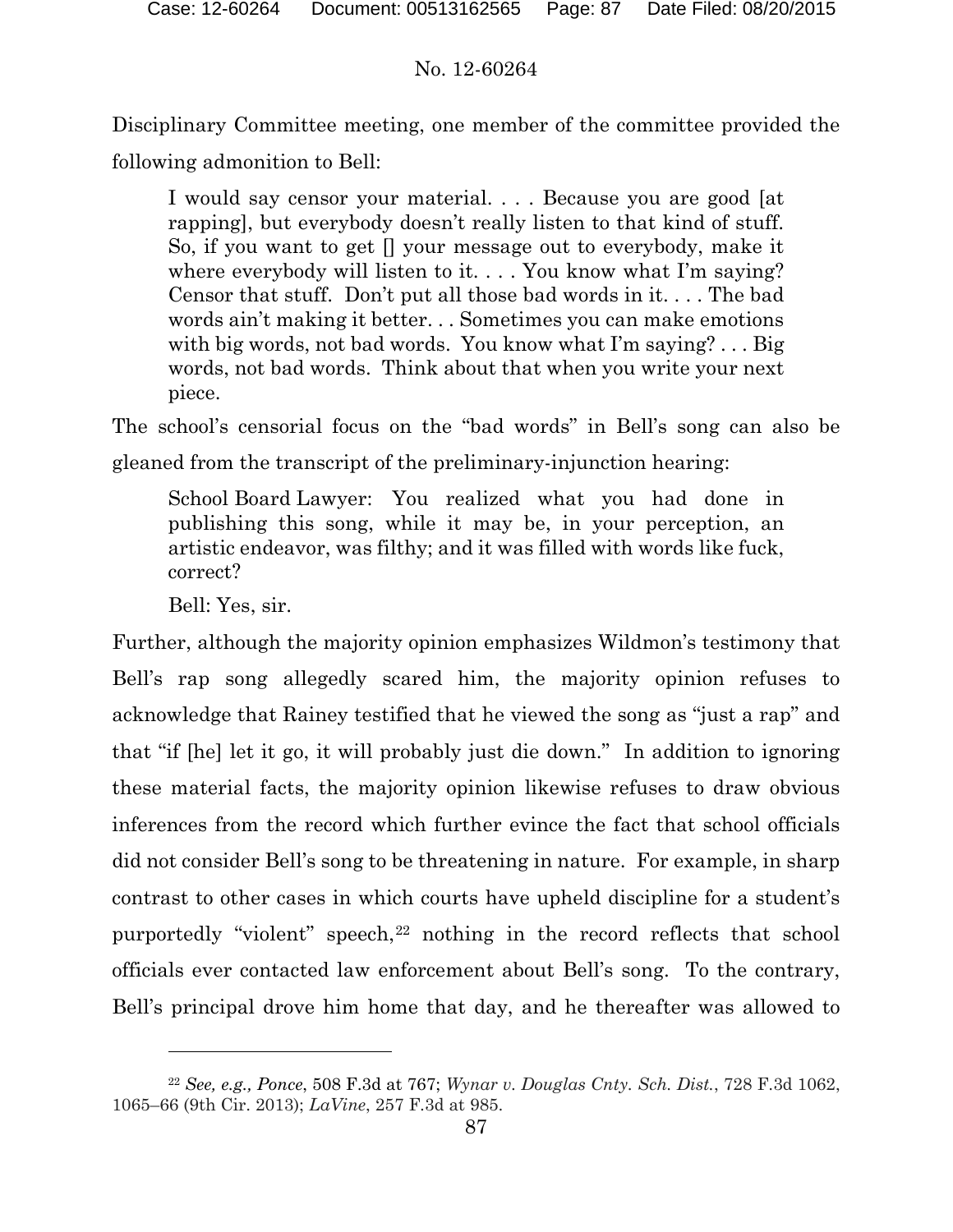return to classes. Later, when Bell was suspended pending the outcome of the Disciplinary Committee hearing, he nevertheless was allowed to remain unattended in the school commons for the remainder of the day. These are simply not the actions of school officials who seriously or reasonably believe a student poses a threat of violence to school officials.

Had the majority opinion properly reviewed all the relevant facts and drawn the clear inferences therefrom, it would have been compelled to conclude that the evidence here does not support a finding, as would be required by *Tinker*, that a "substantial disruption" occurred or that school officials reasonably could have "forecast" a substantial disruption as a result of Bell's rap. 393 U.S. at 514. As an initial matter, the evidence plainly shows that there was no commotion, boisterous conduct, interruption of classes, or any lack of order, discipline and decorum at the school, as a result of Bell's posting of his song on the Internet. *Cf. Shanley*, 462 F.2d at 970 ("Disruption in fact is an important element for evaluating the reasonableness of a regulation screening or punishing student expression."). In fact, at the preliminary injunction hearing, Wildmon explained that his students "seem[ed] to act normal" after Bell's rap was released, and Rainey testified that most of the talk amongst students had not been about Bell's song but rather about his suspension and transfer to alternative school. Aside from the single instance when Wildmon requested a student play the song for him, there was no evidence that any student played the song at school. Indeed, school computers blocked Facebook, and cellphones were prohibited, which decreased the likelihood that students could access the song on campus. Further, Bell testified that he never encouraged students or staff to listen to the song at school, and there is no evidence to the contrary. Tellingly, when asked if she could point to any disruption at the school as a result of Bell's song, the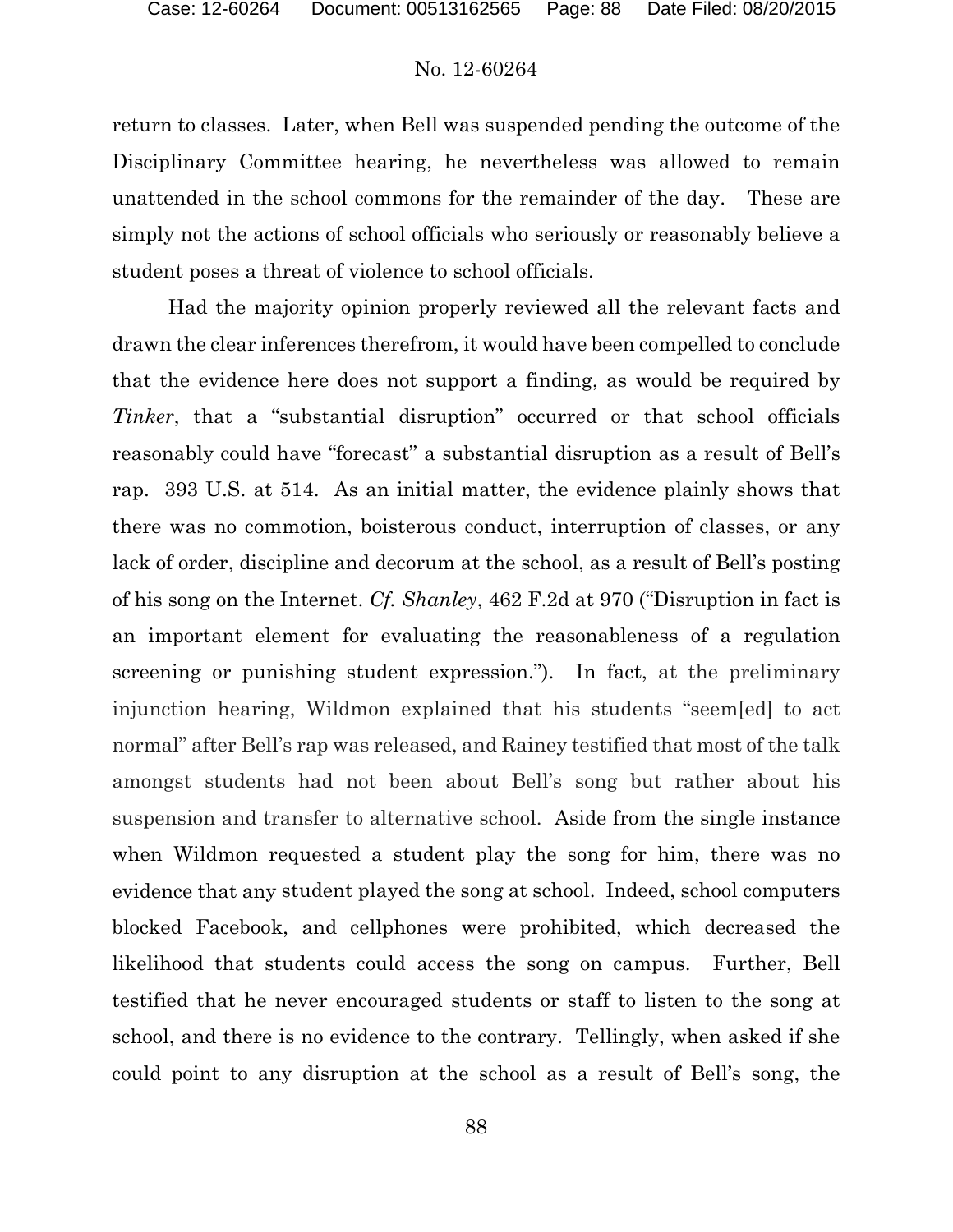## No. 12-60264

superintendent referred only to the fact that the coaches said that they had altered their "teaching styles" in order to avoid any appearance of initiating or engaging in sexual relationships or harassment with female students.<sup>[23](#page-88-0)</sup> Yet, neither the superintendent nor the coaches described how this alleged change in "teaching styles" had substantially harmed their ability to teach their assigned courses. And, in any event, it is self-evident that a teacher's effort to avoid the appearance that he is engaging in sexual relationships with students should be deemed a dictate of the classroom and not a disruption of it.<sup>[24](#page-88-1)</sup> In sum, even assuming *arguendo* that *Tinker* could be applied to Bell's speech in this case, the School Board failed to satisfy its burden under the "substantialdisruption" framework.

In reaching the opposite conclusion, however, the majority opinion reasons that Bell's "threatening, intimidating, and harassing language . . . could be forecast by [school officials] to cause a substantial disruption." *See* Maj. Op. p. 31. But, the "evidence" that the majority opinion cites for this conclusion is, at the very best, sorely lacking. For example, the majority opinion emphasizes that Wildmon and some unnamed "third parties"[25](#page-88-2) purportedly perceived Bell's rap song as threatening. *See* Maj. Op. p. 31. Yet,

<span id="page-88-0"></span><sup>23</sup> For example, Wildmon testified: "I tried to make sure, you know, if I'm teaching, and if I'm scanning the classroom, that I don't look in one area too long. I don't want to be accused of, you know, staring at a girl or anything of that matter." Rainey testified that he no longer felt he could be as "hands on" with his female members of the track team, and thus "sometimes I tell the boys to go and work with the girls."

<span id="page-88-1"></span><sup>24</sup> Even assuming *arguendo* these changes in the coaches' teaching and coaching styles could be classified as "disruptions," the School Board has not presented any evidence to support a finding that such disruptions were "substantial," as required by *Tinker*.

<span id="page-88-2"></span><sup>25</sup> During a seconds-long aside at the Disciplinary Committee hearing, Bell simply alluded to such statements by third parties. Neither Bell nor anyone else provided any details whatsoever about these third parties, nor did he specify whether he heard these statements himself or via a third party.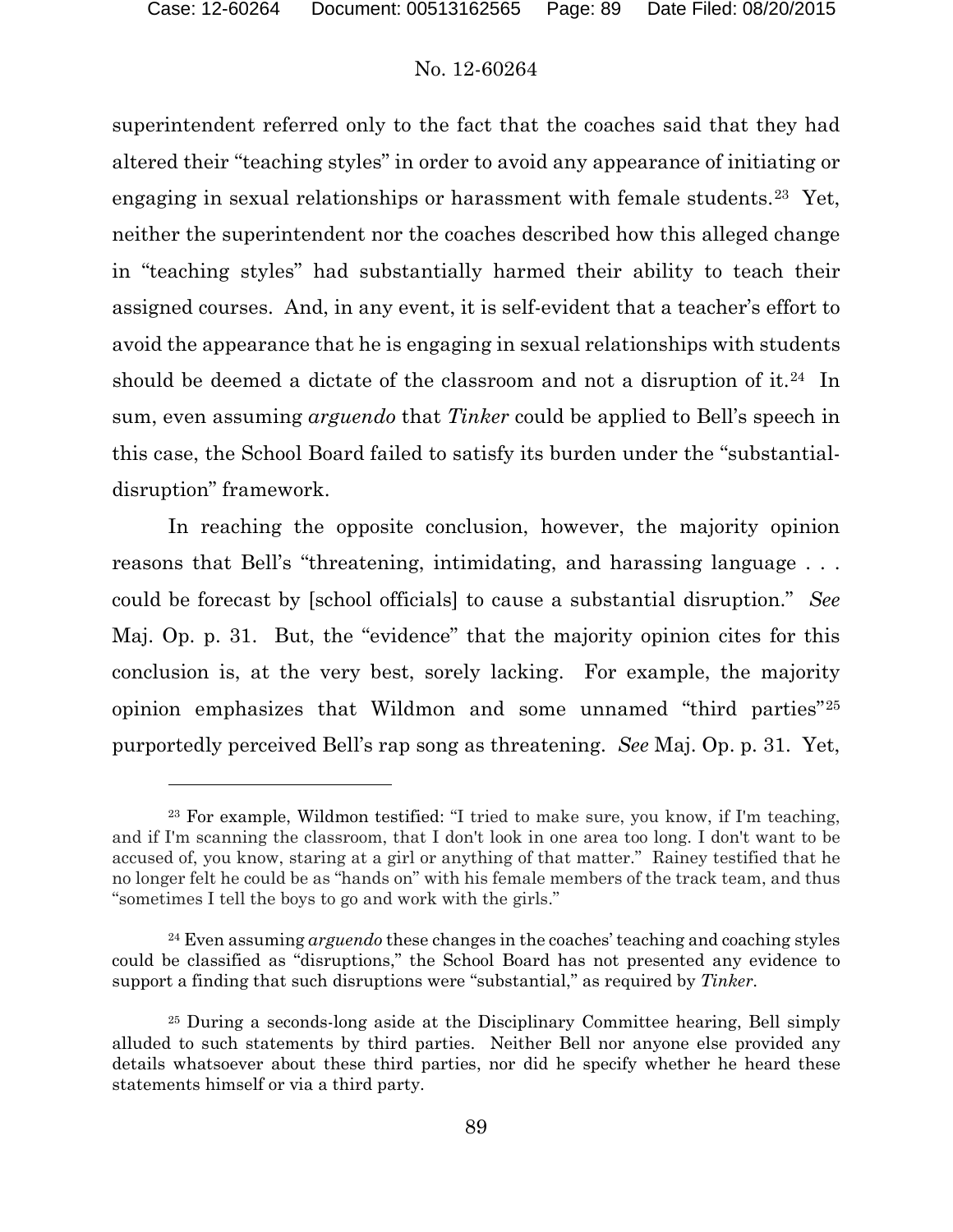the majority opinion fails to apprehend that an individual's perception of speech is not necessarily tantamount to a rational assessment of that speech nor a valid basis for concluding that such speech is "unprotected" under the First Amendment. Indeed, regardless of how some individuals might view Bell's speech, no *reasonable* listener could perceive Bell's lyrics as threats in light of the particular context; nor did the particular listeners here. *See United States v. Jeffries*, 692 F.3d 473, 480 (6th Cir. 2012) ("A reasonable listener understands that a gangster growling 'I'd like to sew your mouth shut' to a recalcitrant debtor carries a different connotation from the impression left when a candidate uses those same words during a political debate. And a reasonable listener knows that the words 'I'll tear your head off' mean something different when uttered by a professional football player from when uttered by a serial killer."). Critically, the speech at issue in this case occurred in a rap song, a musical genre in which hyperbolic and violent language is commonly used in order to convey emotion and meaning—not to make real threats of violence. *See, e.g.,* Andrea L. Dennis, *Poetic (In)Justice? Rap Music Lyrics as Art, Life, and Criminal Evidence*, 31 Colum. J.L. and Arts 1, 22 (2007). Further, as detailed above, Bell is a long-aspiring rapper; he composed the song in a professional studio; and he publically broadcast the song to raise public awareness and to attract the attention of record labels. These crucial contextual facts reveal that Bell's song was just that: a song, authored by a young and aspiring musical artist—not the calling card of a would-be killer. The majority opinion therefore errs by relying upon unsubstantiated and unreasonable beliefs that Bell's song was "threatening" in order to support its conclusion that the School Board satisfied its burden under *Tinker*. *Accord Cash*, 585 F.3d at 221–22 (observing that school "[o]fficials must base their decisions on fact, not intuition") (internal quotation marks omitted).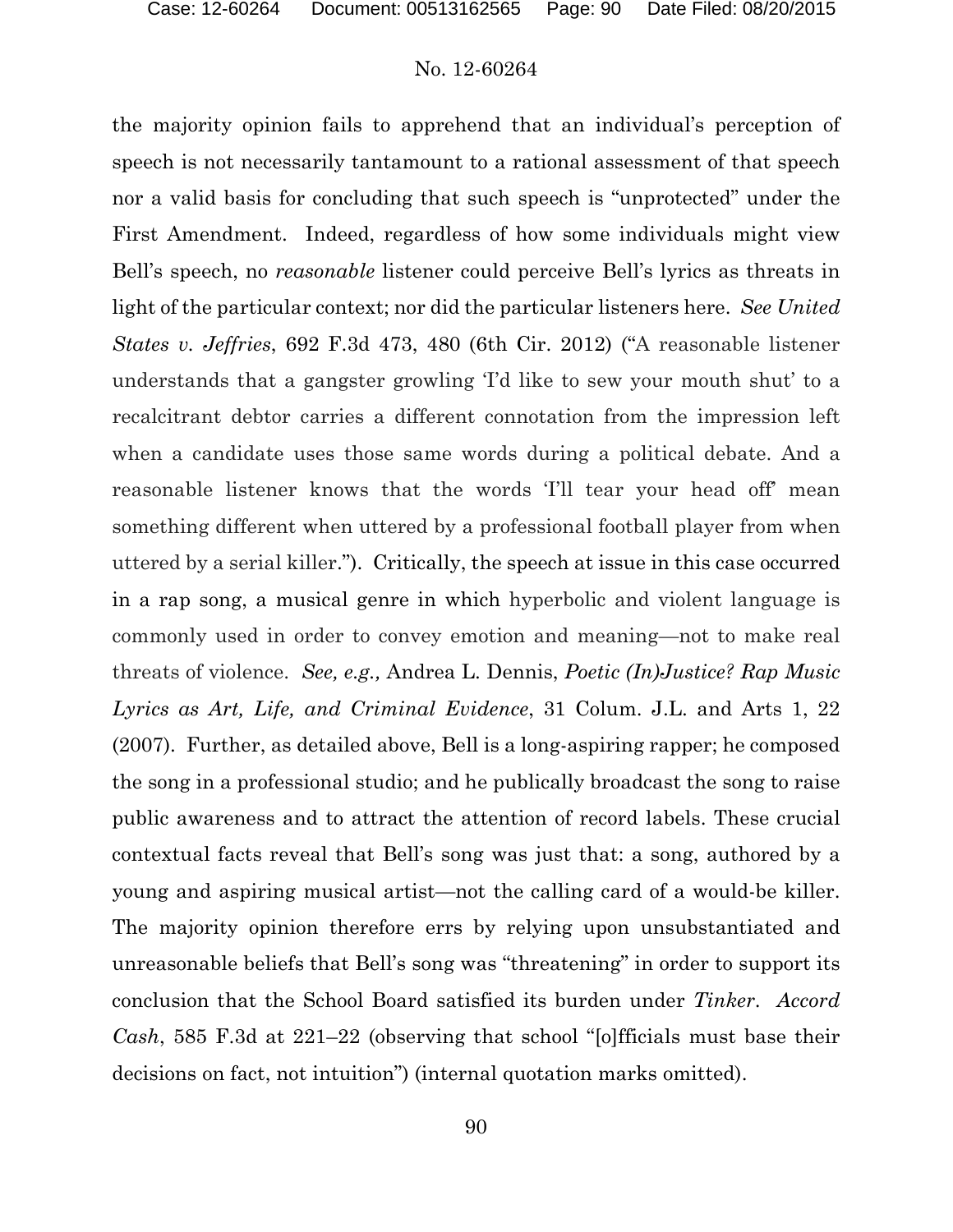$\overline{a}$ 

## No. 12-60264

For additional support that *Tinker* is satisfied, the majority opinion also emphasizes the wording of the School Board's Discipline-Administrative Policy. *See* Maj. Op. p. 31. Specifically, the majority opinion derives meaning from the parallels between *Tinker*'s "substantial disruption" framework and the School Board's decision to place the heading "SEVERE DISRUPTIONS" above twenty-one different disciplinary "offenses," one of which is the school's prohibition on "[h]arassment, intimidation, or threatening other students and/or teachers." Under the policy, other "severe disruptions" include, *inter alia*, "stealing," "cutting classes," and "profanity, or vulgarity (to include acts, gestures, or symbols directed at another person.)" According to the majority opinion, this "policy demonstrates an awareness of *Tinker*'s substantial-disruption standard,<sup>[26](#page-90-0)</sup> and the policy's violation can be used as evidence supporting the reasonable forecast of a future substantial disruption." The majority opinion's reasoning in this regard is flawed. As an initial matter, this policy nowhere states that it applies to student conduct or speech that, like Bell's, occurs away from school or school-related activities. In this respect, the policy is facially distinguishable from those on-campus policies in *Morse* and *Fraser* to which the majority opinion analogizes. Moreover, however, the majority opinion's logic is entirely circular. The very task before our court is determining *whether* the School Board's decision to discipline Bell under a school policy comported with constitutional dictates. According to the majority opinion, however, the School's Board's decision to discipline Bell under a school policy is *evidence* that the punishment comported with constitutional dictates. Contrary to the majority opinion's assertions otherwise, this is prototypical *ipse dixit*.

<span id="page-90-0"></span><sup>&</sup>lt;sup>26</sup> The majority opinion cites no evidence to substantiate that the somewhat parallel language is anything more than a mere coincidence.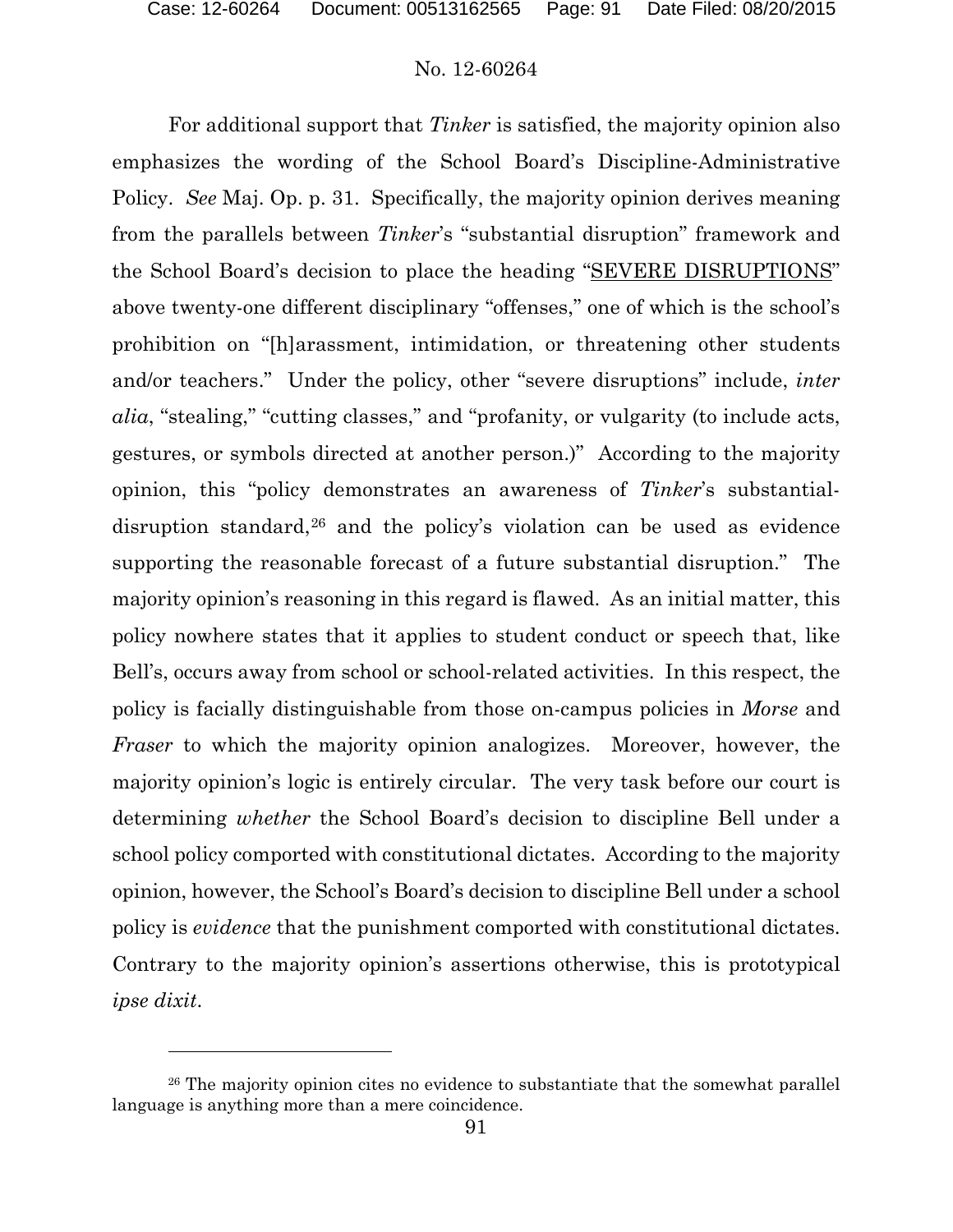#### **V.**

"[A] 'function' of free speech under our system of government is to invite dispute. It may indeed best serve its high purpose when it induces a condition of unrest, creates dissatisfaction with conditions as they are, or even stirs people to anger."*Cox v. Louisiana*, 379 U.S. 536, 551–52 (1965). By raising awareness of high school athletic coaches' sexual misconduct toward minor female students, Taylor Bell's rap song had this exact effect, and amongst those most "stir[red] to anger" were Itawamba school officials. The First Amendment prohibited Itawamba from expressing that anger by punishing Bell for the content of his speech. *See Barnette*, 319 U.S. at 637 ("The Fourteenth Amendment . . . protects the citizen against the State itself and all of its creatures—Boards of Education not excepted."). "If there is a bedrock principle underlying the First Amendment, it is that the government may not prohibit the expression of an idea simply because society finds the idea itself offensive or disagreeable." *Texas v. Johnson*, 491 U.S. 397, 414 (1989). Indeed, "the point of all speech protection . . . is to shield just those choices of content that in someone's eyes are misguided, or even hurtful." *Hurley*, 515 U.S. at 574. The majority opinion, however, forsakes its duty to uphold this most elementary and important of our Constitution's guarantees.

In its conclusion, the majority opinion observes that the "mission" of schools is "to educate." Maj. Op. p. 32. Yet, the majority opinion fails to apprehend the breadth of what an "education" encompasses. As the Supreme Court has explained, "[t]he vigilant protection of constitutional freedoms is nowhere more vital than in the community of American schools." *Shelton v. Tucker*, 364 U.S. 479, 487 (1960). Teachers are "charge[d] . . . with the task of [i]mbuing their students with an understanding of our system of democracy." *New Jersey v. T.L.O.*, 469 U.S. 325, 354 (1985) (Brennan, J., concurring in part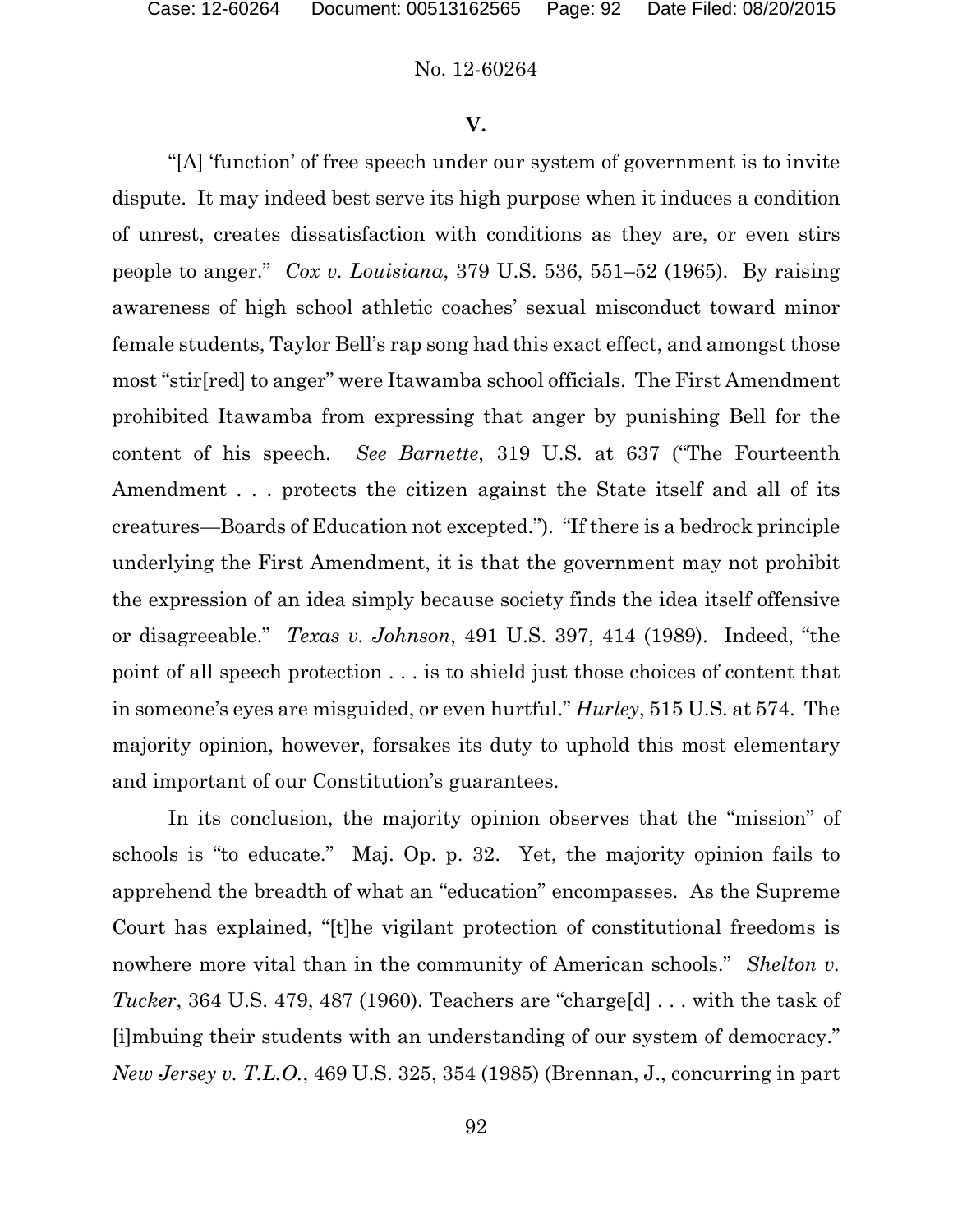and dissenting in part). "That they are educating the young for citizenship is reason for scrupulous protection of Constitutional freedoms of the individual, if we are not to strangle the free mind at its source and teach youth to discount important principles of our government as mere platitudes." *Barnette*, 319 U.S. at 637. "[E]ducation prepares individuals to be self-reliant and selfsufficient participants in society." *Wisconsin v. Yoder*, 406 U.S. 205, 221 (1972). Accordingly, "students must always remain free to inquire, to study and to evaluate, to gain new maturity and understanding; otherwise our civilization will stagnate and die." *Sweezy v. New Hampshire*, 354 U.S. 234, 250 (1957).

Viewed in the light of these longstanding principles, Bell's song was not a disruption of school activities but rather was an effort to participate as a citizen in our unique constitutional democracy by raising awareness of a serious matter of public concern. Yet, rather than commending Bell's efforts, the Itawamba County School Board punished him for the content of his speech, in effect teaching Bell that the First Amendment does not protect students who challenge those in power. The majority opinion teaches that same mistaken lesson to all the children in our Circuit. Indeed, in concluding that the First Amendment officially condones Bell's censoring and punishment by the School Board, instead of safeguarding his freedom of speech, the majority opinion undermines the rights of all students and adults to both speak and receive speech on matters of public concern through the Internet.

For these reasons, I respectfully and earnestly dissent.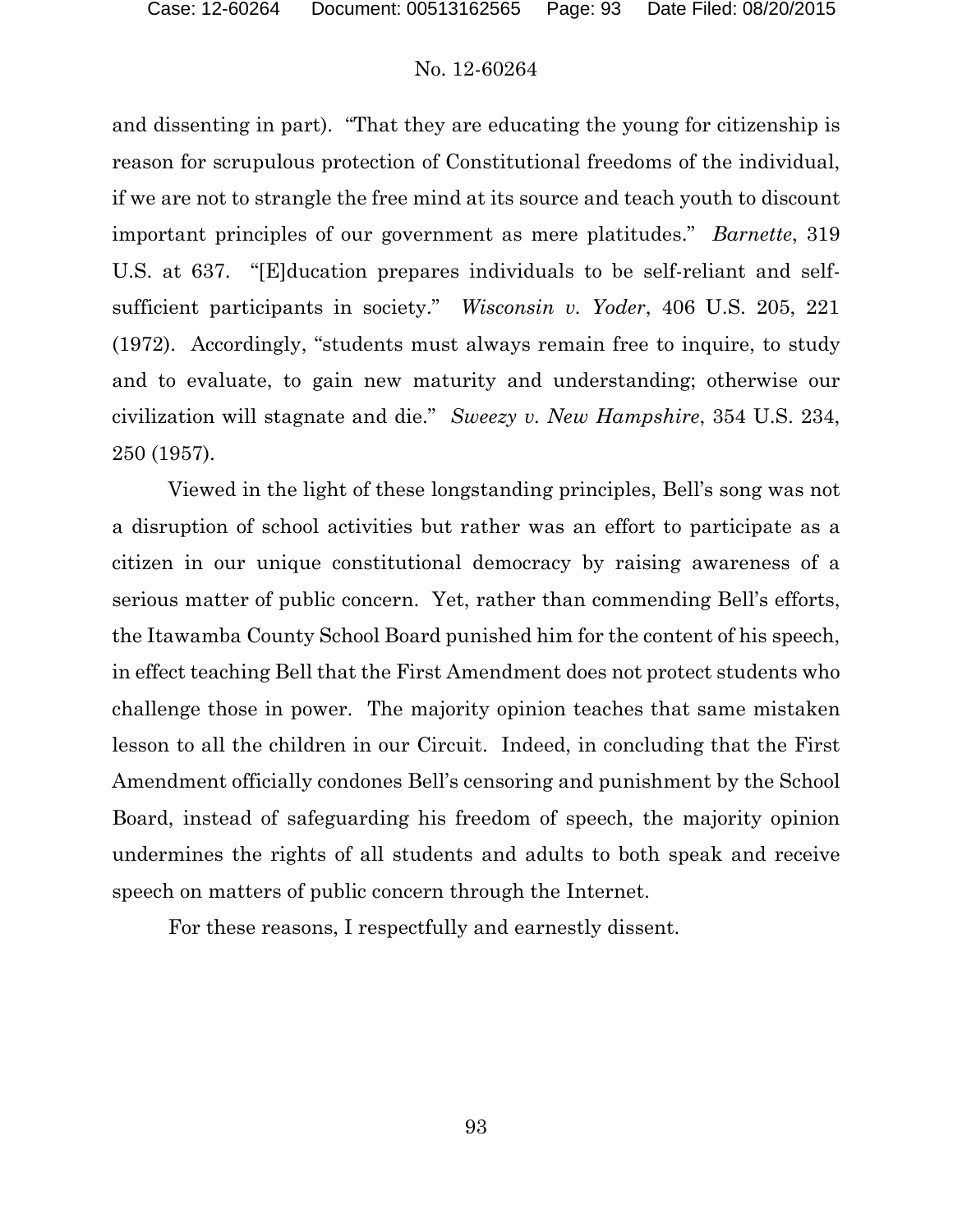#### No. 12-60264

EDWARD C. PRADO, Circuit Judge, dissenting:

I agree with Judge Dennis's dissent that Bell's rap song constitutes expressive speech protected by the First Amendment and that the school's discipline for that speech violated the First Amendment under existing Supreme Court precedent. I therefore respectfully dissent and join Judge Dennis's dissent in part.<sup>[1](#page-93-0)</sup>

I write separately because off-campus online student speech is a poor fit for the current strictures of First Amendment doctrine, which developed from restrictions on other media, and I hope that the Supreme Court will soon give courts the necessary guidance to resolve these difficult cases. *See* David L. Hudson, Jr., *The First Amendment: Freedom of Speech* § 7:6 (2012) ("[T]he next frontier in student speech that the U.S. Supreme Court will explore is online speech."). This issue has divided the circuits and state supreme courts. Some have concluded that the *Tinker* standard categorically does not apply to online off-campus speech. *See J.S. ex rel. Snyder v. Blue Mountain Sch. Dist.*, 650 F.3d 915, 937 (3d Cir. 2011) (en banc) (Smith, J., concurring) (noting that "[l]ower courts . . . are divided on whether Tinker's substantial-disruption test governs students' off-campus expression"); *see also Thomas v. Bd. of Ed., Granville* 

<span id="page-93-0"></span><sup>&</sup>lt;sup>1</sup> I do not join Part I of Judge Dennis's dissent. Unlike the dissent, I would conclude that speech is presumptively protected by the First Amendment unless it fits within a specific category of unprotected speech—regardless of the subject matter of the speech. Thus, I would not extend the doctrinal distinction between private speech and speech on a matter of public concern from the torts and public-employment contexts into the student-speech context.

I also do not join Part II(B) of the dissent. I agree with the dissent's larger point that the majority opinion's standard is vague and will prove difficult to apply; however, I am not as sure as the dissent that the Supreme Court's 1997 decision in *Reno v. American Civil Liberties Union*, 521 U.S. 844 (1997), remains indicative of how the Court would resolve this case today. The Internet has changed dramatically since 1997, so much so that I wonder whether the Court's views on online student speech have evolved to take into account the potential for harm that simply did not exist to the same degree when *Reno* was decided eighteen years ago. *See, e.g.*, *J.S. v. Bethlehem Area Sch. Dist.*, 807 A.2d 847, 863 (Pa. 2002) (observing that "the advent of the Internet has complicated analysis of restrictions on speech").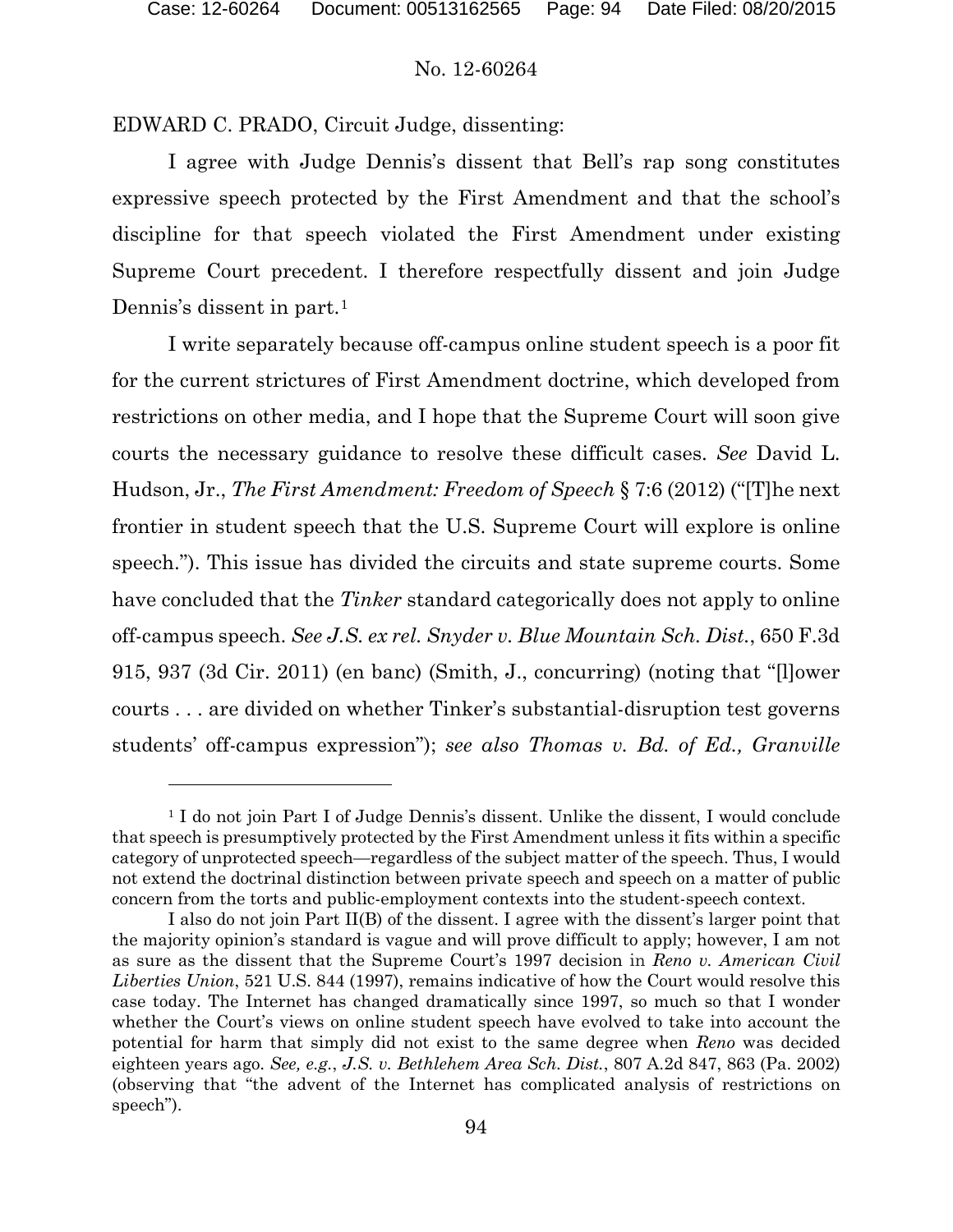*Cent. Sch. Dist.*, 607 F.2d 1043, 1053 n.18 (2d Cir. 1979) ("[W]e believe that [the] power [to regulate expression] is denied to public school officials when they seek to punish off-campus expression simply because they reasonably foresee that in-school distribution may result."). Some courts have assumed without deciding that *Tinker* applies. *See, e.g.*, *J.S.*, 650 F.3d at 928–31 (majority op.). And some courts have held that *Tinker* applies to online offcampus speech if "it was foreseeable . . . [that the] conduct would reach the school via computers, smartphones, and other electronic devices," *Kowalski v. Berkeley Cnty. Schs.*, 652 F.3d 565, 574 (4th Cir. 2011), or if there is a "sufficient nexus between the website and the school campus to consider the speech as occurring on campus," *J.S. v. Bethlehem Area Sch. Dist.*, 807 A.2d 847, 865 (Pa. 2002). I am unaware of a circuit or state supreme court going as far as the majority in this case and holding that threatening, harassing, or intimidating online speech that occurred purely off campus may be prohibited or punished. The majority's holding appears to depart from the other, already divided circuits in yet another direction.

Bell's speech does not fit within the currently established, narrow categories of unprotected speech, and I would wait for the Supreme Court to act before exempting a new category of speech from First Amendment protection. As we previously stated in *Porter v. Ascension Parish School Board*, the *Tinker* standard only applies to substantially disruptive "student speech *on the school premises*." 393 F.3d 608, 615 (5th Cir. 2004) (emphasis added) (internal quotation marks omitted); *see also id.* at 615 n. 22 (criticizing other courts for "[r]efusing to differentiate between student speech taking place oncampus and speech taking place off-campus"). Schools officials may also punish speech that advocates illegal drug use and that takes place at off-campus school-sanctioned activities during school hours. *Morse v. Frederick*, 551 U.S.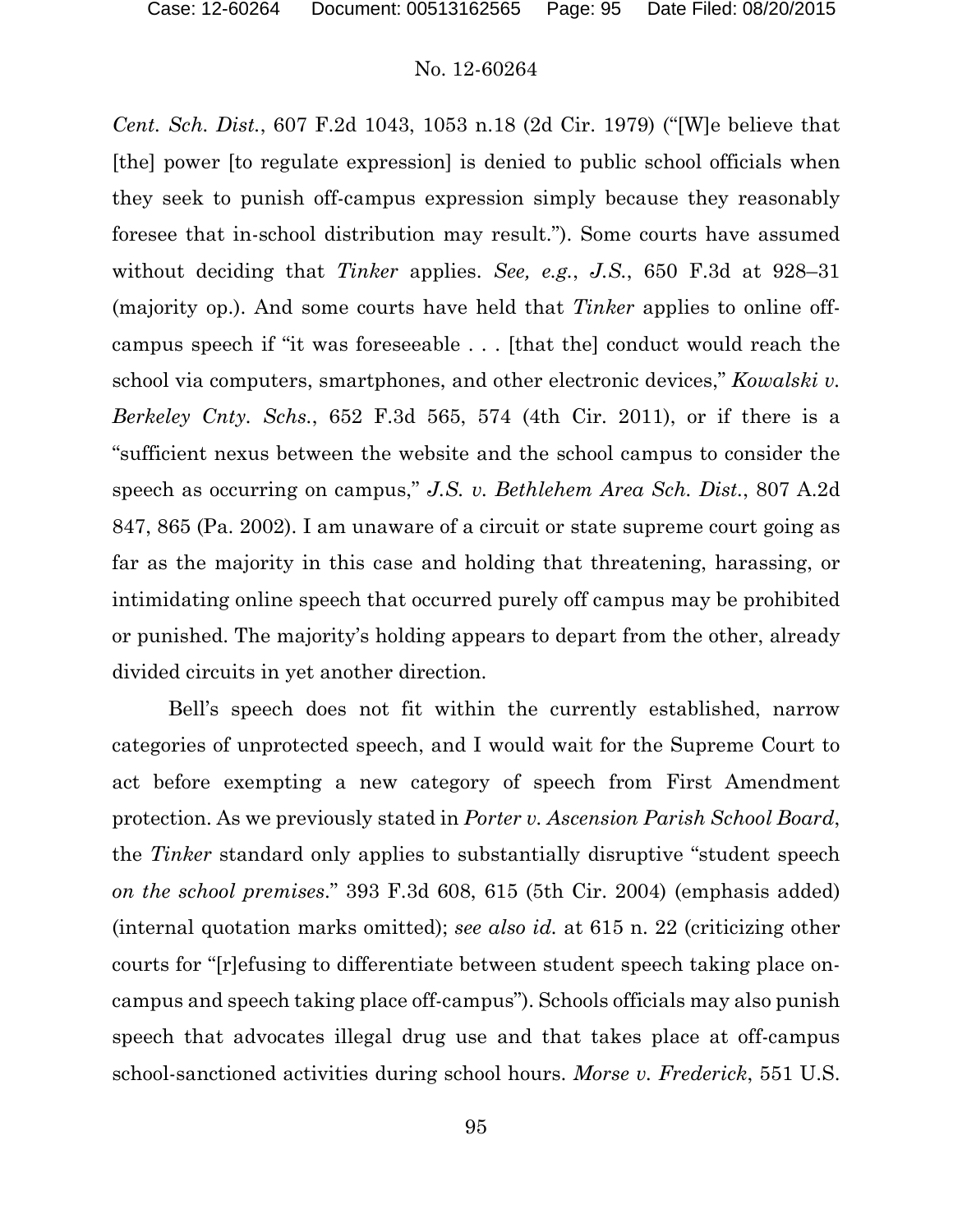393, 400–01 (2007) (*citing Porter*, 393 F.3d at 615 n.22); *see also id.* at 425 (Alito, J., concurring) (reasoning that the location of the speech matters and that, "due to the special features of the school environment, school officials must have greater authority to intervene before speech leads to violence"). But this exception does not apply to purely off-campus speech. *See id.* at 405 (majority op.) ("Had Fraser delivered the same speech in a public forum outside the school context, it would have been protected.").

Moreover, Bell's speech does not fall within the First Amendment exception we have previously recognized for student speech that threatens "violence bearing the stamp of a well-known pattern of recent historic activity: *mass, systematic school-shootings* in the style that has become painfully familiar in the United States." *Ponce v. Socorro Indep. Sch. Dist.*, 508 F.3d 765, 770–71 (5th Cir. 2007) (emphasis added). Indeed, in *Ponce*, we emphasized the narrow scope of this exception, concluding that this exception does not include "threats of *violence to individual teachers*[, which should be] analyzed under *Tinker*" or not at all, *id.* at 771 n.2 (emphasis added), meaning that threatening language about an individual teacher is not within the *Morse* exception and may be punished only if it is either "on school premises" within the meaning of *Tinker*, *Porter*, 393 F.3d at 615, or if it constitutes a true threat. We reasoned: "Such threats [to teachers], because they are relatively discrete in scope and directed at adults, do not amount to the heightened level of harm that was the focus of both the majority opinion and Justice Alito's concurring opinion in *Morse*." *Ponce*, 508 F.3d at 771 n.2 (citing *Boim v. Fulton Cnty. Sch. Dist.*, 494 F.3d 978 (11th Cir. 2007); *Wisniewski v. Bd. of Educ. of the Weedsport Cent. Sch. Dist.*, 494 F.3d 34 (2d Cir. 2007)). "The harm of a *mass school shooting* is, by contrast, so devastating and so particular to schools that *Morse* analysis is appropriate." *Id.* (emphasis added).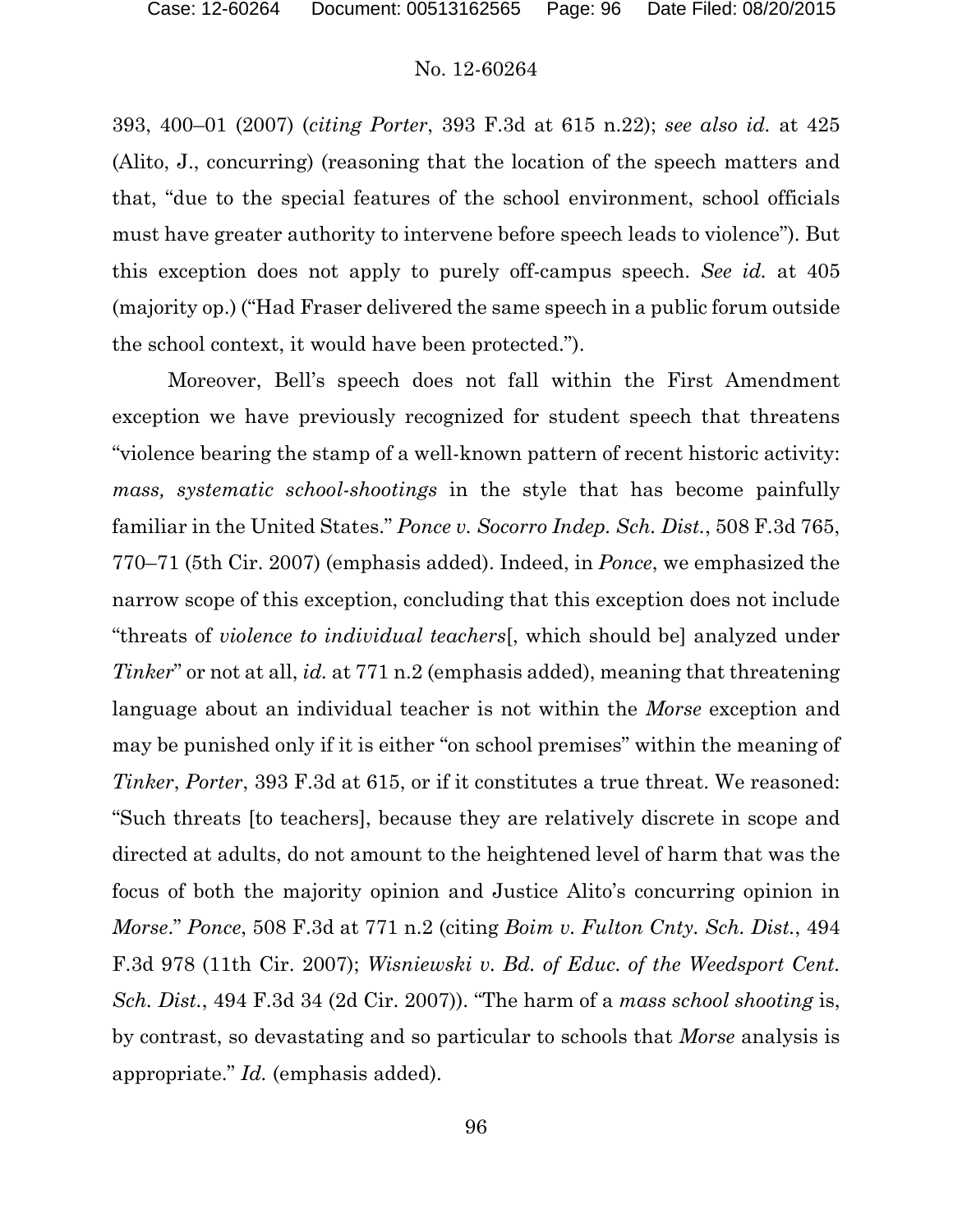In this case, Bell's rap song was performed and broadcasted entirely offcampus, and the song described violence directed at individual teachers—not a Columbine-type mass school shooting. Therefore, Bell's rap does not fall within the *Tinker* or the *Morse* categories of unprotected speech under our Circuit's decisions in *Porter* and *Ponce*. Further, in the context of expressive rap music protesting the sexual misconduct of faculty members, no reasonable juror could conclude that Bell's rap lyrics constituted a "true threat." *See Virginia v. Black*, 538 U.S. 343, 359 (2003) ("'True threats' encompass [only] those statements where the speaker means to communicate a serious expression of an intent to commit an act of unlawful violence to a particular individual or group of individuals."). Therefore, I would reverse the district court and render judgment for Bell.

I therefore agree with Judge Dennis's dissent that our Circuit should hesitate before carving out a new category of unprotected speech.

Even so, I share the majority opinion's concern about the potentially harmful impact of off-campus online speech on the on-campus lives of students. The ever-increasing encroachment of off-campus online and social-media speech into the campus, classroom, and lives of school students cannot be overstated. *See Kowalski*, 652 F.3d at 567–69, 571 (confronting a situation in which one high-school student created a webpage dedicated to spreading rumors about the sexually transmitted disease of another student and her supposed sexual promiscuity, thereby "singl[ing] out [that student] for harassment, bullying and intimidation"). Ultimately, the difficult issues of offcampus online speech will need to be addressed by the Supreme Court.

For the foregoing reasons, I respectfully dissent.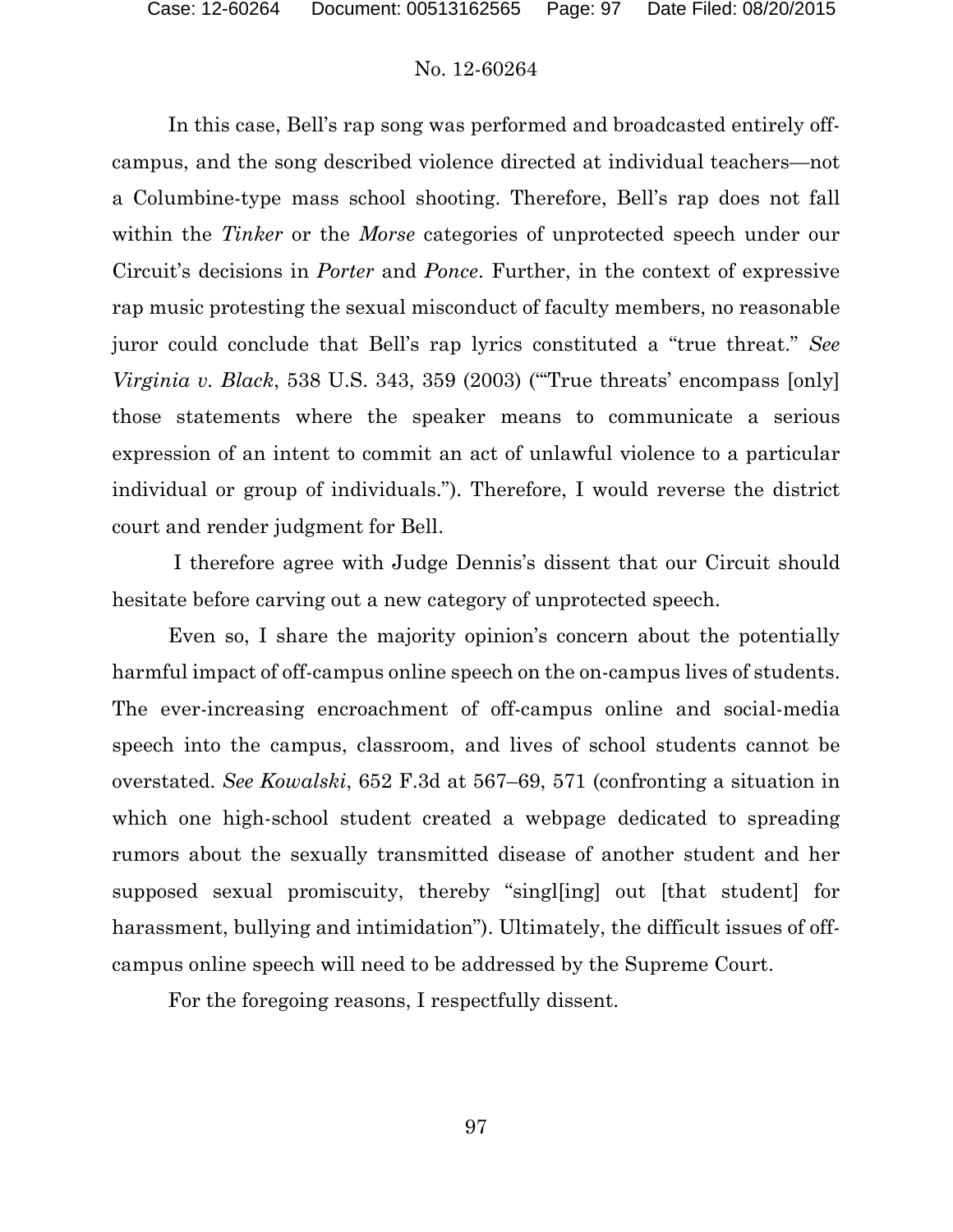$\overline{a}$ 

## No. 12-60264

HAYNES, Circuit Judge, dissenting in part:

I respectfully dissent from the portion of the majority opinion affirming the district court's grant of summary judgment in favor of the School Board on Bell's claim.<sup>1</sup> I conclude that the majority opinion greatly and unnecessarily expands *Tinker* to the detriment of Bell's First Amendment rights. I would reverse the district court's grant of summary judgment to the School Board and remand for further proceedings on those matters for substantially the same reasons set forth in Section III of the original panel majority opinion. *See Bell*, 774 F.3d at 290–303.

<span id="page-97-0"></span><sup>&</sup>lt;sup>1</sup> Credibility and inferences matter here, so I would not reverse the denial of Bell's summary judgment motion.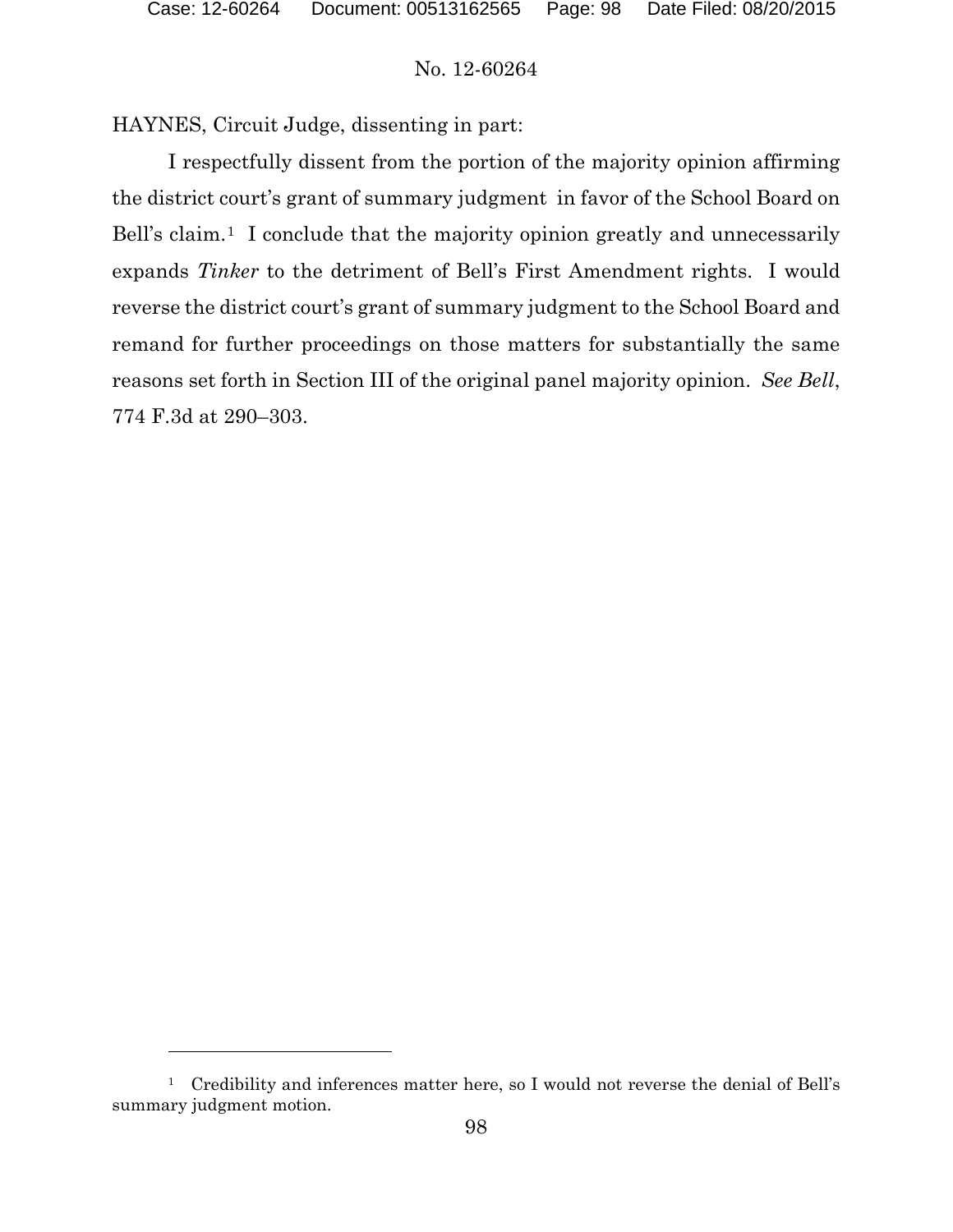#### No. 12-60264

JAMES E. GRAVES, JR., Circuit Judge, dissenting:

I join Judge Dennis's dissenting opinion. Like Judge Dennis, my view is that the *Tinker* framework was not intended to apply to off-campus speech. I recognize, however, that current technology serves to significantly blur the lines between on-campus and off-campus speech. In the light of this undeniable reality, and in the alternative, I would apply a modified *Tinker*  standard to off-campus speech. My *Tinker-Bell* standard would begin with the *Tinker* substantial disruption test. *See Tinker v. Des Moines Indep. Cmty. Sch. Dist.*, 393 U.S. 503 (1969); *see also Shanley v. Ne. Indep. Sch. Dist.*, 462 F.2d 960 (5th Cir. 1972). It would further include a nexus prong that is derived most significantly from the Fourth Circuit's nexus test in *Kowalski v. Berkeley County Schools*, 652 F.3d 565 (4th Cir. 2011). The nexus prong would incorporate the important factors, considered by other appellate courts, of foreseeability and the speech's predominant message.

This standard would protect the First Amendment rights of students to engage in free expression off campus, while also recognizing that school officials should have some ability, under very limited circumstances, to discipline students for off-campus speech. Mindful of these core principles and concerns, I would apply the following test.

In order for a school to discipline a student for off-campus speech, the school must:

(1) provide evidence of facts which might reasonably have led school authorities to forecast a substantial disruption OR evidence of an actual, substantial disruption;<sup>[1](#page-98-0)</sup> AND (2) demonstrate a sufficient nexus between the speech and the school's pedagogical interests that would justify the

<span id="page-98-0"></span><sup>1</sup> *Tinker*, 393 U.S. at 509, 513–14; *see also Shanley*, 462 F.2d at 974 ("We emphasize . . . that there must be demonstrable factors that would give rise to any reasonable forecast by the school administration of 'substantial and material' disruption of school activities before expression may be constitutionally restrained.").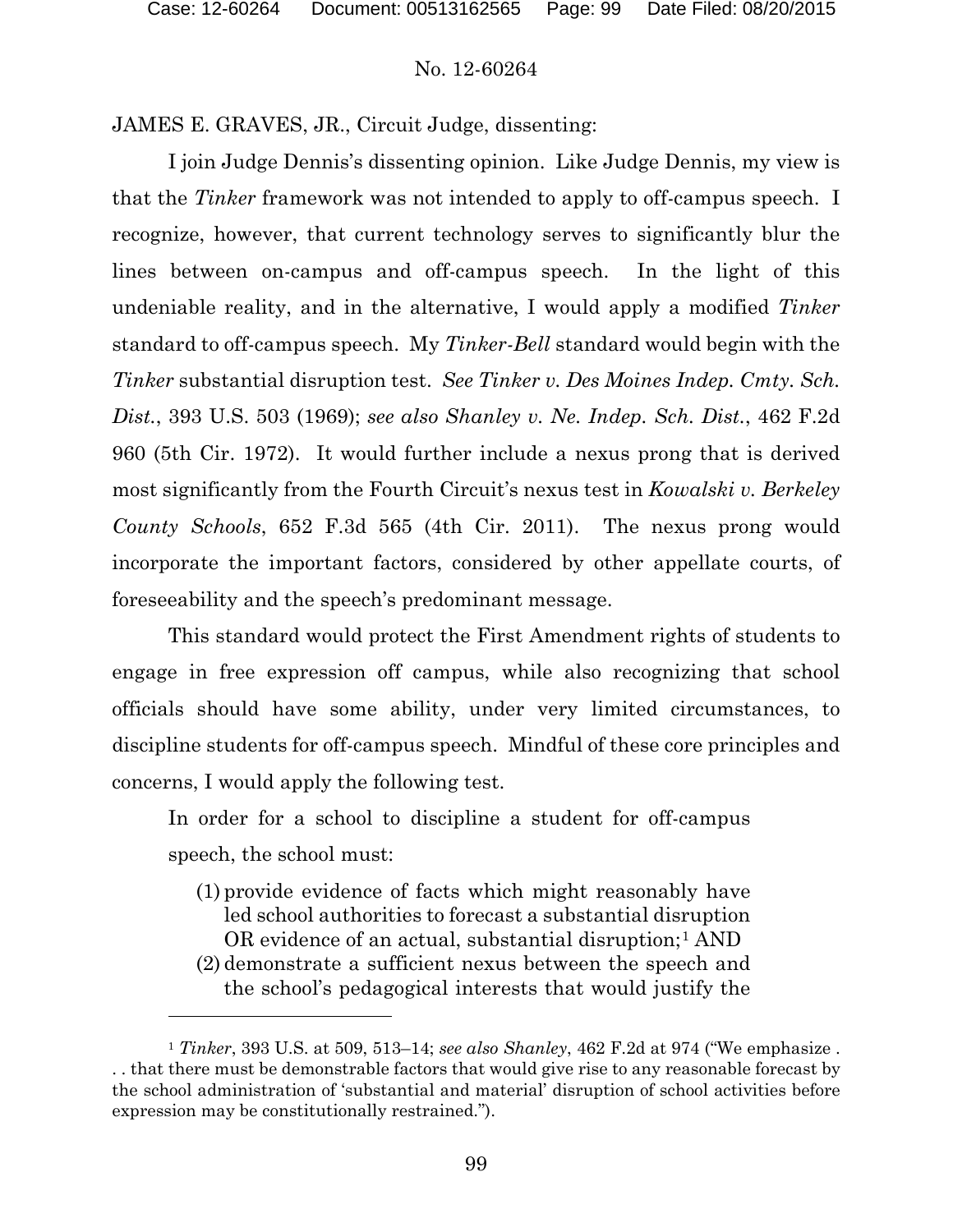school's discipline of the student.<sup>2</sup> In this regard, I would consider three non-exclusive factors:

- a. whether the speech could reasonably be expected to reach the school environment.<sup>[3](#page-99-1)</sup>
- b. whether the school's interest as trustee of student well-being<sup>[4](#page-99-2)</sup> outweighs the interest of respecting the traditional parental role<sup>[5](#page-99-3)</sup> in disciplining a student for off-campus speech . . .
	- i. giving particular weight to evidence, experiential or otherwise (like the bullying research in the Fourth Circuit's *Kowalski* decision),<sup>[6](#page-99-4)</sup> which indicates that particular off-campus speech has a unique and *proven*  adverse impact on students and the campus environment.
- c. whether the predominant message of the student's speech is entitled to heightened protection.<sup>[7](#page-99-5)</sup>

<span id="page-99-1"></span><sup>3</sup> *See Wisniewski v. Bd. of Educ.*, 494 F.3d 34, 38–39 (2d Cir. 2007), *cert. denied*, 128 S. Ct. 1741 (2008) (expanding the reach of *Tinker* to include off-campus speech that is reasonably foreseeable to "come to the attention of school authorities"); *Doninger v. Niehoff*, 527 F.3d 41, 50 (2d Cir. 2008) (applying *Tinker* to off-campus speech where the speech is reasonably foreseeable to reach the school property); *D.J.M. v. Hannibal Pub. Sch. Dist.*, 647 F.3d 754, 766 (8th Cir. 2011) (same, where speech was reasonably foreseeable to be brought to the attention of school authorities).

<sup>4</sup> *See Kowalski*, 652 F.3d at 573.

 $\overline{a}$ 

<span id="page-99-3"></span><span id="page-99-2"></span><sup>5</sup> Our court has held in high regard the traditional role of parents to discipline their children off campus. *See Shanley*, 462 F.2d at 964 ("It should have come as a shock to the parents of five high school seniors . . . that their elected school board had assumed suzerainty over their children before and after school, off school grounds, and with regard to their children's rights of expressing their thoughts."); *id.* at 966 (explaining that the parents filed the lawsuit in "objecti[on] to the school board's bootstrap transmogrification into Super-Parent").

<sup>6</sup> *Kowalski*, 652 F.3d at 572.

<span id="page-99-5"></span><span id="page-99-4"></span><sup>7</sup> *See* Section I of Judge Dennis's dissenting opinion; *see also Bell v. Itawamba Cnty. Sch. Bd.*, 774 F.3d 280, 299 n.46 (5th Cir. 2014), *rev'd en banc*.

<span id="page-99-0"></span><sup>2</sup> *See Kowalski*, 652 F.3d at 573 ("There is surely a limit to the scope of a high school's interest in the order, safety, and well-being of its students when the speech at issue originates outside the schoolhouse gate. But we need not fully define that limit here, as we are satisfied that the nexus of [the student's] speech to [the high school's] pedagogical interests was sufficiently strong to justify the action taken by school officials in carrying out their role as the trustees of the student body's well-being.").